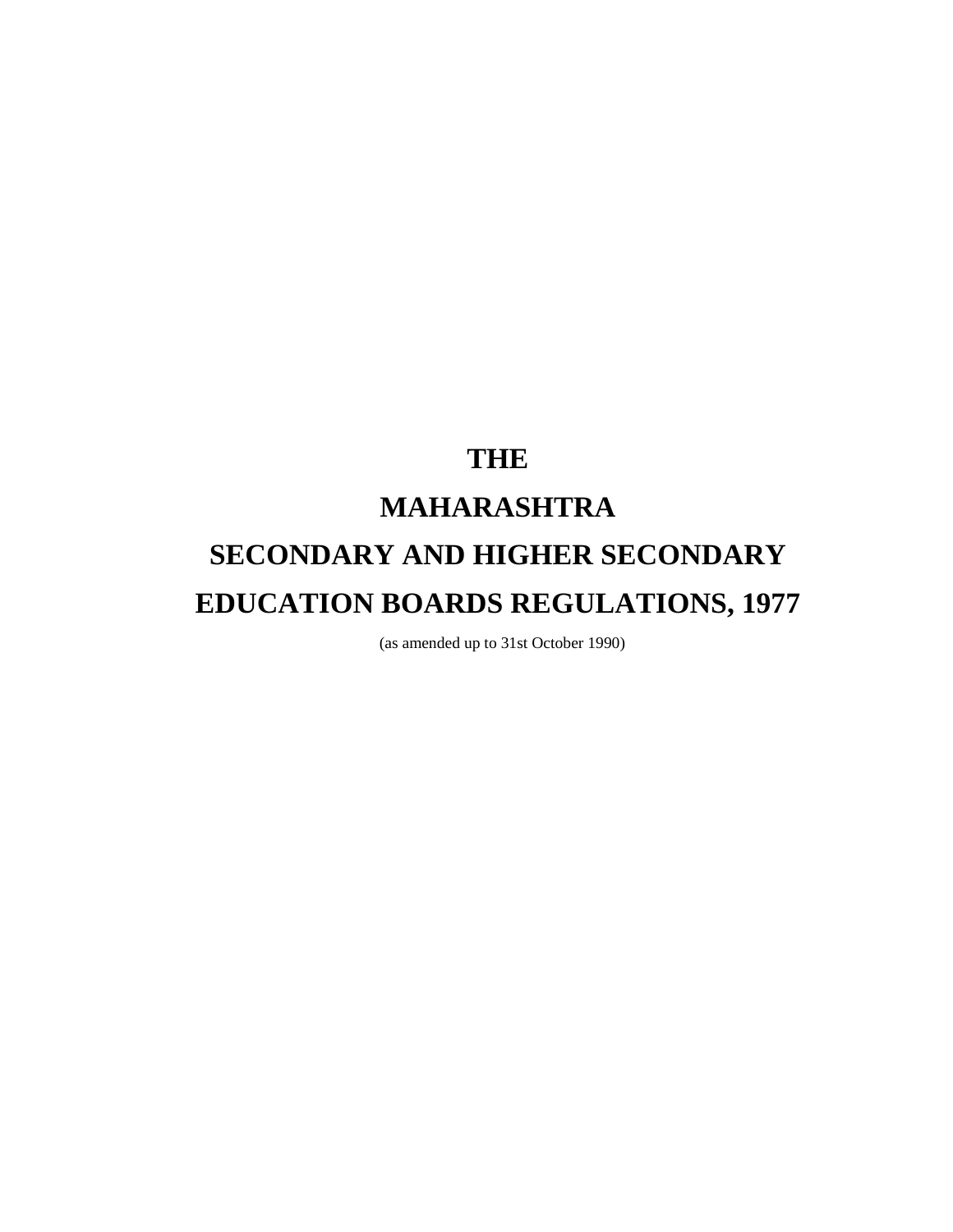### **INDEX**

## **PART I**

| Reg. No.       | <b>Subject</b>                                                         | Page           |
|----------------|------------------------------------------------------------------------|----------------|
| 1              | Short Title, Commencement and Application                              | 6              |
| $\overline{2}$ | Definitions                                                            | $\overline{7}$ |
| 3              | Meetings of the Boards                                                 | 8              |
| $\overline{4}$ | Other Powers and Duties of the Chairman                                | 9              |
| 5              | Other Powers and Duties of a Divisional Chairman                       | 10             |
| 6              | Other Powers and Duties of the Secretary                               | 11             |
| $\overline{7}$ | Other Powers and Duties of a Divisional Secretary                      | 13             |
| 8              | Committees of the State Board and Divisional Boards                    | 16             |
| 9              | <b>Executive Council</b>                                               | 17             |
| 10             | Academic Council                                                       | 21             |
| 11             | <b>Finance Committee</b>                                               | 23             |
| 12             | <b>Examinations Committee</b>                                          | 23             |
| 13             | <b>Boards of Studies</b>                                               | 25             |
| 14             | <b>Standing Committee</b>                                              | 27             |
| 15             | <b>Examination Committee</b>                                           | 29             |
| 16             | Travelling and other allowances admissible to the Members of the State | 31             |
|                | Board and Divisional Boards and their Committees                       |                |
| 17             | Procedures for sanction of Test-books                                  | 34             |
| 18             | Categories and Duties of Staff of the State Board                      | 38             |
| 19             | <b>Staff Selection Committee</b>                                       | 57             |
| 20             | Service Conditions of Staff of the State Board                         | 58             |
| 21             | Disciplinary Action against Staff of the State Board                   | 61             |
| 22             | <b>Board's Provident Fund</b>                                          | 63             |
| 23             | Pension Fund                                                           | 66             |
| 24             | Provident Fund for Board Servants appointed to Temporary Posts         | 67             |
| 25             | Board General Provident Fund for those Board Employees who have        | 68             |
|                | opted for Pension Scheme                                               |                |
| 26             | Preparation of Annual Budget Estimates                                 | 68             |
| 27             | <b>Annual Accounts</b>                                                 | 69             |
|                | FORM - I                                                               | 70             |
|                | FORM - II                                                              | 71             |
|                | FORM - III                                                             | 72             |
|                | <b>FORM - IV</b>                                                       | 76             |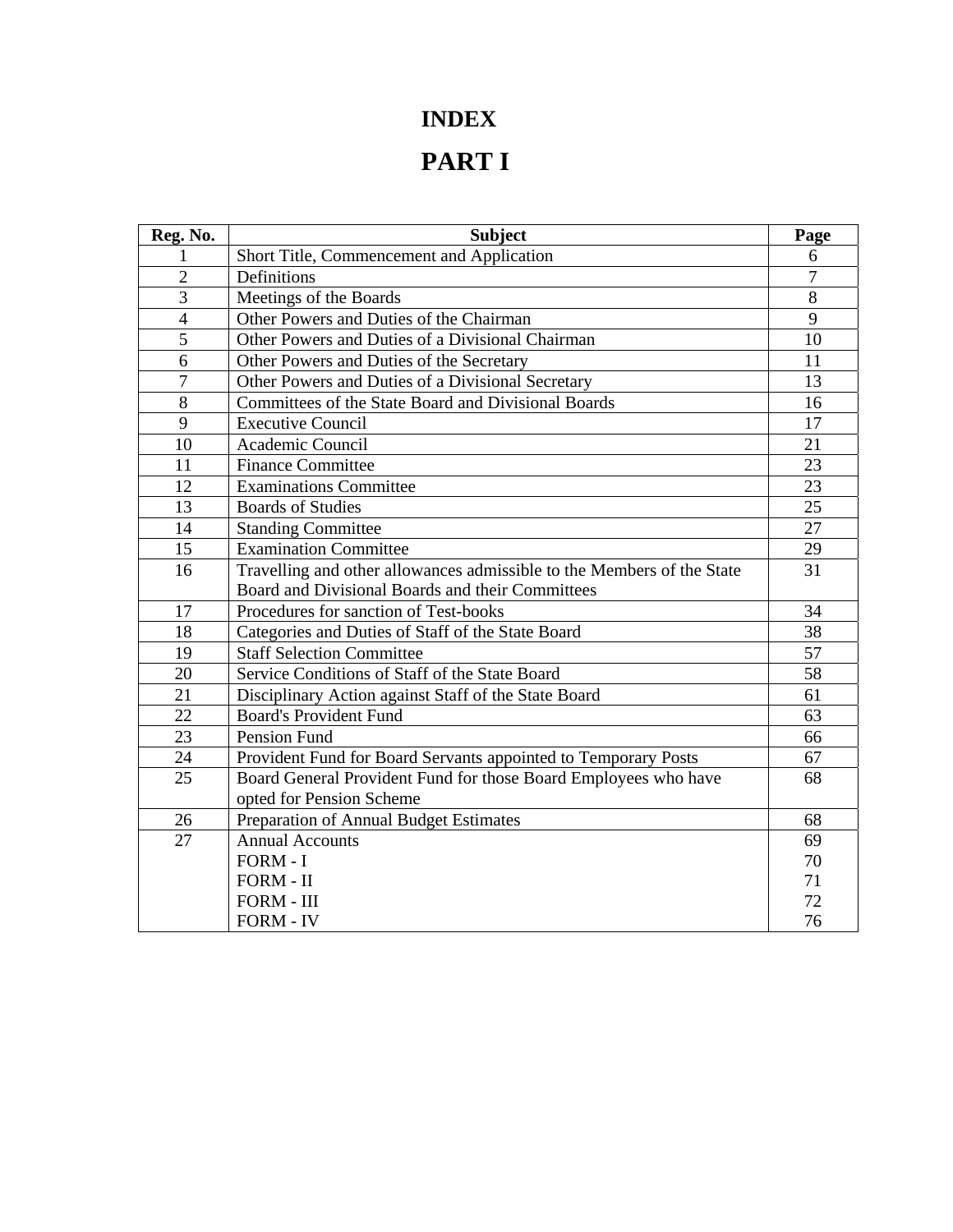| Reg. No. | <b>Subject</b>                                                                                                                   | Page       |
|----------|----------------------------------------------------------------------------------------------------------------------------------|------------|
| 28       | Procedure for Recognition of Institutions by Divisional Boards                                                                   | 78         |
| 29       | Schools eligible to send up candidates for Examinations                                                                          | 84         |
| 30       | Syllabi                                                                                                                          | 85         |
| 31       | Qualifications of Paper-Setters, Translators, Chairman of Panels of Paper-Setters,<br>Moderators, Senior Examiners and Examiners | 85         |
| 32       | Disqualifications of Paper-Setters, Translators, Chairman of Panels of Paper-Setters,<br>Moderators and Examiners                | 87         |
| 33       | Appointment of Paper-Setters, Translators, Moderators and Examiners                                                              | 88         |
| 34       | Withholding of Reduction in the remuneration payable to Paper-Setters, Translators,                                              | 89         |
|          | <b>Moderators and Examiners</b>                                                                                                  |            |
| 35       | Examinations                                                                                                                     | 89         |
| 36       | Canters and dates of Examination                                                                                                 | 89         |
| 37       | Mode of Examination                                                                                                              | 90         |
| 38       | Subjects of Examination                                                                                                          | 90         |
| 39       | Medium of Examination                                                                                                            | 91         |
| 40       | Syllabi in subjects of Examination                                                                                               | 91         |
| 41       | <b>Eligibility of Regular Candidates</b>                                                                                         | 91         |
| 42       | <b>Eligibility of Private Candidates</b>                                                                                         | 94         |
| 43       | Eligibility of Ex-students                                                                                                       | 97         |
| 44       | Cancellation of Admission to the Examination                                                                                     | 98         |
| 45       | Permission to reappear at the Examination                                                                                        | 198        |
| 46       | Application for the Examination                                                                                                  | 100        |
| 47       | <b>Examination Fee</b>                                                                                                           | 102        |
| 48       | Refund of Examination Fee                                                                                                        | 103        |
| 49       | Admission to the Examination Hall                                                                                                | 104        |
| 50       | Arrangements for the conduct of the examination                                                                                  | 105        |
| 51       | <b>Assessment of Practical Work</b>                                                                                              | 105        |
| 52       | Standard for Passing in a Subject                                                                                                | 106        |
| 53       | Standard for obtaining the Secondary School Certificate                                                                          | 109        |
| 54       | Exemption                                                                                                                        | 110        |
| 55       | <b>Publication of Results</b>                                                                                                    | 110        |
| 56       | <b>Supply of Marks</b>                                                                                                           | 111        |
| 57       | Verification of Marks obtained by a candidate in a Subject                                                                       | 112        |
| 58       | <b>Grades of Certificate</b>                                                                                                     | 112        |
| 59       | Award of Certificates                                                                                                            | 113        |
| 60       | <b>Migration Certificate</b>                                                                                                     | 114        |
| 61       | Supply of a copy of the Certificate                                                                                              | 114        |
| 62       | Award of Prizes and Scholarships                                                                                                 | 114        |
| 63       | <b>Copyright of Question Papers</b>                                                                                              | 114        |
| 64       | <b>Provisional Certificate</b>                                                                                                   | 114        |
| 65       | The Scale of Remuneration and Travelling Allowance to examiners etc.                                                             | 115        |
|          | FORM - I                                                                                                                         | 125        |
|          | FORM - II                                                                                                                        | 128        |
|          | <b>APPENDIX - I</b>                                                                                                              | 129        |
|          | <b>APPENDIX - II</b><br>APPENDIX - III                                                                                           | 138<br>143 |
|          | FORM - I Medical Certificate for Blind Candidate                                                                                 | 152        |
|          | FORM - II Medical Certificate for Deaf Candidate                                                                                 | 153        |
|          | FORM - III Medical Certificate in respect of on Orthopedically (Physically)                                                      | 154        |
|          | Handicapped or Spastic Candidate                                                                                                 |            |

**PART II**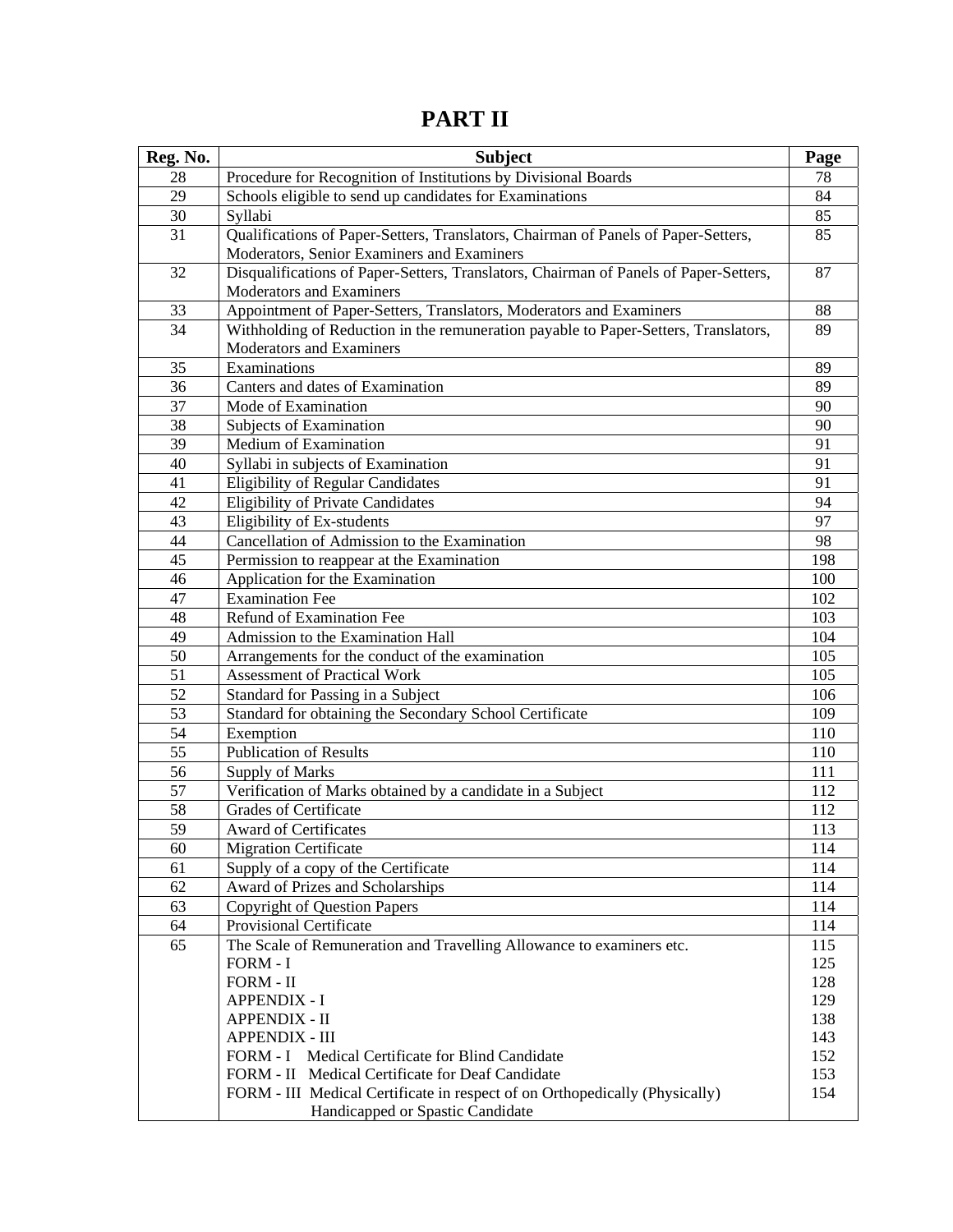| Reg. No. | <b>Subject</b>                                                                      | Page |
|----------|-------------------------------------------------------------------------------------|------|
| 66       | Procedure for Recognition of Junior Colleges                                        | 156  |
| 67       | <b>Conditions of Recognition</b>                                                    | 157  |
| 68       | Power to Grant and to Refuse Recognition                                            | 158  |
| 69       | Recognitions: Withdrawal of                                                         | 159  |
| 70       | Appeal                                                                              | 160  |
| 71       | Channel of Correspondence                                                           | 160  |
| 72       | Eligibility to present Candidates at The Higher Secondary Certificate Examination   | 160  |
| 73       | Supply of Information and Report; Syllabus, Results etc.                            | 161  |
| 74       | Syllabus                                                                            | 161  |
| 75       | Qualifications of Paper-Setters, Translators, Moderators, Senior Examiners and      | 162  |
|          | Examiners                                                                           |      |
| 76       | Disqualifications Paper-Setters, translators, Chairmen of Panels of Paper-Setters,  | 162  |
|          | <b>Moderators and Examiners</b>                                                     |      |
| 77       | Appointment of Paper-Setters, Translators, Moderators and Examiners                 | 164  |
| 78       | Withholding of reduction in the remuneration payable to Paper-Setters, Translators, | 165  |
|          | Moderators and Examiners                                                            |      |
| 79       | Eligibility for admission to Junior Colleges                                        | 166  |
| 80       | Eligibility Certificate                                                             | 168  |
| 81       | Migration Certificate for Admission                                                 | 168  |
| 82       | Examinations                                                                        | 168  |
| 83       | <b>Centres and Dates of Examinations</b>                                            | 168  |
| 84       | Mode of Examination                                                                 | 169  |
| 85       | Subjects of Examination                                                             | 169  |
| 86       | Medium of Examination                                                               | 169  |
| 87       | Syllabi in Subjects of Examination                                                  | 170  |
| 88       | <b>Eligibility of Regular Candidates</b>                                            | 170  |
| 89       | <b>Eligibility of Private Candidates</b>                                            | 172  |
| 90       | <b>Eligibility of Repeater Candidates</b>                                           | 174  |
| 91       | Cancellation of Admission to the Examination                                        | 175  |
| 92       | Permission to Re-appear at the Examination                                          | 176  |
| 93       | Application for the Examination                                                     | 177  |
| 94       | <b>Examination and other Fees</b>                                                   | 179  |
| 95       | <b>Refund of Examination Fees</b>                                                   | 180  |
| 96       | Admission to the Examination Hall                                                   | 181  |
| 97       | Arrangements for the Conduct of the Examination                                     | 182  |
| 98       | <b>Assessment of Practical Work</b>                                                 | 182  |
| 99       | Standard for passing in a subject                                                   | 183  |
| 100      | Standard for obtaining the Higher Secondary Certificate                             | 184  |
| 101      | Exemption                                                                           | 184  |
| 102      | <b>Publication of Results</b>                                                       | 184  |
| 103      | Supply of Marks                                                                     | 185  |
| 104      | Verifications of marks obtained by a candidate in a subject                         | 186  |
| 105      | <b>Grades of Certificate</b>                                                        | 187  |
| 106      | <b>Award of Certificates</b>                                                        | 187  |
| 107      | <b>Migration Certificate</b>                                                        | 188  |
| 108      | Supply of a copy of the Certificate                                                 | 188  |
| 109      | Award of Prizes and Scholarships                                                    | 188  |
| 110      | Copy-right of question papers                                                       | 189  |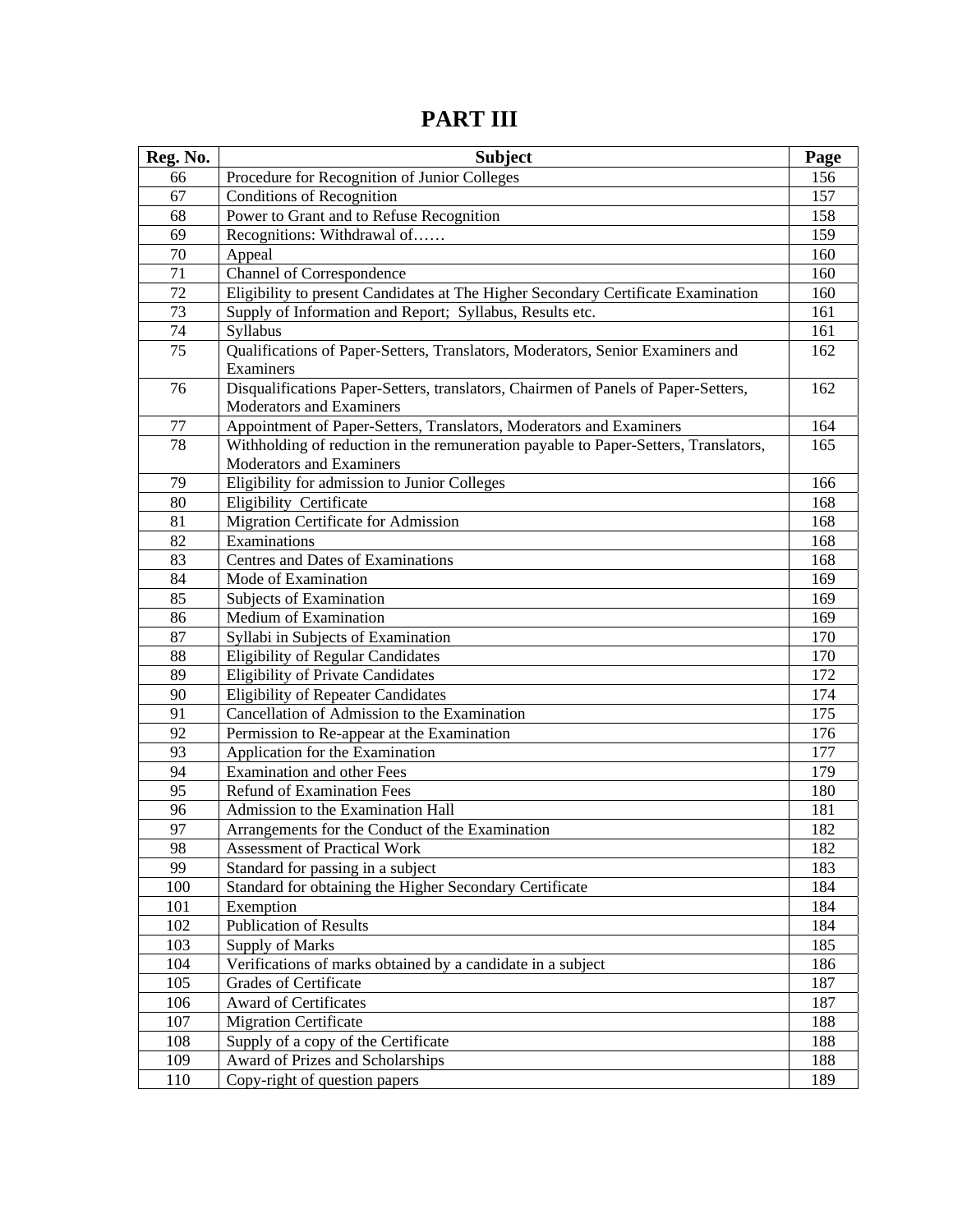| Reg. No. | <b>Subject</b>                                                       | Page |
|----------|----------------------------------------------------------------------|------|
| 111      | Provisional Certificate                                              | 189  |
| 112      | The Scale of Remuneration and Travelling allowance to examiners etc. | 190  |
|          | <b>APPENDIX - I</b>                                                  | 202  |
|          | <b>APPENDIX - II</b>                                                 | 205  |
|          | <b>APPENDIX - III</b>                                                | 206  |
|          | <b>APPENDIX - IV</b>                                                 | 214  |
|          | Scheme of Examination of H.S.C. (Vocational Courses)                 | 215  |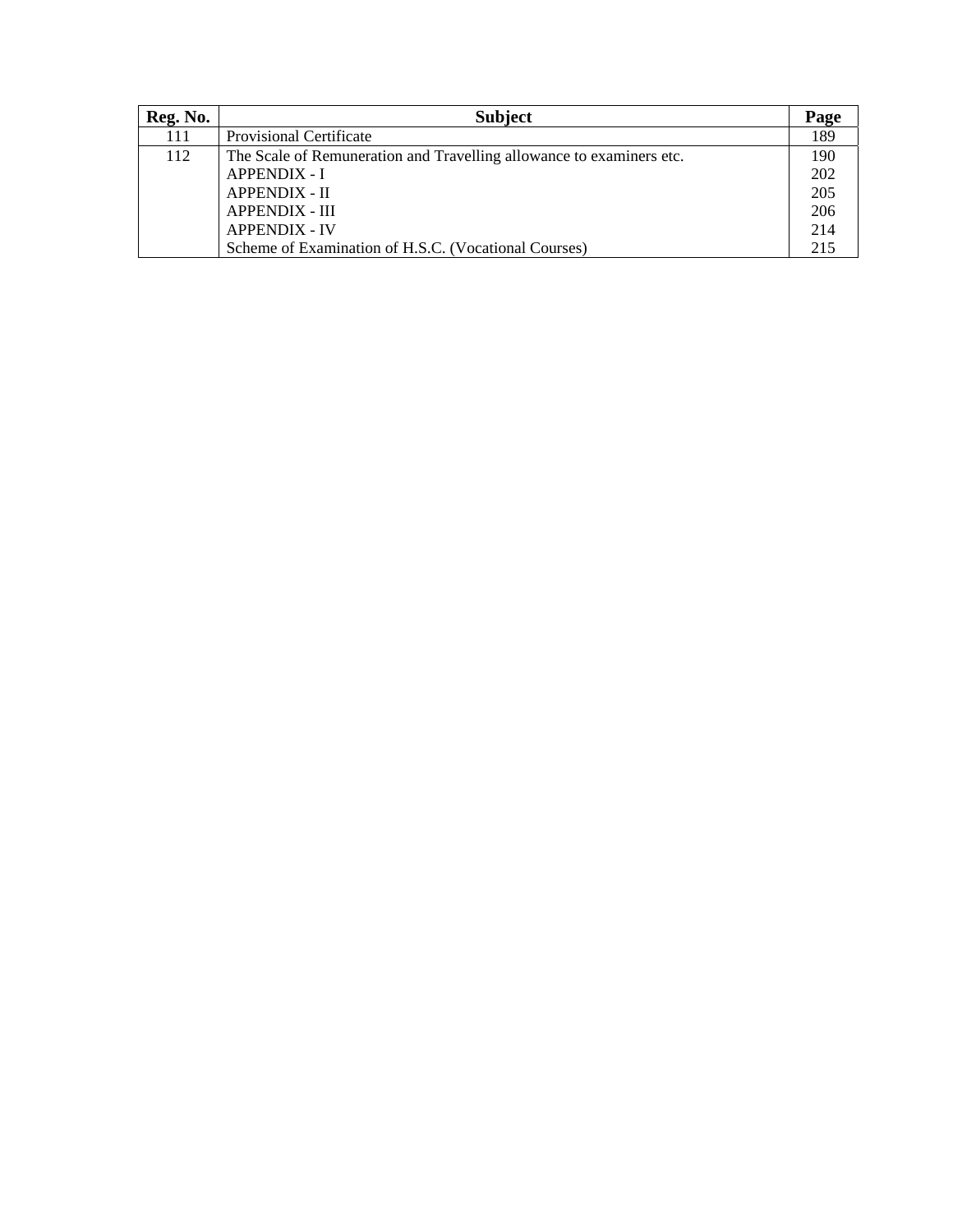### **REGULATIONS**

Education & youth services department

#### **Mantralaya Annexe, Bombay**.

Dated the 11th July, 1977

### **MAHARASHTRA SECONDARY & HIGHER SECONDARY**

#### **EDUCATION BOARDS ACT, 1965**

No. SSC 1377/1708/XX-XXI - In exercise of the powers conferred by Sub-Section (3) of Section 36 of the Maharashtra Secondary and Higher Secondary Education Boards Act, 1965 (MAHXLI of 1965) the Government of Maharashtra hereby sanctions the accompanying Maharashtra Secondary and Higher Secondary Education Boards Regulations 1977, in supersession of the Maharashtra Secondary and Higher Secondary Education Boards (Revised Course) Regulations 1974, and the Maharashtra Secondary and Higher Secondary Education Boards Regulations (Part II) 1976

#### **1. SHORT TITLE, COMMENCEMENT AND APPLICATION**

- (1) These Regulations may be called the Maharashtra Secondary and Higher Secondary Education Boards Regulation, 1977
- (2) These Regulations shall be deemed to have come into force on the 15th day of June, 1977.
- (3) These Regulations shall apply to the Secondary School Certificate examination under 10 years Education Pattern and to the Higher Secondary Certificate examination to be held in October 1977 and thereafter under the  $10 + 2$  stage of education.
- (4) These Regulations shall consist of three parts namely :

Part I : Regulations common to the Secondary School Certificate and Higher Secondary Certificate examinations.

Part II : Regulations pertaining to the Secondary School Certificate examination

Part III : Regulations pertaining to the Higher Secondary Certificate examination.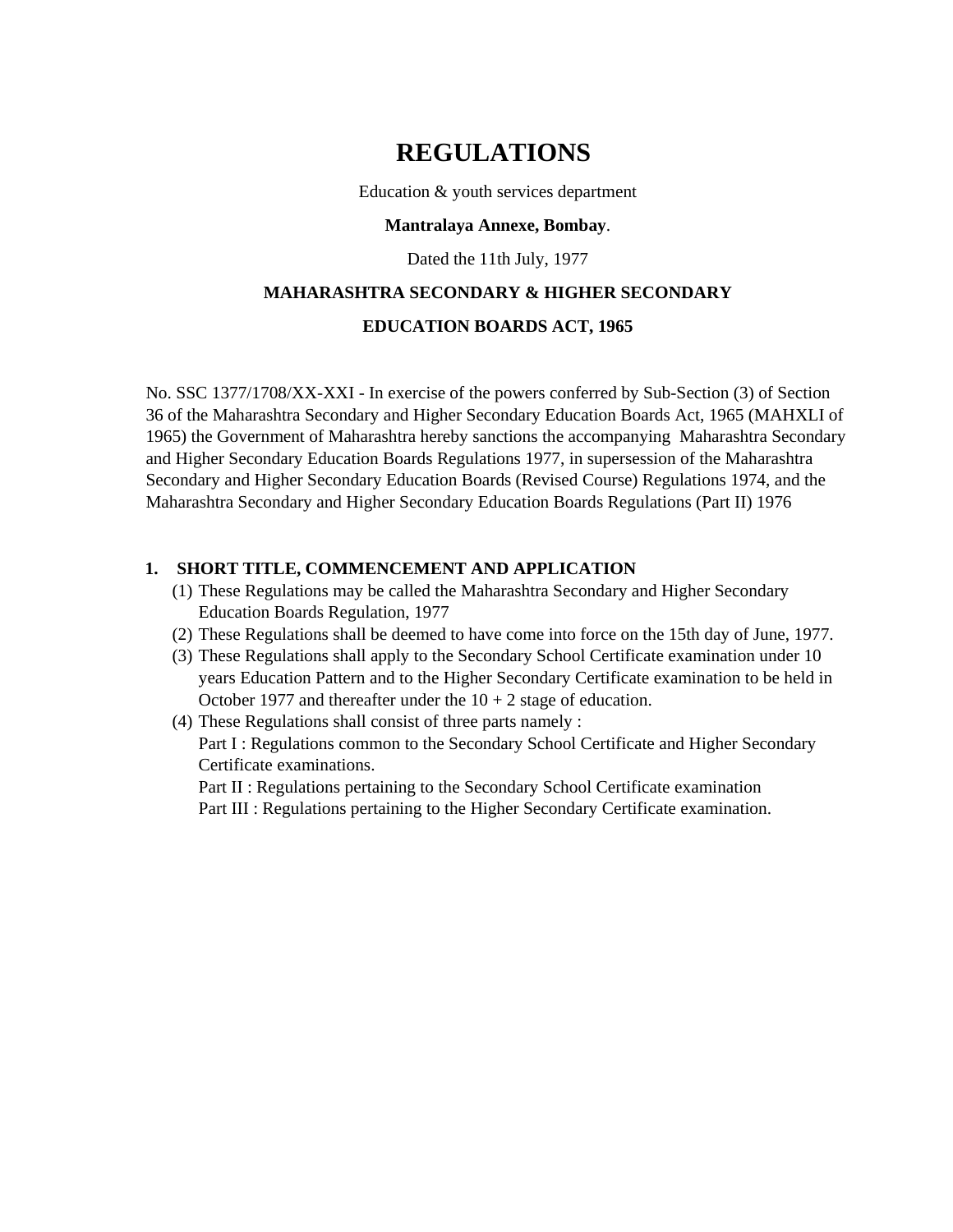### **PART - I**

#### **GENERAL**

#### **2. DEFINITIONS**

In these Regulations unless the context otherwise requires :-

- (a) "Act" means the Maharashtra Secondary and Higher Secondary Education Boards Act, 1965.
- (b) "Chairman" means the Chairman of the Maharashtra State Board of Secondary and Higher Secondary Education;
- (c) "College" means a college conducted by or affiliated to a University established by law in the State of Maharashtra:
- (d) "Committee" means a Committee or a Council or a Board of Studies or such other body as may be appointed by a Board under Section 23 of the Act;
- (e) "Deputy Director" means the Deputy Director in the Directorate of Education or in the Directorate of Technical Education or of the Region, as the case may be;
- (f) "Director" means the Director of Education, or the Director of Higher Education, or the Director of Technical Education, or the Director of Agriculture, or the Director of Art, as the case may be;
- (g) "Divisional Chairman" means the Chairman of a Divisional Board;
- (h) "Divisional Secretary" means the Secretary of a Divisional Board;
- (i) "Education Officer" means the Education Officer of a Zilla Parishad or the Educational Inspector, Greater Bombay, the Inspectross of Girls' Schools or any other Officer who is entrusted with duties similar to those of the Education Officer by a competent authority as the case may be;
- (j) "High School" means an institution which providers courses in general education leading to the secondary School Certificate Examination.
- (k) "Higher Secondary Certificate Examination" means a Common Public Examination conducted by the Divisional Board on behalf of the State Board at the end of the Higher Secondary Education course i.e. at the end of Second Year of the Junior College throughout the State;
- (l) "Management" means an Association. Body or a person having a general and financial control over a secondary school or junior college. In the case of a Government Institution, it means the Government Department concerned and in the case of secondary schools or junior colleges managed by local bodies; a Zilla Parishad, a Municipal Council, a Municipal Corporation or a Cantonment Board having general and financial control over secondary school(s) or junior college(s);
- (m) "Principal" means the head of a junior college and by whatever other name or style designed;
- (n) "Region" means educational region recognised as such by the Department for the purpose of administration Pertaining to education in the State; and for which a Deputy Director has been appointed by the State Government;
- (o) "Relative" means the applicant's wife, husband, son, daughter, brother and sister (including step-son, step-daughter, step-brother and step-sister)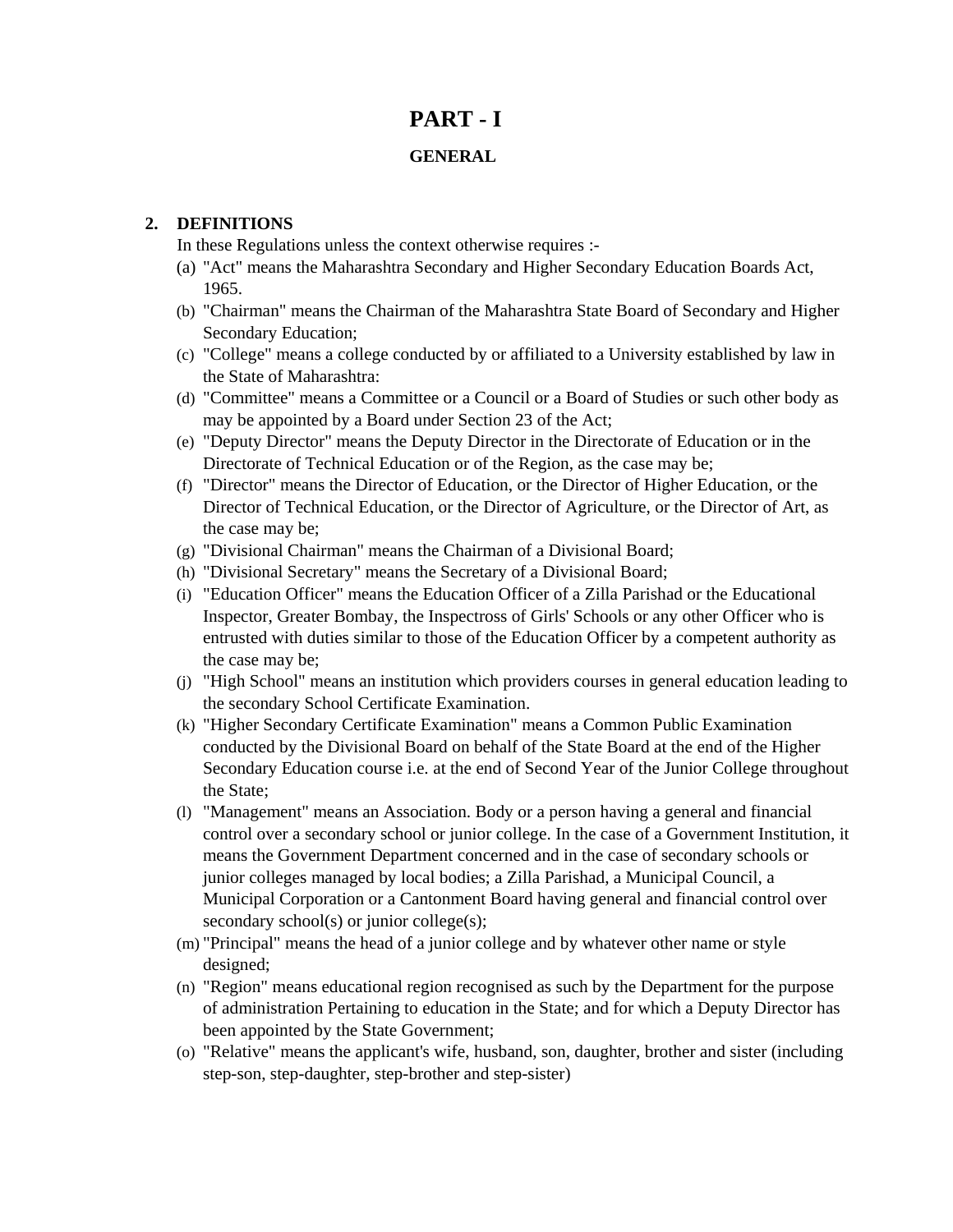- (p) "Secondary School year or Junior College year" means the academic year commencing from June or July and ending by May or June every year as the case may be;
- (q) "Secretary" means the Secretary, Maharashtra State Board and Higher Secondary Education.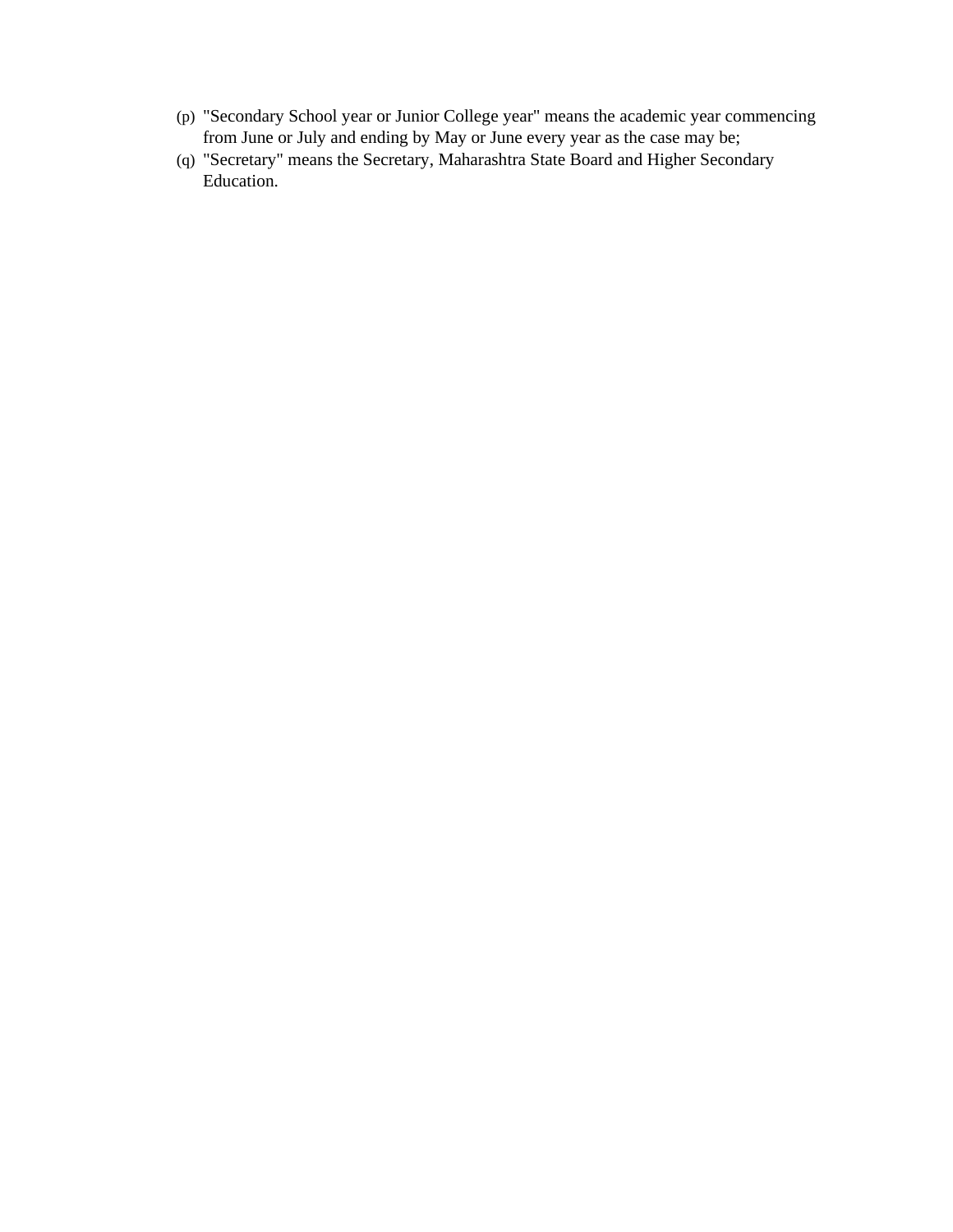#### **4. OTHER POWERS AND DUTIES OF THE CHAIRMAN**

 Subject to the provisions of the Act and the Regulations, the Chairman shall also perform the following duties and exercise the following powers namely:

- (1) It shall be the duty of the Chairman :—
- (i) to convene all meetings of the State Board and its Committees;
- (ii) to preside at all meetings or the State Board and its Committees, except the Boards of Studies;
- (iii) to attend and to participate suo-motu in any meeting of a committee or sub-committee of the State Board or the Divisional Boards.
- (2) The Chairman shall have power :-
- (i) to convene an emergency meeting of the .State Board or of any of its Committees, at any time, if he considers such a meeting necessary;
- (ii) to sanction for payment, travelling allowance bills of the members of the State Board and its Committees and the Gazetted Officers in. the State Board's Office;
- (iii) subject to the budget provisions sanctioned under section (31) of the Act, to sanction the purchase or hire of stores, forms, stationery, furniture or other equipment required for office of the State Board, or to enter into a contract for the purposes of the Act and the Regulations, if the cost of each purchase or hire or the expenditure involved in a contract exceeds Rs. 200/ but does not exceed Rs. 2000/-;
- (iv) to write off irrecoverable sums due in respect of stores, priced publications and unserviceable articles of dead stock etc. provided that the amount of dues in each such case does not exceed Rs. 500/-
- (v) (a) to grant leave, other than special disability leave to the Divisional Chairmen Secretary, Divisional Secretaries, and Joint and Assistant Secretaries of the State Board:
	- (b) to grant all kinds of leave other than casual leave to non-gazetted officers and staff working in the State Board's office and to nor:- gazetted officers and servants working in the office of any Divisional Board when such leave exceeds four months.
- (vi) to appoint, promote, transfer, censure, line or reduce any employee of the State Board or withhold for a specified period an increment in salary due to him, and in case of gross negligence, misconduct or inefficiencies, to h or order the holding by a competent officer of an inquiry against any employee of the State Board and to retire, remove or dismiss him from service, subject to the provisions of Regulations 19, 20 & 21;
- (vii) to give effect to the decisions of the Executive Council and to exercise general control over the affairs of the State Board and the Divisional Boards. He shall be responsible for the discipline of the State Board in accordance with the Act and Regulations;
- (viii) (a) to call for reports, returns and other information from the Director and other officers of the Department as per needs of the Board;
	- (b) to call for reports, returns and other information from the Divisional Chairmen, Divisional Secretaries and secondary schools or junior colleges as per needs of the Board.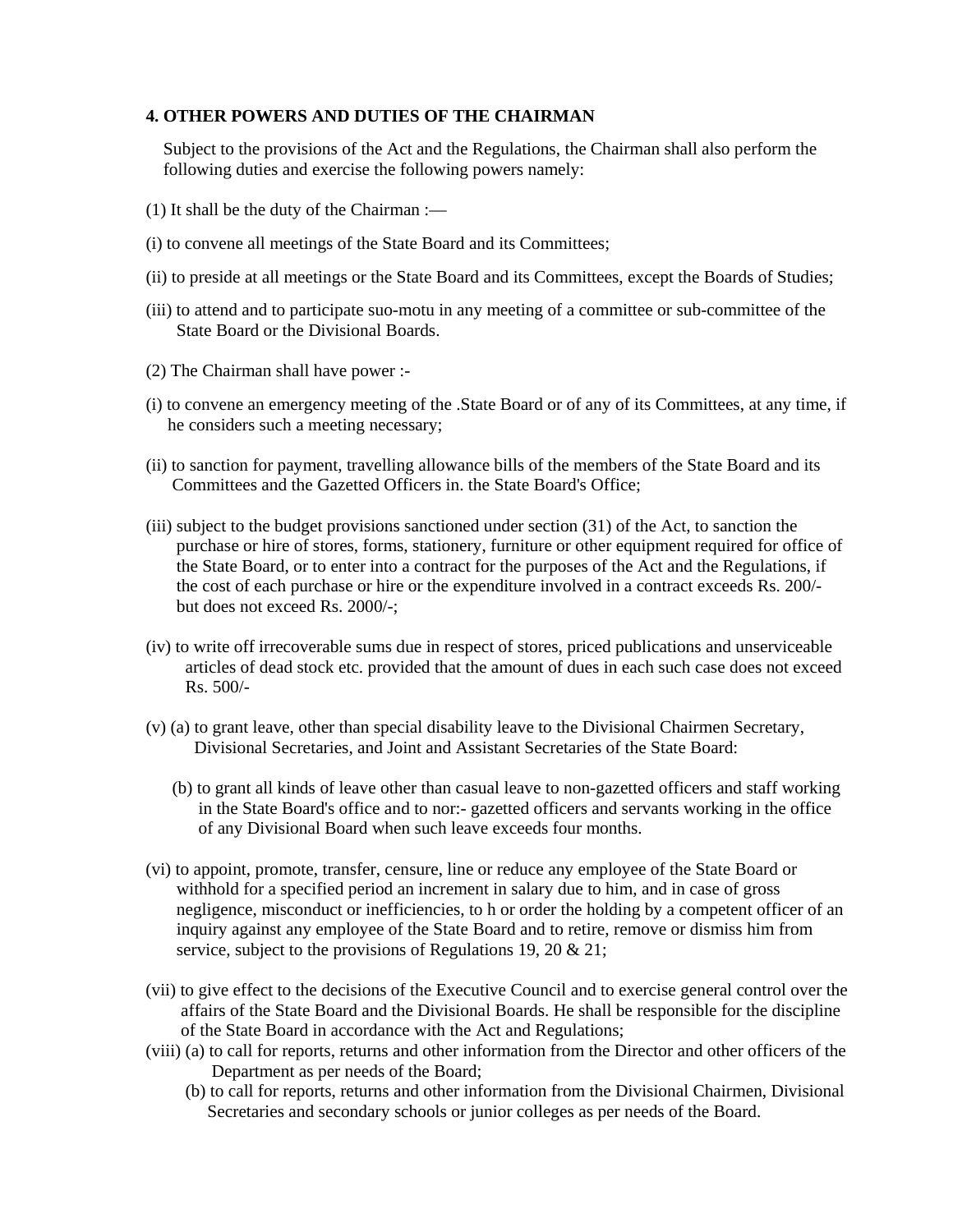- (ix) to arrange for and direct the inspection of and exercise general supervision and control over the working of the Divisional Boards and periodic inspection of the accounts thereof and issue instructions for maintenance of their efficiency and proper observance of the Act, Regulations, and Bye-laws, and each Divisional Chairman shall comply with such instructions and in case of disregard of such instructions, to recommend to the Executive Council such other steps as he deems proper;
- (x) to visit, inspect secondary schools and junior colleges whenever necessary.

#### **5. OTHER POWERS AND DUTIES OF A DIVISIONAL CHAIRMAN**

 Subject to the provisions of the Act and the Regulations, and overall control of the Chairman, each Divisional Chairman shall also perform the following duties and exercise the following powers, in so far as matters relating to his Divisional Board are concerned :—

- (1) It shall be the duty of each Divisional Chairman :—
- (i) to convene all meetings of the Divisional Board and its Committees;
- (ii) to preside at all meetings of the Divisional Board and its committees;
- (iii) to make, in consultation with the Standing Committee and the Examination Committee, all arrangements for the conduct of the examinations to be held by the Divisional Board;
- (iv) to exercise general control over the affairs of and be responsible for the discipline of the Divisional Board in accordance with the Act and the Regulations;
- (v) (a) to call for reports, returns and other information from the Regional Deputy Director and Education officers as per needs of the Board;
	- (b) to call for reports, returns and other information from the heads of secondary schools or junior colleges as per needs of the Board.
- (2) Each Divisional Chairman shall have power :—
- (i) to convene an emergency meeting of the Divisional Board or of any of its committees at any time if he considers such a meeting necessary;
- (ii) to sanction for payment, travelling allowance bills of the members of the Divisional Board and its Committees and of the Gazetted Officers in the Divisional Board's office, for journeys undertaken by them in connection with the work of the Divisional Board;
- (iii) subject to the budget provisions sanctioned under Section 31 of the Act, to sanction the purchase or hire of stores, forms, stationery, furniture or other equipment required by the Divisional Board or to enter into a contract for the purposes of the Act and the Regulations if the cost of each purchase or hire or the expenditure involved in a contract exceeds Rs.500/- but does not exceed Rs.1000/-
- (iv) (a) to grant all kinds of leave including special disability leave up to 4 months but excluding Casual leave and make temporary officiating arrangements in leave vacancies of employees other than Class IV servants of the State Board posted to the Divisional Board's Office; (b) to grant casual leave to Ga7etted Officers in the Divisional Board's office;
- (v) to decide doubtful cases of admission of candidates to the examinations submitted by the Divisional secretary;
- (vi) to write off irrecoverable sums due to the Divisional Board, in respect of stores, priced publications, statement of marks and unserviceable articles of dead-stock, if the amount of such dues in each case does not exceed Rs. 300/-
- (vii ) to visit, inspect secondary schools or junior colleges whenever necessary.
- Note Action taken by the Divisional Chairman under sub-clause (iv) or (vi) above shall be reported to the Chairman.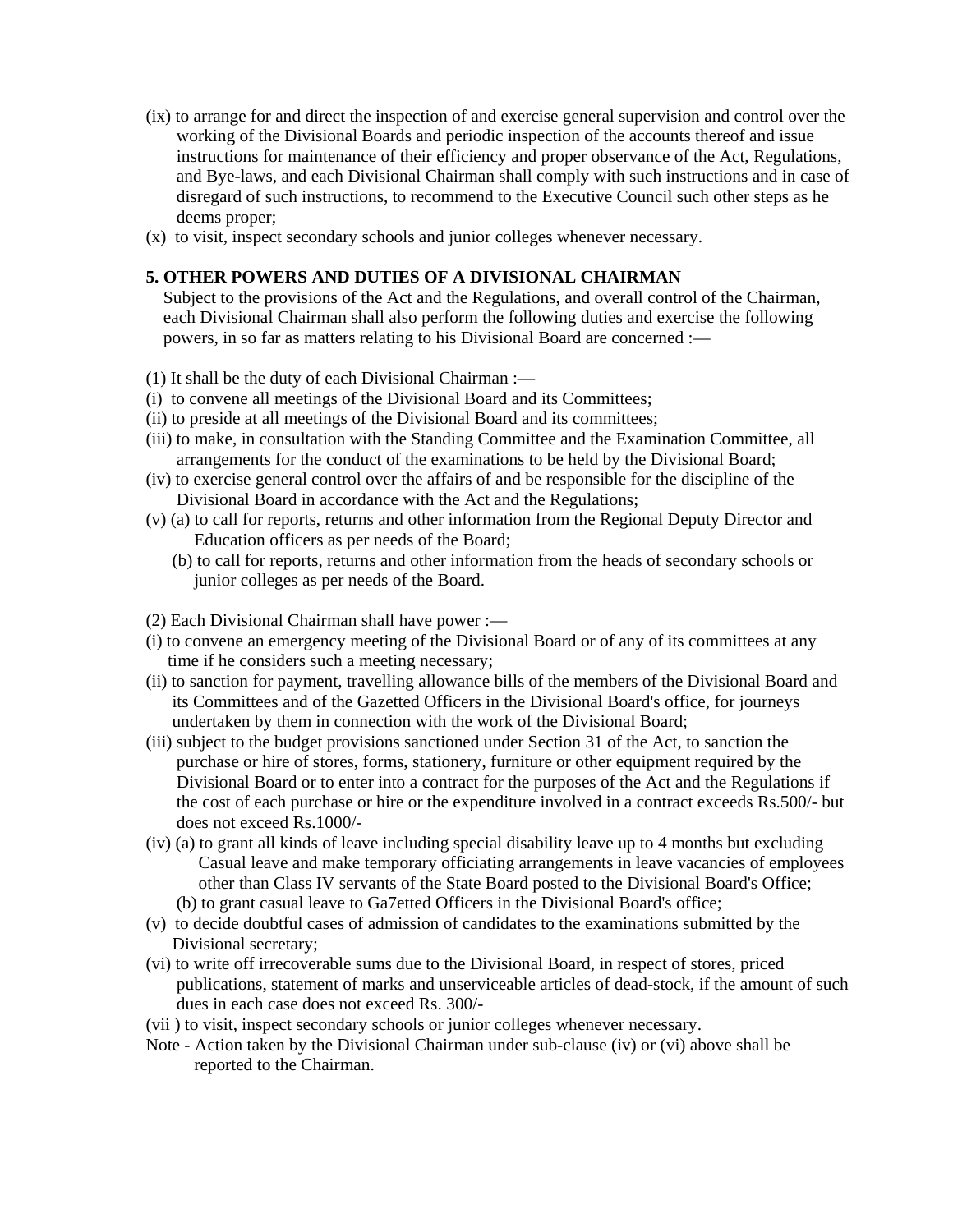#### **6. OTHER POWERS AND DUTIES OF THE SECRETARY**

 Subject to the provisions of the Act, Regulations and Bye-laws and overall control of the Chairman, the Secretary shall also perform the following duties and exercise the following powers,

- (1) It shall be the duty of the Secretary—
- (i ) to issue notices convening meetings of the State Board and its Committees as directed by the Chairman and to keep accurate and clear minutes and reports of all such meetings;
- (ii) to act as Secretary of all the Committees of the State Board ( except the Boards of Studies ) and to attend and participate in the discussions at the meetings of such Committees and supply such information and answer such questions as may be called for or put at such meetings;
- (iii) to be the custodian of the common seal, buildings, records, library and such other properties, movable and immovable, vesting in, held by or under the control of the State Board and to arrange for the maintenance of a proper inventory and ensure proper care and upkeep of the same;
- (iv) to report to the Examiner, Local Fund Accounts, Maharashtra State, Bombay, every case of loss of the State Board's property of a value • exceeding Rs. 200/-;
- (v) to conduct all correspondence. of the State. Board under the authority of the Chairman;
- (vi) to take action on the minutes and reports of the State Board and its Committees; whenever necessary, subject to any directions given by the Chairman;
- (vii) to function as Treasurer of the State Board and to receive all fees and other dues payable to the State Board and all sums intended for the Slate Board and to credit all such moneys, without deny, to the State Board's appropriate account in the Bank and to keep proper accounts of all sums received by him in his capacity as Secretary and of expenditure of all moneys of the State Board for which such moneys have been granted or allotted;
- (viii) to arrange for the preparation and submission of the annual, revised or supplementary budget estimates of income and expenditure of the State Board, and the annual accounts of receipts and expenditure of the State Board, in accordance with the provisions of the Act and the Regulations;
- (ix) to arrange for the preparation, printing and publication of the annual report of the State Board;
- (x) to supervise the State Board's library and forward it advised by the Chairman to Conveners of Boards of Studies, books received from the Divisional Boards or the Department or from the authors or publishers and at the request of the Conveners, circulate the same among the members of the Boards of Studies;
- (xi) to issue prospectuses or circulars, notices, etc. relating to curriculum and text-books prescribed or sanctioned for the examinations held under the authority of the State Board.
- (2) The Secretary shall have power—
- (i) to sign pay bills of the employees of the State Board, working in his office and to pass for payment all travelling allowance bills, other than those of the members of the State Board and'. its committees and the Gazetted officers of the State Board working in the State Board's office;
- (ii) (a) to grant casual leave to Board's employees in category A ' and B in the State Board;
	- (b) to grant leave other than special disability leave to the Class IV servants of the State Board working in his office and to appoint substitutes in their places;
- (iii) subject to the budget provisions sanctioned under Section 31 of the Act, to sanction the purchase or hire of stores, forms, stationery, furniture and other equipment required for the State Board's office or to enter into a contract for the purpose of the Act, lithe cost of each such purchase or, hire or the expenditure involved in a contract does not exceed Rs. 500/-:
- (iv) to supply, on request, free of charge, priced publications of the State Board for official use, to Government and Semi-Government bodies and to Universities or educational or public bodies and to eminent visitors to the State Board's office;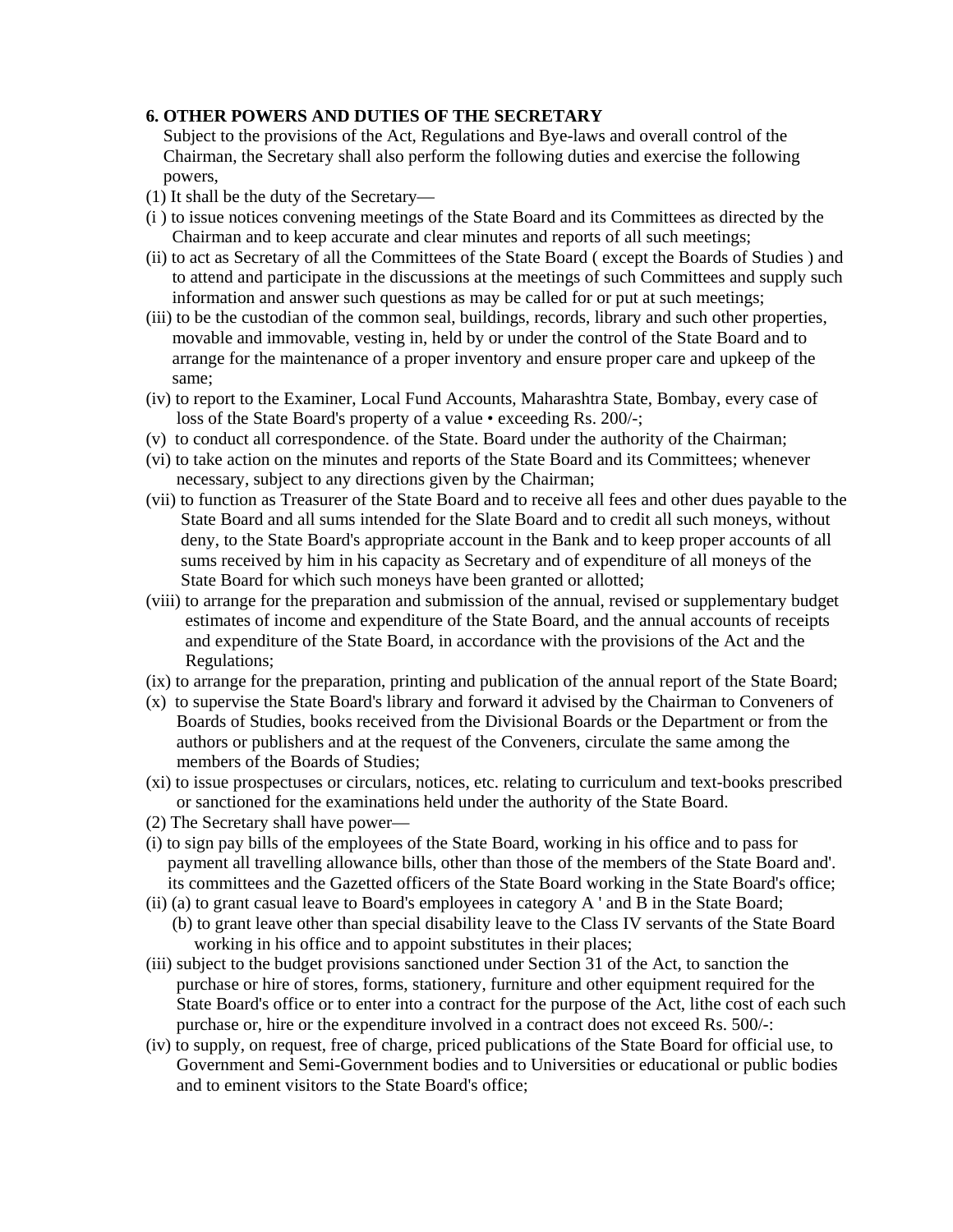- (v) to supervise, control and co-ordinate the work of his subordinate officers and staff in the State Board's office;
- (vi) to determine and assign the duties to be performed and powers to be exercised by the Joint Secretary and the 'Assistant Secretary in the State Board's office, under general or special orders of the 'Chairman.

#### **7. OTHER POWERS AND DUTIES OF A DIVISIONAL SECRETARY**

 Subject to the provisions of the Act, Regulations and Bye-laws and overall control of the respective Divisional Chairman, each Divisional Secretary shall also perform the following duties and exercise the following powers, in so far as the matters relating to his Divisional Board, arc concerned :—

- (1) It shall be the duty of each Divisional Secretary:-
- (i) to issue notices convening meetings of the Divisional Board and its Committees as desired by the Divisional Chairman and to keep accurate and clear minutes and reports of all such meetings;
- (ii) to act as Secretary of all the Committees of the Divisional Board and to attend and -participate in the discussions at the meetings of such committees and answer such questions and supply such -information as may be put or called for at such meetings;
- (iii) to be the custodian of the common seal, buildings, records, library and such other properties, movable and immovable, vesting in, held by or under the control of the State Board and committed to his charge as Divisional Secretary and to arrange for the maintenance of a proper inventory and ensure proper care and up-keep of the same;
- (iv) to report to the Chairman of tile State Board each case in which irrecoverable sums due to the Divisional Board, in respect of stores, priced publications, statements of marks and unserviceable articles of dead stock etc. are written off and to carry out such directions as may be issued in this behalf;
- (v) to conduct all correspondence of the Divisional Board under the authority of the Divisional Chairman;
- (vi) to take action on the Minutes and reports of the Divisional Board and its Committees, whenever necessary, subject to any directions given by the Divisional Chairman;
- (vii) to function as treasurer of the Divisional Board and receive all fees and other dues payable to and all sums received on behalf of the State Board and to credit all such moneys, without delay, to the State Board's appropriate account in the Bank and to keep proper accounts of all sums received by him in his capacity as Divisional Secretary and of all expenditure for which such moneys have been granted or allotted.
- (viii) to submit to the State Board required information for the preparation of the Board's annual, revised or supplementary budget estimates and the annual accounts of the income and expenditure of the Divisional Board;
- (ix) to arrange for the preparation and submission of the annual report of the Divisional Board, to the State Board;
- (x) to supervise the Divisional Board's library;
- (xi) to arrange for preparation and submission of reports, returns and other information as may be called for by the State Board;
- (xii) to make all necessary arrangements for the conduct of the examinations to be held by the Divisional Board, in accordance with the directions of the Standing Committee, Examination Committee and the Divisional Chairman;
- (xiii) to arrange for the tabulation of the marks in various subjects and the preparation of the result sheets;
- (xiv) to issue, on behalf of the State Board, certificates (in the form prescribed by the State Board ) of having passed the Board's examinations, to successful candidates;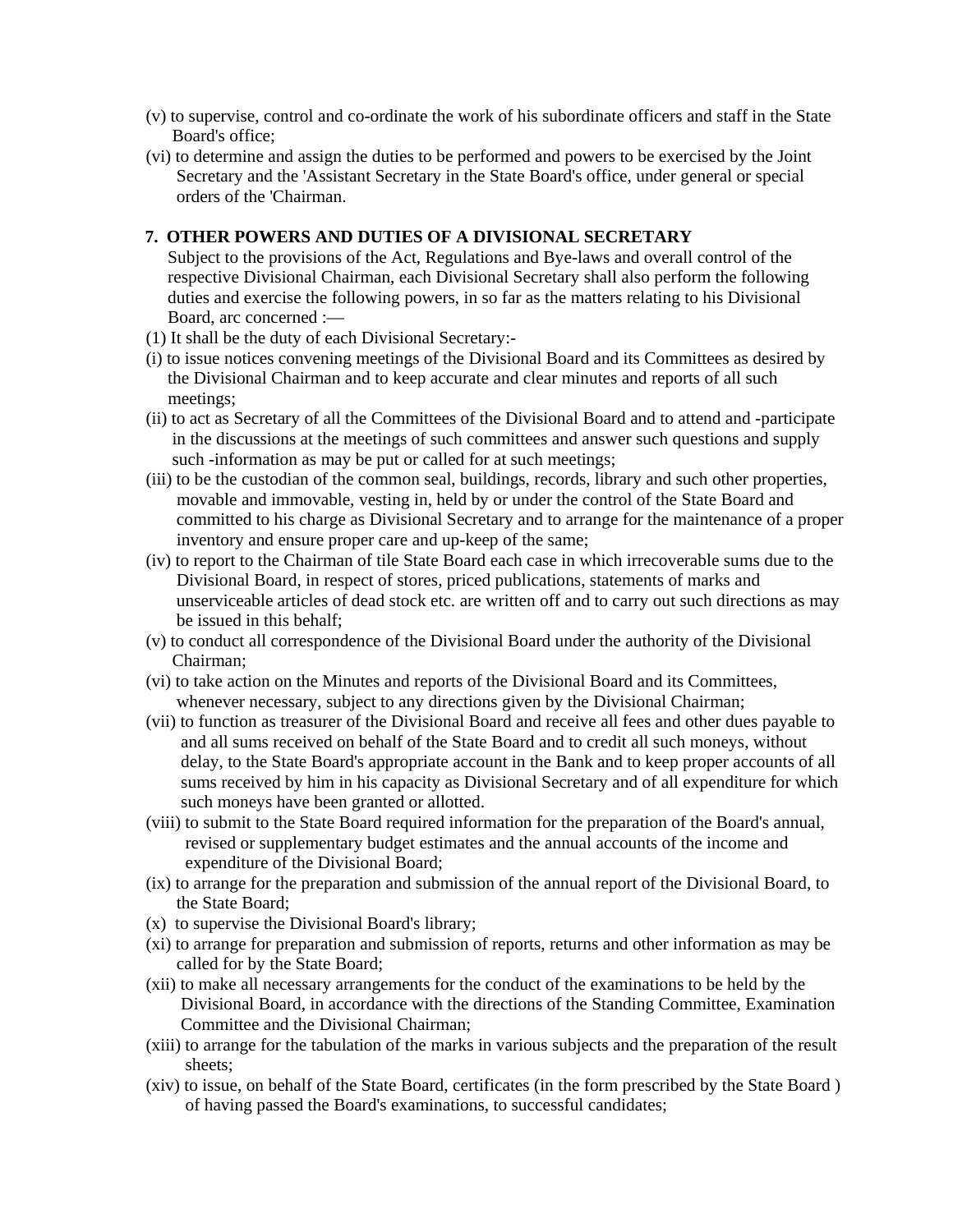- (xv) to furnish the Education Department, annually, with a list of schools and junior colleges recognised by the Divisional Board, specifying the period and subject or subjects in which recognition has been granted.
- (2) The Divisional Secretary shall have power —
- (i) to sign pay bills of the employees of the State Board working in the Divisional Board's office, and to pass for payment all travelling allowance bills, other than those of the members of the Divisional Board and its Committees and the Gazetted Officers working in the Divisional Board's office;
- (ii) (a) to grant casual leave to the Board's employees working in categories A ' and B' in The Divisional Board;
- (b) to grant leave other than special disability leave to the Class IV servants working in the Divisional Board's office and to appoint substitutes in their places;
- (iii) to decide cases of admission of candidates to the examinations conducted by the Divisional Board;
- (iv) subject to the budget provisions sanctioned under section 31 of the Act, to sanction the purchase or hire of stores, forms, stationery, furniture and other equipment required for the Divisional Board's office or to enter into a contract for the purposes of the Act, if the cost of each such purchase or hire or the expenditure involved in a contract does not exceed Rs. 500/-;
- (v) to supply on request, free of charge, priced publications of the Board, for official use, to Government and Semi-Government Bodies and Universities or Educational or Public Bodies and to eminent visitors to the Divisional Board's office;
- (vi) to supervise, control and co-ordinate the work of his subordinate officers and staff in the Divisional Board's office:
- (vii) to determine and assign the duties to be performed and powers to be exercised by the Joint and Assistant Secretaries in the Divisional Board's Office, under general or special orders of the Divisional Chairman.

#### **8. COMMITTEES OF THE STATE BOARD AND DIVISIONAL BOARDS**

- (1) No person who does not reside within the territorial jurisdiction of the State Board shall ordinarily be appointed as a member of any of the Committees of the Board.
- (2) The appointment of the members of the Committees shall be made at a meeting of the State Board or Divisional Board, as the case may be. Any casual vacancy shall be filled in by the State Board or the Divisional Board at its meeting held immediately after the occurrence of the vacancy and the member so appointed shall hold office from the date of the meeting for the remaining term of the Committee.

 A member of a Committee of the State Board or the Divisional Board who absents himself from three consecutive meetings of the Committee, except without the leave of absence granted by the Committee shall cease to be a member and his office shall thereupon be vacant.

- (3) The term of office of all Committees of the Boards, except the Boards of Studies shall be not more than two years, and that of the Boards of Studies shall he not more than four years, calculated from the date on which the respective Committees are constituted.
- (4) The Chairman or the Divisional Chairman shall be the Chairman or respective Committees of the State Board and the Divisional Board Concerned, except the Boards of Studies whose Convener shall be appointed at (he meeting of the State Board.
- (5) The Secretary or the Divisional Secretary shall be the Secretary of all Committees (except the Boards of Studies) appointed by the State Board or the Divisional Board, as the case may be, and shall attend and participate in the discussions at all such meetings and answer such questions and supply such information as may be put or Called for in such meetings.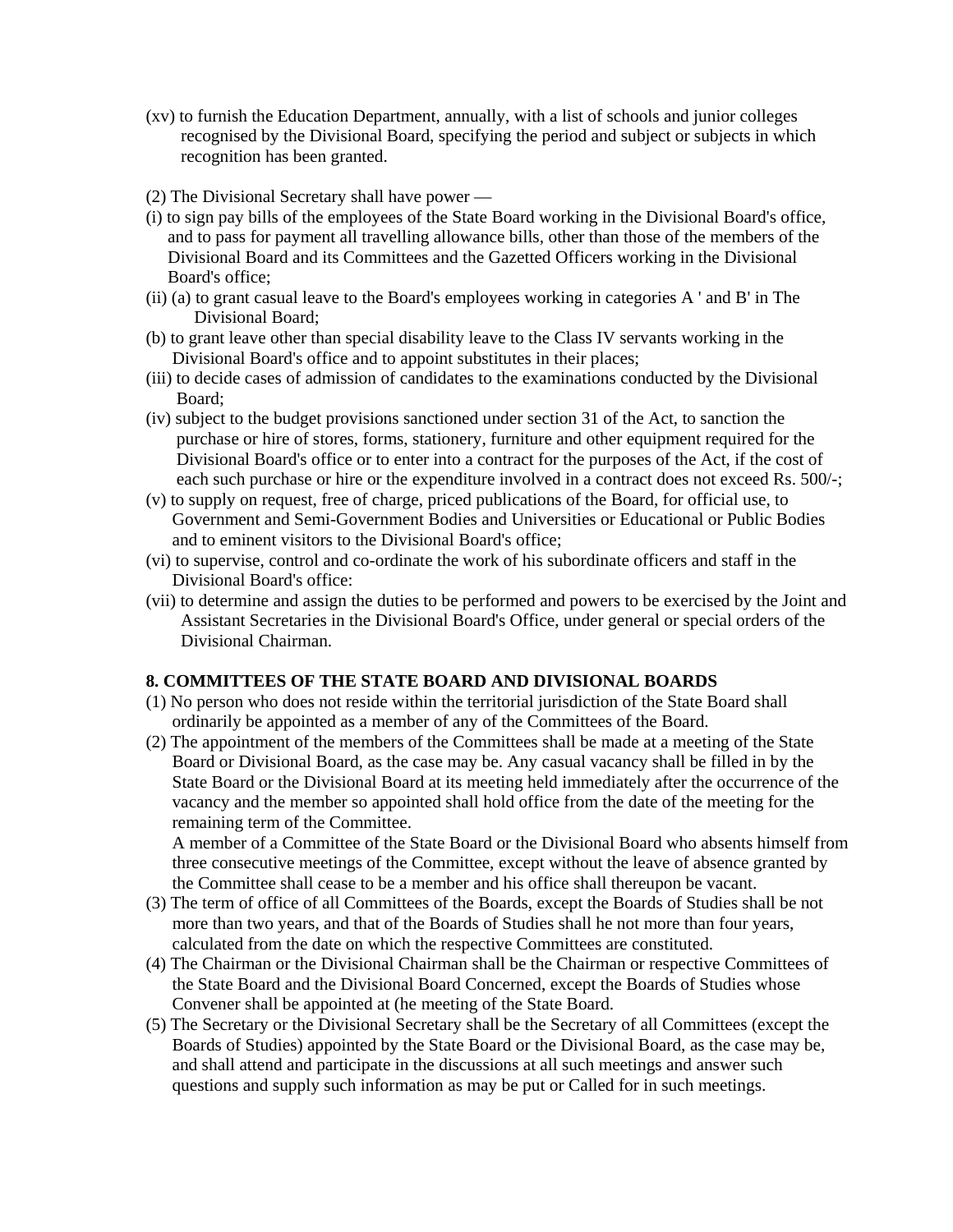- (6) No person other than the Chairman or a Divisional Chairman shall ordinarily be a member of more than three of the following Committees, namely
- (i) Committees of the State Board--
- (a) Executive Council,
- (b) Academic Council,
- (c) Finance Committee,
- (d) Examinations Committee;
- (ii) Committees of a Divisional Board--
- (a) Standing Committee, (b) Examination Committee.
- (7) No person shall be a member 'of more than two Boards of Studies.
- (8) The quorum for each Committee appointed by the State Board or a Divisional Board shall not be less than a majority of the members constituting it.
- (9) The procedure in other respects, at the meetings of the Committees of the Boards shall be governed by the Bye-laws framed under section 38 of the Act from time to time.
- (10) The meetings of any of the Committees appointed by the State Board and the Divisional Boards, shall ordinarily be held at the Head-quarters of the respective Boards. Such meetings may, however, be held at such other place as may be determined by the Chairman Or the Divisional Chairman, as the case may be.
- (11) Each Committee of the State Board or a Divisional Board may appoint such sub-Committees as it considers necessary to advise it upon any matter relating to it and define their constitution, functions, terms and tenure. The number of members on each of such sub-committees shall not exceed live.
- (12) Any item of business before a committee of the State Board or a Divisional Board may, at the discretion of the Chairman or the Divisional Chairman concerned, be decided by a circular or disposed of by correspondence.

#### **COMMITTEES OF THE STATE BOARD**

#### **9. EXECUTIVE COUNCIL**

 Subject to the control of the State Board, the Executive Council shall be the executive authority of the State Board and shall consist of the Chairman and nine other members elected by the State Board as under t-

- (i) One member to be elected by the State Board from amongst the Ex-officio members referred to in section 5 (I)-Class-A: ( excluding the Chairmen of Divisional Boards )
- (ii) One member to be elected by the State Board from amongst the elected members referred to in section 5 (I)-Class-B.
- (iii) Five members to be elected by the State Board from amongst nominated members referred to in section 5 (1)-Class C (i), (ii), (iii) and (iv) out of which at least 2 shall be representatives of junior colleges;
- (iv) One member to be elected by the State Board from amongst the other nominated members referred to in section  $5(1)$ -Class C (v);
- (v) One member to be elected by the State Board from amongst all the members of the State Board, irrespective of their Class.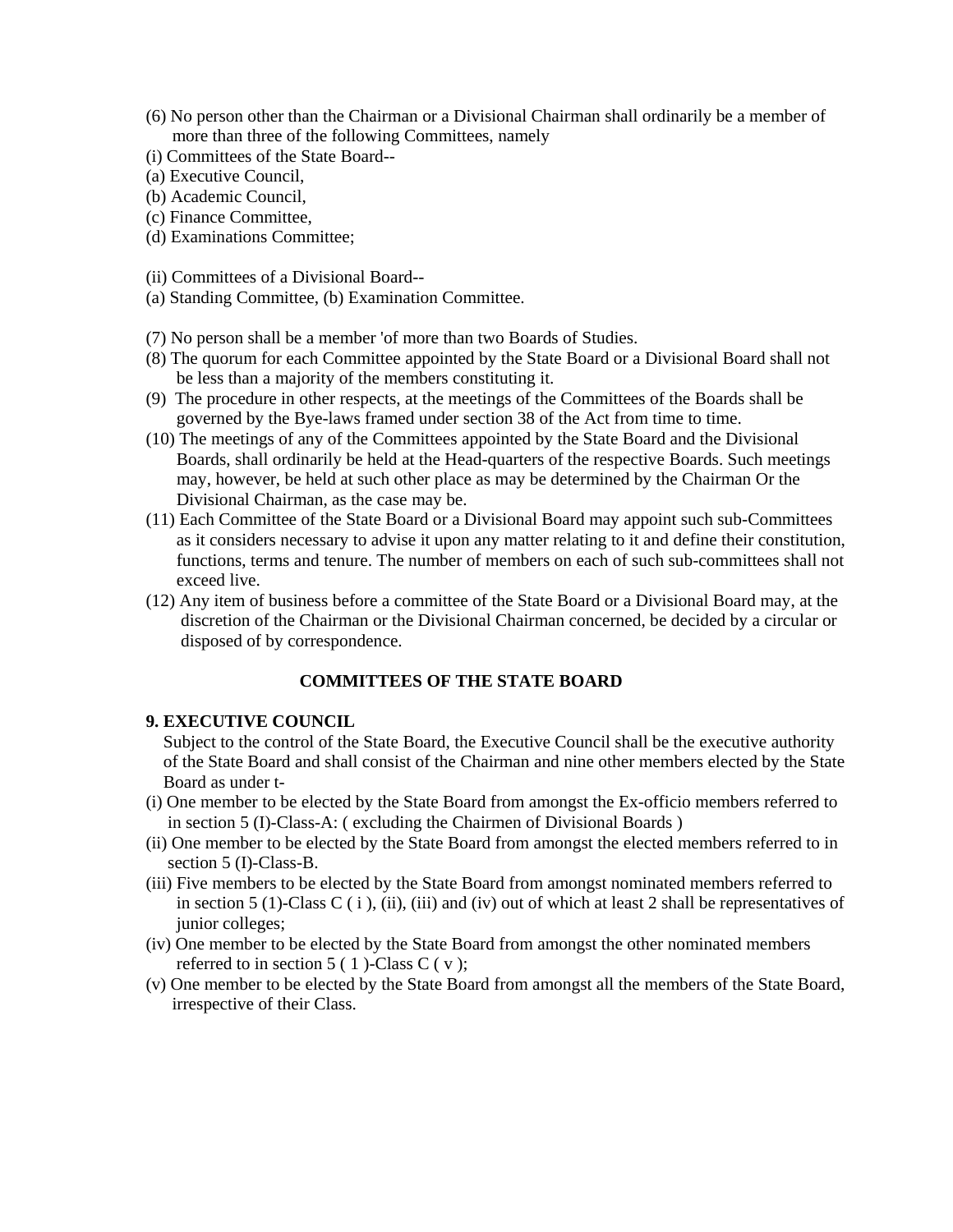- (2) Subject to the provisions of the Act and the Regulations, the Executive Council shall have the following duties and functions, namely :--
- (i) to determine the form, provide for the custody and regulate the use of the common seal of the State Board;
- (ii) to transfer and accept transfer, hold, control, administer and deal with any property, movable and immovable and funds of the State Board and to enter into contract on behalf of the State Board provided that no transfer of immovable property shall be made without the previous sanction of the State Board :
- (iii) to manage and regulate the finances, accounts and investments of the State Board;
- (iv) to invest, subject to the provisions of the Act, any moneys belonging to the State Board, including any unapplied income, in any of the Securities authorised by the Indian Trusts Act, 1882, or, in the purchase of immovable property in India, with the like power of varying such investments or to place in fixed or call deposit in any Scheduled Bank, any portion of such money, not required for immediate expenditure;
- (v) to accept, receive, hold, control, administer and deal with any fund, bequests, donation, endowments, trusts and other transfers of any property, or interest therein or right thereto, placed at the disposal of the State Board, for specific purposes;
- (vi) to consider the 'annual, revised or supplementary budget estimates and the annual accounts of income and expenditure of' the State Board and the recommendations of the Finance Committee of the State Board thereon and to submit them to the State Board;
- (vii) to recommend the number of Joint Secretaries and Assistant Secretaries and be appointed by the State Government under section 21(5) of the Act, for the offices of the State Board and the Divisional Boards;
- (viii) to sanction :—
- (a) the number of posts of officers and servants to be employed by the State Board under section 22(1) of the Act, within the several categories and cadres specified in Regulation 18 (i)(a) and to suspend, hold in abeyance or abolish any such posts;
- (b) the payment of special pay and other allowances at such rates and subject to such conditions as it may deem fit in respect of :—
- (i) specialised nature of duties or additional duties performed by employees of the State Board;
- (ii) duties performed on Sundays and holidays by the employees 01 the State Board;
- (iii) duties performed by the employees of the State Board, beyond normal hours;
- (iv) any remunerative jobs done by employees of the State Board, outside their office hours;
- (ix) subject to the budget provisions sanctioned under section 31 of the Act, to sanction the purchase or hire of stores., paper, forms, stationery, furniture or other equipment required for the State Board's office, after calling for tenders and to scrutinise them when received or enter into a contract for the purposes of the Act;

 Provided that it .shall not be necessary to call for any tender if the value of stores, paper, forms, stationery, furniture or other equipment required or the expenditure involved in the contract is less than Rs.1,000/- or if the above articles are urgently required or the work in respect of which, the contract is entered into needs to be urgently carried out or if the Executive Council does not think it advisable to call for tenders for reasons recorded by it;

- (x) to enter into, vary, carry out and cancel on behalf the State Board a contract for the provision of buildings and supply of materials for proper discharge of duties assigned to it by the Act and the Regulations.
- (xi) to write 'off irrecoverable sums due in respect of stores, priced publications, statements of marks and unserviceable articles of dead-stock if the amount of the dues in each ease exceeds Rs. 500/-, but don not exceed Rs.2000/-;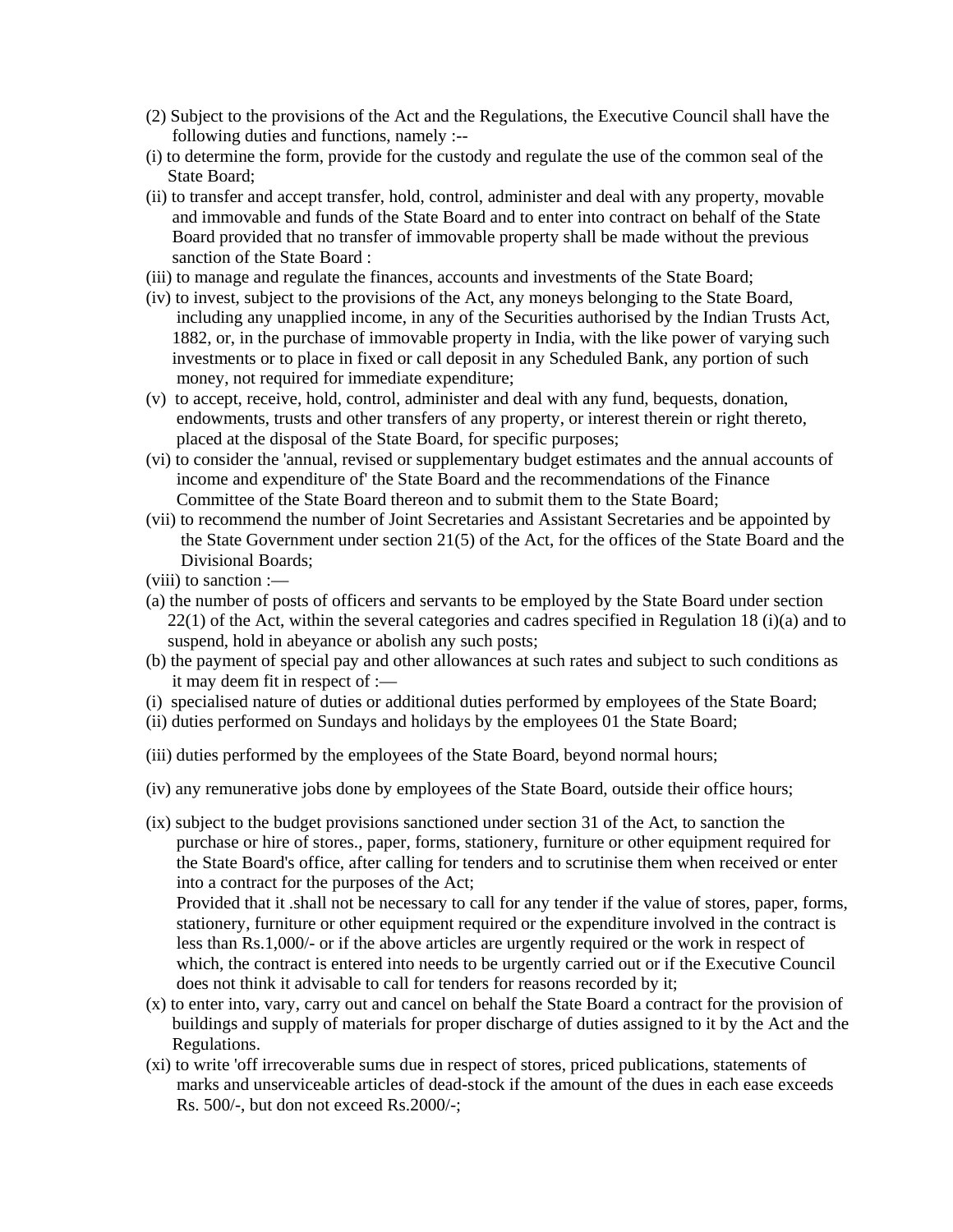- (xii) to advise generally the Chairman on any matter connected with the work of the State Board which it deems lit or which the Chairman may refer to it;
- (xiii) to report to the State Board upon any matter concerning which its views which may be invited by the State Board or in respect of which it considers that it should tender advice to the State Board;
- (xiv) to make recommendations to the State Board concerning the framing or amendment of Regulations and Bye-laws of the State Board after considering the recommendations, if any, of the Divisional Boards, and the other Committees of the State Board;
- (xv) to institute and make provision for the grant of scholarships, medals, prizes and other rewards and to prescribe conditions therefor;
- (xvi) (a) to accept, reject, or refer back any proposal, recommendation Or report from the Academic Council of the State Board;
	- (b) to accept, reject, refer back or modify any proposal, recommendation or report from the Finance Committee, Examinations Committee or other Committees of the State Board;
- (xvii) to recommend to the State Board, for approval, rates of travelling allowance and remuneration to paper-setters, moderators, examiners, translators and others after taking into consideration the recommendations of the Divisional Boards and the other Committees of the State Board, if any;
- (xviii) to lay down the procedure and specify the penalties to be followed by the Divisional Boards, in dealing with cases of use of unfair means by persons seeking admission to or appearing at the examinations conducted under the authority of the State Board;
- (xix) to authorise such advance as it may from time to time consider necessary, to remain in the hands of the Secretary, to meet legitimate petty expenditure;
- (xx) to get prepared on behalf of, and to recommend to the State Board, text books for all standards including the final standard, for, sanction subject to, such conditions, if any, as it may deem fit, after taking into consideration the recommendations of the respective Boards of Studies and the Academic Council,

#### **10. ACADEMIC COUNCIL**

- (1) The Academic Council shall consist of :-
- (i) The Chairman:
- (ii) The Chairmen of the Divisional Boards;
- (iii) One member to be elected by the State Board from amongst the ex-officio members referred to in section 5(I)-Class A; ( excluding the Chairmen of the Divisional Boards );
- (iv) Five members to be elected by the State Board from amongst members referred to in section 50)-Classes B and C out of whom one shall be from Class B- (i), one from Class C-(i), two from Class C-(ii) (of whom one shall be a teacher from junior college ) and one from Class  $C-(v)$ ;
- (v) Conveners of the various Boards of Studies,
- (2) The Academic Council shall be the chief academic body and shall have the right to advise the State Board on all academic matters.
- (3) Without prejudice to the generality of the foregoing provision, the Academic Council shall have the following duties and functions, namely :-
- (i) to formulate guiding principles for determining curricula and syllabi for the entire secondary and higher secondary course;
- (ii) to consider and submit its recommendations to the Executive Council on the curricula and detailed syllabi prepared by the respective Boards of Studies for all Standards of Secondary and Higher Secondary education;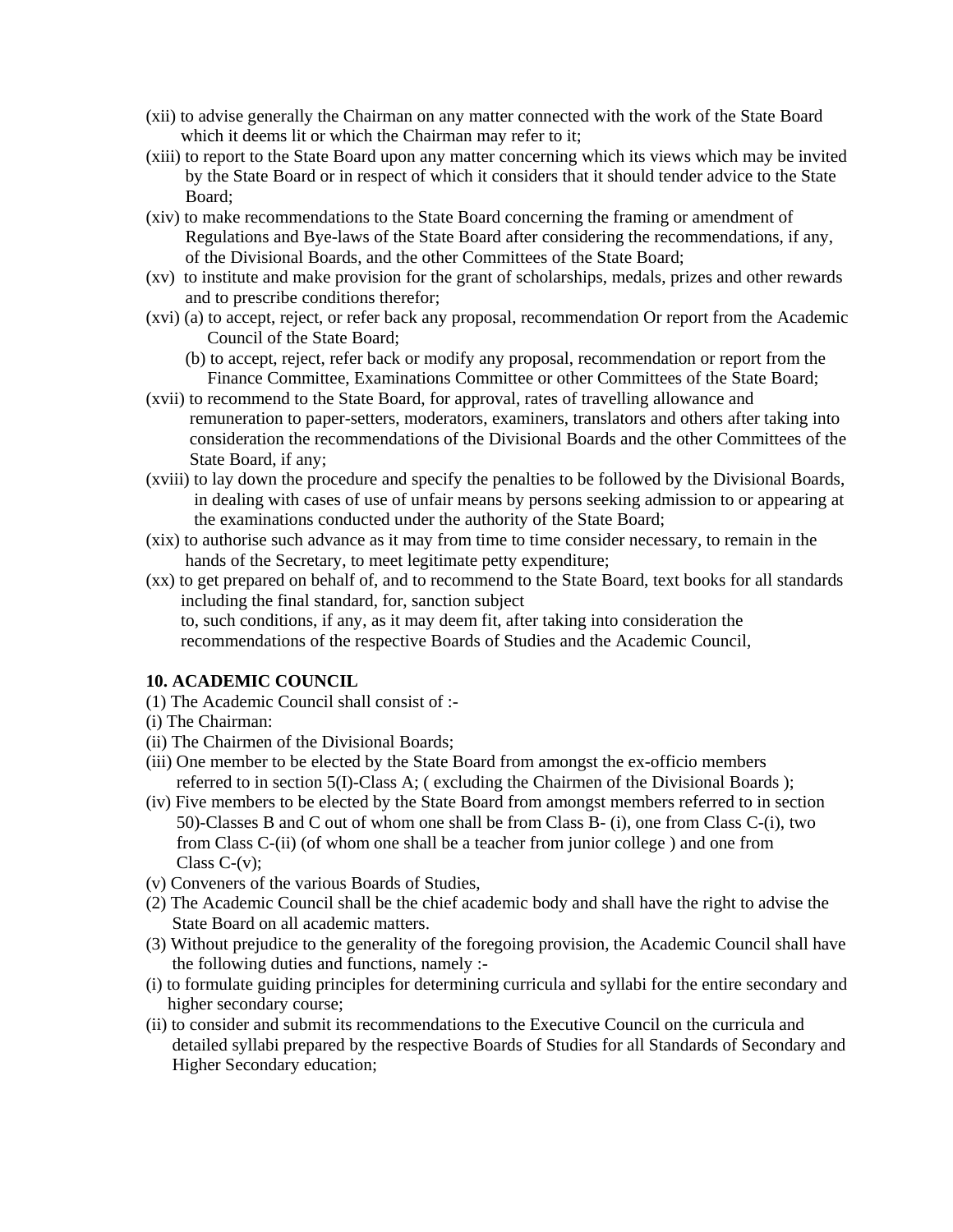- (iii) to consider observations or recommendations of the respective Boards of Studies or both on the question paper set at the preceding two examinations of Secondary School Certificate and Higher Secondary Certificate examinations conducted by the Divisional Boards.
- (iv) to get prepared on behalf of and recommend to the state Boards, text-books for all standards of secondary and higher secondary education for sanction, through the Executive Council, subject to such conditions, if any, as it may deem fit, after taking into consideration the recommendations of the respective Boards of Studies;
- (v) to recommend to the Executive Council standard requirements in respect of staff, building, furniture, equipment, stationery and other things required for secondary schools or junior colleges after taking into consideration the recommendations of the Divisional Boards, if any;
- (vi) to recommend to the State Board measures to promote physical, moral and social welfare of students in institutions recognised by the Divisional Boards and the conditions of their residence and discipline;
- (vii) to consider and submit its recommendations to the Executive Council on the following matters pertaining to the final examinations after receipt of the recommendations of the Boards of Studies, namely :—
- (a) the total number of compulsory and optional subjects;
- (b) proposals for introduction of new subjects and exclusion of existing subjects;
- (c) the formation of groups of subjects and the alteration of such groups;
- (d) the number of question papers to be set in each subject;
- (c) the maximum and minimum marks, time, duration and standard length for written. oral or practical tests in different subjects or groups of subjects; to conduct statistical and other research for the purposes of evaluation and reform of curricula, instructions and examination stem:
- (ix) to co-ordinate the work of the Boards of Studies and to scrutinize their recommendations in regard to various matters with which each Board of Studies is concerned.

#### **II. FINANCE COMMITTEE**

- (1) The Finance Committee shall consist of—
- (i) the Chairman;
- (ii) the Divisional Chairmen;
- (iii) three members to be elected by the State Board from amongst the nominated members referred to in section  $5(1)$  Class-C;
- (2) The Finance Committee shall act as an advisory body on all matters concerning the finances of State Board and Divisional Boards.
- (3) The duties and functions of the Finance Committee shall be as under :—
- (i) to prepare and submit to the Executive Council with its recommendations the annual, revised or supplementary budget estimates and the annual accounts of income and expenditure of the Boards:
- (ii) to make recommendations to the Executive Council on all matters relating to the finances of the Boards
- (iii) to examine every proposal of new expenditure and to advise the Executive Council thereon;
- (iv) to review and report periodically to the Executive Council on the financial position of the Boards;
- (v) to devise generally means for effecting economy, without impairing efficiency;
- (vi) to consider proposals for fixation of pay-scales for new posts and revision of pay-scales and advise the Executive Council thereon;
- (vii) to advise the State Board regarding the determination of the annual and other sums to be paid to the Divisional Boards every year as provided for by section 30 of the Act.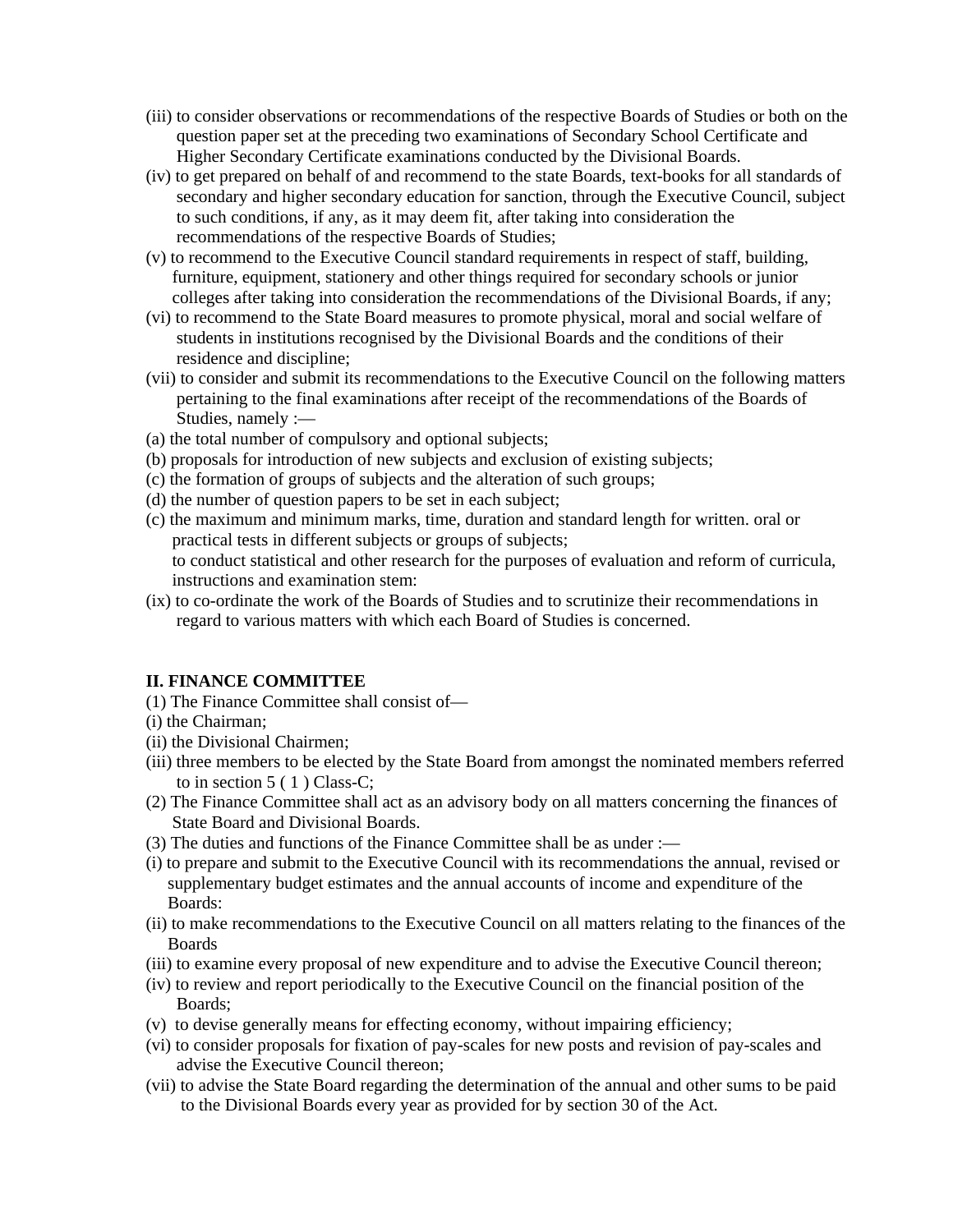#### **12. EXAMINATIONS COMMITTEE**

- (1) The Examinations Committee shall consist of —
- (i) The chairman;
- (ii) The Divisional Chairmen;
- (iii) One member to he elected by the State Board from amongst the elected members referred to in section  $5(1)$  Class-I3:
- (iv) Two .members to be elected by the State Board from amongst the nominated members referred to in section 5 ( 1 Class-C-( i of whom one shall be from secondary school and one from junior college;
- (v) Two members to be elected by the State Board from amongst the nominated members referred to in section 5 I ) Class--C-( ii) of whom one shall be from secondary school and one from junior college:
- (vi) One member to be elected by the Stare Board from number 1 nominated members referred to in section  $5(1)$  Class--C (iii) (iv) and (v)
- (2) Subject to the provisions 6f the Act and the Regulations, the Examinations Committee shall have the following duties and functions, namely
- (i) to consider and forward its observations to the Academic Council on any proposal to amend the scheme of the final examination as set out under the Regulations;
- (ii) to recommend to the Executive Council, the rates of travelling allowance. remuneration or honoraria for various items of work connected with the final examination;
- (iii) to recommend to the Executive Council qualifications and disqualifications of, and rates of remuneration payable to paper-setters, moderators, translators, examiners etc. after considering the recommendations of the Divisional Boards, if any;
- (iv) to recommend to the Executive Council, general principles to be followed by the Divisional Boards, in regard to the preparation of panels and appointment of paper-setters, moderators, translators, examiners etc.;
- (v) to review generally the results ( after they are declared ) of the final examinations conducted by the Divisional Boards and submit its observations to the Academic Council;
- (vi) to recommend to the Executive Council suitable forms of certificates and provisional certificates to be issued to successful candidates and statement or memorandum of marks to all candidates in respect of the final examination;
- (vii) to fix dates and programme for the final examinations to be conducted by Divisional Boards;
- (viii) to fix dates for  $\div$ 
	- (a) submitting applications by the heads of secondary schools or junior colleges to the Board's office for secondary or higher secondary examinations without late fee and with late fee;
	- (b) declaration of results of Secondary School Certificate examination and Higher Secondary Certificate examination conducted by the Divisional Boards.
- (ix) to recommend to the Executive Council schedule of punishment to IT followed by the Divisional Boards in dealing with the cases of paper-setters, moderators, examiners, translators and others appointed for I he conduct of the examinations whose work is found unsatisfactory on account of negligence, serious mistakes and lapses in complying with the instructions issued;
- (x) to prepare norms for the consideration of the Executive Council for the opening and closing of the centres for the examination to be conducted by Divisional Boards;
- (xi) to prepare and recommend to the Executive Council general guide line for the conduct of final examination by Divisional Boards to ensure proper co-ordination and uniform procedure;
- (xii) to prepare and recommend to the Executive Council common conventions for the preparations of the panels of paper-setters, moderators, examiners etc. to be followed by the Divisional Boards, and instructions to paper-setters, moderators etc. ensuring uniformity in assessment and moderation of answer-books; -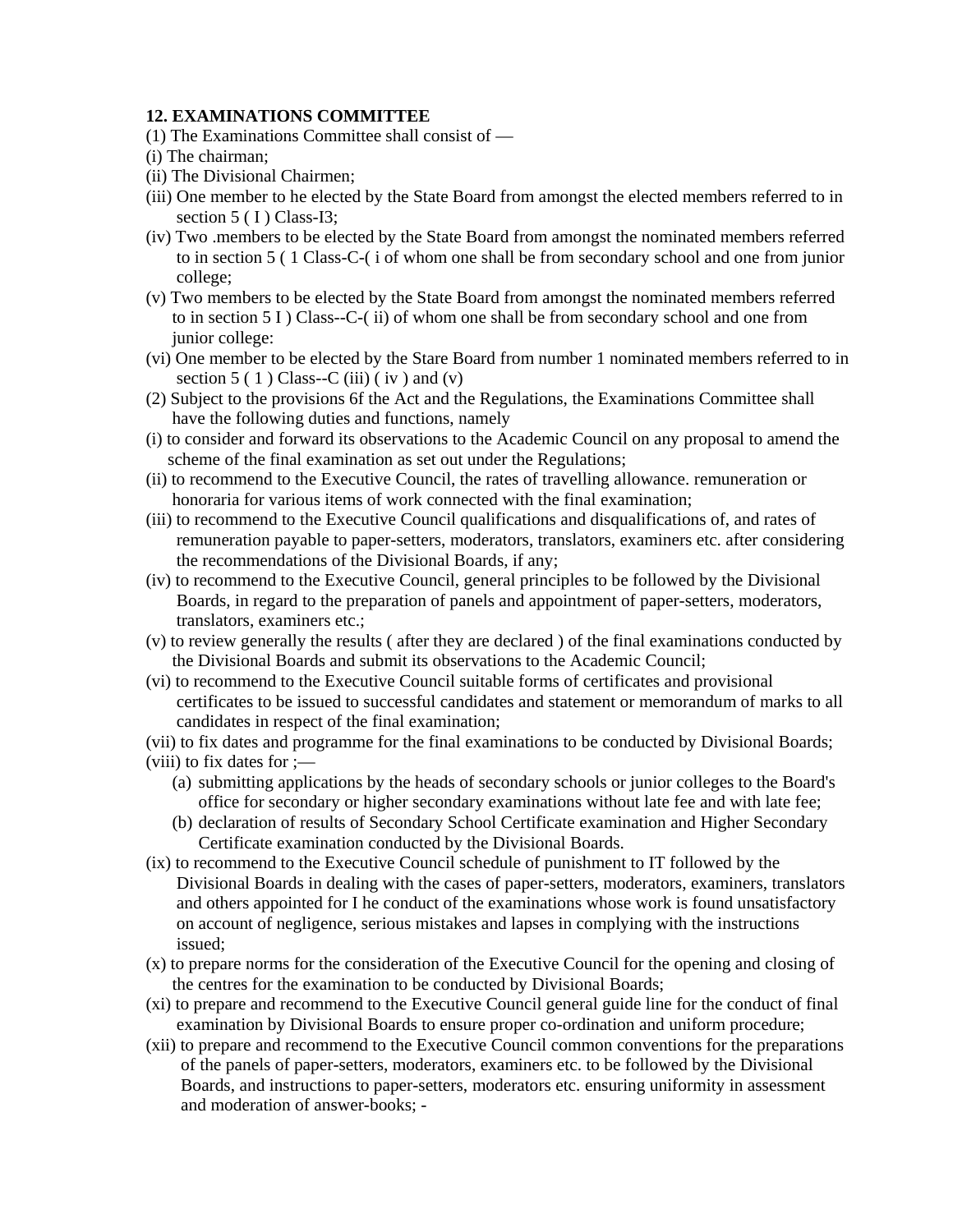- (xiii) to prescribe the form of application to be filled in by the candidates seeking permission to appear at the final examination and other forms required for efficient conduct of examination held by the Divisional Boards;
- (xiv) to recommend to the Executive Council revision of rates of travelling allowance, remuneration or remuneration for various items of work connected with the final examination by the Divisional Boards.

#### **13. BOARDS OF STUDIES**

- (1) The State Board shall constitute Boards of Studies for different subjects or groups of subjects, as may be considered necessary from time to time.
- (2) Each Board of Studies shall ordinarily consist of not less than seven members and more than nine members (of whom at least two shall be representatives of secondary schools and two of junior colleges teaching the respective subject to the top class of a secondary school or junior college ) at least for two years during preceding four years as the State Board may decide. Of the remaining members, one shall be a member of the State Board and the others of an outstanding merit in the subject. On each Board of Studies so formed there shall be at least one representative from each Divisional Board, provided the subject is taught in the secondary school or junior college under its jurisdiction Provided, however, in the case of Boards of Studies if formed for more than one subject, there shall be at least one representative from a secondary school and one from junior college for each of the subjects for which such a Board of Studies is formed Provided further that each member of the Boards of Studies shall have studied that subject for graduation or post-graduation in the respective subject.
- NOTE I: The condition regarding qualification may be relaxed in respect of a member-of the State Board if a member with the required qualifications is not available
- NOTE II: The condition of having studied the subject for graduation or post-graduation may be relaxed in the case of a subject wherein a person with required educational qualification is not ordinarily available in Secondary) Schools and/or Junior Colleges. In such case an experienced person possessing a Diploma or a Certificate in that subject shall be considered eligible for the purpose of appointment as a member of the concerned Board of studies,
- (3) The Convener and members of each Board of Studies shall be appointed by the State Board Provided that, the State Board shall appoint Conveners for each Board of Studies only such person as has the post graduate qualification and teaching experience in the respective subject or one of the subjects when the Boards of Studies are constituted for groups of subjects.
- (4) Any two or more Boards of Studies may, with the consent of the Chairman, and shall when so required by the State Board, meet and act in concurrence and render a joint report on any matter with which they are severally and jointly concerned. In such cases the quorum of the joint meeting will be the majority of the members of the Boards of' Studies meeting jointly. The Chairman of the joint session shall be elected by the meeting.
- (5) Unless specially permitted by the Chairman, not more than three meetings of any Board of Studies shall be held during one year.
- (6) All proceedings of a Board of Studies shall be treated as confidential, and in particular, the discussion on the merits and demerits of text-books shall not be divulged.
- (7) It shall be the duty of a Board of Studies to consider and make recommendations to the Academic Council in respect of the subjects with which it is concerned regarding—
- (i) the curricula and the detailed syllabi for all standards of Secondary and Higher Secondary Education;
- (ii) the standard and quality of the question papers ( and model answers, if any ) set at the final examinations of Secondary and Higher Secondary Education conducted by the Divisional Boards during the preceding two examinations after due scrutiny;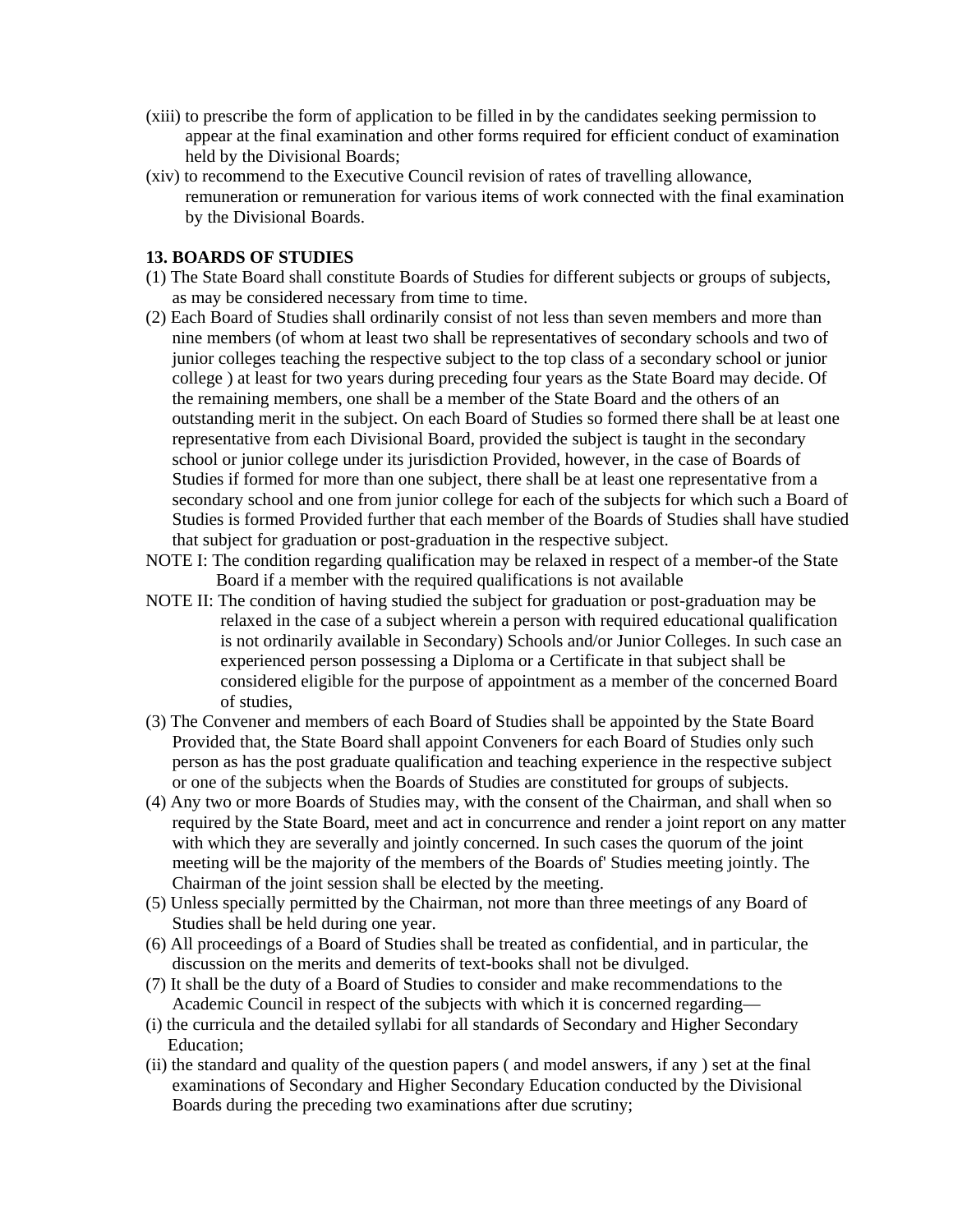- (iii) the preparation or recommendation of the text-books in conformity with the syllabus and after considering the reports of the reviewers, for all standards of Secondary and Higher Secondary Education, and the suggestions for conditions, if any, as it may deem fit;
- (iv) the recommendations of the Divisional Boards regarding--
- (a) the formation of groups of subjects and the alteration of such groups;
- (b) the number of question papers to be set in each subject;
- (c) the maximum and minimum mules, time, duration and standard length for written, oral or practical tests.
- (v) any matter, relating to the subject or subjects within its purview, referred to it by the Executive Council, Academic Council or other authorities of the State Board;
- (v ) the panel of reviewers as required under Regulation 17
- (8) A Board of Studies may bring to the notice of the appropriate authorities of the State Board, any matter connected with the final examination, the courses of studies laid down therefore, the text-books prepared or prescribed and other connected matters of academic importance.

#### **COMMITTEES OF THE DIVISIONAL BOARDS 14. STANDING COMMITTEE**

- (1) Subject to the control of the Divisional Board, the Standing Committee shall be the executive authority of the Divisional Board, and shall consist of the Divisional Chairman, and other members elected by the Divisional Board as under—
- (i) One member to be elected by the Divisional Board from amongst the ex-officio members referred to in section 6 ( 1 ) Class—I;
- (ii) Five members to be elected by the Divisional Board from amongst the nominated members referred to in section 6 (I) Class-III of whom at least two shall be representatives of the junior colleges.
- (2) Subject to the provisions of the Act and the Regulations, the Standing Committee shall have the following duties and functions, namely—
- (i) to regulate the expenditure of the sums pad to the Divisional Board by the State Board as annual and other allotments under section 30 of the Act:
- (ii) subject to budget provisions sanctioned under section 31 ( 2 ) of the Act, to sanction the purchase or hire of stores, paper, forms, stationery, furniture or other equipment required for the Divisional Board's office, after calling for tenders and to scrutinize them when received or enter into a contract for the purposes of the Act Provided that it shall not be necessary to call for any tender, if the value of stores, paper, forms, stationery, furniture or other equipment required or the expenditure Involved In the contract is less than Rs.1,000/- or if the above articles are urgently required or the work in respect of which the contract is entered into, needs to be urgently carried out or if the Standing Committee does not think it advisable to call for tenders, for reasons recorded by it;
- (iii) to enter into, vary, carry out and cancel, on behalf of the Divisional Board contracts for the supply of materials, for the proper discharge of duties assigned to the Divisional Board, by the Act and the Regulations;
- (iv) to write off irrecoverable sums due in respect of stores, priced publications statement of marks and unserviceable articles of dead-stock, if the amount of such dues in each case does not exceed Rs.1000/-;
- (v) to advise generally the Divisional Chairman on any matter connected with the work of the Divisional Board, which it deems lit or Which the Divisional Chairman may refer to it;
- (vi) to report to the Divisional Board upon any matter concerning which its views may be invited by the Divisional Board or in respect of which the Standing Committee considers that it should tender advice to the Divisional Board;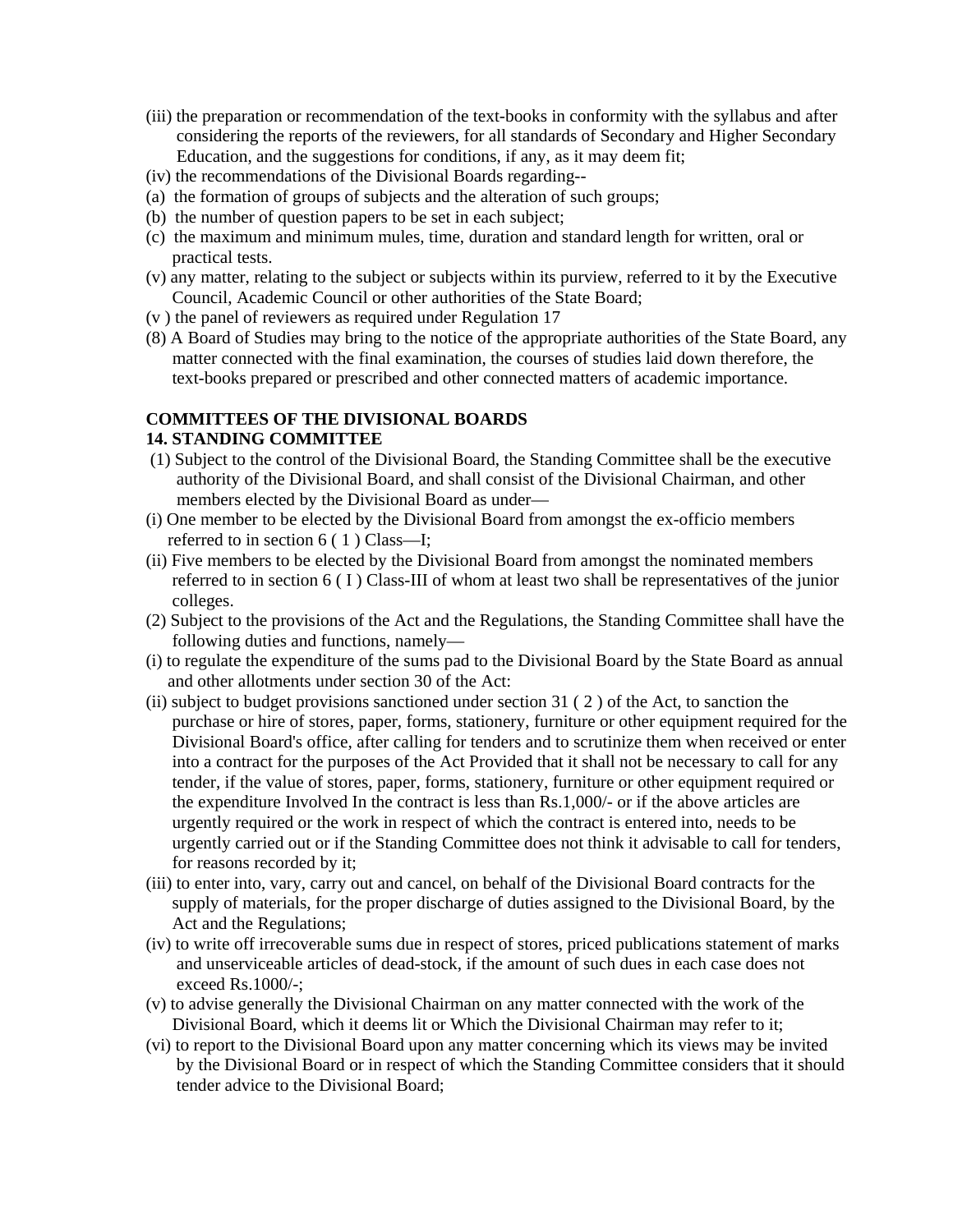- (vii) to accept, reject, modify or refer back any proposal, recommendation or report from the Examination Committee or the Divisional Board;
- (viii) to appoint paper-setters, translators, chairman of the panel of paper setters for moderating a question paper, moderators and examiners on the recommendations of the Examination Committee;
- (ix) to consider the recommendations of the Examination Committee and grant or withdraw recognition to secondary schools or junior colleges in accordance with the provisions of concerned regulations;
- (x) to deal with cases of use of unfair means by persons seeking admission to or appearing at the final examinations, according to the procedure laid down by the State Board;
- (xi) to cab for an information from any secondary school or junior college recognised by it, to ensure maintenance of academic standard and to call for special reports and information, either on being referred to by the State Board or on its own initiative, from the Regional 'Deputy Director of Education concerned on secondary schools and junior colleges recognised by it, not maintaining the required academic standard, and to recommend to the Divisional Board, withdrawal of recognition granted by it and recommend to the Director of Education or the Director of Technical Education, as the case may be, withdrawal of recognition granted under the Secondary Schools Code or the Government Orders issued from time to time in respect of the Junior Colleges also, in cases of poor academic results and grave academic irregularities;
- (xii) to authorise such advance, as it may from time to time consider necessary to remain in the hands of the Divisional Secretary to meet legitimate petty expenditure.

#### **15. EXAMINATION COMMITTEE**

- (1) The Examination Committee shall consist of the Divisional Chairman, and other members as under :—
- (i) one member to be elected by the Divisional Board from amongst the ex-officio members referred to in section 6 (I) Class-I;
- (ii) seven members to be elected by the Divisional Board from amongst the nominated members referred to in section 6 ( I ), Class-III, of whom there shall be one teacher and a principal representing the junior colleges, two teachers and two headmasters representing secondary schools referred to in section 6 (I), Class-III (i)  $\&$  (ii) and one member referred to in section  $6(1)$ , class-III (iv).
- (2) Subject to the provisions of the Act and the Regulations, the Examination Committee shall have the following duties and functions namely
- (i) to order the conduct of the final examinations in conformity with the Regulations;
- (ii) to scrutinize all applications received for examiner ship, moderator ship etc. , in all the subjects and to recommend to the Standing Committee a list of all persons who are held eligible under the Regulations for appointment as moderators, examiners etc. and also to give a list of persons recommended for appointment as paper-setters, translators, indicating therein preference, if any;
- (iii) to appoint conductors, deputy conductors, invigilators, scrutinizers. tabulators and chairman or deputy chairman or co-ordinator as the case may be, for the conduct of practical examinations of higher secondary education as prescribed;
- (iv) to consider and forward its observations to the Standing Committee, on any proposal to amend the scheme of the final examination, as set out under the Regulations;
- (v) to fix the centres and sub-centres for the final examination conducted by the Divisional Board as per norms prescribed by the State Board;
- (vi) to consider and make recommendations to the Standing Committee on all matters relating to the grant or withdrawal of recognition of secondary schools or junior colleges in accordance with the procedure prescribed under concerned Regulation;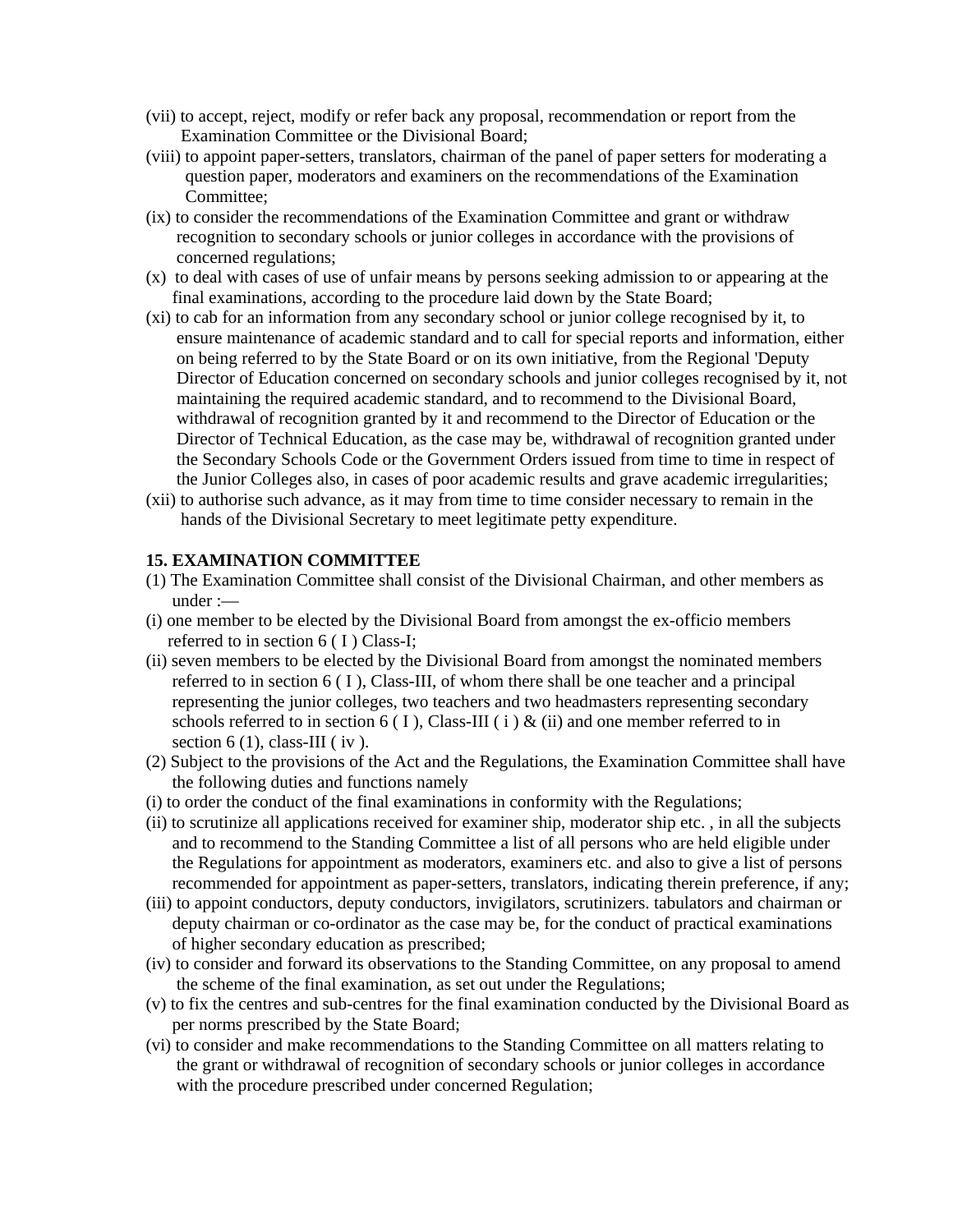- (vii) to declare, on the date prescribed by the Examination Committee of the State Board, the results of the final examination conducted by the Divisional Board and to award such prizes, medals and scholarships as may be sanctioned by the State Board from time to time;
- (viii) to forward to the State Board, for information, immediately after the declaration of the results, a list of successful candidates in the order of merit and of those to whom scholarships, medals, prizes and other rewards are awarded by the Divisional Board in respect of the final examination conducted by it;
- (ix) to consider and decide all other matters arising out of the conduct of the final examination held by the Divisional Board;
- (x) to report upon any matter concerning which its views may be invited by the Standing Committee or the Divisional Board or in respect of which the Examination Committee considers that it should tender advice to the Standing Committee;
- (xi) to submit annually a report to the Standing Committee 011 the final examination conducted by the Divisional Board;
- (xii) to evaluate generally the performance of students in all examinations in secondary schools including the final examinations and make necessary recommendations to the Divisional Board in that behalf;
- (xiii) to require institutions recognised by the Divisional Board and by the Education Department, to extend their co-operation in the conduct of the final examination held by the Divisional Board and to consider and recommend to the Standing Committee the cases of institutions to withdraw the privileges of the Board which fails to place at its disposal the facilities required to conduct the final examinations of secondary and higher secondary education after giving it a reasonable opportunity of showing cause why such order should not be made;
- (xiv) to forward to the Examinations Committee of the State Board, abstract of the results of the final examination conducted by the Divisional Board;
- (xv) to devise general means for effecting economy without impairing the efficiency of the Divisional Board;
- (xvi) to enquire into the complaints regarding the alleged leakage of question papers, mass copying or such other reasons at a centre and to decide whether the examination to be held or already held in a subject or paper at a centre should be cancelled and a re-examination should be held in one or more subjects or paper in a centre of the examination. The decision of the Examination Committee shall be reported to the Divisional Board at its next meeting.

#### 16. **TRAVELLING AND OTHER ALLOWANCES ADMISSIBLE TO THE MEMBERS OF THE STATE BOARD AND DIVISIONAL BOARDS AND THEIR COMMITTEES.**

 When a member of the Board or any Committee of the Board or a person invited specially for the meeting of the Board or its Committees has to travel to attend a meeting or meetings called by the Secretary or Divisional Secretary for transaction of any business connected with the Board, or whenever such member is called upon to undertake a journey for any other work of the Board, he shall be paid travelling and other allowances in accordance with the following regulations:-

- (i) A member shall be paid one 1st class fare each way.
- (ii) When a member travels by air with the special prior permission of the Chairman or Divisional Chairman, as the case maybe, he shall be paid the actual fare each way. In case a member travels by a steamer, he shall be paid double the single fare of the highest class on the steamer.
- (iii) When a member performs different parts of his journey by rail, steamer etc., fares will be calculated for each such part in accordance with sub-clauses (i) and (ii) above.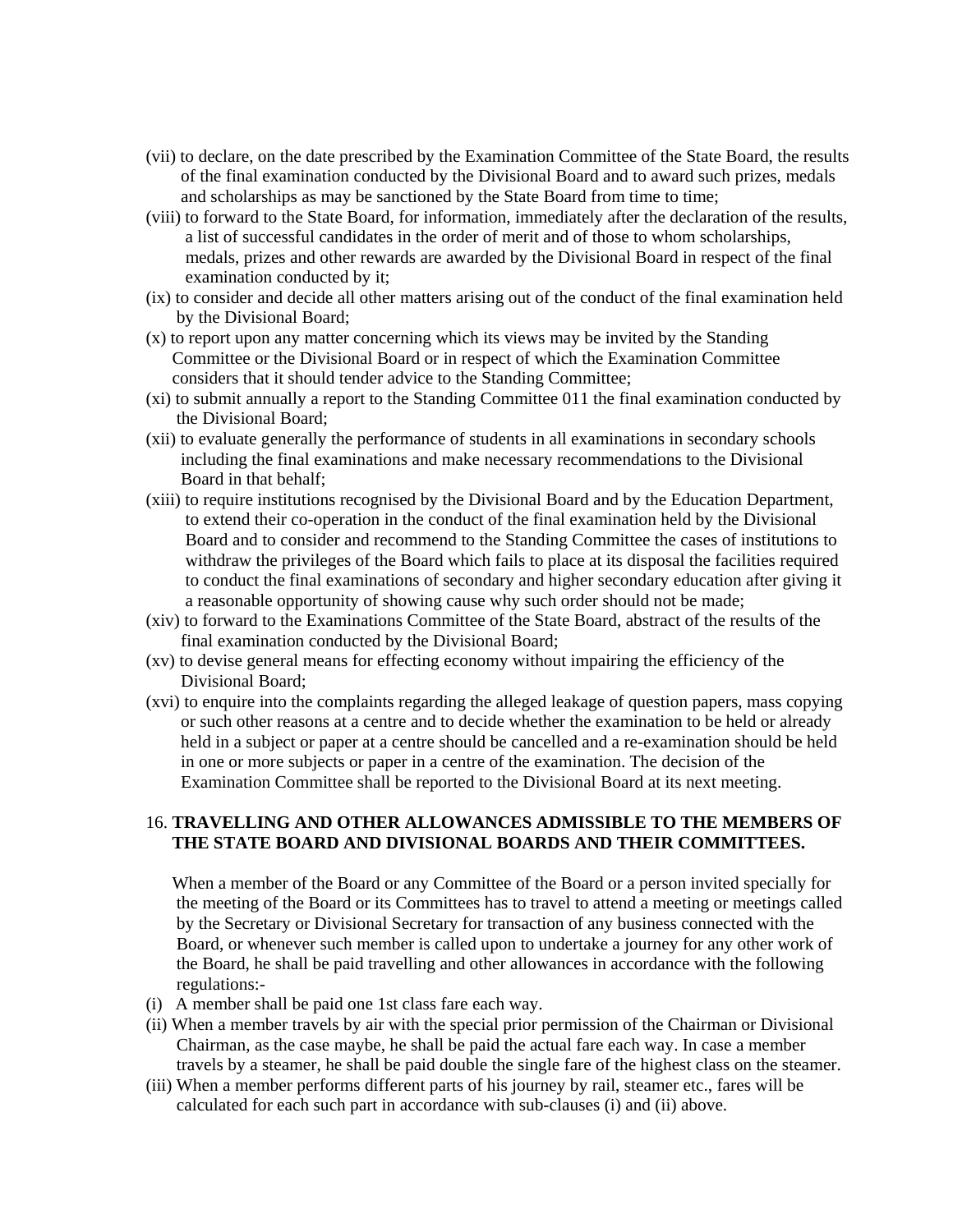- (iv) Whenever the journey is performed by the member, by road, the kilometerage allowance will be paid as follows :-
- (a) If he travels by a motor vehicle plying regularly for the conveyance of passengers (i.e. public conveyance like State Transport etc.) he shall be paid actual cost of single seat.
- (b) Title travels by his own car, on his making a declaration to that effect, Rs.2.50 per km(petrol) and Rs.1.50 per km(diesel).
- (c) If he travels by hired car, on his making a declaration to that effect and on production of voucher, the actual cost of hiring the conveyance in whole or in part subject to a limit of Rs.2.50 per km(petrol) and Rs.1.50 per k m (diesel):
- (d) If he trawls by a borrowed car, on making a declaration to that effect and on production of voucher, he will be paid the expenses actually paid by him subject to the limit of Rs.2.50 per km. (petrol) and Rs.1.50 per km. (diesel). Provided that if a person travels by any of the modes of travel mentioned in sub-clauses (b), (c)

 and (d) of clause (iv), he shall then obtain permission of the Chairman or the Divisional Chairman for that journey between stations connected by rail.

- (e) deleted……………..
- (v) Whenever a person has to attend one or more meetings of the Board or of its Committees on consecutive days, only one travelling allowance shall be payable.
- (vi) When concession fares are available, the actual cost of travelling shall be paid at the concessional rates.
- (vii) Whenever a member travels by rail, the travelling allowance is to be calculated by the shortest route unless otherwise sanctioned by the Chairman or Divisional Chairman, as the case may be Provided that the members of the Board coming to Pune from Manmad and vice versa shall be permitted to travel via Kalyan.
- (viii) Whenever a member has claimed travelling allowance for any pan of the journey from any public authority, the said part shall be excluded from total distance,
- (ix) In all eases, travelling allowance is to be calculated from registered address of the member or from the place in the State where he is on official duty to the actual place of duty Provided that the members of the Board who are members of Parliament., shall be paid travelling allowance from and to the place of their duty, even if it may be outside the State.
- (x) In addition to travelling allowance, members shall be entitled to receive a daily allowance at the rate of Rs.60/- for Pune, Bombay, Nagpur, Aurangabad, Nashik and Amravati and Rs.50/- for other places on following basis :-

Daily allowance at full rate shall be admissible for every 24 hours of absence; payment for fraction of 24 hours shall be as under :-

| <b>Duration of absence</b>               | Daily allowance.                                                                                                                                                               |
|------------------------------------------|--------------------------------------------------------------------------------------------------------------------------------------------------------------------------------|
| $(1)$ up to six hours                    | 30% of the admissible rate.                                                                                                                                                    |
| (2) six hours to twelve hours.           | 50% of the admissible rate.                                                                                                                                                    |
| (3) more than twelve but up to 24 hours. | Full daily allowance.                                                                                                                                                          |
| (4) more than twenty four hours          | One daily allowance at full rate<br>for every 24 hours of halt. For a<br>fraction of 24 hours at the end<br>of halt, daily allowance will be<br>calculated as indicated above. |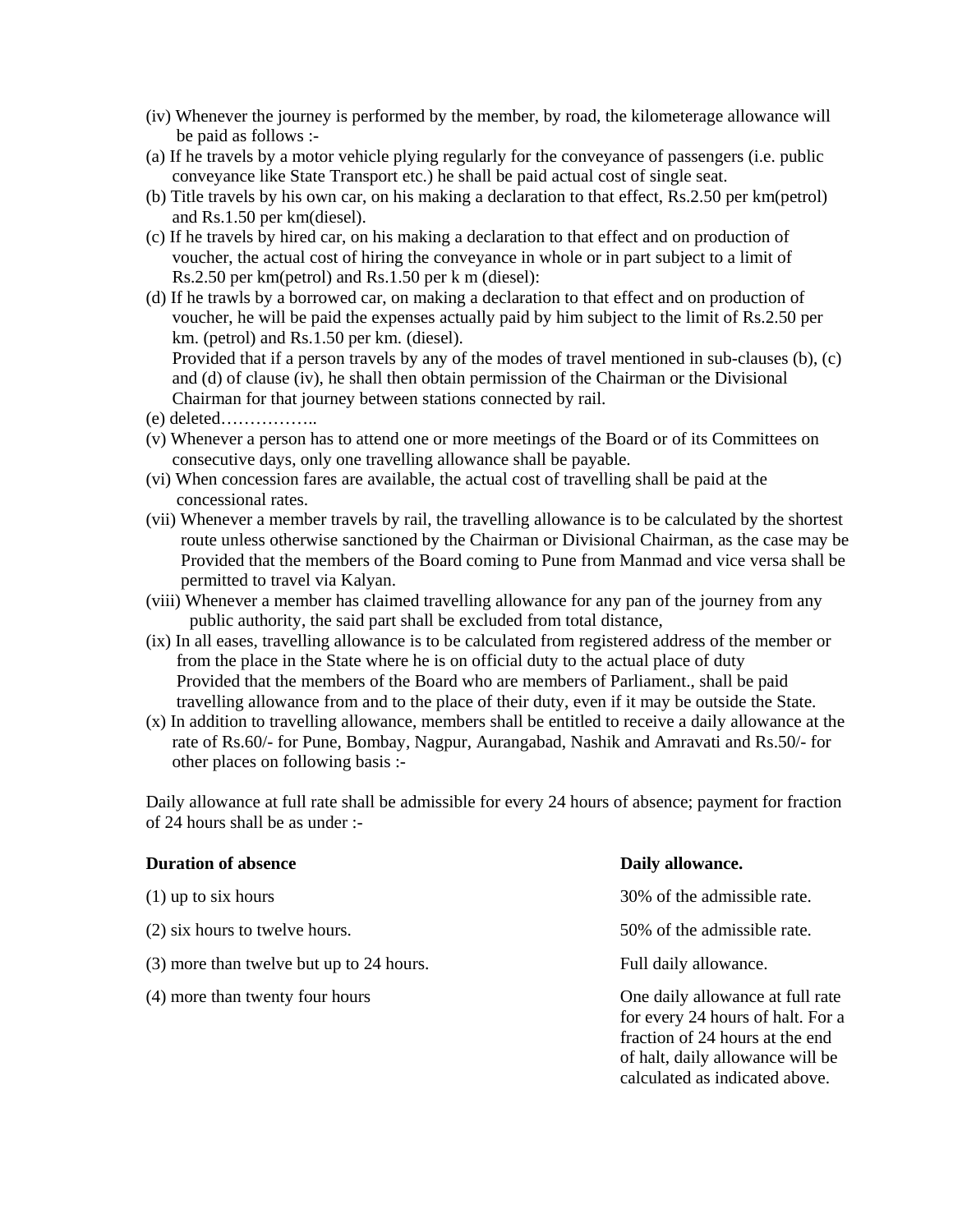- (xi) Daily allowance shall be held admissible on the above basis for the entire period of absence from headquarters. i.e. including the period taken for the journey. For calculating the period of absence, a grace period of two hours in the case of air journey and one hour in the case of railway or bus journey before the Scheduled departure and a similar grace period after the actual time of arrival of plane or train or bus shall be allowed. No such grace period shall be allowed for journeys performed in hired or owned or Government vehicle. Daily allowance payable for the journey period including grace period shall be at the ordinary rates. When halts both at ordinary place and places for which special rates have been prescribed are involved in one tour, the Daily Allowance at ordinary rate shall first be calculated for the entire period of absence. To this shall be added, the difference of Daily Allowance between special rate and ordinary rate admissible for the actual period of halt at the localities specified for special rate. For computing the difference between the two rates, for fraction of 24 hours, the percentages laid down in clause
- (x) namely, 30% for halt up to 6 hours and 50% for halt of 6 to 12 hours shall be applied.
- (xii) Local members including Government servants shall be paid a Conveyance Allowance of Rs.20/- for each meeting attended by them provided the total conveyance allowance for the day does not exceed Rs.30/-:similarly, other than local members who do not claim travelling allowance and daily allowance from the Board as the same has been drawn by them from any other Institution or on account of any other reason, they may be paid local conveyance allowance at the above rates, if they claim it.
- (xiii) Members of the Board or its Committees may be permitted to draw daily allowance, if, with the permission of the Chairman or Divisional Chairman as the case may be, they halt for not more than three days intervening between any two meetings of the Board or its Committees if the amount of travelling allowance. for the journey, if undertaken during the intervening period exceeds the amount of daily allowance so claimed for the intervening period. Secretary of the State Board.
- (xiv) A reasonable 'advance may be sanctioned by the Chairman or Divisional Chairman, as the case may be, to the members of the Board or other persons undertaking long journey or journeys involving considerable expenditure to cover their expenses on travelling allowance and daily allowance etc. and the advance thus paid shall be adjusted against their tray. citing allowance bills.
- (xv) As and when the travelling allowance and the cost of conveyance allowance of the servants of the State Government are revised, the travelling allowance and the cost of conveyance allowance of the members of the Boards shall be correspondingly revised.

#### **17 PROCEDURES FOR SANCTION OF TEXT-BOOKS**

- (1) Authors or publishers desiring to submit books for consideration as text-books for all or any Standard of a secondary school or a junior college (i.e. standards VIII, IX, X, XI and XI1) will have to register their names with the Secretary of the State Board. - The fee for such registration shall be Rs. 300 for each author or publisher for 3 years.
- Note : (a) Book submitted by authors or publishers who have not their names as required under this clause will not be considered.
	- (c) Copies of circulars relating to the text-books issued by the State Board will be supplied
	- (d) to the authors and publishers who have registered their names with the State Board.
- (2) Authors or publishers applying f(;r sanction of their books as text-hooks shall submit separate applications for each book together will% an undertaking in such form as may be laid down by the State Board for each individual book, to the registered
- (3) Twelve printed copies of each book shall be submitted free of cost to the Secretary along with the application. These copies will not be returned.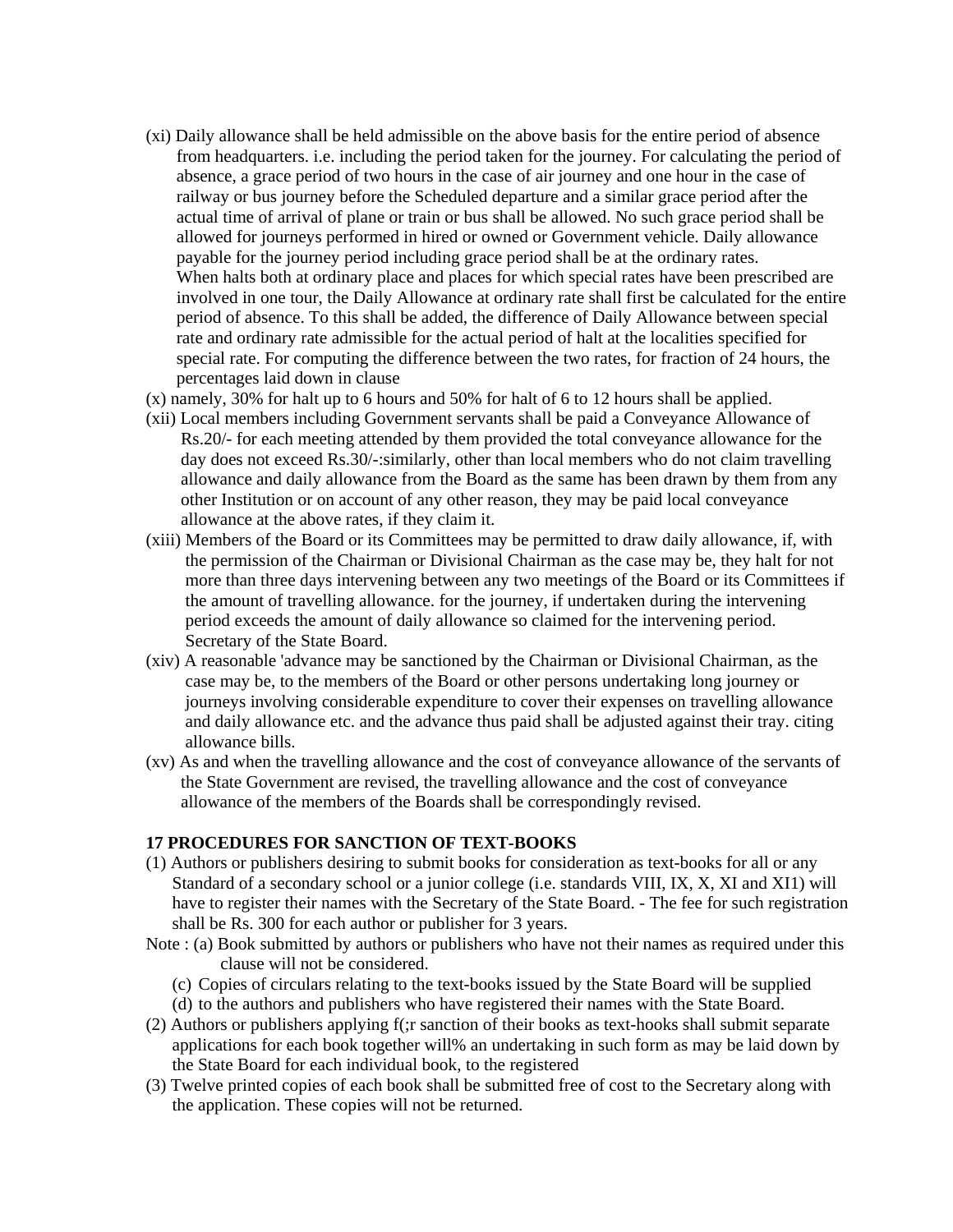- (4) Books submitted for consideration shall indicate over the signature of the author and publisher on the cover or title page of all the twelve collies of each book, such details as may be required by the State Board. Books on which the requisite particulars are not indicated, will not be considered.
- (5) (i) In the event of authors or publishers not being able to submit for scrutiny printed copies of the books as mentioned in clause (4) above, they may submit (free of cost) six clean typed copies of the book together with at least one set of illustration, if any, to be inserted in the book.
	- (ii) In the event of any such book being considered suitable for sanction, the author or publisher shall, on receiving an intimation to that effect, submit (free of cost ) to the Secretary before the specified date twelve printed copies of the book complete with all blocks, pictures. art plates, etc. and all the particulars, as required under clause ( 5 ) above and a fresh scrutiny fee of Rs.100/- per book.
- (iii) Printed copies of a manuscript or typed book shall be examined by a reviewer to check whether—
- (a) all suggested corrections and modifications have been properly and satisfactorily carried-out, and also whether all the printed matter is in accordance with the manuscript or typed copy of the book, and
- (b) the suitability of the book for according sanction No. and releasing for sale can be certified. The State Board, on being satisfied that the printed copies of the book are suitable in all respects; may sanction it as a text-book.
- (iv) It shall always be competent for the State Board to reject the printed copies of the book without assigning any reasons and the author o7 publisher shall not be entitled to any claim or compensation on this account.
- (v) "It shall be competent for the State Board to reject any manuscript or printed copy of any book submitted by the author or publisher for considering the suitability thereof for sanction as a text bock, if the State Board on scrutiny of such a manuscript or a printed copy considers that the author or publisher has directly or indirectly tried to disclose or has disclosed his identity in any way in the body of the book, except on the cover or the inner title page."
- (6) In ease an author or publisher has already published a cram ' book or guide or annotation book or any unauthorised book for use in schools, which is not required according to the syllabus, his books shall not be considered for sanction and if already sanctioned, they shall be removed from the sanctioned list.
- (7) An author of a book which is submitted for consideration -
- (a) for standards VIII, IX or X. should have obtained a University degree or passed an equivalent examination in the concerned subject and worked as a teacher in that subject for at least three years in a recognised secondary school; and
- (h) for standards XI or XII, should have obtained a post-graduate degree or passed an equivalent examination in the concerned subject and worked as a teacher in that subject for at least five years in a recognised junior college, a college or a recognised training Institute or should have written in that subject books which are recognised as of outstanding merit. However, books written by an author who does not fulfil either of the' conditions laid down in Sub-clauses (a) or
- (b) may be considered for sanction, only alter obtaining a previous permission from the Chairman of the State Board.
- (8) A review fee of Rs. 600/- per book shall be paid by the author or publisher simultaneously with the submission of a book to the Secretary.
- (9) An additional fee of Rs.100/- and Rs, 50/- per book, for checking the answers of all problems in books of Mathematics- and Science respectively, shall be paid by the author or publisher to the State Board, alter receiving intimation about approval of the book for sanction.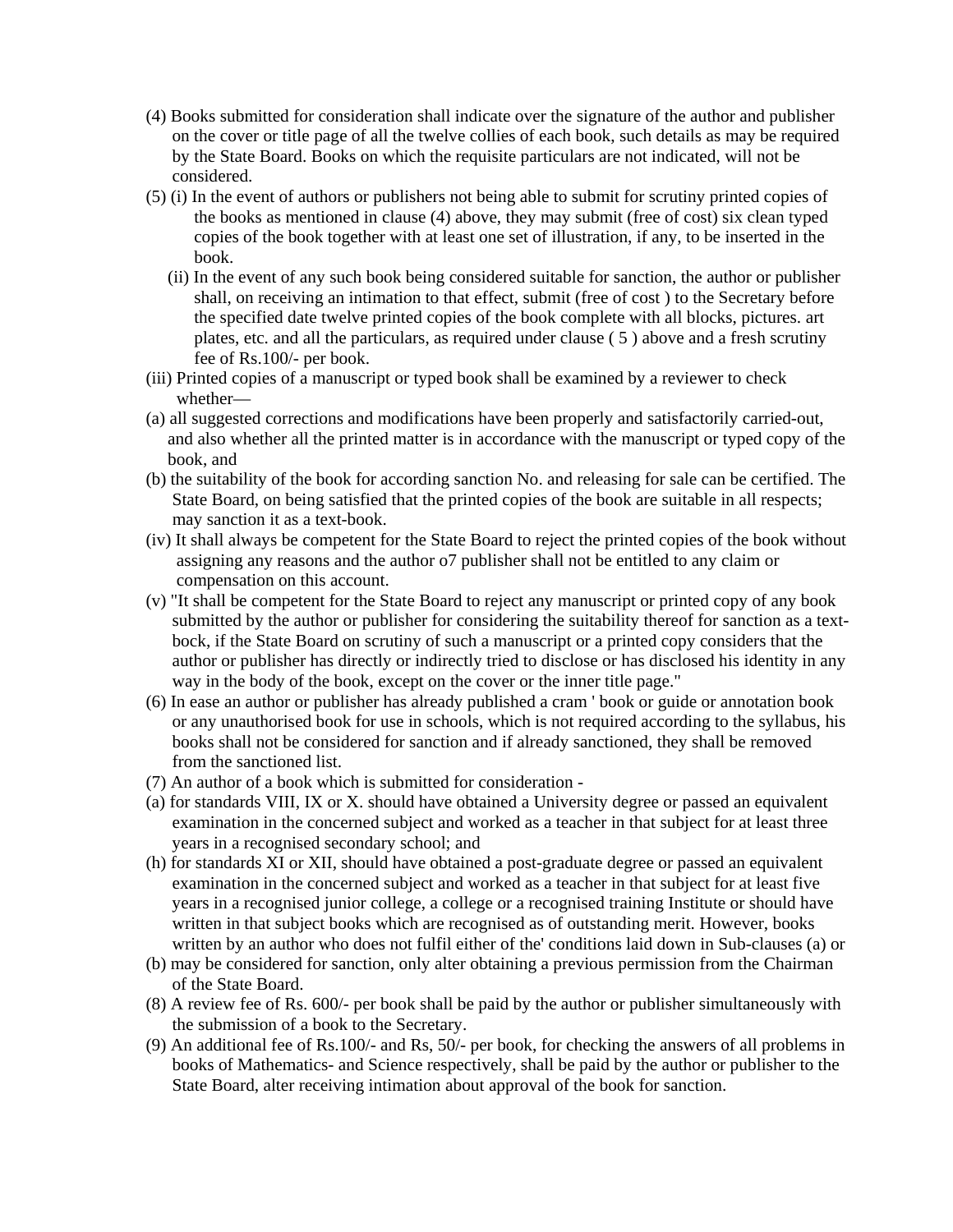- (10 ) Review fee once paid to the Secretary by the author or publisher shall not be refunded.
- (11) (i) Each Board of Studies shall prepare a panel of three times the number of Reviewers needed in the respective subjects and submit it to tip! Secretary. The Reviewers whose names are included in the panel shall be well qualified in the subject and the language of the books which they have to review. Particulars regarding 'heir qualifications, teaching experience etc., will also be indicated in the panels.
	- (ii) The appointment of Reviewers shall be made by the Chairman from the panels submitted by the respective Boards of Studies.
	- (iii) No person shall be appointed as a Reviewer, it'--
	- (a) he is a member of the State or Divisional Board;
	- (b) he is a member of any Board of Studies;
	- (c) he is an author or publisher of any book submitted for consideration as a text book;
	- (d) he is a person who has direct or indirect financial interest in the printing or publication of a book submitted for consideration. It shall be competent for the Chairman, to waive any of the above disqualifications except the disqualification mentioned at (a) above, in special circumstances, on the recommendations of the Board of Studies,
- (12) (i) Each Reviewer shall forward to the Secretary by such date as may be specified his report in an approved form, regarding the review of the books assigned to him, pointing out the merits and demerits of each book in detail and shall also express his definite opinion in respect of each book whether or not it is recommended for sanction, subject to conditions, if any.

 (ii) A Reviewer shall not ordinarily be assigned more than 10 .books for review during a year. (iii)A Reviewer shall be paid the following fee per book, reviewed by him.

(a) Book containing 100 pages or less. Rs. 100/-

| (b) Book containing more than 100 Pages but not more than 200 pages.     | $Rs. 120/-$ |
|--------------------------------------------------------------------------|-------------|
| (c) Book containing more than $2(X)$ pages but. not more than 300 pages. | $Rs. 140/-$ |
| (d) Book containing more than 300 pages but not more than 400 pages.     | $Rs. 160/-$ |
| (c) Book containing more than 400 pages.                                 | $Rs. 180/-$ |

- (iv) A Reviewer shall be paid the following additional fees per book for checking answers of all problems in books of Mathematics and Science and for preparing an errata in case of' wrong answers.
- (a) Book of -Mathematics Rs. 100/-
- (b) Book of Science Rs. 50/-
- (v) Each book shall be reviewed ordinarily by three Reviewers, provided it shall always be competent for the Executive Council to relax the requirements in tesp,,,.. Appointment of Reviewers, whore scrutiny by the Board of Studies is considered sufficient by it or where, on account of some special circumstances to be recorded in writing, such appointment is considered unnecessary by it.
- (vi) In regard to books of Mathematics and Science the answers all problems in each of such books approved for sanction shall be ,rranger.1 to be checked by a Reviewer (ordinarily the one by whom the original review of the book was made ) and in case of errors, it will be incumbent for the author or publisher to provide an errata to the book concerned.
- (vii) A Reviewer shall be paid Rs. 50/- for each hook for examining the printed copies of a manuscript or typed book to check whether all corrections and modifications suggested have been properly and satisfactorily carried out, and also whether all the printed matter is in accordance with the manuscript or typed copy of the book and whether the suitability of the book for according Sanction No. and releasing it for sale can be certified, and if so, for furnishing such certificate.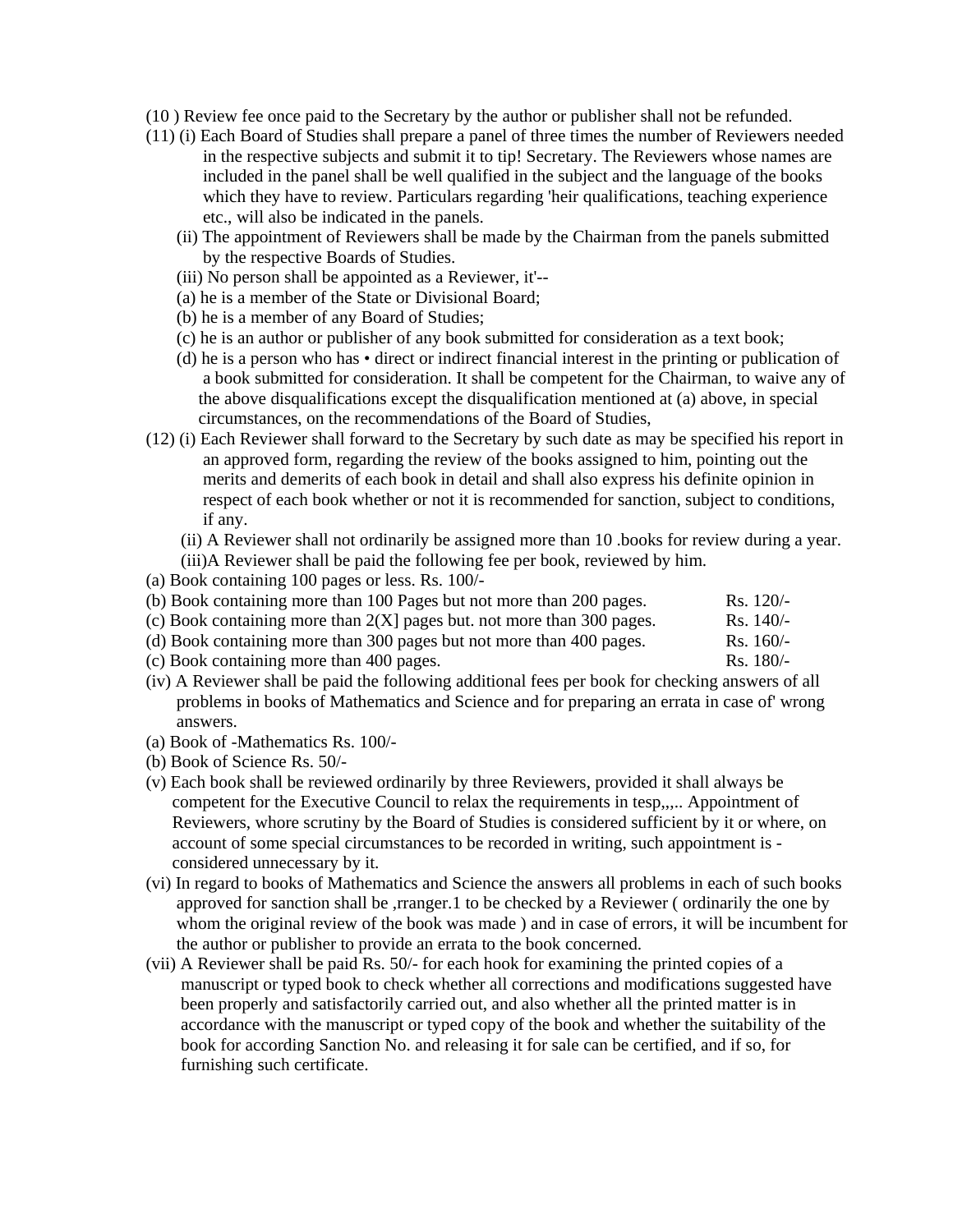- (13) (i) The reports of Reviewers shall be considered by the respective Boards of Studies and their recommendations shall be placed before the Academic Council.
	- (ii) The Academic Council shall consider the recommendations of the Boards of Studies and submit its observations thereon to the Executive Council.
	- (iii) In taking the decision for sanctioning any text-book or extending Sanction for any such book or for revision Of such hook, the State Board may nteralia impose conditions as regards all or any following matters namely,
		- (a) Period of sanction;
		- (b) Price;
		- (c) Size, Weight, quality of paper and pi jilting standards; d Modification in the contents of the book.
	- (iv) The decision of the State Board in respect of books referred to it and the conditions, if any, imposed by it, shall be communicated by the Secretary to the authors or publishers concerned.
- (14) Authors or Publishers submitting books for consideration shall not be entitled to have either the copies of the reports of the Reviewers or the recommendations or observations of the Committees of the Board thereon and the reasons for rejecting the book shall not be communicated to them. Strict secrecy shall be maintained in respect of all matters relating to the appointment of Reviewers and their reports, the observations or recommendations of the various Committees or of any discussion at their meeting regarding the merits or demerits of the books.
- (15) It shall always be Competent for the State Board, after calling-Upon the author or publisher to show cause why action may not be taken, to remove from the sanctioned list any text-book in case any deterioration, serious defect or deficiency is noticed later on in it or in the event of any breach of undertaking given by the author or publisher. The decision of the State Board in this respect shall be final.
- (16) Where the State Board has sanctioned a text-book for a specified period, it shall be competent for the Board to extend the .period of sanction, from time to time after broad scrutiny by the Board of Studies or without any fresh review or scrutiny as it deems fit. However, in special circumstances to be recorded in writing, the State Board may extend the period of such sanction even beyond the total period of 3 years.
- (17) No sanction of the State Board will be necessary for use of any book as a supplementary reader or for inclusion in 'teachers' or 'pupils' libraries or for giving as prizes to pupils.

#### **18. CATEGORIES ANID DUTIES OF STAFF OF THE STATE BOARD**

(1) The staff of the State Board shall be classified into the following categories and cadres and the scale of pay applicable to them shall be as follows

#### (i) General Section

#### **I. Category. 'A Officers Pay Scale**

- 
- 
- 
- 
- 
- 
- 
- 
- 

(a)Research Officer Rs. 2200-75-2800-EB-100-4000 (b) Evaluation Officer Rs. 2000-60-2300-EB -75-3200-100-3500 (c ) Accounts Officer Rs. 2000-60-2300-EB -75-3200-100-3500 (d) Superintendent (Senior) Rs. 2000-60-2300-EB -75-3200-100-3500 (e) Accountant(Senior) Rs. 2000-60-2300-EB -75-3200-100-3500 (f) Superintendent Rs. 1640-60-2600-EB -75-2900 (g) Accountant Rs. 1640-60-2600-EB -75-2900 (h) Research Assistant Rs, 1640-60-2600-EB -75-2900 (i) Librarian Rs. 1640-60-2600-EB -75-2900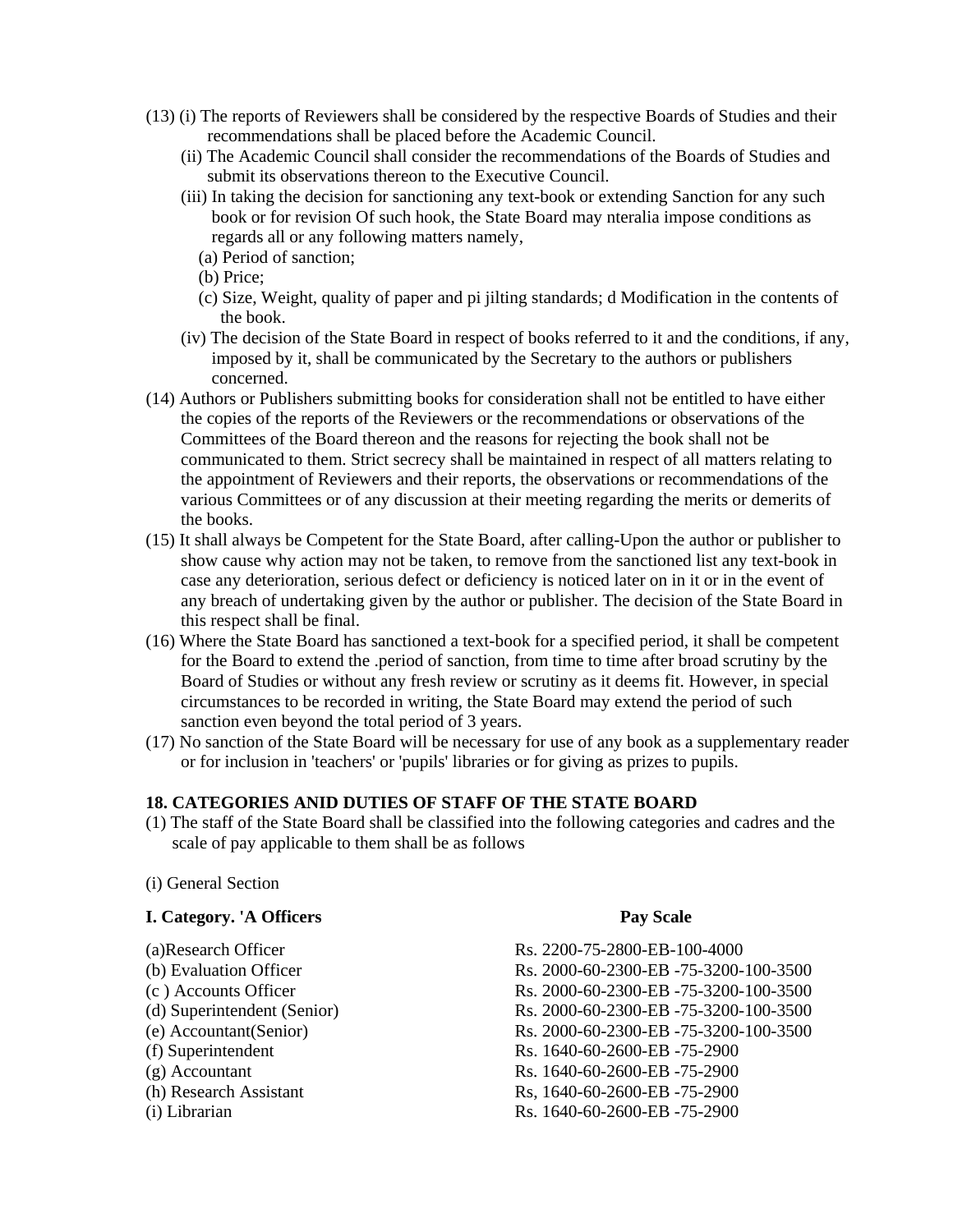#### **II Category 'B' (B) Supervisory Clerical Staff and Driver's**

| (a) Asstt. Superintendent                                                                      | Rs. 1640-60-2600-EB-75-2900          |  |
|------------------------------------------------------------------------------------------------|--------------------------------------|--|
| (b) Deputy Accountant                                                                          | Rs. 1400-40-1600-50-2300-EB -60-2600 |  |
| (c) Supervisory Clerk                                                                          | Rs. 1400-40-1600-50-2300-EB -60-2600 |  |
| (d) Senior Clerk                                                                               | Rs. 1200-30-1560-EB -40-2040         |  |
| (e) Asst. Accountant                                                                           | Rs. 1200 - 30-1560-EB - 40-2040      |  |
| (f) Confidential Assistant                                                                     | Rs. 1200-30-1560-EB-40-2040          |  |
| (g) Stenographer (Higher Grade)                                                                | Rs. 2000-60-2300-EB-75-3200          |  |
| (G.C.C. Examination passed with 110 and 40 w.p.m. in shorthand and Typewriting respectively in |                                      |  |
| English or G.C.C. Examination passed with 100 and 30 w.p.m. in Shorthand and Typewriting       |                                      |  |
| respectively in Marathi)                                                                       |                                      |  |

(h) Stenographer : (Lower Grade) Rs. 1400-40-1600-50-2300-EB-60-2600

(G.C.C. Examination passed with 100 and 40 w.p.m. in Shorthand and Typewriting respectively in English or G.C.C. Examination passed with 100 and 30 w.p.m. in Shorthand and Typewriting respectively in Marathi)

(i) Stenographer : (Steno-Typist) Rs. 1200-30-1560-EB-40-2040

(G.C.C. Examination passed with 80 and 40 w.p.m. in Shorthand and Typewriting respectively in English or G.C.C. Examination passed with 60 and 25 w.p.m. in Shorthand and Typewriting respectively in Marathi)

| Rs. 950-20-1150-EB-25-1500   |
|------------------------------|
| Rs. 950-20-1150-EB-25-1500   |
| Rs. 950-20-1150-EB-25-1500 + |
| Special pay $Rs.40/-$        |
| Rs. 950-20-1150-EB-25-1500   |
| Rs. 950-20-1150-EB-25-1500   |
|                              |

#### IlI. **Category 'C'-Class IV Servants**

| (a) Off-set Machine Operator | Rs. 950-20-1150-EB -25-1400        |
|------------------------------|------------------------------------|
| (b) Plumber                  | Rs. 950-20-1150-EB-25-1400         |
| (c) Daftary                  | Rs. 775-12-955-EB-15-1030-20-1150  |
| $(d)$ Naik                   | Rs. 775-12-955-EB -15-1030-20-1150 |
| (e) Peon                     | Rs.750-12-870-EB -14-940           |
| (f) Sweeper                  | Rs. 750-12-870-EB -14-940          |
| $(g)$ Mali                   | Rs. 750-12-870-EB-14-940           |

#### **E.D.P. Section (Electronic Data Processing Section)**

| IV. Category 'A' Officers |                                      |
|---------------------------|--------------------------------------|
| (a) E.D.P.- Manager       | Rs. 3200-100-3500-125-4625           |
| (b) Dy. EDP Manager       | Rs. 2200-75-2800-EB -100-4000-+      |
|                           | Spl.Pay Rs.100                       |
| (c) Analyst Programmer    | Rs. 2200-75-2800-EB -100-4000        |
| (d) Programmer Input      | Rs. 2200-75-2-800- EB -100-4000      |
| (e) Output In-charge      | Rs. 2000-60-2300-EB-75-3200-100-350  |
| (f) Operation In-charge   | Rs. 2000-60-2300-EB-75-3200-100-3500 |
|                           |                                      |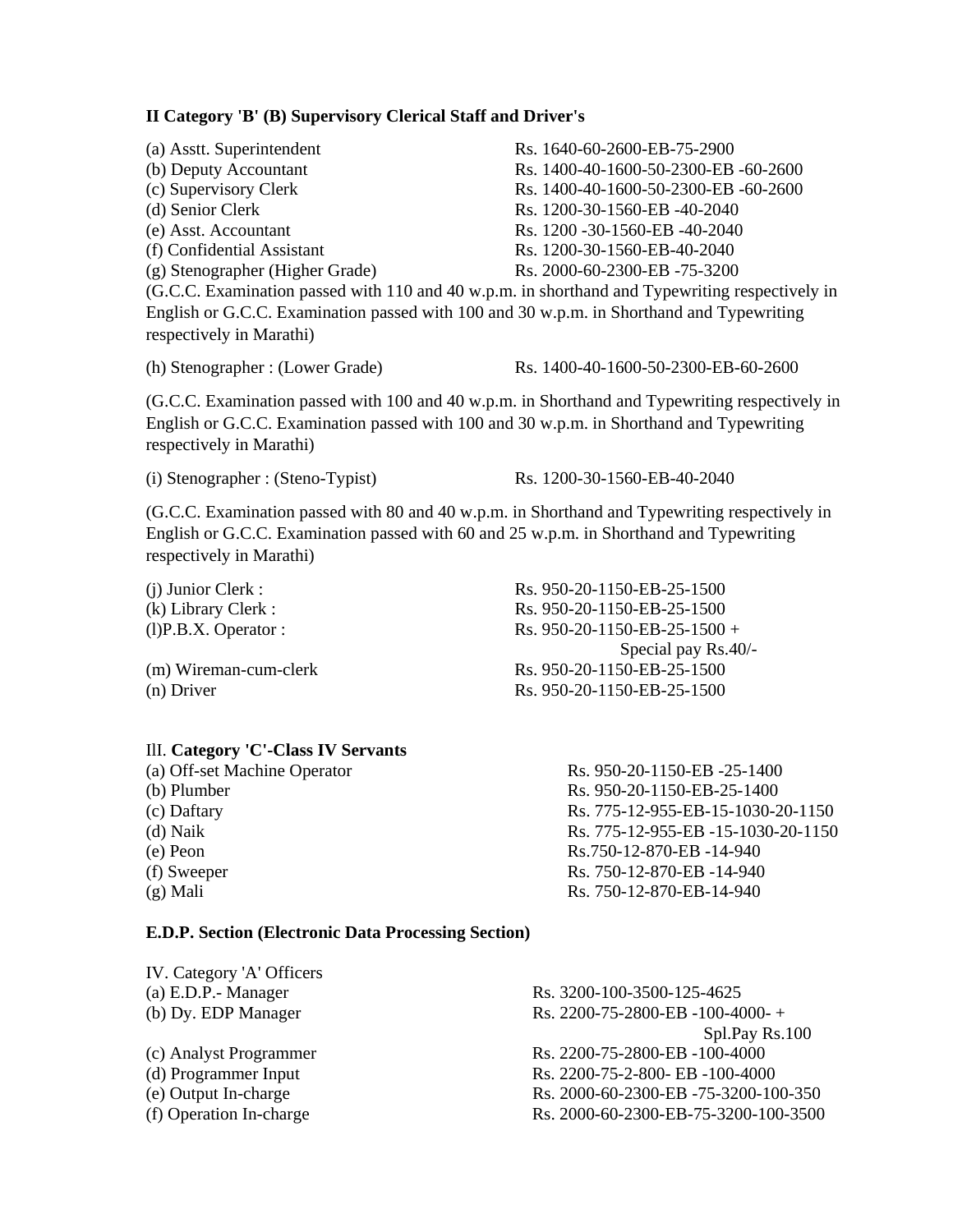#### **V. Category 'B'-Supervisory and Others**

| (a) Librarian Media         | Rs. 1640-60-2600-F B-75-2900        |
|-----------------------------|-------------------------------------|
| (b) Shift 1n-charge         | Rs. 1640-60-2600-EB-75-2900         |
| (c) Input Output Supervisor | Rs. 1640-60-2600-EB-75-2900         |
| (d) Assistant Programmer    | Rs. 1640-60-2600-EB-75-2900         |
| (e) Console Operator        | Rs. 1400-40-1600750-2300-EB-60-2600 |
| (f) Sr. A.C. Operator       | Rs. 1400-40-1600-50-2300-EB-60-2600 |
| (g) Control Assistant       | Rs. 1400-40-1800-EB-50-2300         |
| (h) A.C. Operator (Junior)  | Rs. 1400-40-1800-EB-50-2300         |
|                             |                                     |

(ii) The pay-scales of the employees of the State Board, shall not be lower than those obtaining for the Servants of the State Government of comparable category and when the pay-scales of the servants of the State Government are revised, the pay-scales of the employees of the State Board shall also be corresponding revised.

#### **( 2 ) Duties ( General Section )**

 The Research -Officer's duties will be to carry out academic and statistical research relating to secondary education in general and final examination conducted by the Divisional Boards and prepare the draft of the annual report of the State Board and carry out such other .duties as may be entrusted to him by the Secretary from time to time.

- (ii) The Evaluation Officer will undertake', organise, direct and supervise the Board's projects for Examination Reforms. His duties will be to work with the Curriculum and Text-Book Committees of the Board in so far as evaluation is concerned, to initiate research projects, surveys and experiments in collaboration with the Divisional Boards, Universities, Departments of Education, Colleges of Education and Secondary Schools, to work out technical details regarding the introduction of object-wise based test-items in external examination, to prepare and publish test-items and other useful material for circulation to Schools; to develop a pool of test-items for use of Paper-Setters in setting question papers; to prepare translations of relevant and significant material from other languages; to organise and conduct evaluation work-shops for paper-setters, examiners, teachers, teacher-educators etc. and to carry out any other duties assigned from time to time.
- (iii)The Accounts Officer will be responsible to establish and maintain a system of Budgetary and Financial Control governing the allocation and use of Board's funds, cash flow analysis, working capital requirements, capital expenditure etc. to keep up-to-date accounts of all the financial transactions of the Board, to report the facts to the Finance Committee, Executive Council, and the Board in the manners prescribed and make suggestions concerning the future operations; to conduct primary check of all financial transactions; to prepare annual and revised budget estimates; to maintain accounts of the property of the Board; to carry out project reports with regard to capital expenditure relating to new expansion plans; to 'forecast the financial requirements of the Board and to devise ways and means of meeting them either through the internal funds or .through external borrowing; to prepare a uniform system of accounts for all the Board's Offices; to arrange for and carry out periodical inspection of accounts of the Divisional Board's Offices and to carry out any other duties assigned.
- (iv) The Superintendent ( Senior ), Accountant ( Senior ), Superintendent Accountant, Assistant Superintendent, Supervisory Clerk, Deputy Accountant, shall carry out such supervisory duties and other duties as may be allotted to them by the Secretary or Divisional Secretary as the ease may be.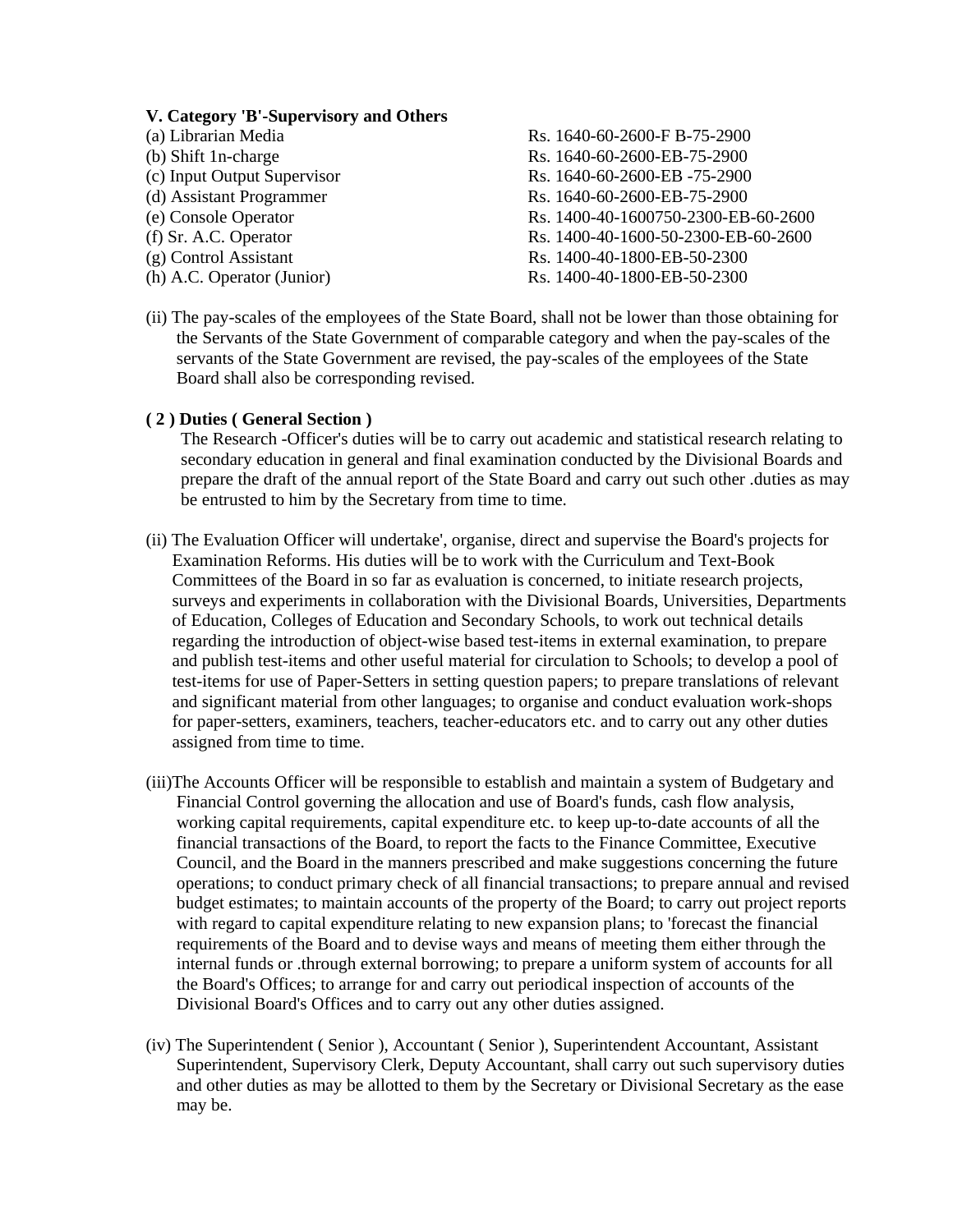- (v) The duties of the Research Assistant in the office of the State Board will be to assist the Research Officer in carrying out academic and in statistical research relating to secondary education in general and in preparing the Annual Reports. News Letter of the State Board. etc. and to carry out such other duties as may be assigned to him from time to time.
- (vi) The duties of the Research Assistant in the office of the Divisional Board will be to supply statistical data and to undertake research projects as directed and to carry out such other duties as may be assigned to him from time to titre.
- (vii) (a) The duties of the Librarian will be
- (1) to invite at the commencement of each financial year, the offers for the books from the prospective booksellers and Publishers regarding their terms and conditions and rates of trade discount subject to which the books will be supplied to the Library throughout the year.
- (2) to check and ensure that the books called for and received from the approved book seller are in order in respect of (a) authors name, (b) title (c) price (d) editor (e) publisher and (f) No of pages, and they are properly brought on charge.
- (3) to maintain Accession Register of the books purchased by the Library in the prescribed form. The entries of the books purchased shall be made in this register from the bills and title pages of the books presented by the booksellers, by giving simultaneously the accession number to the books.
- (4) to verify and check the bills of books purchased for the Library with reference to the Accession Register and record Certificate in the prescribed': form on the bills before passing them to the Accounts Section for payment.
- (5) to undertake every year the Physical verification of the books stocked in the Library and to record Certificate in the prescribed form,
- (6) to place the report of missing books with full details including price etc. to be written off along with it h certificate before the Executive Council and verify every year before 31st June all the Dead Stock articles and other equipment in the Library and shall record a certificate in the prescribed form.
- (7) to be responsible for the safe custody of books and articles in his charge and to take such steps as may be necessary to safeguard against any misuse, Theft, damage or otherwise tampering with the books, dead stocks articles etc. in the Library.
- (8) to carry out such other duties and follow such other instructions assigned/given to him by the Chairman and Secretary from time to time.
- (viii) The Assistant Accountant, Senior and Junior Clerks or Operators will carry out under supervision of the heads of their respective sections or branches such clerical and other duties as may be entrusted to them by the respective heads of sections and by the Secretary or Divisional Secretary from time to time.
- (ix) The Confidential Assistant and the Stenographers will generally assist the officers of the Board and carry out such work as may be entrusted to them from time to time.
- (x) The Off-set Machine Operator will be responsible for the proper up-keep and maintenance of the machines entrusted to his charge and carry out the printing work on the machine with utmost care and secrecy.
- (xi ) The Driver will be responsible for cleaning and up-keep of the vehicle. Lie shall drive the vehicle with utmost care and caution; and carry out such further instructions as may be issued to him by the Secretary of Divisional Secretary from time to time.
- (xii) The Daftary will be responsible for maintenance of all records and files entrusted to his charge and is-suing the same when required by the officers and he shall carry out such further instructions as may 5e issued to him by Secretary or Divisional Secretary.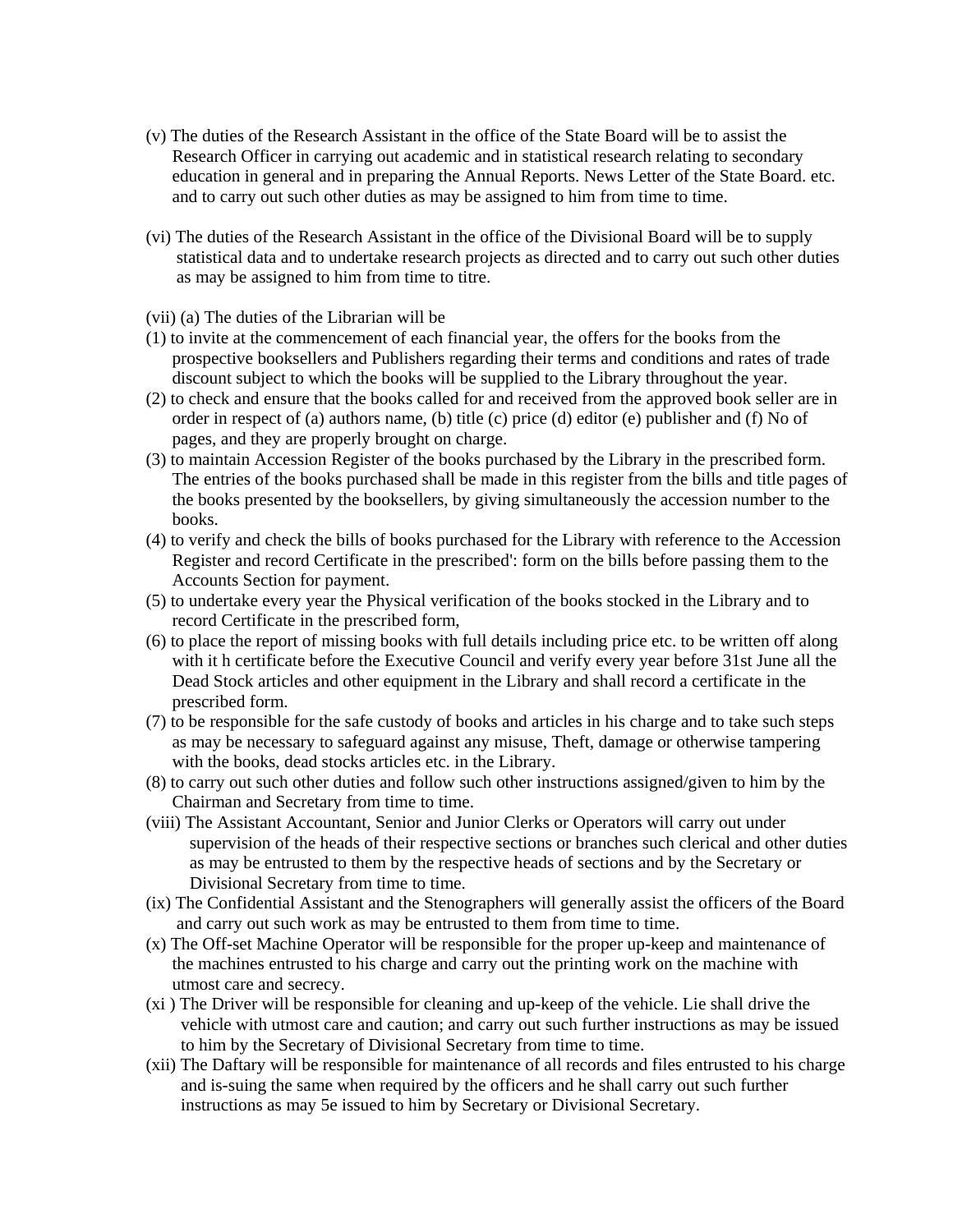- (xiii) The Naik will be responsible for allocating and supervising the work of all peons, boy peons and sweepers and carrying out such other duties as may be entrusted to him by the Secretary or Divisional Secretary.
- (xiv) The Peons will be entrusted with any of the •following duties
- (a) Carrying office files, registers, office stationery, stores, furniture, dead-stock articles, parcels, trunks, boxes, answer-books, bundles etc. from one section to another within their respective offices as well as to the Post Office, Railway Station, S. T. Stand, Banks, Treasury, Centres of Examination, Examiners, Moderators etc. as per instructions issued to them from time to time.
- (b) Keeping vigilant watch over the office premises and ensuring that the Board's property, documents, records etc. are not removed outside the office premises without proper authorisation.
- (c) Sweeping and cleaning the office premises and furniture and storing. drinking. water,
- (d) Attending duties in shifts during day or night as may be fixed by the officer.
- (e) Carrying out such further instructions as may be issued to them by the Secretary or Divisional Secretary from time to time.
- (xv) Sweeper's duties will be to clean the bath rooms, urinals, latrines and maintain them in perfect sanitary condition and he shall carry out such instructions as may be issued by the Secretary or Divisional Secretary.
- (xvi) Mali's duties will be to look after the day to day upkeep, maintenance and development of the garden in the. office premises and he shall carry out such instructions as may be issued to him from time to time by the Secretary or Divisional Secretary.
- ( 2 ) (i) Duties -- ( E. D. P. Section. )

#### **(1) EDP Manager :**

- (i) To function as the Head of the Computer Division
- (ii) To define the scope of the Computer Department giving each of the responsible subordinates precise and documented directives;
- (iii) To note the needs for organisational revision and to plan its execution;
- (iv) To formulate short, medium and long term economic and operational plans on development of staff and on methods of automatic data processing designed to fit in with the corresponding plans for organisational revision;
- (v) To formulate plans for training the personnel under his command;
- (vi) To interpret the policies and objectives of the top management and to translate them into plans for development of the information systems;
- (vii) To co-ordinate the activities of the Systems Analysts with those of the Programmers when new automated procedures are adopted;
- (viii) To co-ordinate the operational activity of the Computer Centre with the work of testing and correcting new processes;
- (ix) To ensure that the operational procedures of the Computer Centre produce the best results obtainable from the processing methods installed;
- (x) To ensure that the Computer time is fully and most advantageously utilised.
- (xi) To be in touch with the outside organisations intending to buy the Board's Computer time and to organise and plan the procedures and the time-schedules for their processing jobs;
- (xii)To take part in meetings of the management to keep up to date the problems and developments in the organisation;
- (xiii) To take part in conferences, seminars and to pay visits to other organisations to keep up to date on techniques of automatic data processing;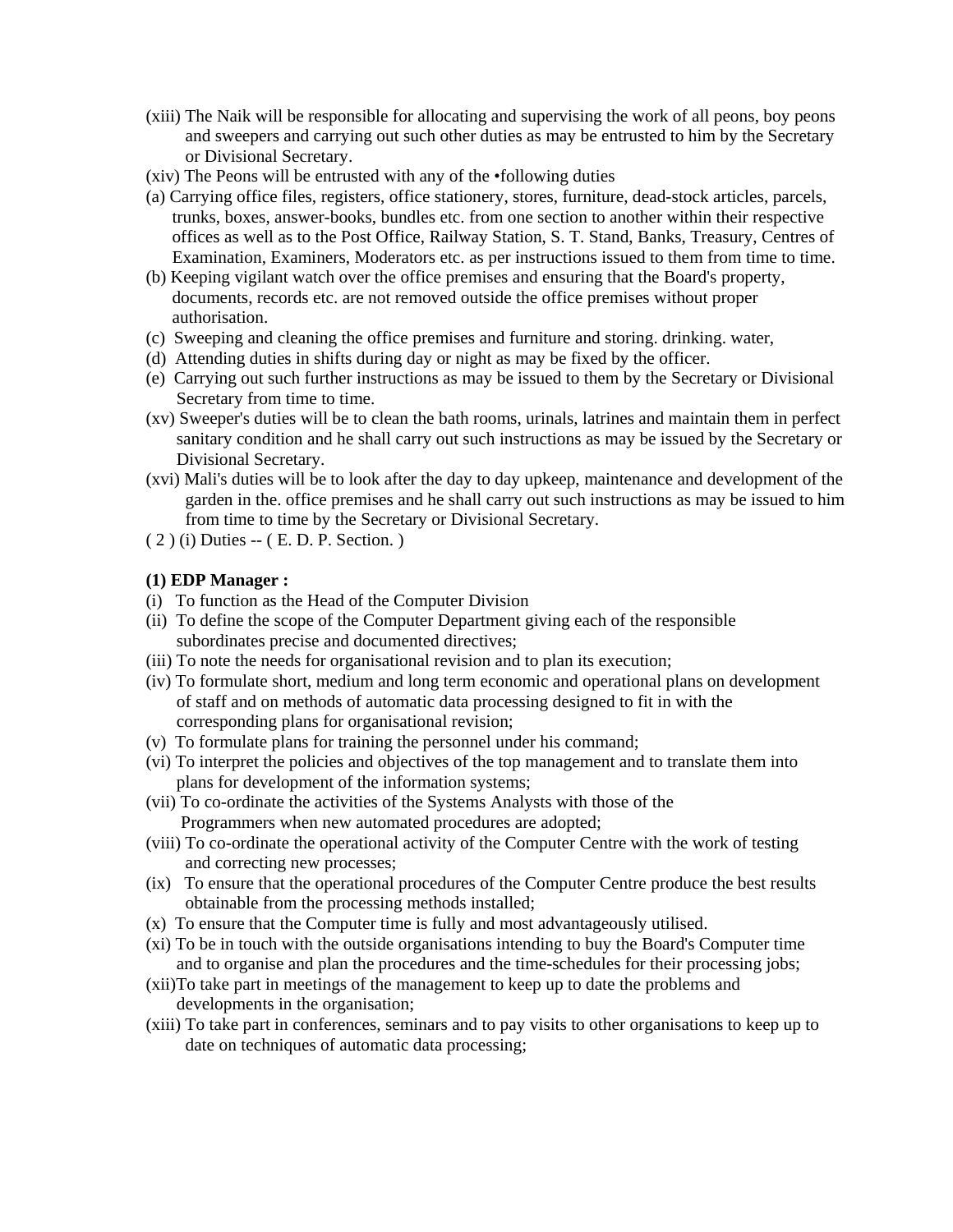#### **(2) Dy. EDP Manager**

- (i) To interpret the directives of the EDP Manager and to translate them into work plans to be entrusted to Analysts/Programmers, documenting them formally in terms of the resources employed and time limits of the completion of various stages;
- (ii) To be the Chief of Analysts/Programmers;
- (iii) To set up work groups sorting out the tasks of systems/analysis/programming as required and nominating a group head as operationally responsible for each project;
- (iv) To suggest to the Analysts/Programmers the principal lines on which the work should be carried out, giving where necessary his own solution to particularly difficult computer problems;
- (v) To plan and to take part in the training of Analysts/Programmers;
- (vi) To check documentation of projects personally to prepare reports on the progress of the work to be submitted to the EDP Manager;
- (vii) To take an active part in maintaining liaison between the Analysts and the organisational units for which mechanisation is proposed, planned in course of study or already in operation;
- (viii)To co-ordinate the activities of the programming staff, assessing the specialised abilities possessed by each to estimate the time required for testing programmes and to make arrangements for carrying Out the tests;
- (ix) To work closely with the EDP Manager in drawing up work load schedules for the electronic data processing machinery;
- (x) To propose to the EDP Manager new plans for organisational revision and automation of office or outside work, detailing the objectives, methods, time elements, advantages and costs;
- (xi) To keep himself up to date professionally on techniques of organisation and automatic data processing by means of study of books and specialised reviews and participation in courses and seminars.
- (xii) To establish standard procedures for writing and format documentation of programmes and to ensure that the programmers adhere to them;
- (xiii)To study and to suggest to the EDP Manager plans for the revision of the programmes with a view to improving the efficiency of use of the processing machines;
- (xiv)To evaluate the. suitability and desirability of using specific programming techniques (machine language, subordinate etc. taking into account the computer used, the nature of processing to be carried out and the skill of the, personnel available;
- (xv) To ensure that all programmes are well documented and maintained up to date a proper and systematic way.
- (xvi)To ensure that cards for various programmes, subroutines etc. are kept properly and their use controlled systematically.
- (xvii) To organise and record the minutes of the Steering Committee and other Sub-Committees.

#### **(3) Analyst Programmer**

- (i) To look after and maintain System Design and the program for the existing Systems with all the necessary documentations made up- to-date.
- (ii) To undertake system development work under the guidance and directions of the Dy. EDP Manager for the modifications of existing systems or new additional systems.
- (iii)To prepare program specifications for the modification of existing program for writing new programs and to give them to the Programmers/Asstt. Programmers for writing actual programs.
- (iv) To check and approve the programs written by the Programmers/Assit. Programmers.
- (v) To do periodical reporting to the Dy. EDP Manager on the assignments entrusted to him/her.
- (vi) To prepare exhaustive test data for testing the programs.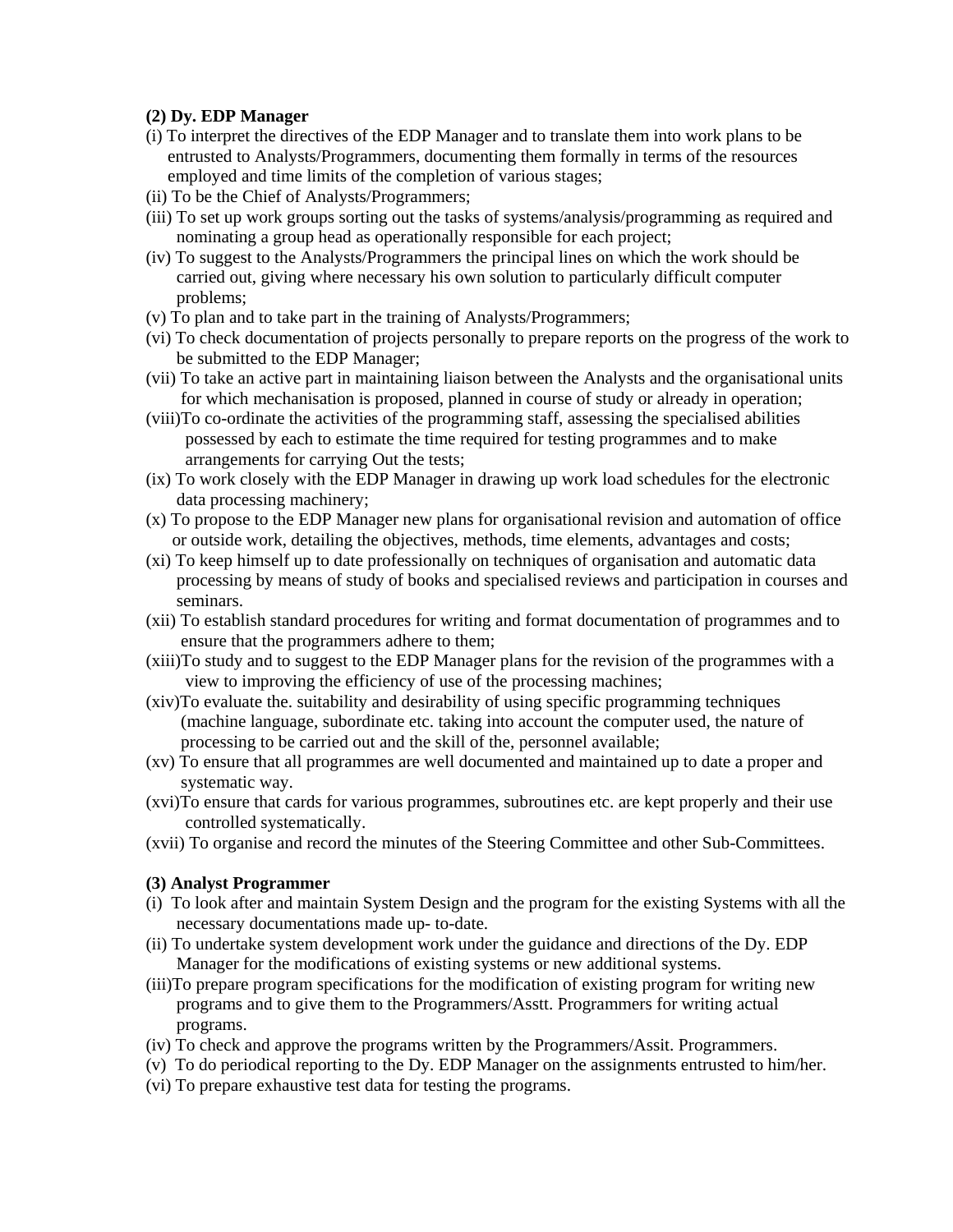- (vii) To ensure that the documentation, for all the programs, the systems Flow Charts are according to the standard laid down and up-to-date all the time.
- (viii)To be in charge of the Computer Manuals, periodicals and other literature and to ensure that the Manuals are kept up to date by incorporating all the amendments received from the Company from time to time and that systematic

Registers are maintained for:

- (i) Accession.
- (ii) Issue and Return.
- (ix) To master all the important and standard Software packages of DMS and others and prepare the Programmers and Asstt. Programmers for the same.
- (x) To keep abreast of all the latest techniques of systems designing and programming.
- (xi) To write programs for important and complicated jobs.
- (xii) To assess the performance of the Programmers and Asstt. Programmers and to submit quarterly report to the EDP Manager through the Dy. EDP Manager.
- (xiii) To prepare MSS for the formats of all the Pre-printed Stationery Items and approve the Art Plates sent by the Presses concerned.
- (xiv) To ensure that the Records (Files) are prepared and kept for
- (i) Specimens of Continuous Stationery Forms for each year and Specimens of all Output Reports for each Examination arranged in the sequence.

#### **Programmer**

- (i) To report to the Dy. EDP Manager.
- (ii) To write Computer Programs as per specification given by the Analyst-Programmer/Dy. EDP Manager in the programming Language required by the Board's EDP Division and carry out the necessary testing and compilations until the programs are ready for actual runs.
- (iii) To prepare document and implement existing and proposed systems and procedures which utilize directly or indirectly computer time.
- (iv) To amend and re-plan systems and procedures in accordance with current organisation structure and policy.
- (v) To prepare, test and document computer programming from specifications prepared by himself or by other system analysts/programmers.
- (vi) To amend and/or rewrite programmes to meet new specifications.
- (vii) To assist in the field of training and to collaborate in the analysis of particularly complex processing operations and in planning integrated programme systems.
- (viii) To carry out a continuous course of study to increase his own technical knowledge in the field of Computer Programming by consulting books and specialised reviews and taking part in courses and seminars.
- (ix) To officiate for Senior Systems Analyst for temporary periods, if required.

#### **(5) Input-Output In-Charge**

- (i) To be overall In-charge of data preparation and Input/output Sections.
- (ii) To ensure that the Input/output sections and data preparation sections function efficiently and according to the procedures laid down.
- (iii) To study and suggest improvements in the working and procedures of Input/output and data preparation sections.
- (iv) To maintain an index with a set up specimens of various forms and instruction pamphlets, card designs etc. required for facilitating the operations.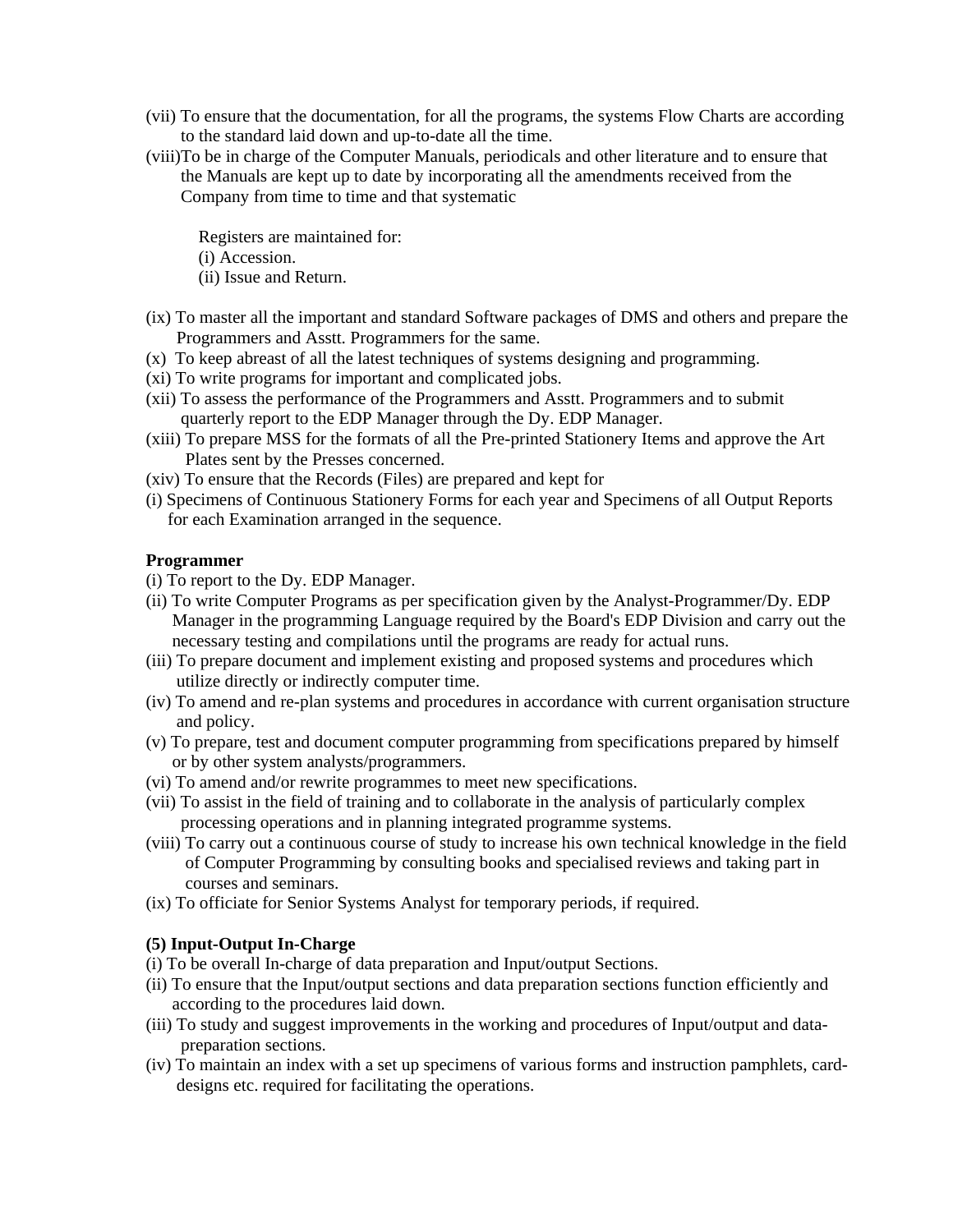- (v) To prepare new forms instructions, card-designs etc. for the new and additional jobs undertaken or revise existing jobs and get them approved by the Dy. EDP Manager/EDP Manager.
- (vi) To maintain discipline and punctuality.
- (vii) To ensure that an adequate pool of Punch and Verify Operators is always maintained by adding to the list of Punch Operators, new trainees found suitable during the monthly test conducted for them.
- (viii) To keep liaison with the Operations In-Charge for the delivery of Input data to and receiving the Output documents from the Operations In-Charge.
- (ix) To control stocks and orders for supplies, of necessary stores and accessories.
- (x) To prepare the project work schedule and daily schedule of work from sections under him.
- (xi) To submit daily progress reports for the jobs carried out under his supervision to the EDP Manager through Dy. EDP Manager.
- (xii) To record up-to-date control information in the prescribed Register to ensure that the Output Reports received from the Computer Operations In-charge arc checked against the control figures in the control Register and to report to the EDP Manager immediately about discrepancies or disparities observed.
- (xiii) To be the custodian of all the punch machines used for data preparation and Input-Output Operations and to ensure the periodical inspection thereof.
- (xiv) To maintain all correspondence files dealing with data preparation and Input/output Operations.

#### **(6) Operations In-Charge (Computer)**

- (i) To define the budgetary requirements of Operations and control the department.
- (ii) To establish standards and procedures for Operations and keep them up-to-date.
- (iii) To keep liaison with other senior systems analysts and other departments to establish interface standards between Operations and Systems and Programming and line departments.
- (iv) To control the quality and efficiency of operations.
- (v) To advise on the operational costs and feasibility of proposed systems and applications.
- (vi) To assist in the overall planning of any computer project, and plan the Operations component in detail.
- (vii) To establish and control A data and quality control system. Programme and data file libraries.
- (viii) To ensure that jobs are scheduled in the most efficient way, in accordance with the requirements of user and the standards that apply in operations.
- (ix) To ensure that records of machine usage and service ability are kept
- (x) To fix the hours when the equipment will operate.
- (xi) To arrange routine and stand-by maintenance and liaison with the supplier of the equipment.
- (xii) To select operations staff, direct their training, assign and supervise their work and review their performance.
- (xiii) To ensure that adequate supplies of stationery and consumable, supplies are available.
- (xiv) To arrange and test reciprocal stand-by facilities for use in emergencies.
- (xv) To keep abstract of new techniques, hardware and software.
- (xvi) To assign duties to the operators and ensure that standard procedures are observed and the necessary records kept.
- (xvii) To remain responsible for computer room discipline and punctuality of staff.
- (xviii)To supervise the efficient operation of the Computer.
- (xix) To arrange smooth take over between shifts and start up the system at the beginning of the first shift.
- (xx) To train new staff in machine operation and ensure that all staff are adequately trained to this end and organise rotation of duties.
- (xxi) To revise daily work schedules as necessary.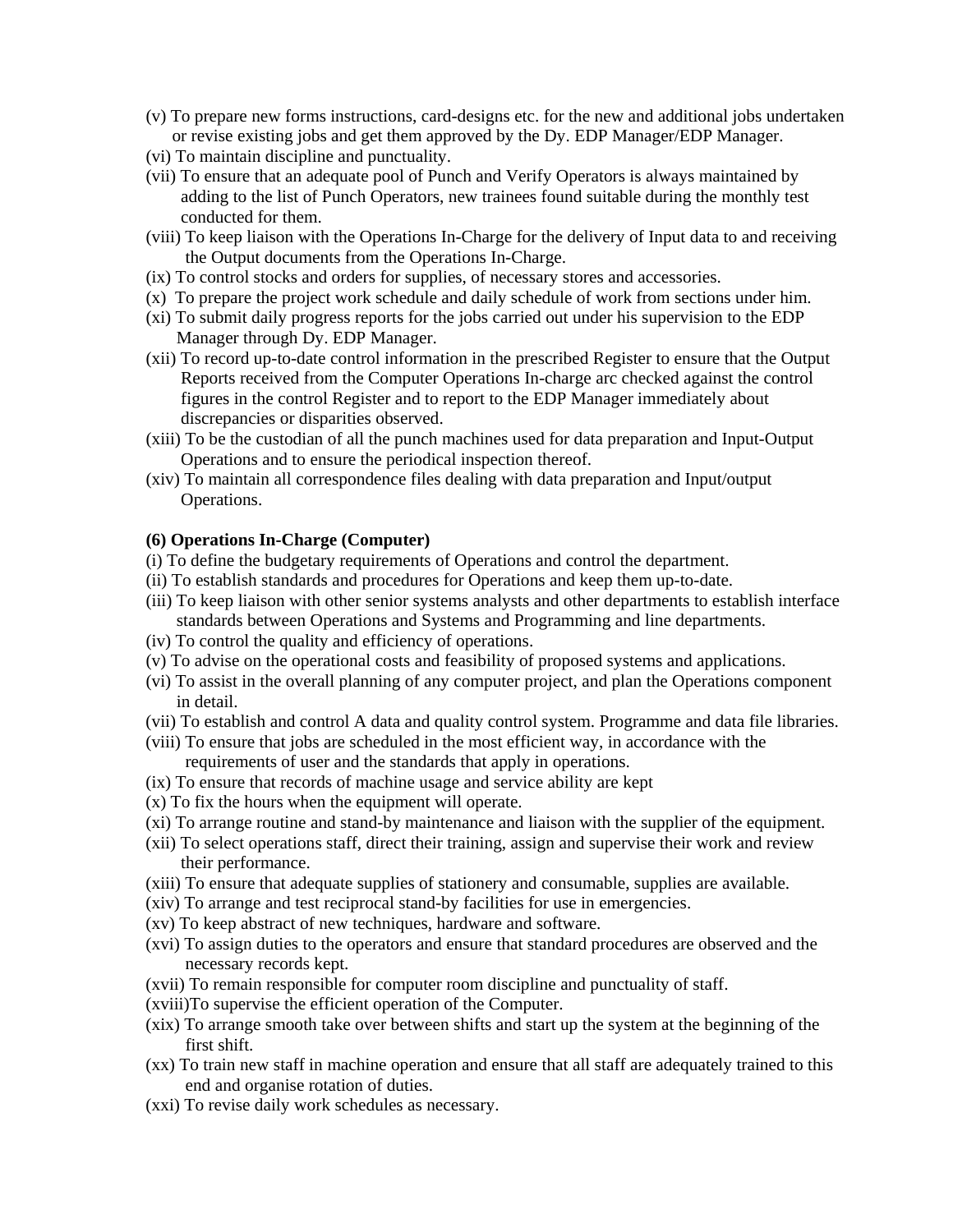- (xxii) To take appropriate action if a machine malfunctions or a programme terminates unexpectedly; this may include Calling the maintenance engineer; Ensuring that stand-by procedures are observed. Returning .a programme or contacting the programmer.
- (xxiii) To keep liaison with Data Control and Media Libraries and is responsible for their activities during his shift.
- (xxiv) To vet new applications and review existing ones.
- (xxv) To review methods of work and standards and suggest improvements.
- (xxvi) To suggest improvements to software and commercial Programmes.
- (xxvii)To review the work load and consequent utilization of staff.
- (xxviii) To implement improvements in the operation system.
- (xxix) To assist in compilation of the operator's manual.

#### **(7) Librarian - Media**

- (i) To control the organization of the library of magnetic tapes and discs.
- (ii) To classify and catalogues files in accordance with their contents and use; affixes and updates the identifying labels.
- (iii) To keep files up-to-date, releasing redundant files as necessary.
- (iv) To control the issue and receipt of all files, and updating of manufacturer's software.
- (v) To maintain a record of each files use and history.
- (vi) To maintain backup on duplicate files.
- (vii) To maintain a stock of media for new files.
- (viii)To remain responsible for the security of all files.
- (ix) To learn and keep abreast of Computer Operator's duties and responsibilities and work as Computer Operator when necessary.

#### **(8) Shift In-Charge**

- (i) To be In-charge of one shift of Computer Operations.
- (ii) To know and carry out all the duties enumerated for "CONSOLE OPERATOR".

#### **(9) Input / Output**

- (i) To supervise the efficient running of Data Control section.
- (ii) To maintain discipline and punctuality of staff.
- (iii) To check inconsistencies and breaches of standards in Input and control documents and deal with them in accordance with determined procedure.
- (iv) To monitor and control the progress of work from users through the Data Preparation area and the computer room, and ensures deadlines are met.
- (v) To investigate errors in processing and check results for accuracy and completeness, correct errors and resubmit jobs as appropriate, originate job control sheets for reruns.
- (vi) To receive jobs for data-preparation.
- (vii) To assemble jobs for data-preparation.
- (viii) To check accuracy of Input documents and to record cases of inconsistencies or errors for notifying to the Branches concerned.
- (ix) To record control information.
- (x) To receive output reports from the Operations In-charge and arrange for distribution to the Branches concerned.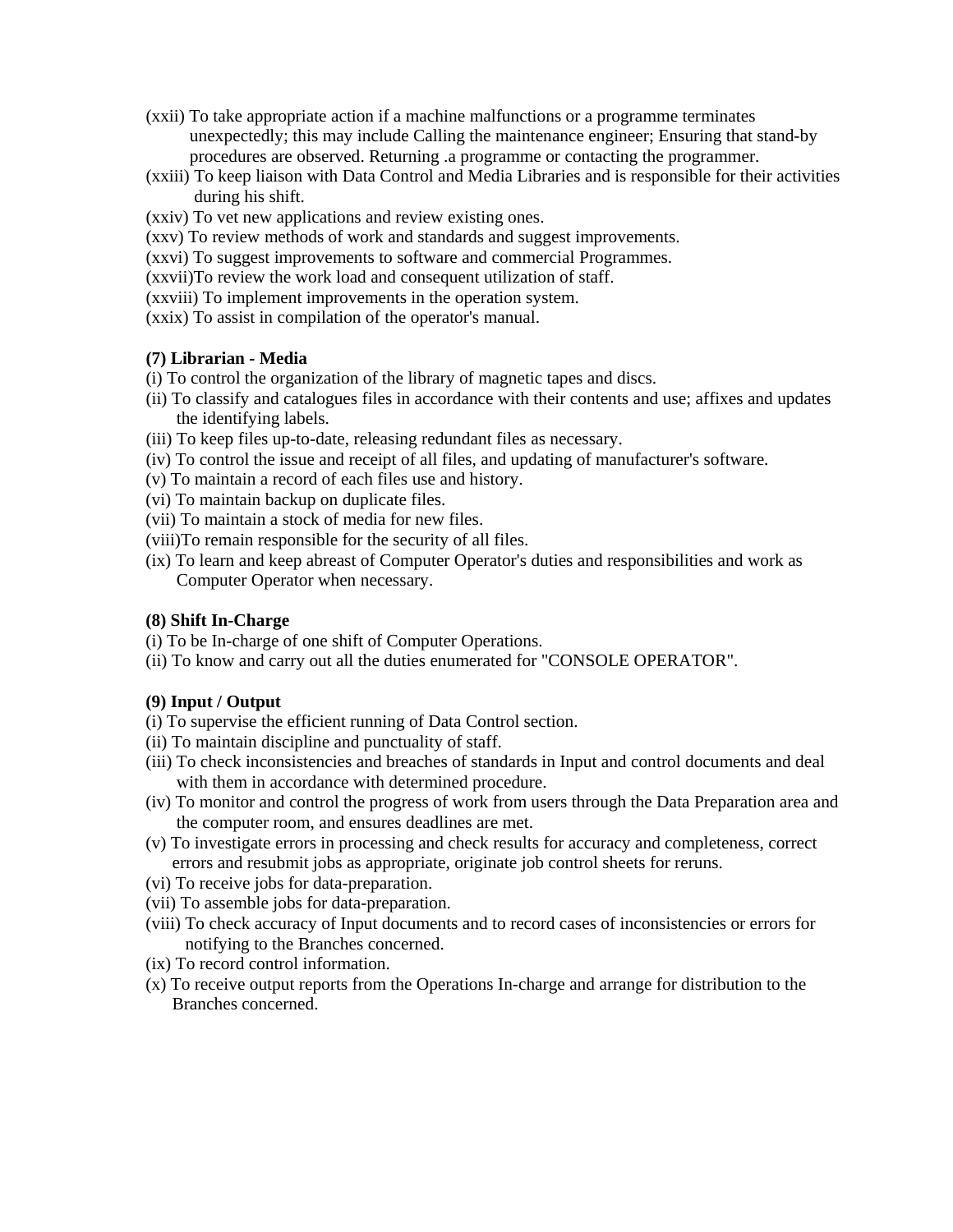#### **(10) Asstt. Programmer**

- (i) To write Computer programme entrusted to him/her by the Analyst Programmer/Dy. EDP Manager.
- (ii) To prepare parameter cards for readymade programms, utility programs.
- (iii) To carry out compilations for the new or revised programs.
- (iv) To assist the programmer.
- (v) To improve the programming knowledge and ability.
- (vi) To maintain and keep up-to-date the computer manuals and periodicals in the EDP Division.
- (vii) To carry out any other duties assigned to him by the Dy. EDP Manager / EDP Manager.

#### **(11) Console Operator**

- (i) To organize and control the flow of work through the machine room.
- (ii) To supervise the operating staff.
- (iii) To check results of processing for errors. In the event of any malfunction of equipment to take appropriate action.

Abandon the run, and take the necessary details for the programmer Send the job to Data Control for a decision.

Call the engineers.

Notify the shift leader, who can then call in the programmer

- (iv) To ensure Operations and to have a list of contacts in the event of failures of a live programme.
- (v) To note deficiencies in programme suites that affect Operations.
- (vi) To check in detail the operating instructions supplied with progammes.
- (vii) To check that equipment is used correctly.
- (viii) To check the quality and alignment of printer output.
- (ix) To assist the Liaison Officer in producing a weekly time analysis.
- (x) To train new operators.
- (xi) To order computer supplies.
- (xii) To complete the job control sheets, making the requisite comment.
- (xiii) To notify Data Control of the service ability of equipment so that schedules can be prepared.
- (xiv) To acquire a good knowledge of programme content and results.
- (xv) To keep a log of equipment malfunctions.
- (xvi) To set up jobs on the computer, operate the computer and its peripherals and perform simple cleaning and maintenance.
- (xvii) To monitor computer output, and check it for acceptability.
- (xviii) To record machine utilization and keep the Computer log.
- (xix) To make an initial diagnosis of any malfunction of media, equipment, or programmes and report them to the Senior Operator.
- (xx) To provide the parameters required by standard software.
- (xxi) To check that input files and output media are as specified, and that the correct tapes are loaded as required.
- (xxii) To allocate output tapes, and keep the necessary records.
- (xxiii) To take the necessary action on console comments.
- (xxiv) To keep himself abreast of tape Librarian's work and work as tape librarian when necessary.

#### **(12) Sr. A.C. Operator**

- (i) To be over-all-in-charge of the A.C. plants.
- (ii) To plan and prepare the weekly Duties Chart for the A.C. Operators in consultation with the Operation In-charge.
- (iii) To prepare and submit a plan for Earned leave proposed to be given to the A.C. Operators during the year.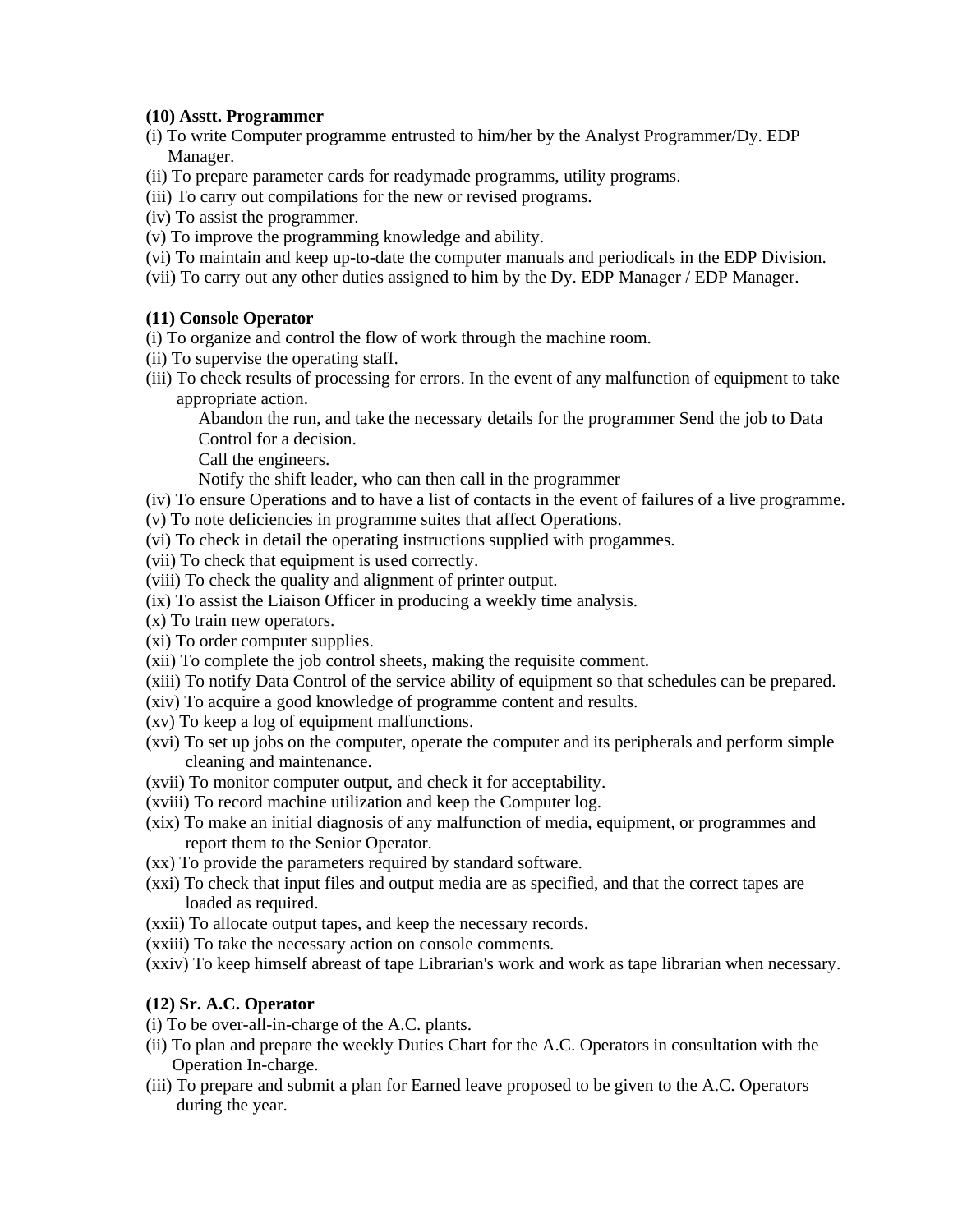- (iv) To arrange and organise the periodical cleaning of Micro filters and Servicing to be done by the Maintenance Contractor.
- (v) To supervise the work of A.C. Operators and report the irregularities to the EDP Manager.
- (vi) To carry out all the duties of A.C. Operators enumerated under A.C. Operators, whenever required to do so.

#### **(13) Control Assistant**

- (i) To work under the I/O Supervisor in the Data-Preparation Section.
- (ii) To assist the I/O Supervisor in organising and controlling the Data-preparation Operations.
- (iii) To check the Error Reports received from the Computer Room and to reconcile them after investigating each case thoroughly.
- (iv) To work as D.D. R. Operators.
- (v) To Punch & Verify Amendment, program and parameter cards.
- (vi) To assist Computer Console Operator whenever necessary.
- (vii) To carry out any other duties assigned by the EDP Officers.

#### A.C. Operator (Junior)

- (i) To check that the correct switches are on and the correct controls are operative.
- (ii) To check at every four hours the water-levels in the supply and cooling tower tanks and to take proper action whenever the level is low and to report the matter to the store branch through the EDP Manager.
- (iii) To take readings at every four hours from the Voltmeter, to take proper measures in case voltage is out of the limits and to report the matter to the EDP Manager and to the Store Branch in writing.
- (iv) To check at every two hours that the main parts of the system viz. Pumps, Condensers, Compressors and Blowers of the two A.C. Units which are operative are functioning quite satisfactory and to take immediate remedial action, as soon as malfunction of any part is observed.
- (v) To check the humidifier the heaters in the ducting to ensure that they satisfy the requirement of the air-conditioning automatically. Whenever automatic controls fail, they should be watched carefully and operated manually and the matter reported to the Store Branch.
- (vi) To reset overloads with necessary remedial measures and to start the machinery correctly.
- (vii) To see that while the Computer System is working, 2 A.C. Plant Units are operative. When the computer is switched off, make sure that at least one A.C. Unit is kept running satisfactory. Ensure that no Unit is working continuously for more than 48 hours. Record for the purpose will be maintained and submitted to the EDP Manager for perusal.
- (ix) To see that all fire-Fighting equipment is in order.
- (x) To visit the Alternator Room at least once during the shift and to see that the machinery inside the room, particularly the Exhaust Fan is working properly and that no abnormal conditions exist then.
- (xi) To visit the Computer Room at least after every 4 hours to see that the Thermo hydrograph is recording the temperature and the humidity properly.
- (xii) To maintain a Register showing the record of readings at every four hours of the Computer Room temperature.
- (xiii) To watch the indicator lamps and bells for out of limit warning and to take immediate proper measures.
- (xiv) To change the thermo hygrograph paper weekly and keep the record of the same.
- (xv) To change the condenser water pump weekly.
- (xvi) To drain the water from humidifier tank with interval of 2 days, when it is in operation.
- (xvii) To check the Manometer reading for velocity of Cooled Air and cleanliness of Micro filters.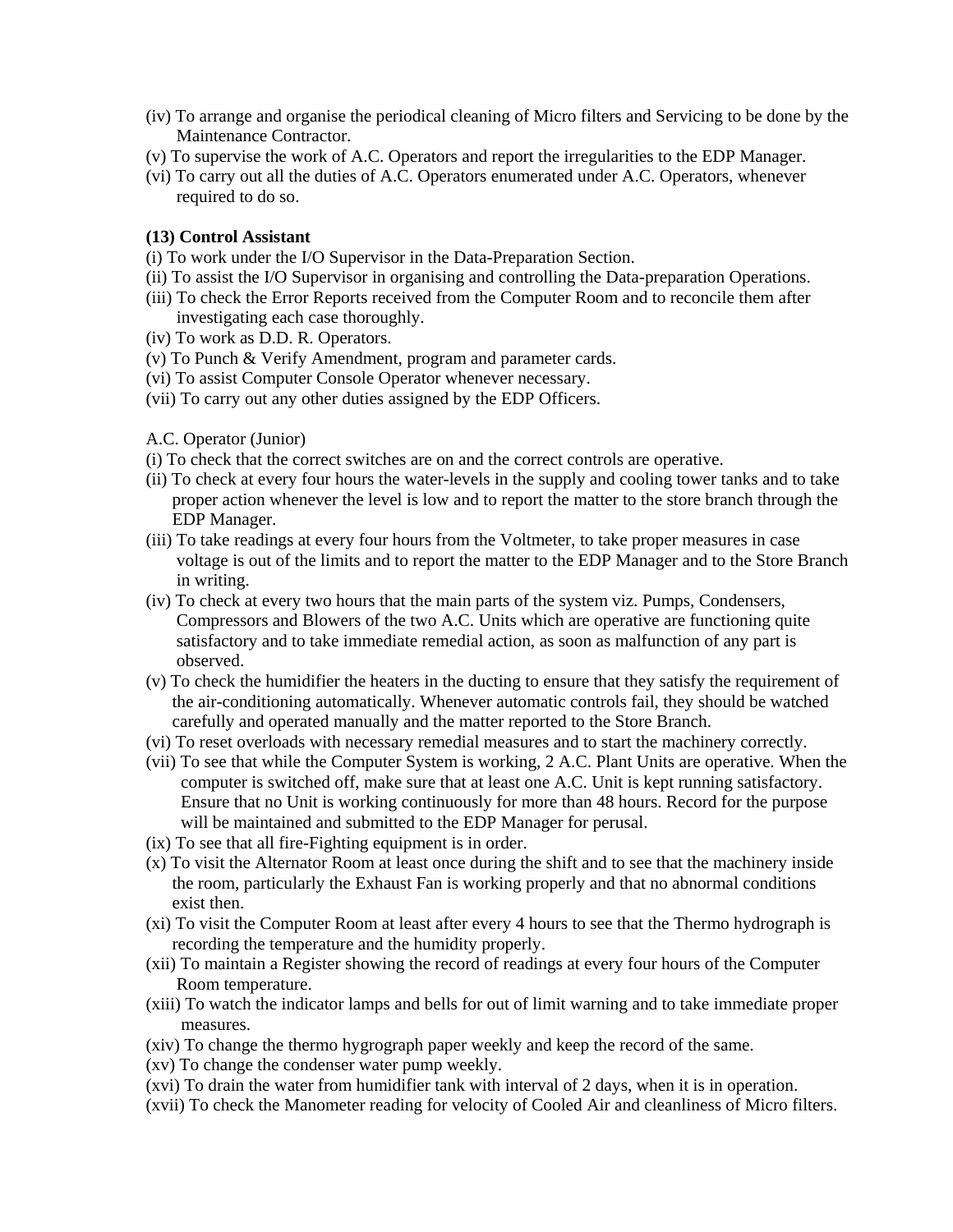- (xix) To see that periodical servicing to be done by the Voltas is actually done and ensure that the contract for the comprehensive maintenance is extended well in time.
- (xx) In the event if the major fault or break-down of any of the A.C. Plant Units, call for the assistance from the respective Engineer, on phone. The matter should be reported to the EDP Manager immediately.
- (xxi) To check up periodically all the electrical fittings and fixtures in the EDP Department and to attend to faults therein.
- (xxii) To maintain a daily diary of the jobs done and all eventualities during the day and submit it to the EDP Manager.
- (xxiii) To see that the cooling tower and supply water tanks are cleaned weekly.
- (xxiv) To see that the pot strainers and the air-filters are kept clean.
- (xxv) To clean the nozzles of cooling tower monthly.
- (xxvi) To do any other job entrusted by the EDP Manager.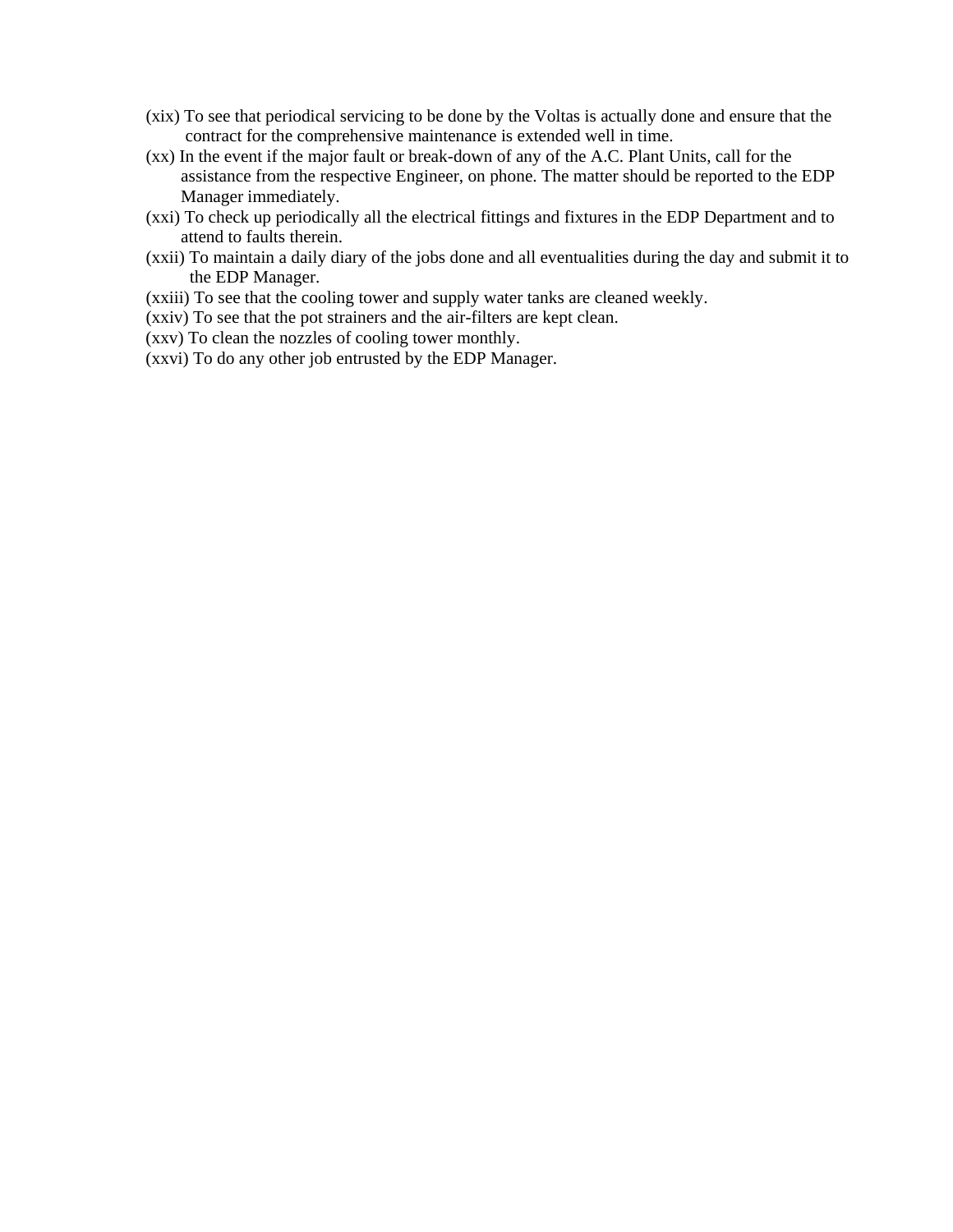# **FORM I**

# [ See Regulation 23 (7) ] Account Of The Contribution To The Pension Fund For The Year 19

| Number | Name of | Designation | Scale of Pay | Average Pay | Present Pay |
|--------|---------|-------------|--------------|-------------|-------------|
|        | Servant |             |              |             |             |
|        |         |             | Rs.          | Rs.         | Rs.         |
|        |         |             |              |             |             |

Contributions

| April | May | June | July | August | September | October |
|-------|-----|------|------|--------|-----------|---------|
|       |     |      |      |        |           | ⊥J      |
| Rs.   | Rs. | Rs.  | Rs.  | Rs.    | Rs.       | Rs.     |

|          | Contributions | Total   | Remarks  |       |     |     |
|----------|---------------|---------|----------|-------|-----|-----|
| November | December      | January | February | March |     |     |
|          |               |         |          |       |     |     |
| 14       |               | 16      | 17       | 18    | 19  | 20  |
| Rs.      | Rs.           | Rs.     | Rs.      | Rs.   | Rs. | Rs. |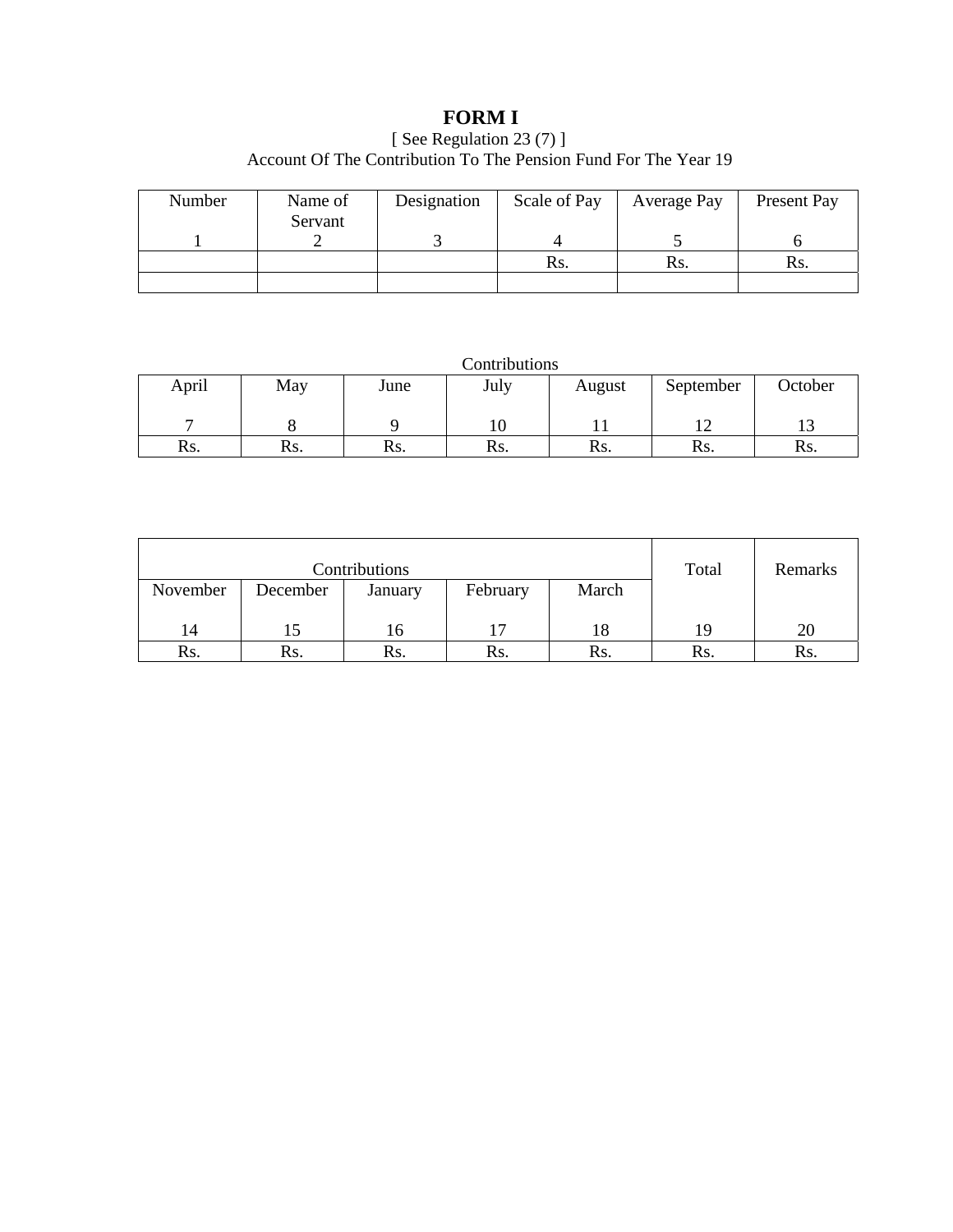# **FORM II**

[ See Regulation 23 (7) ]

| Date |             | Balance |            |      |     | Total |
|------|-------------|---------|------------|------|-----|-------|
|      | <b>Bank</b> |         | Investment |      |     |       |
|      |             |         |            |      |     |       |
|      |             |         |            |      |     |       |
|      | KS.         | 179.    | INS.       | 115. | NS. | 189.  |

|         | Receipt |        |             |         | Withdrawals |        |
|---------|---------|--------|-------------|---------|-------------|--------|
| Voucher | On what | Amount | Total of    | Voucher | On what     | Amount |
| Number  | Account |        | Columns (7) | Number  | Account     |        |
|         |         | 10     | and $(10)$  | 1 ೧     |             | 14     |
|         |         | Rs.    |             |         |             | Rs.    |

|             |     | Balance    | Total | Remarks |     |  |
|-------------|-----|------------|-------|---------|-----|--|
|             |     | Investment |       |         |     |  |
| <b>Bank</b> |     |            |       |         |     |  |
|             |     |            |       |         |     |  |
|             | 16  |            | 18    | 19      | 20  |  |
| Rs.         | Rs. | Rs.        | Ks.   | Rs.     | Rs. |  |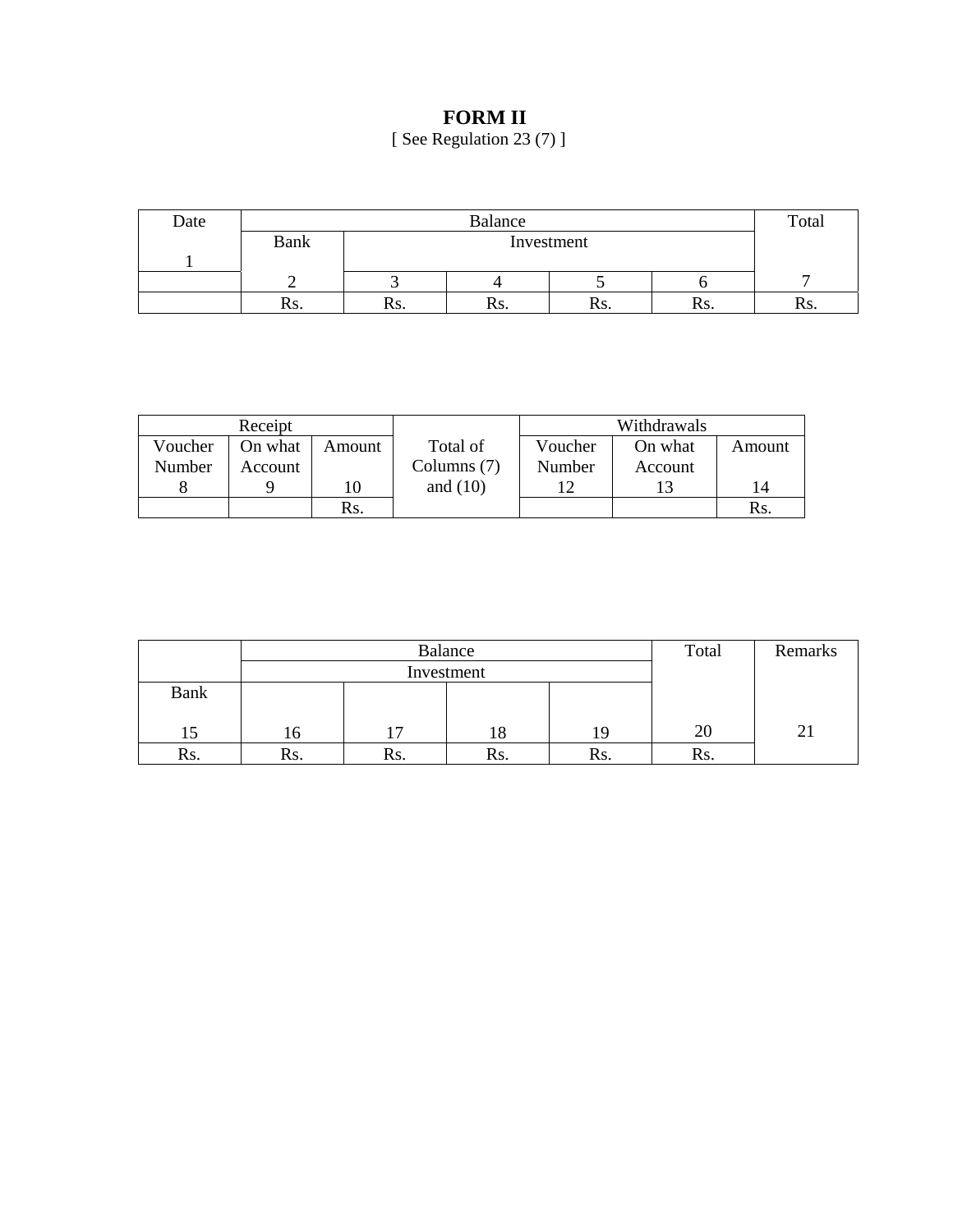# **FORM III**

[ See Regulation] Budget estimates of the State Board of Secondary

| <b>Head of Account</b><br>Receipts | Budget<br><b>Estimates for</b> | Revised<br>Estimates | <b>Actual Receipts</b><br>for the Year |              |
|------------------------------------|--------------------------------|----------------------|----------------------------------------|--------------|
|                                    | the year                       | for the              | $19 - 19$                              | $-19$<br>19. |
|                                    |                                | Year 19 - 19         |                                        |              |
|                                    |                                |                      |                                        |              |
|                                    |                                |                      |                                        |              |
|                                    | Rs.                            | Rs.                  | Rs.                                    | Rs.          |

Opening Balance :-

- 1. Cash in hand
- 2. Cash in Bank
- 3. Cash in transit
- 4. Investments

Total:-

- A. Revenue Section
- I. Examination Fees
- II. Fees for Statements of Marks, Migration / Duplicate Certificates
- III. Royalty on Boards Selections
- IV. Other Miscellaneous Receipts
- V. Government Grants

#### Total:-

- B. Deposits and Advances Section
- VI. Deposits

VII. Advances

C. Investments Section

- VIII. Investments during the year
- IX. Investments maturing during the year
- D. Remittance Section
- X. Remittance Account between the State Board and the Divisional Boards:-
	- (a) Poona Divisional Board
	- (b) Nagpur Divisional Board
	- (c) Aurangabad Divisional Board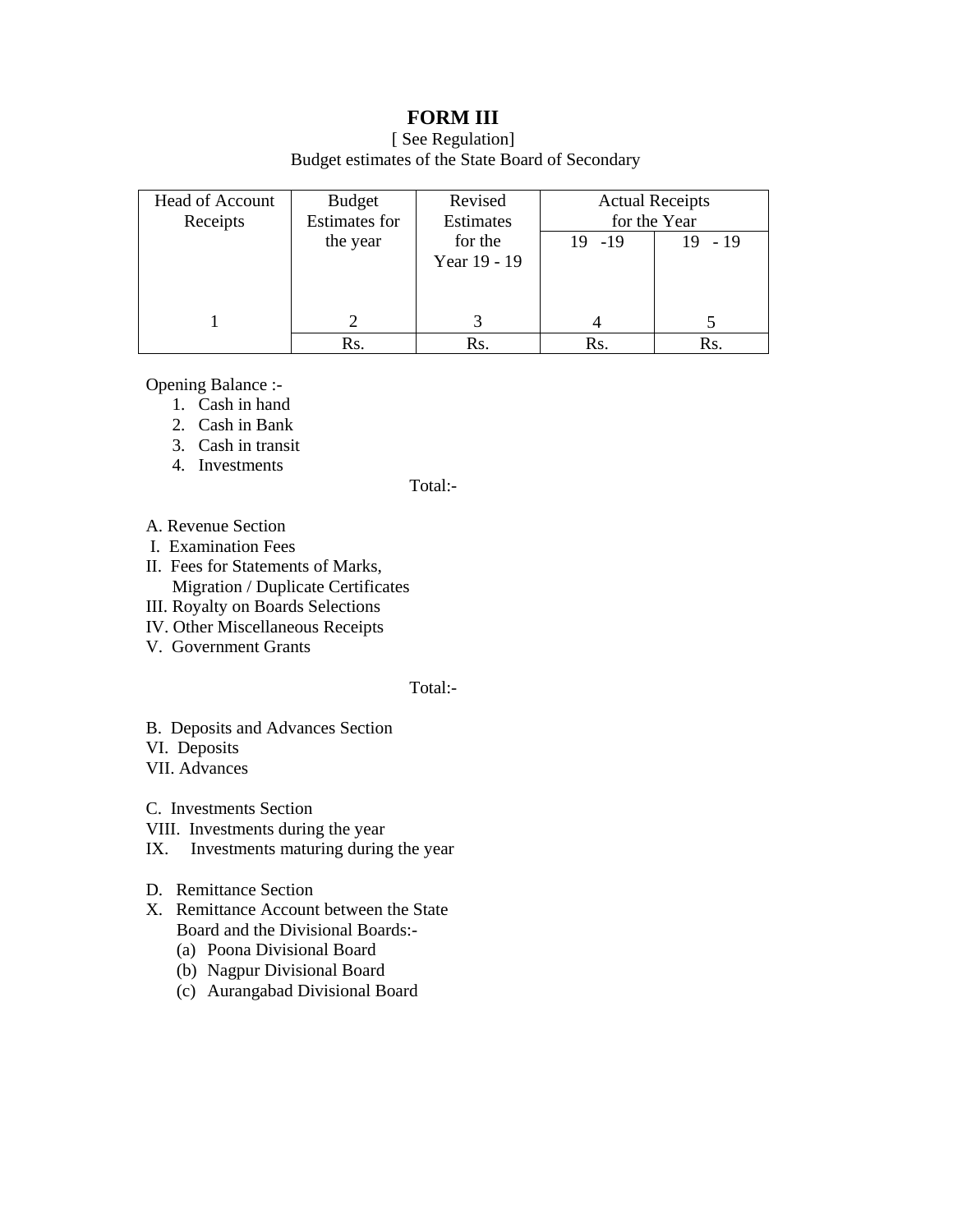and higher secondary Education for the year ending 31st July, 19

| Head of Account<br>Expenditure | Budget<br><b>Estimates for</b> | Revised<br>Estimates | <b>Actual Expenditure</b><br>for the Year |           | Remarks |
|--------------------------------|--------------------------------|----------------------|-------------------------------------------|-----------|---------|
|                                | the year                       | for the              | $19 - 19$                                 | $19 - 19$ |         |
|                                |                                | Year 19 -            |                                           |           |         |
|                                |                                | 19                   |                                           |           |         |
|                                |                                |                      |                                           |           |         |
|                                |                                | 8                    | 9                                         | 10        | 11      |
|                                | Rs.                            | Rs.                  | Rs.                                       | Rs.       |         |

- A. Recurring Expenditure of the State Board
- 1. Establishment Charges:- (a) Pay and allowances of Gazetted Officers (b) Pay and allowances of Office Staff
- 2. Travelling Allowance to Members of the State Board and its Committees
- 3. Printing, Stores and Stationary
- 4. Postage, Telegrams and Telephone charges
- 5. Sumptuary Allowance
- 6. Other Miscellaneous Expenditure

Total Recurring Expenditure of the State Board

- B. Recurring Expenditure of the Divisional Boards
- 7. Poona Divisional Board
- 8. Nagpur Divisional Board
- 9. Aurangabad Divisional Board

Total Recurring Expenditure of the Divisional Boards

Total Recurring Expenditure of the State Board and the Divisional Boards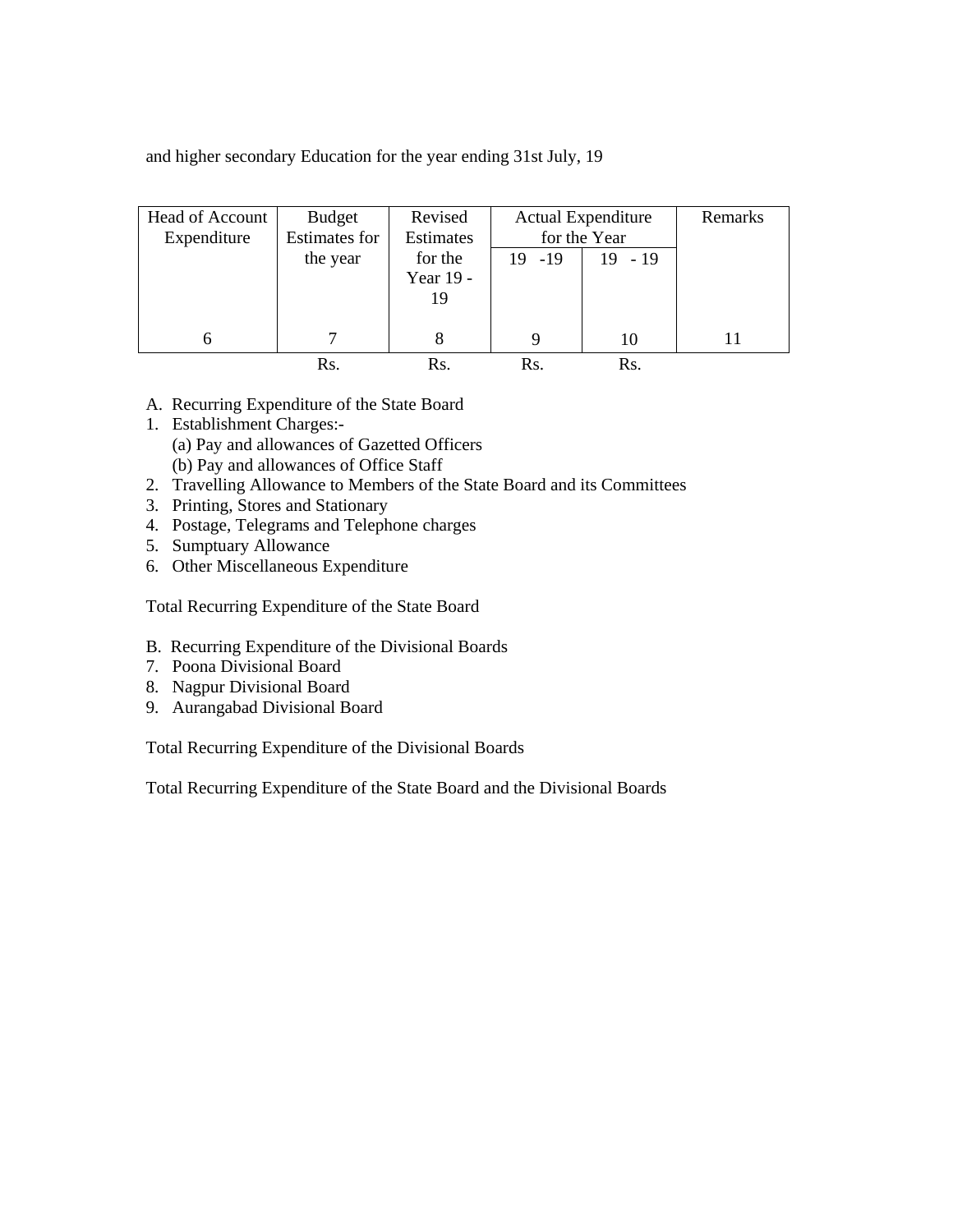#### **FORM III**

| <b>Head of Account</b> | <b>Budget</b>        | <b>Revised Estimates</b> |                           |           |              | Actual Receipts for the Year |
|------------------------|----------------------|--------------------------|---------------------------|-----------|--------------|------------------------------|
| Receipts               | <b>Estimates for</b> | for the Year $19 - 19$   |                           |           | $19 - 19$    | $19 - 19$                    |
|                        | the year             |                          |                           |           |              |                              |
|                        |                      | 3                        |                           |           |              | 5                            |
|                        |                      |                          |                           |           |              |                              |
| <b>Head of Account</b> | Budget               | Revised                  | <b>Actual Expenditure</b> |           | Remarks      |                              |
| Expenditure            | <b>Estimates for</b> | <b>Estimates</b>         |                           |           | for the Year |                              |
|                        | the year             | for the                  |                           | $19 - 19$ | $19 - 19$    |                              |
|                        |                      | Year 19 - 19             |                           |           |              |                              |
|                        |                      |                          |                           |           |              |                              |
| 6                      |                      | 8                        |                           | 9         | 10           | 11                           |
|                        |                      | Rs.                      |                           | Rs.       | Rs.          | Rs.                          |

- C. Non-Recurring Expenditure :-
- 10. Office Equipment
- 11. Books and periodicals for Board's Library
- 12. Land and Building

Total Non-Recurring Expenditure

- D. Investment Section:-
- 13. Investments made during the year
- 14. Investments maturing during the year

#### Total:-

#### E. Remittance Section:-

- 15. Remittance Account between the State Board and the Divisional Board
	- (a) Poona Divisional Board
	- (b) Nagpur Divisional Board
	- (c) Aurangabad Divisional Board

#### Total:-

- F. For Outstanding Bills:-
- 16. (a) State Board
	- (b) Poona Divisional Board
	- (c) Nagpur Divisional Board
	- (d) Aurangabad Divisional Board

#### Total:-

Closing Balance:-

- (a) Cash in hand:-
- (b) Cash in Bank:-
- (c) Cash in Transit:-
- (d) Investments:-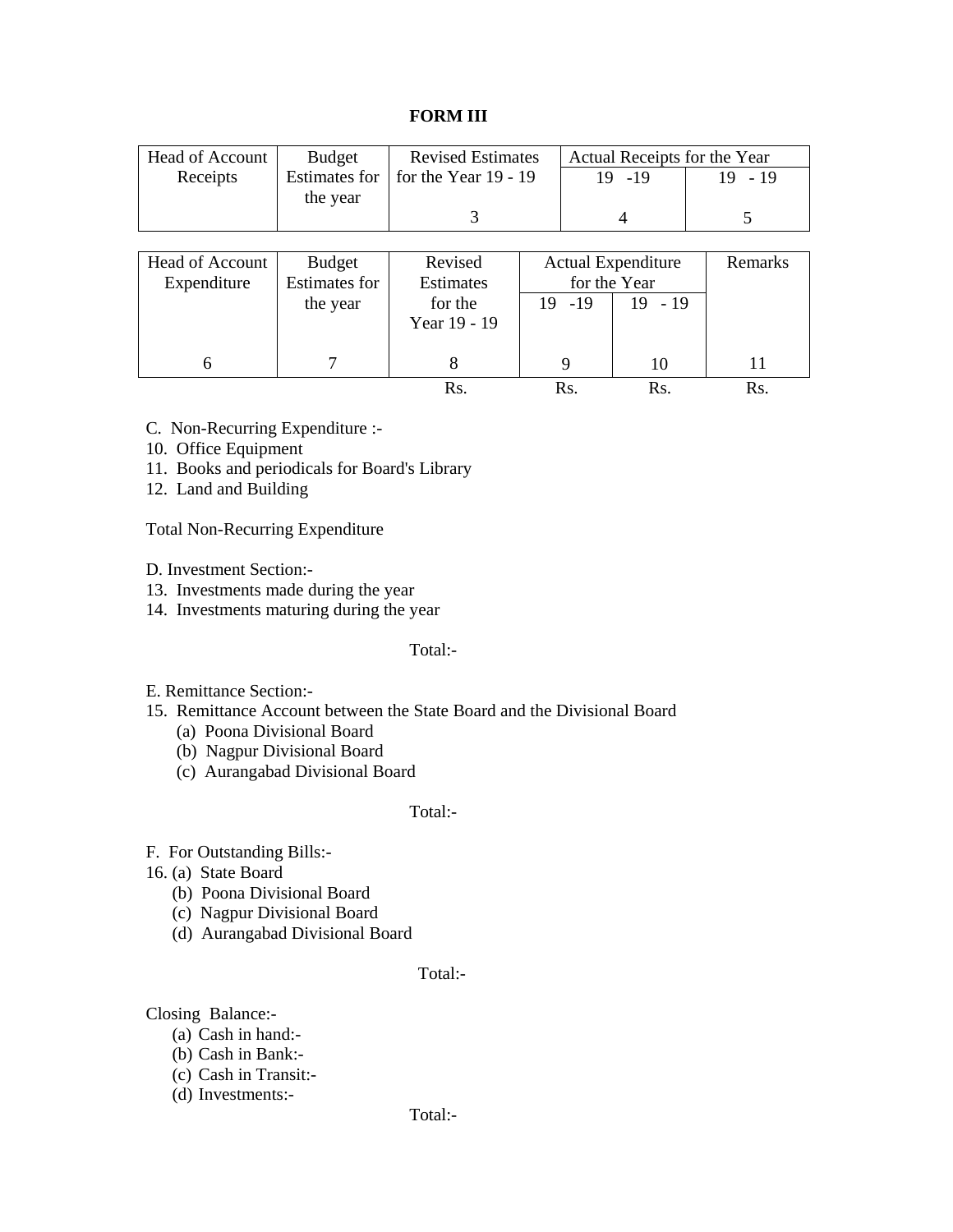#### **FORM IV**

| Dudget Bulliarcs of the Divisional Doard for the year ending state fury 12 |          |                                      |                              |           |  |
|----------------------------------------------------------------------------|----------|--------------------------------------|------------------------------|-----------|--|
| Head of Account                                                            | Budget   | <b>Revised Estimates</b>             | Actual Receipts for the Year |           |  |
| Receipts                                                                   |          | Estimates for   for the Year 19 - 19 | $19 - 19$                    | $19 - 19$ |  |
|                                                                            | the year |                                      |                              |           |  |
|                                                                            |          |                                      |                              |           |  |
|                                                                            |          |                                      |                              |           |  |

Budget Estimates of the Divisional Board for the year ending 31st July 19

| Head of Account<br>Expenditure | <b>Budget</b><br><b>Estimates for</b> | Revised<br>Estimates    | <b>Actual Expenditure</b><br>for the Year |           | Remarks |
|--------------------------------|---------------------------------------|-------------------------|-------------------------------------------|-----------|---------|
|                                | the year                              | for the<br>Year 19 - 19 | $19 - 19$                                 | $19 - 19$ |         |
|                                |                                       |                         | Q                                         | 10        |         |
|                                |                                       |                         | Rs.                                       | Rs.       | Rs      |

Annual Allotment

I. Remittance Account Remittance of annual allotment form the State Board to the Divisional Board

II. Deposits and Advances

- (a) Deposits
- (b) Advances

# A. Recurring Expenditure

- 1. Establishment Charges
	- (a) Pay and Allowances of Gazetted Officers
	- (b) Pay and Allowances of Office Staff.
- 2. Travelling Allowances to Members of the Divisional Board and its Committees.
- 3. Printing, Store and Stationary
- 4. Postage, Telegrams and Telephone Charges
- 5. Remuneration and Travelling Allowances of Paper-setters; Moderators, Conductors, Supervisors, etc.
- 6. Miscellaneous Centre Expenditure
- 7. Scholarships and Prizes
- 8. Rent of Hollerith Equipment
- 9. Sumptuary Allowances
- 10. Other Miscellaneous Expenditure
	- Total Recurring Expenditure:-

# **B. DEPOSITS AND ADVANCES**

- 11. (a) Deposits
	- (b) Advances
- C. Remittances

Remittances from the State Board to the Divisional Board.

# GRAND TOTAL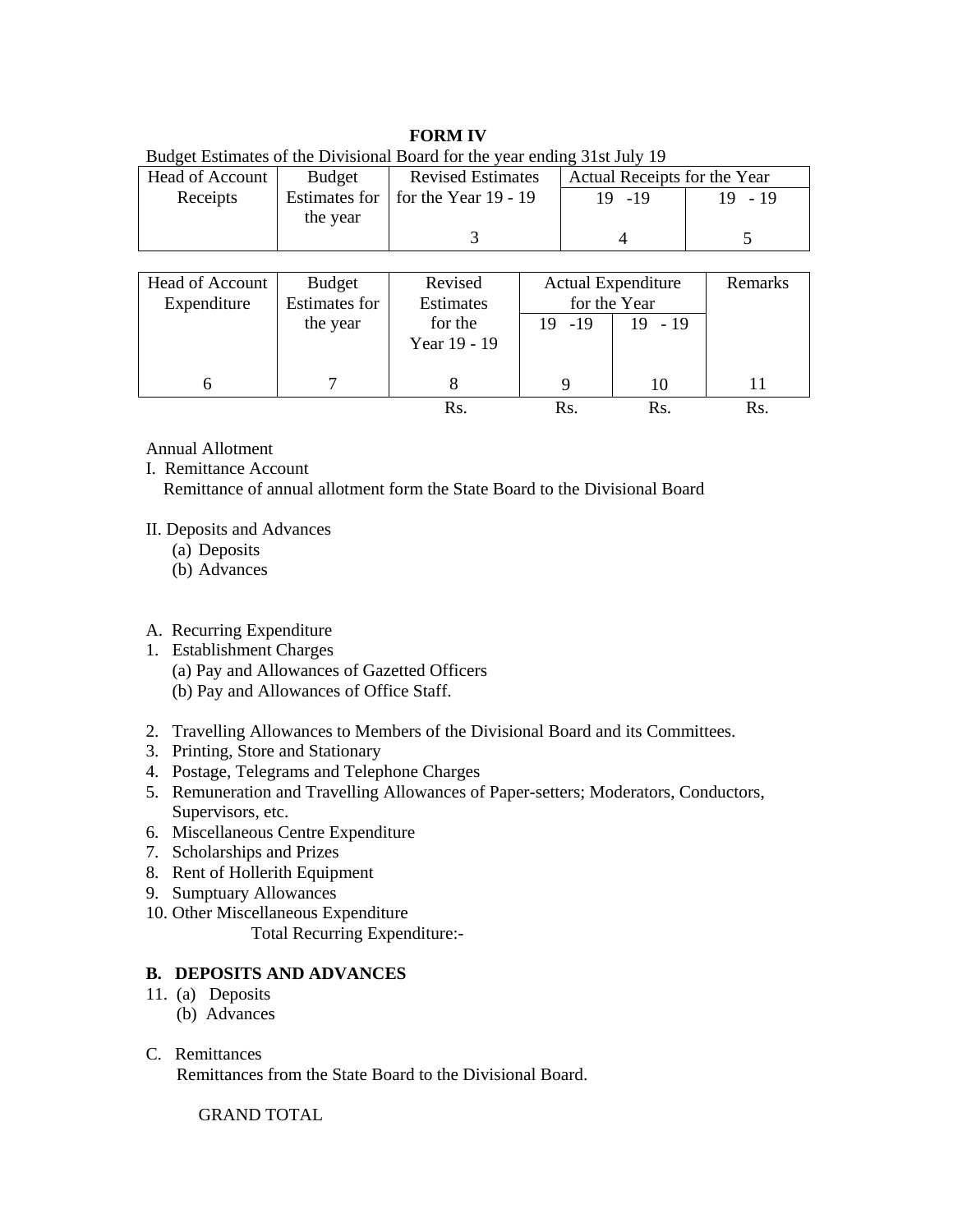# **PART II** (Secondary School Certificate Examination)

#### **28. PROCEDURE FOR RECOGNITION OF INSTITUTIONS BY DIVISIONAL BOARDS**

- (1) A secondary school desiring to be recognised for the purpose of admission to the privileges of a Divisional Board shall, not later than 15th of July two years preceding the year in which it proposes to present candidates for a final examination conducted by that Divisional Board, apply for recognition to the Divisional Secretary concerned in Form I appended to these Regulations in this part Provided that, the Divisional Chairman concerned may, for special reasons to be recorded in writing, condone the delay, if the delay does not exceed six months. Provided further that, where the delay exceeds six months, it may be condoned by the Divisional Board, in exceptional circumstances and according to the merits of each case.
- ( 2 ) An application for recognition shall set out in full details the following particulars and shall be submitted in triplicate :—
	- (i) The name of the secondary school;
	- (ii) The name of the managing body, secretary or correspondent along with a true copy of the resolution of the managing body;
	- (iii) A copy of the constitution of the foundation society;
	- (iv) Whether the school has been recognised by the Education Department and if so, the Standards for which it has been permitted to make provisions and the academic year in which it proposes to establish or has established the several Standards;
	- (v) The qualifications, experience, scale of pay, terms and conditions of service of the teaching staff;
	- (vi) The final Examination for which it desires recognition;
	- (vii) The subjects of instruction for which the institution undertakes to make provision;
	- (viii) The medium or media through which it proposes to impart instructions;
	- (ix) The accommodation provided in class-rooms, and the number of pupils in each standard or division of a standard;
	- (x) The provision made for health, recreation and discipline of pupils;
	- (xi) The financial position of the school and the sources and the amount of income;
	- (xii) The rates of fees charged and the provision, if any, for grant of educational concessions to poor pupils;
	- (xiii) A copy of the certificate of registration of the Society or Trust if the school is run by a Society or Trust.
- ( 3 ) On receipt of this application, the Divisional secretary shall forthwith forward two copies thereof to the Regional Deputy Director concerned for report and recommendation, indicating the date on or before which the report should reach the Divisional Board's office. The report and the recommendations of the Regional Deputy Director shall be placed before the Examination Committee by the Divisional Secretary.
- ( 4 ) Any other information which the Examination Committee may call for in connection with the application, shall be promptly supplied by the school through the Regional Deputy Director concerned.
- ( 5 ) In forwarding his report, the Regional Deputy Director concerned shall state whether, and in what subjects or on what conditions and for what period recognition shoul49. in his opinion, be granted.
- ( 6 ) No secondary school which is not recognised by the Divisional Board concerned shall' be permitted to present candidates for any final examination conducted by it.
- ( 7 ) No secondary school shall be recognised or continued to be recognised by a, Divisional Board unless it fulfils the following requirements, namely :-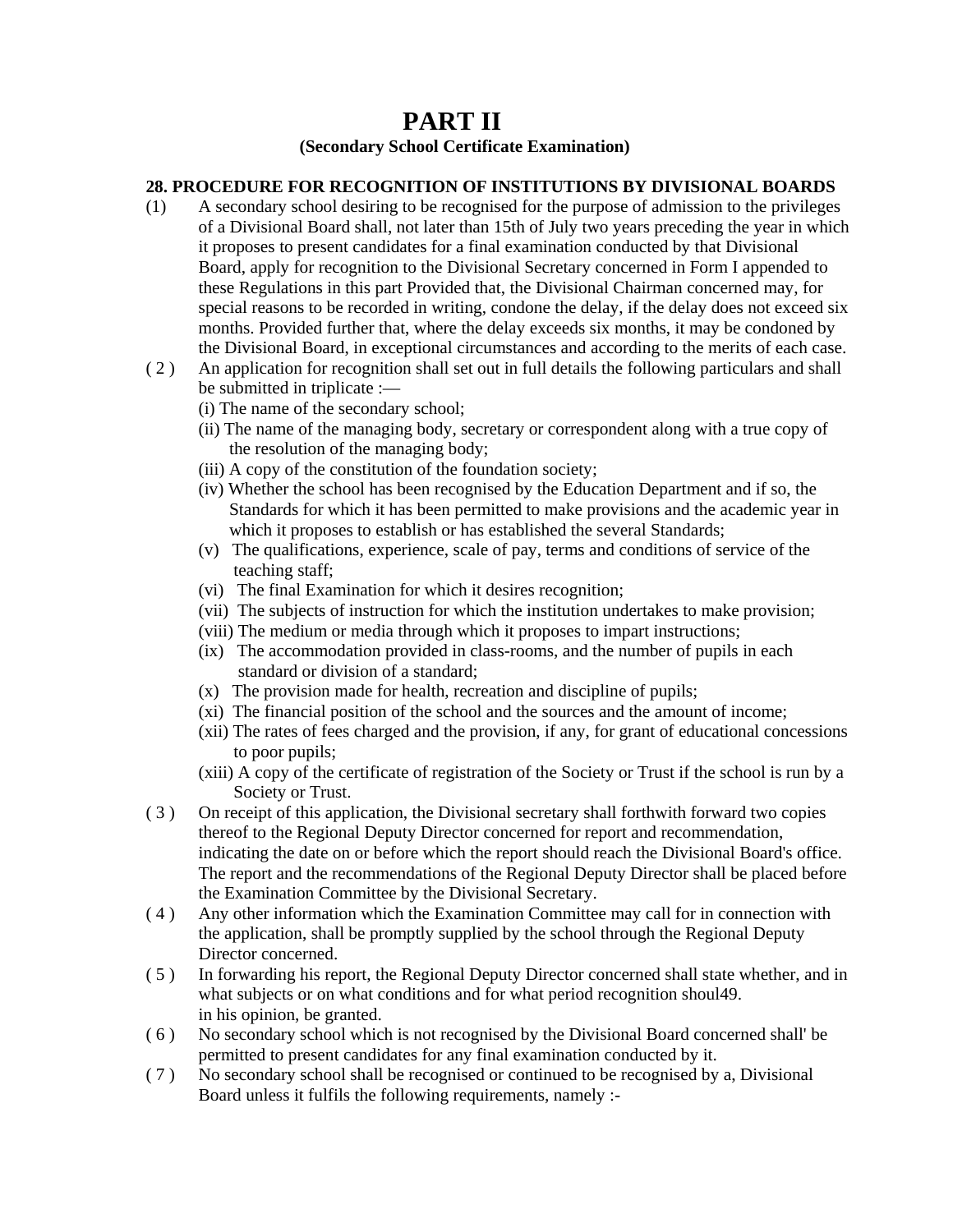- ( i ) The standards V, VI and VII attached to the secondary school, if any, continue to be recognised by the Education Department.
- (ii) The management is competent and reliable and is in the hands of a properly constituted authority or managing body and its financial stability is assured;
- (iii) The school shall be open for inspection to the inspecting officers of the Education Department and to a person or persons authorised by the Divisional Board.
- ( iv ) Adequate and suitable buildings, furniture, equipment etc. and suitably qualified teaching staff for the instruction and recreation of the pupils shall be provided by each secondary school in accordance with the requirements laid down under clause (12) of this Regulation.
- ( v ) The education imparted in the school is, in the opinion of the Divisional Board, satisfactory in all respects, and the school does not employ any member notified as unsuitable for employment by the Regional Deputy Director or the State Board.
- ( vi ) The school follows the curricula and the detailed syllabi approved by and uses text-books sanctioned or prescribed by the State Board, from time to time.
- ( vii ) Admissions made in the various Standards are according to the rules and instructions of the Education Department. .
- (viii) Promotions made from Standard to Standard are in accordance with the principles laid down by the Education Department.
- ( ix ) The rates of fees, the pay scales, allowances and amenities provided are according to the instructions issued by the Education Department from time to time.
- ( x ) The school maintains the registers and records prescribed by the Education Department in a proper manner.
- ( xi) The records, statistical returns and certificate given by the school or the management are trustworthy.
- ( xii ) The school undertakes to make provision to the satisfaction of the Education Department, that the general rules of discipline as laid down by the Department from time to time are duly observed by the school-employees as well as by the pupils.
- (xiii) The management undertakes not to conduct unrecognised schools standards or classes in the premises of the school or elsewhere.
- ( xiv ) The school shall not prepare and send up the same candidates for any other Examination of the same nature and of similar or higher standard as the final Examination conducted by the Divisional Board concerned.
- ( xv ) The school shall not refuse admission merely on the ground that a pupil belongs to a particular community,: caste or religion.
- (xvi ) The school shall comply with the provisions of the Secondary Schools Code of the State Government in so far as they are not inconsistent with the provisions of the Act and the Regulations.
- ( 8 ) (i) If satisfied that the school is deserving of recognition, the Standing Committee of the Divisional Board concerned shall direct the Divisional Secretary to enter its name upon the list of the recognised secondary schools to be maintained by him and the Divisional Secretary shall inform the school, under intimation to the Regional Deputy Director concerned, in which subjects, on what conditions, for what period and for what final examination it has been recognised.
	- (ii) If, in any case, the recommendation of the Regional Deputy Director as to granting or not granting recognition to a school is not accepted by the Standing Committee, the reasons therefor shall be recorded and communicated to the Regional Deputy Director concerned and also to the Director and the Chairman of the State Board.
- ( 9 ) If a school desires to add to the subjects or media of instruction in respect of which recognition has been granted, the procedure specified by the foregoing clauses of this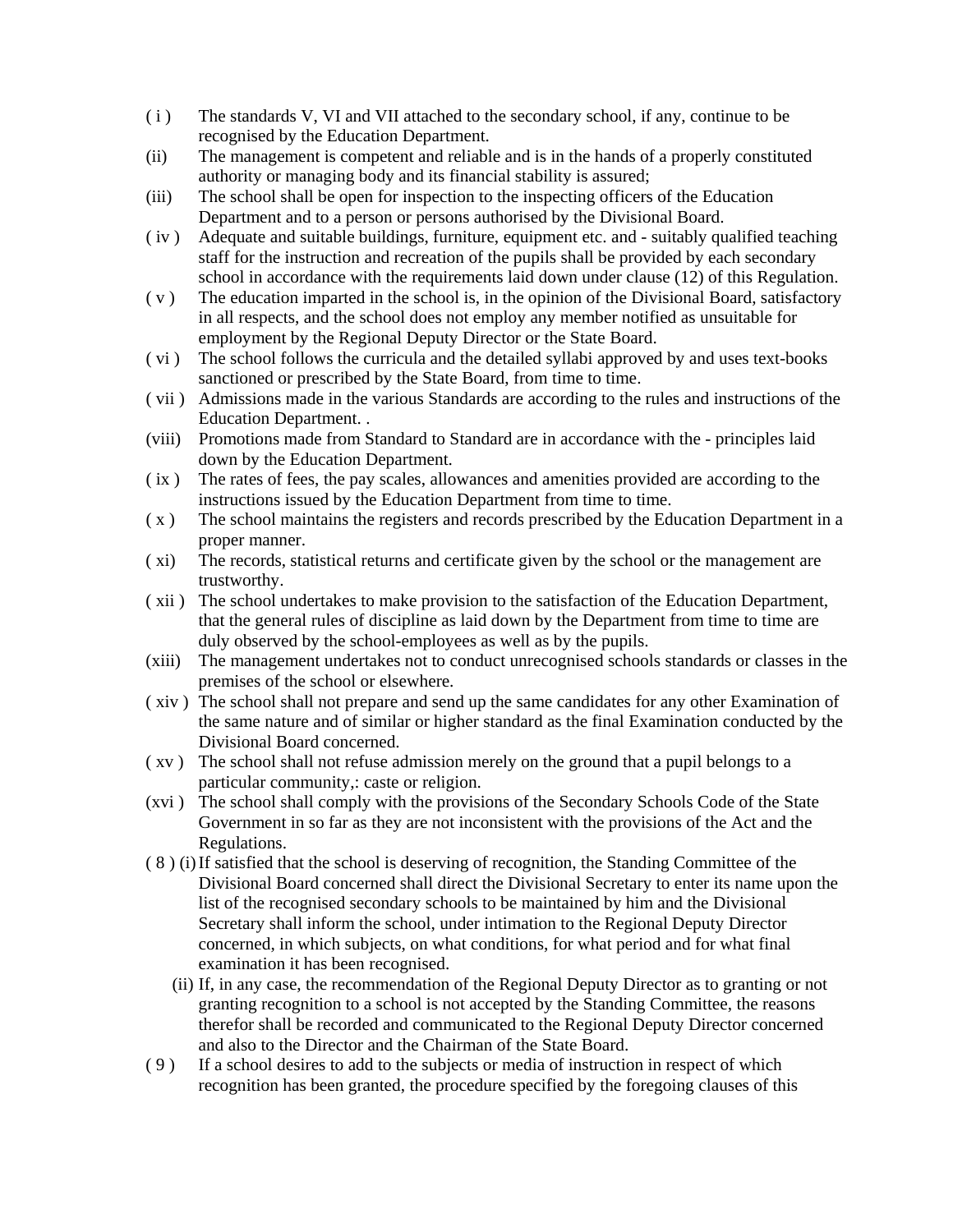Regulation, shall, as far as it may be possible, be followed. The form of application for this purpose shall be Form II appended to these Regulations, in this Part.

- (10) The Regional Deputy Director shall Forward to the Divisional Secretary copies of all communications from a recognised school, intimating changes in management and in the number, qualifications and the salaries of the teaching staff, the result of which, in his opinion, affects the fitness of the school for continued recognition by the Divisional Board.
- (11)(i) If the Regional Deputy Director is of the opinion that any school recognised by the Divisional Board, has for any reason ceased to meet the requirement of that Divisional Board, he shall make a report of the same to the Divisional Board. The Examination. Committee of the Divisional Board shall consider such report and submit its recommendations to the Standing Committee.
	- (ii) If the Standing Committee, after taking into consideration the report of the Regional Deputy Director and the recommendations of the Examination Committee, referred to in (i) above, decides that any action against the school is necessary, it shall call upon the school to show cause why such action may not be taken. The school shall thereupon submit its representation if any, to the Divisional Board, within such period as may be fixed by the Standing Committee. The Standing Committee shall have the power to extend the period so fixed.
	- (iii) If, however, the Standing Committee decides not to take any action on the report of the Regional Deputy Director, the reasons therefor shall be recorded and intimated to him and also to the Director and the Chairman.
	- (iv) If, after considering the representation received from the school, the Standing Committee is satisfied that the school is no longer fit for continuation of its recognition, it shall submit its recommendations in this behalf to the Divisional Board and the Divisional Board after due consideration at its next meeting shall, if satisfied, direct the Divisional Secretary — (a ) to strike the name of the school off the list of recognised secondary schools and inform the management of that school accordingly, under intimation to the Regional Deputy Director; or

(b ) to issue a warning to the management that unless within a period fixed by it the school removes the defect or defects to which attention has been Called, it will be struck off the list of recognised secondary schools or that its recognition will be withdrawn in respect of one or more Optional subjects or media of instruction. The Divisional Board shall have the power to extend, from time to time, the period so fixed.

- (v) If, within the period fixed by the Divisional Board or within such further time as may be allowed by it, the school fails to satisfy the Divisional Board that it is conforming to its requirements, the Divisional Board shall direct the Divisional Secretary to strike the name of the school off the list or withdraw recognition in respect of one or more optional subjects or media of instruction Provided that before taking such action, the Divisional Board shall call upon the school to show cause why such action may not be taken.
- (iv) The Divisional Board may, at a subsequent date, after receipt of a further report from the Regional Deputy Director and the recommendations of the Examination Committee and the Standing Committee thereon, reinstate a secondary school on the list of recognised secondary schools or if the recognition was withdrawn in respect of one or more or optional subjects or media, restore it to the privilege of preparing candidates in such optional subjects or through such media of instruction, subject to such conditions and instructions as may be deemed necessary.
- (12) The following are the standard requirements of buildings, teaching staff and equipment of a secondary school. Where these requirements cannot be complied with the authorities submitting the application for recognition by a Divisional Board should explain in full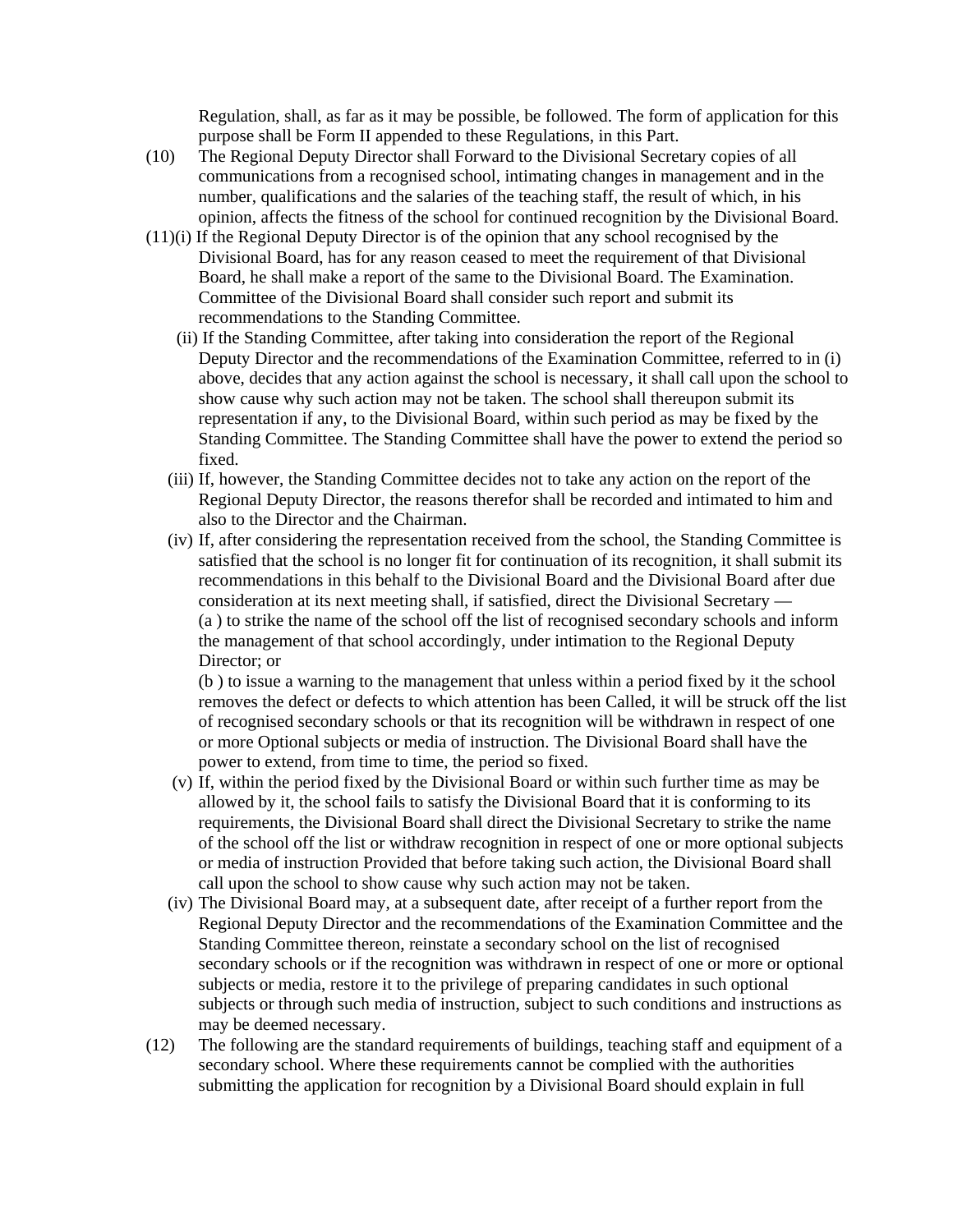details the special circumstances, reasons or local conditions owing to which such deficiency or deviation may be condoned —

- (i) The premises should be sufficiently healthy, well lighted and ventilated, with due provision for the safety of the pupils and with separate, satisfactory and adequate sanitary arrangements for girls in the case of a boy's school in which girls are admitted.
- (ii) The rooms in which classes are held should provide requisite accommodation for all the pupils actually admitted in each class at the rate of not less than 0.74 sq. m. per pupil on the roll.
- (iii) Admission to a division of a standard should be limited to the number of pupils for which there is accommodation in the class–room to a maximum limit of 60.
- (iv) (a) Every secondary school should, as far as practicable, provide a playground within a reasonable distance from the school at the rate of about 0.4 hectare of land for, every 250 pupils.
	- (b) Adequate and suitable furniture, equipment, appliances, library etc., for the instruction and recreation of the pupils attending the school, should be provided.
	- (c)(i) In a secondary school, where technical, science and vocational subjects are taught, wellequipped workshop, laboratory and equipment for practical work should be provided and the number of pupil assigned to a single teacher for practical work at any one time should not exceed the sanctioned strength of one division.
	- (ii) The teaching staff of the school should be adequate and well qualified with regard to the size of the school, the alternative courses provided and the optional subjects taught therein. Trained teachers possessing a degree or any other equivalent qualification in the respective subjects which they teach, .should be provided for the secondary school Standards.
- (v) The Standing Committee may relax any of the above requirements in special circumstances or conditions of individual secondary schools on the merits of each case.
- (13) ( i ) The head of a secondary school should act as a correspondent with the Education Department and the Divisional Board so far as educational and admi-nistrative matters are concerned and it shall be his duty to keep the managing body of the school in touch with the correspondence. The name and address of the head should be registered in the office of the Divisional Board and the Education Officer or Education Inspector concerned. However, for attending to financial matters, the management may, if it so desires, appoint a person other than the head, but who is a member of the School Committee, as the correspondent whose name and address should also be registered with the office of the Divisional Board and the Education Officer or Educational Inspector concerned.
- (ii) In case of a change in the head or the correspondent for financial matters, the name and address of the respective new incumbent shall be immediately reported by the management to the Divisional Board and the Education Officer or Educational Inspector concerned
- (14) When recognition is refused to a school, which has applied for recognition for the first time or the Divisional Board has decided not to continue its recognition after the lapse of the period for which it was granted, the decision of refusal or discontinuance of recognition shall be communicated, stating the' reasons therefor, to the correspondent of the school concerned before the commencement of the academic year in which the school is to admit pupils to the final Standard ( X ), for being sent up for the final examination conducted by the Divisional Board.
- (15) (i) When the management of a Secondary School is proposed to be changed, previous recognition of the Divisional Board shall be obtained for the proposed change.
	- (ii) The transfer of a secondary school from one management to another 'shall be governed by the following rules :
	- (a) Six months previous notice of the intended transfer shall be given to the Divisional Board.
	- (b) The transfer should not be effected without the previous permission of the Divisional Board.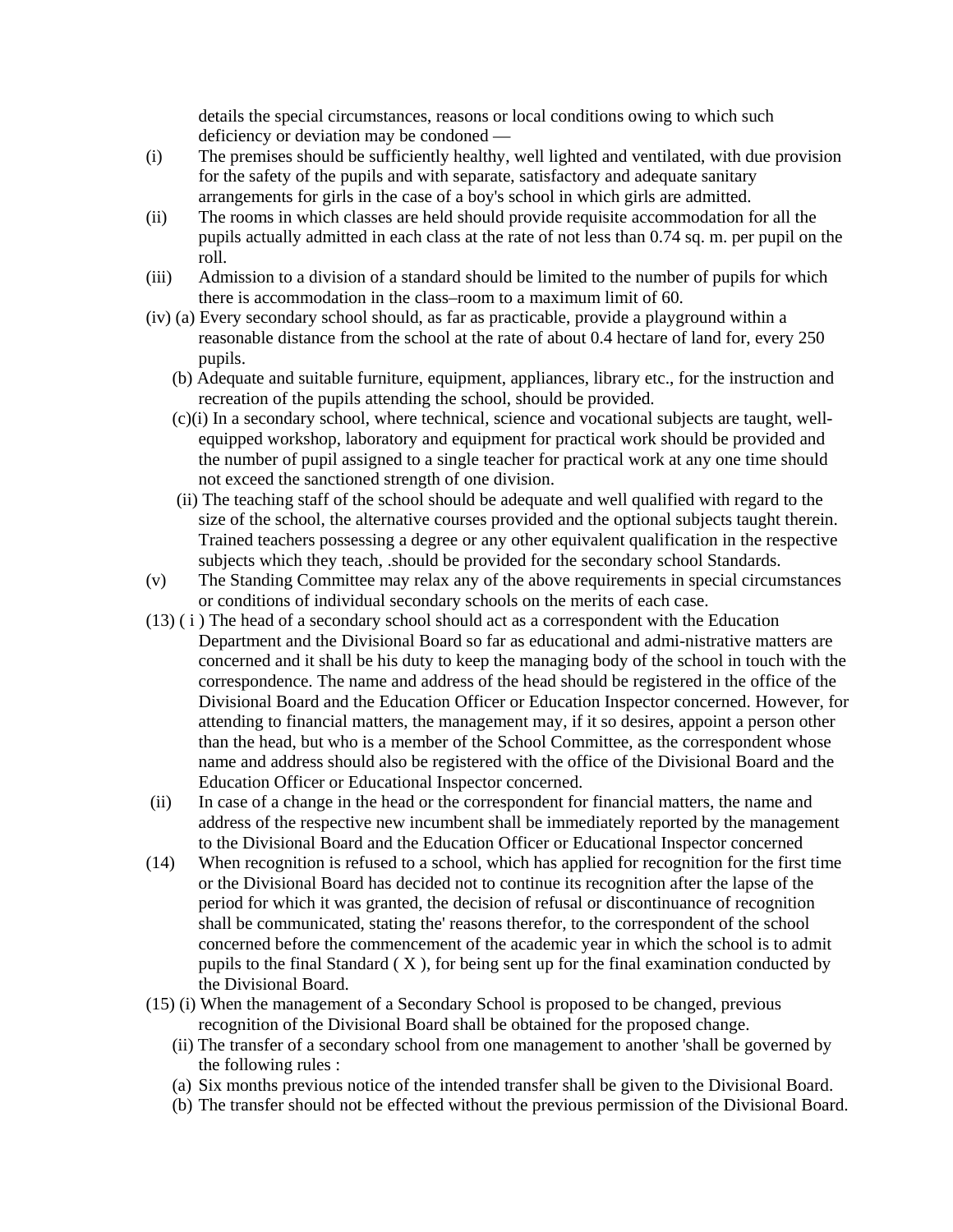(c) The Divisional Board may, at its discretion, dispense with the provision made in (a) above, but where the condition laid down in (13) above is not complied with the recognition of the school shall be deemed, to have been withdrawn automatically from the date of change. In very special cases, however, the Divisional Board may at its discretion waive the condition laid down in (b) above.

# **29. SCHOOLS ELIGIBLE TO SEND UP CANDIDATES FOR EXAMINATIONS**

- ( 1 ) A recognised secondary school shall be eligible to send up candidates for the final Examination for which such recognition has been granted to it by the Divisional Board concerned, subject to such conditions as may be specified from time to time by that Divisional Board.
- ( 2 ) A recognised Secondary School
- (i) shall supply to the Divisional Board concerned on or before such dates as may be .fixed by the Divisional Board, such returns and information as may be required.
- (ii) shall maintain such registers and records as may be required by the Divisional Board concerned from time to time.
- (iii) shall afford all facilities and co-operation for the conduct of the final Examinations held by the Divisional Board.
- (iv) shall carry out and observe such instructions as may be issued by the Divisional Board from time to time.
- ( 3 ) Deleted…………
- ( 4 ) The Divisional Boards shall supply to all secondary schools recognised by them, one copy each of the regulations and respective syllabi with amendments, one copy each of the bound sets of question papers of the Examination held in March or April with which the school is primarily concerned and a copy of the school results of the final examinations.
- ( 5 )(i) All Secondary Schools recognised by the Divisional Boards shall pay registration fee as prescribed in item 12 of Regulation 47 to the Divisional Board concerned annually not later than the 10th August each year. On receiving such payment the school shall be eligible for the supply of publications mentioned in clause (4) above.
	- (ii) If the registration fee as required under sub clause (i) above, is not paid by the Schools by the prescribed 'date, the application of candidates for the Secondary School Certificate Examination shall not be accepted by the Divisional Boards.

# **30. SYLLABI**

- (1) The syllabus for STD's. VIII, IX and X should be the syllabus prepared by the State Board and approved by Government with amendments, if any, from time to time.
- (2) The syllabus for Secondary School Certificate examination will be the syllabus for Standard X only. While testing a candidate in the Practical Examination on the basis of the syllabus for Standard X, the journals completed by him in Std. X alone will be taken into consideration.
- (3) The syllabi referred to in clauses (1) and (2) above shall continue to be in force tuff duly replaced or amended by the State Board with the sanction of the State Government, and any amendments or changes made therein from time to time, shall be notified to the heads of the respective recognised secondary schools at least six months before the commencement of the academic year from which such amendments or changes are to be effective;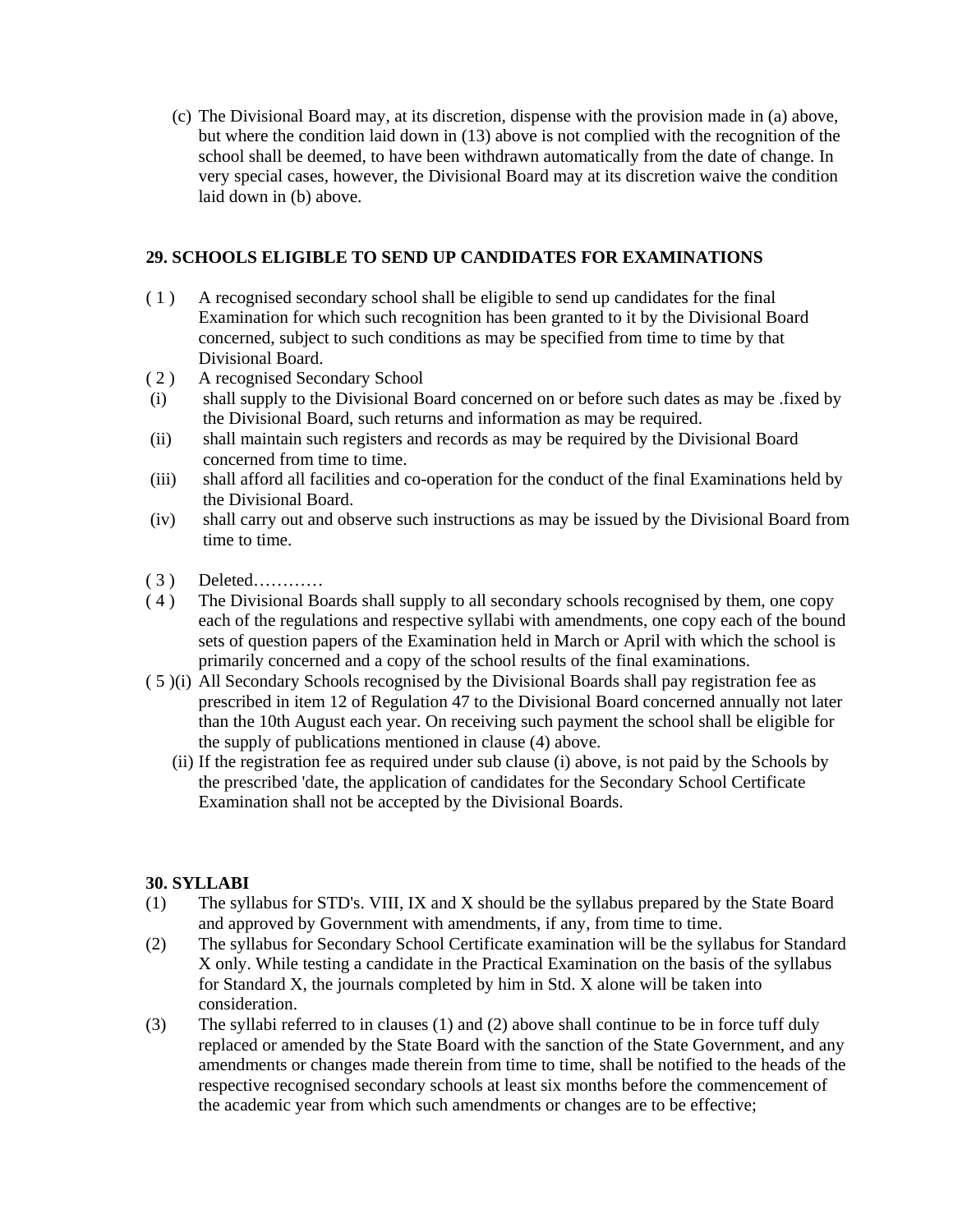Provided that, the State Board may, in the interest of candidates, notify such amendments or changes any time during the academic year but not later than six months from the beginning of the academic year.

( 4 ) Notwithstanding anything contained in these Regulations, the State Board may in special circumstances direct the Divisional Boards to set at the final examination questions on the text books in any subject prescribed by any other examining body if a fairly large number of students appearing for the examination has studied those text-books.

# **31. QUALIFICATIONS OF PAPER-SETTERS, TRANSLATORS, CHAIRMEN OF THE PANELS OF PAPER-SETTERS, MODERATORS, SENIOR EXAMINERS AND EXAMINERS SHALL BE AS FOLLOWS—**

- ( 1 ) A person to be appointed as paper-setter or moderator in a subject should fulfil the following conditions :—
- (i) should ordinarily have offered that subject for the degree examination, if a Head-master or a teacher or a member of the teaching staff of a recognised Training Institution;
- (ii) should ordinarily hold a Master's Degree in the subject, if a member of the teaching staff in a junior college or a college:
- (iii) should ordinarily have at least 10 years' experience of teaching the subject to the top classes namely standard IX or X of a secondary school or any of the classes in a junior college or a college or recognised training institution;
- (iv) should ordinarily have experience as an examiner for at least five times at the Secondary School Certificate or Higher Secondary School Certificate examination held by any examining body in the State of Maharashtra during the preceding ten years;
- (v) should ordinarily be a person who has not been out of touch with the teaching of the subject to the top classes namely standards IX or X in a secondary school or any of the classes in a junior college or a college or recognised training institution for more than 3 preceding years;
- (vi) In addition to the above, a person to be appointed as chairman of the panel of paper-setters for moderating a question paper should ordinarily have experience of setting a question paper in the subject at least thrice during the preceding ten years.
- ( 2 ) No person shall ordinarily be eligible for appointment as an examiner in a subject unless
- (i) he holds a degree in that subject;
- (ii) if a member of the teaching staff of a junior college or a college, he has at least 5 years' experience of teaching that subject;
- (iii) he has at least 5 years' experience as a Demonstrator in that subject, if he has a Master's degree or degree in II<sup>nd</sup> Class; and ten years' experience if he has a degree in pass class;
- (iv) he has the experience of teaching that subject to the top classes namely standards IX or X of a secondary school if a teacher or a member of the teaching staff of a training institution or to any classes of a recognised training institution for at least 5 years, if he is a trained graduate and for at least 10 years, if he is an untrained graduate;
- (v) he is not ordinarily out of touch with the teaching of that subject to the top classes namely standards IX or X in a secondary school or any-of the classes in a junior college or a college or recognised Training Institution for more than 3 preceding years.

Note : ( a) In the case of technical subjects, a person to be appointed under clauses (1) or (2) above should ordinarily have had experience of teaching the subject to the top classes namely standards IX or X in a secondary school or any of the classes in a junior college or a college, a Polytechnic or any other recognised Technical Institution :—

- (i) For 3 years—if he holds a degree in Engineering;
- (ii) For 5 years--if he holds a diploma in Engineering.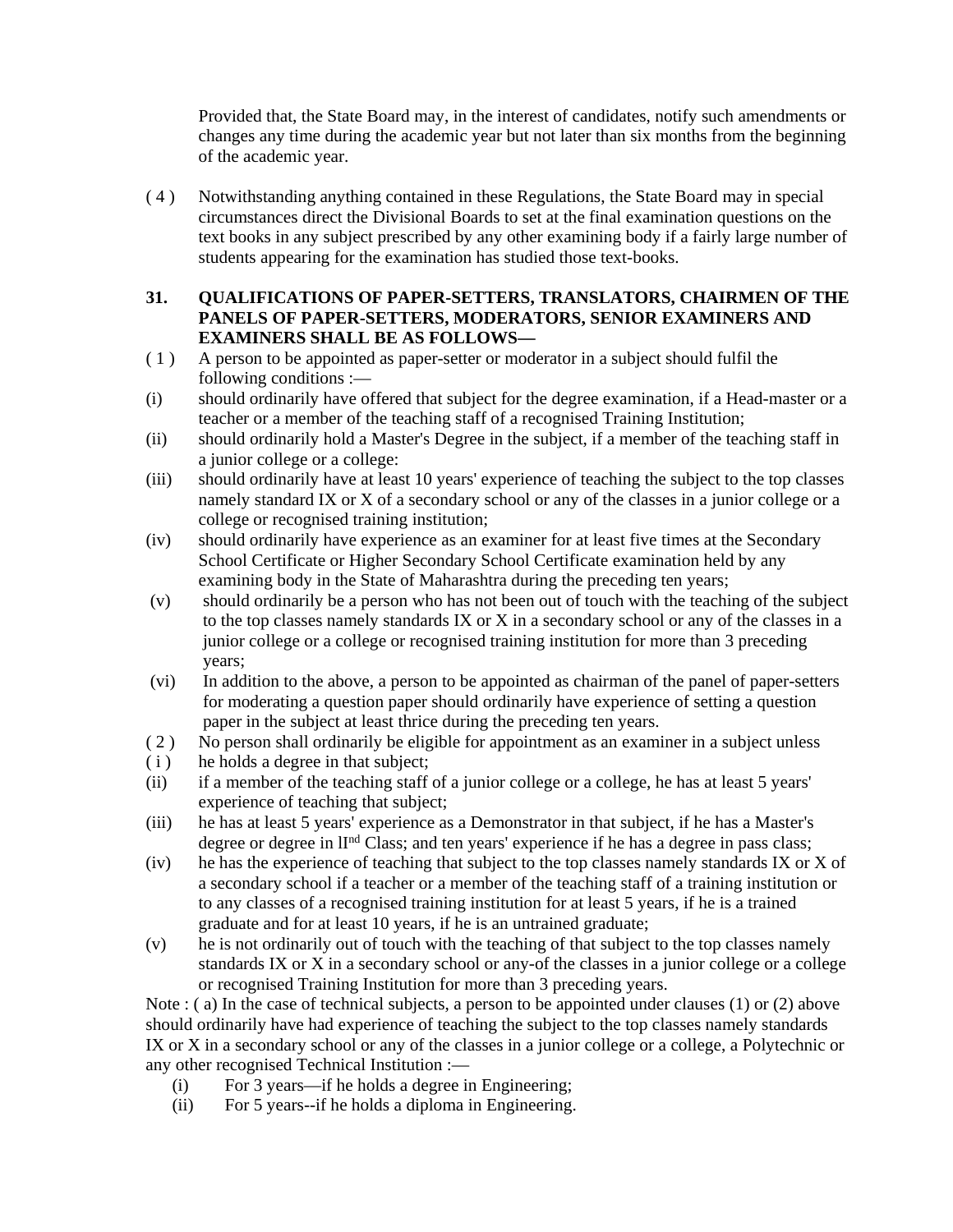( b ) A person who is not on the teaching staff of a College, recognised Secondary School or Training Institution, may be appointed under clause ( 1) or ( 2 ) above, if he is a person of recognised merit in that subject or is a member of the staff of any of Government's State level Institutes.

- ( 3 ) Notwithstanding anything contained in clauses (1) and (2) above and the notes thereunder, it shall be competent for the State Board;
- ( i ) to decide which other examination conducted by a rural institute or other examination bodies like them Rashtra Bhasha Samiti, Rashtra Bhasha Sabha or the like be held equivalent to a University degree purely for the purposes of this Regulation;
- (ii) to relax the prescribed qualification or teaching experience or condone dis-qualifications, if any, for appointing the required number of examiners from year to year, if in any subject an adequate number of applicants or persons with the prescribed qualifications and teaching experience as mentioned in this Regulation are not available.,

#### **32. DISQUALIFICATIONS OF PAPER-SETTERS, TRANSLATORS, CHAIRMAN OF THE PANEL OF PAPER-SETTERS, MOKRATORS AND EXAMINERS SHALL BE AS FOLLOWS**

- (i) A person shall be disqualified for being appointed as a paper-setter, translator, chairman of the panel of paper-setters, moderator or an examiner;
- (i) if a relative of his is sent up as a candidate for the final examination, a person appointed to work as an :examiner only shall not be considered as disqualified under this subclause, if his relative has not offered the particular subject in which the person is appointed to work as an examiner;
- (ii) if he is having or has had during the year any share in the working of a coaching class for Secondary School Certificate examination, either partly or wholly; Note Tuitions imparted in special classes organised by a school shall however not constitute a disqualification under this sub-clause; If he has or had during the year, imparted private tuition of any candidate appearing for the final examination either partly or wholly;
- (iii) if he is the author or publisher of or has.; any financial interest in the publication of any guide in or annotations on any subject prescribed for the secondary course;
- (iv) if he is a member of the State Board or Divisional Board or Boards of Studies or is serving in the office of the State Board or a Divisional Board
- (v) if he has been disqualified for appointment as a paper-setter, translator.. examiner or moderator by any Statutory University or any Examination. Board or at any examination held by or under the authority of the Government of Maharashtra;
- (vi) if he himself is a candidate appearing for the examination.
- ( 2 ) A person shall be disqualified for being appointed as a paper-setter, chairman of the pane/ of paper-setters in a subject, if he is the author or publisher of or has any financial interest in the publication of a text-book prescribed for the final examination in such subject or a book covering substantially the syllabus prescribed for the final examination. However, the Writer appointed by 'the State Board for, writing its text-books will not be disqualified.
- ( 3 ) The question whether a book is a guide or a book. of annotations or a text-book of the nature referred to in clauses (1) and (2) above shall be decided by the State Board Chairman and his decision shall be final.,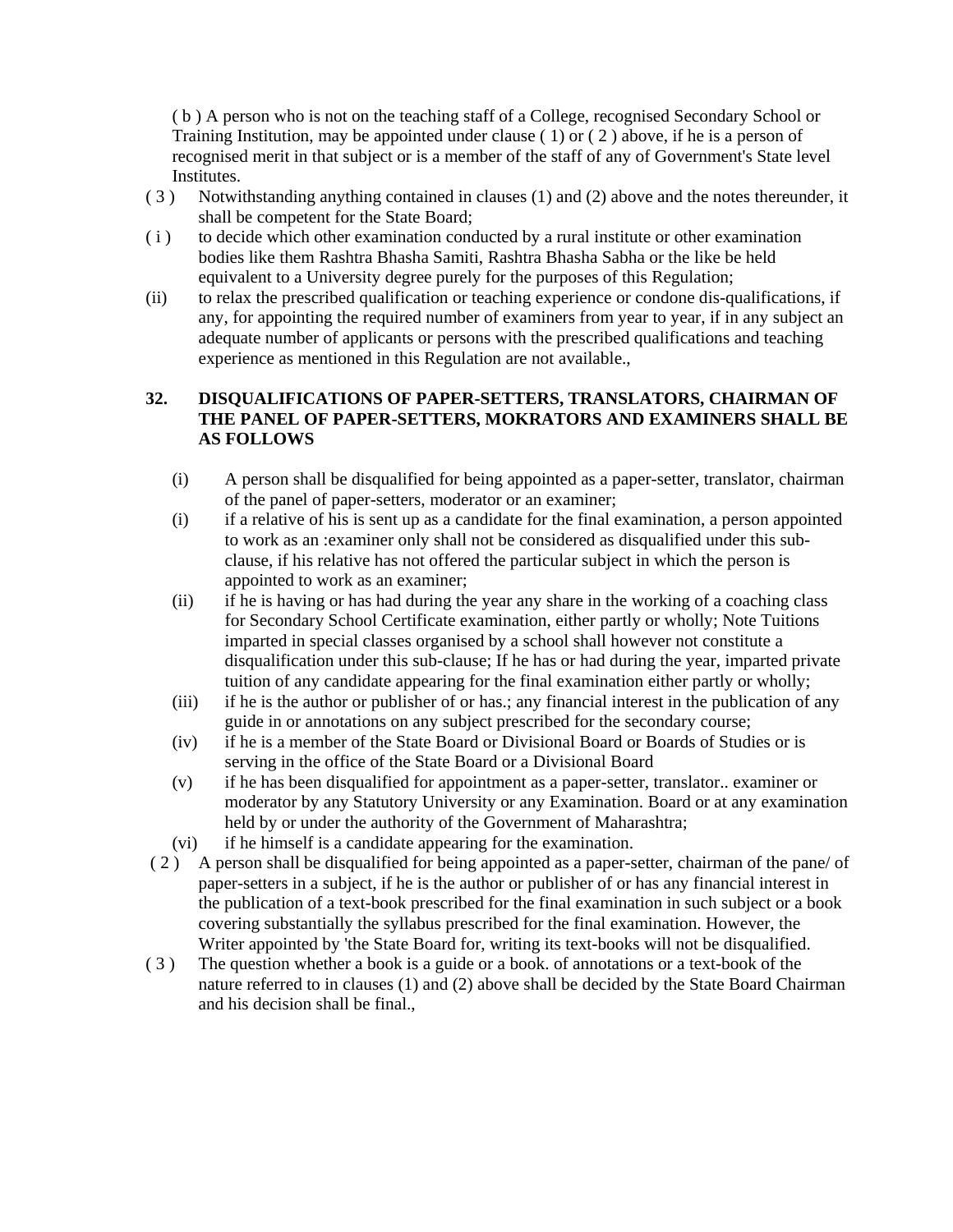# **33. APPOINTMENT OF PAPER-SE 1 MRS, TRANSLATORS, MODERATORS AND EXAMINERS**

- (1) Applications for appointment as Paper-setters etc. shall ordinarily be invited by the respective Divisional Boards; in such manner and by such dates as, may be deter• mined by the State Board;
- (2) (a) All such applications shall be scrutinised by the Examination Committee for determining the eligibility or otherwise of each applicant for appointment as a paper-setter etc. in accordance with the qualification, teaching experience etc. prescribed under Regulation 31 and disqualifications Prescribed under Regulation 32 and a list of all applicants eligible under the said Regulations shall be prepared and Submitted by the Examination Committee.
	- (b) The Examination Committee shall also recommend in such manner as may be determined by the State Board, names of suitable experts as the chairmen of panels of paper-setters (other than those who are applicants referred to in sub-clause (a) above for setting and moderating the question papers and arrange the panels of moderators, senior examiners and examiners prepared in such manner as may be determined by the State Board and approve them, with or without modifications and draw up panels of paper-setters, chairmen of the panels of piper-A letters, and translators, in such manner as may be determined by the State Board and submit them to the Standing Committee.
- (3) The Standing Committee shall consider the Panels referred to above and appoint the requisite number of paper-setters, translators, chairmen of the panels of papersetters and examiners in such manner as may be laid down by the State board.
- **34. WITHHOLDING OF OR REDUCTION IN THE REMUNERATION PAYABLE TO PAPER-SETTERS, MODERATORS, TRANSLATORS AND EXAMINERS** The Divisional Boards shall have the right to withhold in full or in part or reduce the remuneration earned by a paper-setter, moderator, translator, examiner etc. in ease of:
- ( 1 ) (a) negligence or omission on his part in carrying out the work entrusted to him in accordance with the instructions given to him from time to time, such as mistakes or ambiguity in a question paper, failure to assess and mark the 'answer to a question or part .thereof, discrepancy in totalling or transferring marks or delay or irregularity in submission of answer-books, mark-lists etc. or
	- (b) his making a false declaration or statement either in the form of application for examiner ship etc. or any other document submitted to the Divisional Board in connection with his appointment.

# **35. EXANIINATIONS**

- ( 1 ) The Divisional Boards shall conduct in the respective areas of their jurisdiction, the Secondary School Certificate examination, on behalf of the State Board, twice a year, in March or April 2nd October or November : provided that it shall be competent for a Divisional Board to conduct a special examination or re-examination in one or more subjects or papers in a centre, of the examination at any time as the Examination Committee may decide according to the exigencies of the situation that may arise due to the leakage of question paper, mass copying or such other reasons at any time in an emergency.
- ( 2 ) The Divisional Boards shall conduct such other examinations as the State Board may, by Regulation, prescribe from time to time.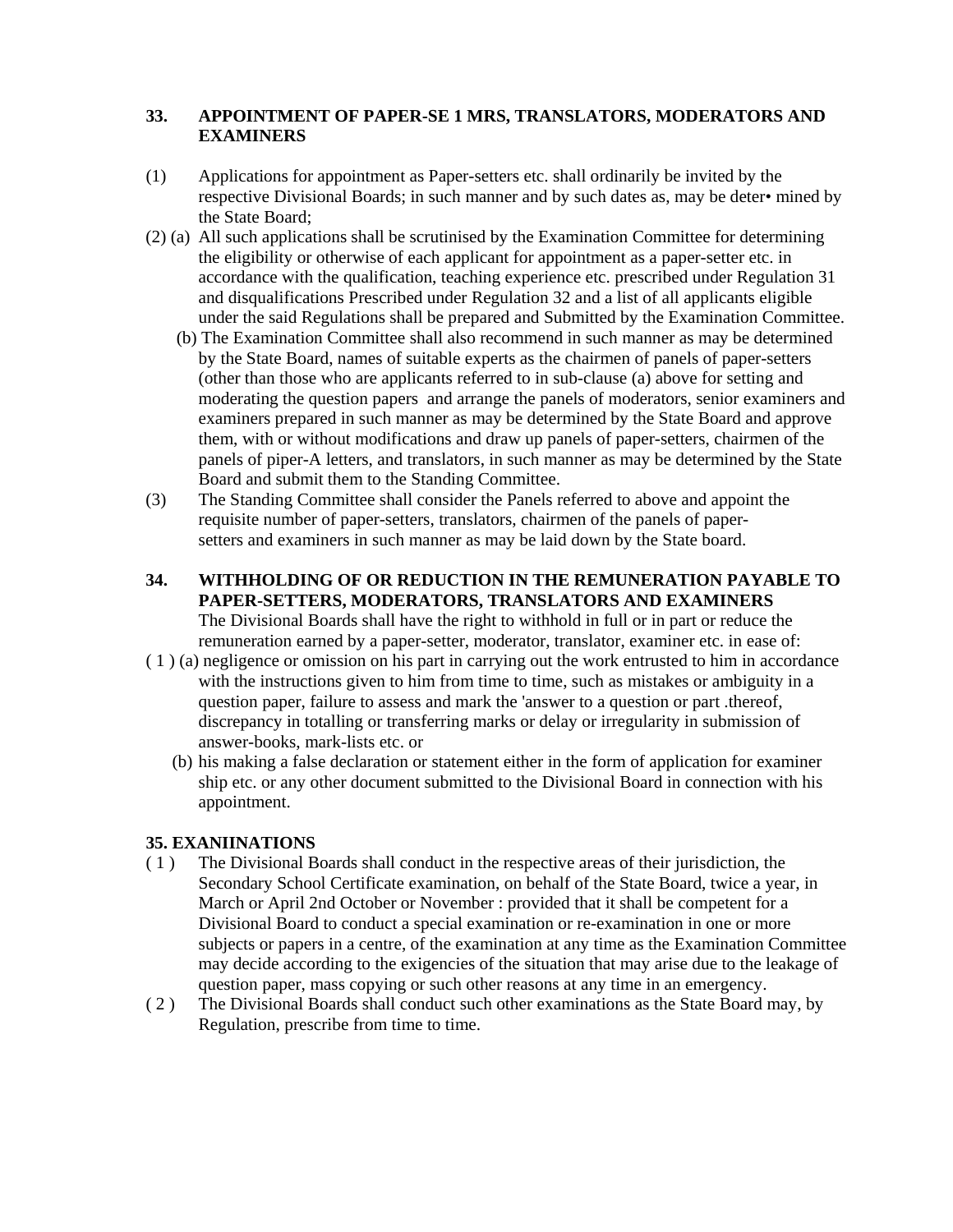# **36. CENTRES AND DATES OF EXAMINATION**

- ( 1 ) The examination shall be conducted at such centres as may; be fixed by the respective Divisional Boards taking into consideration the norms fixed by the State Board and on such common dates as the Examination Committee of the State Board may determine. The centres so fixed and the common date of commencement of each examination shall be. intimated by the Divisional Board to the heads of all secondary schools within its jurisdiction, ordinarily prior to the 1st of December of the preceding year for the examination to be held in March or April and prior to the 1st of July for the examination to be held in October or November Provided that it shall be competent for the Divisional Board to conduct a special examination at any time in an emergency.
- ( 2 ) The candidate will ordinarily select the centre nearest to his school for the exam nation. However it shall be competent for the Divisional Chairman to direct t candidate to appear for his oral or practical examination or both at any both nearby centre at the candidate's own cost and the Divisional Chairman's decision this behalf shall be final

# **37. MODE OF EXAMINATION**

- ( 1 ) Candidates for the examination shall be examined by means of :
- ( i ) written question papers which they shall be required to answer in writing
- (ii) practical/oral tests as provided for in the syllabus for the respective subjects,
- ( 2 ) Practical and oral tests, except. when otherwise specified, shall be carried out by the examiners appointed by the Divisional Board, in such manner as the Divisional Board may, from time to time, determine.
- ( 3 ) Wherever, practical work has been prescribed in the syllabus in any subject for the Examination, a record of such work, done by each candidate offering the subject in the form prescribed by the Board shall be duly maintained and attested by the head of the secondary school concerned and the same shall be produced or forwarded for purposes of evaluation in such manner and according to such directions as may be issued by the Divisional Board from time to -
- ( 4 ) Written test inn-a subject shall be, by means of question paper and the question paper in the subject shall be given: to candidates simultaneously at every centre at which the examination is being held
- ( 5 ) No question calling for a declaration of a religious belief on the pa-it of a cad' date shall be put at the examination and no answer or translation given by an candidate shall be objected to on the ground of its giving expression to any particular form of religious belief.

# **38. SUBJECTS OF EXAMINATION**

- (1) The examination shall be held in the' subjects shown in Appendix '1' and 'II' to agat4 Regulations in this part.
- (2) The Examination for blind, deaf, dumb, physically handicapped and spastic candidates shall be held in the subjects shown in Appendix HI to these Regulations in this part.
- Note : (I) A **bonafide** foreign national residing In India for a temporary period i. e. not more than two academic years, will be allowed to offer any Modern European Language in lieu of Hindi, for which provision, has been made in the syllabus if the student concerned asks for exemption • from the study of Hindi. The language thus taken in lieu of Hindi • should be different from the language offered, if any, under optional subjects;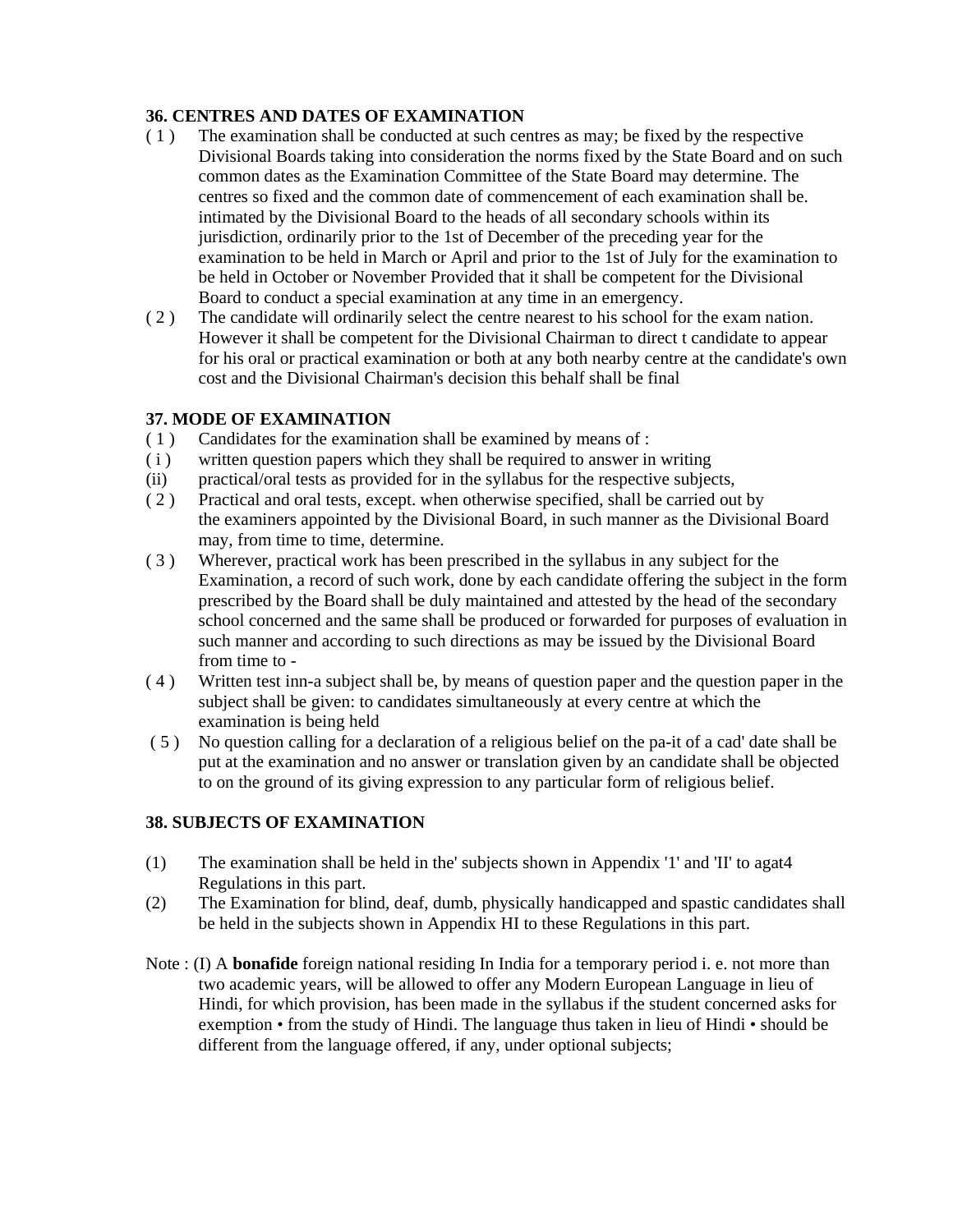- (ii) A **bonande** foreign national migrated to India permanently and admitted In standards IX or X in this State shall be allowed to offer any Modern European Language or Modern Indian Language in lieu of Hindi, if he so desires, provided the -language thus taken in lieu of Hindi is different from the language offered, if any, under optional subjects; and such request is made by him through the head of the school concerned;
- (iii) A **bonafide** foreign national admitted in Std. VIII or lower standard shall not be exempted from the study of Hindi.

#### **39. MEDIUM OF EXAMINATION**

Candidates appearing for the examination shall have the option to answer the question papers through the medium of English or of Marathi, Gujarati, Kannada. Urdu, Sindhi (Arabic or Devnagari Script) or Hindi. The script used for Marathi, Hindi, Sanskrit, Pali and Ardhamagadhi shall be Devnagari. No candidate shall be permitted to offer more than two media for the examination out of the aforementioned media.

- *Note :* Candidates may also be allowed to answer the questions in Telugu medium on the following conditions.
- (I) The candidates shall be provided question papers in any medium of his choice out of the following ) English ( 2 ) Marathi ( 3 ) Gujarati (4) Kannada (5) Urdu ( 6 ) Sindhi ( Arabic ) (7) Sindhi (Devnagari) (8) Hindi; (II) The Board will not prepare books for various subjects in Telugu medium. However, the Board will allow Telugu Associations working in the field of education to translate Board's Text-Books in Telugu language.

#### **40. SYLLABI IN SUBJECTS OF EXAMINATION**

The syllabus in each subject for the examination, setting out the detailed courses of study prescribed, shall be made available in the' office of the Divisional Board at such price as may be fixed by the State Board from time to time.

# **41. ELIGIBILITY OF REGULAR CANDIDATES**

A candidate attending the final standard of a secondary school shall be eligible to appear for the Secondary School Certificate examination on fulfilling the following conditions

(1) (a) In the case of March or April Examination, he should have attended the final standard of one or more recognised high schools for not less than 75 per cent of the working days, separately in two different parts, viz, in the first part from the opening day of the academic year to the 15th of October and in the second part Le. from 16th of October to the , 5th of February next following :-

Provided that, a candidate who does not fulfil the requirement of the minimum attendance of 75 per cent, separately as stated above, and whose deficiency in attendance. is not condoned and thus is not admitted to the examination or whose very application for admission to the examination is not forwarded by the head of the high school on account of likely deficiency, in attendance or whose application was withdrawn under Regulation 46(8) shall make attendance either;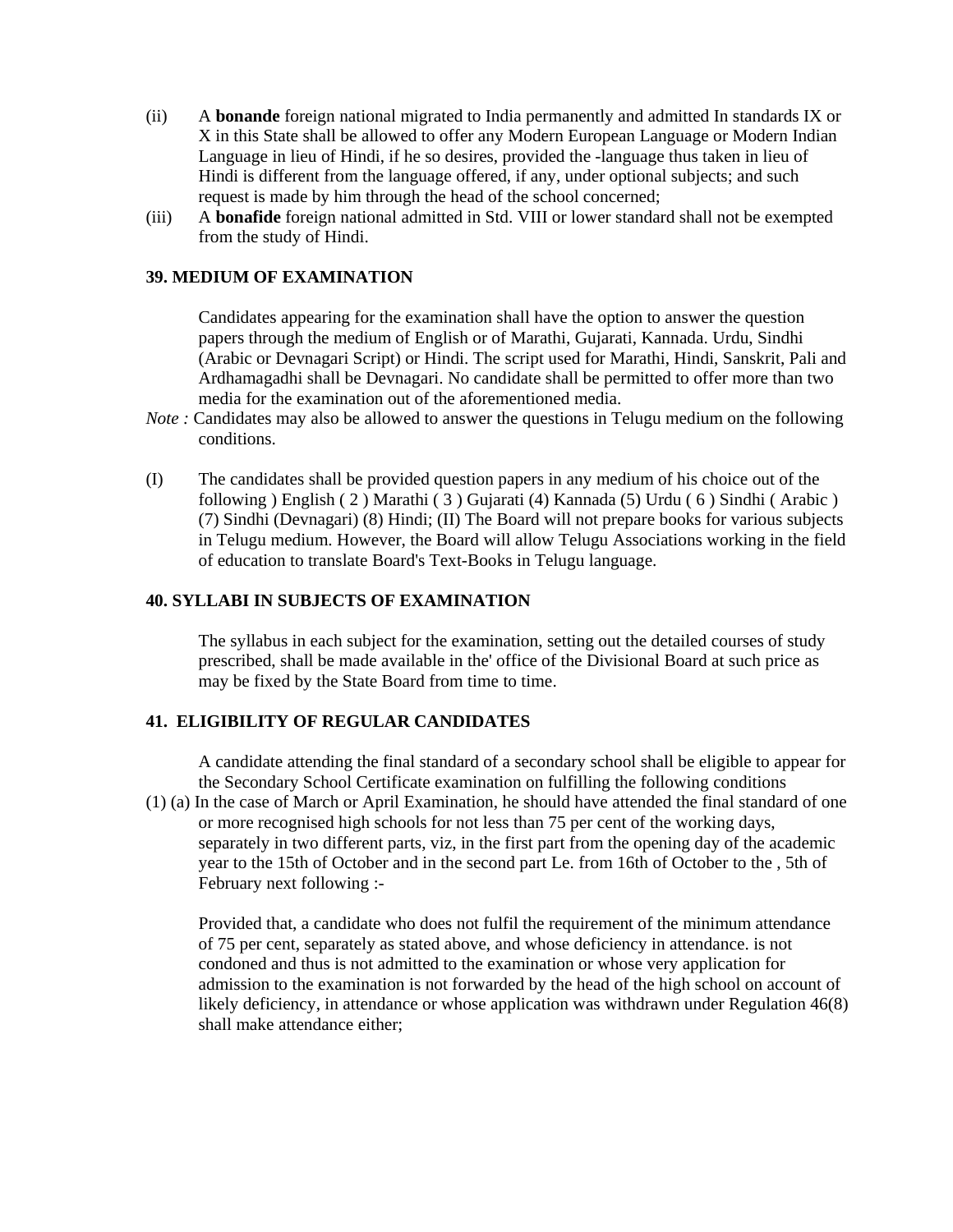A - during the first part of the next academic year, if he intends to appear for the examination in the following October, or B - during the first or second or both parts of the next academic year; if he intends to appear at the examination in the following March.

( b ) The Divisional Chairman, may, for special medical reasons or circumstances, beyond the control of the candidate as certified by. the head of the Institutions or suo-rnotu, condone a deficiency in the percentage of attendance prescribed under clause (a) above up to 15 percent. The Divisional Chairman may on the merit of the case, condone such deficiency either in part - I, or in part - II, or in both the parts separately:

Provided that, the Divisional Chairman, on recommendations of the Head of the Secondary School concerned may condone deficiency in attendance beyond 15 per cent in respect of a student who represents India or Maharashtra State in any International, National or Inter-State sports or held in India or abroad to the extent the student is required to remain absent from the school for such participation.

Provided further that, in the case of a candidate who is admitted late in a recognised secondary school on account of the transfer of his guardian from other States, the Divisional Chairman on examining merits of each case, may condone !deficiency in attendance beyond 15 per cent after satisfying himself that the !candidates late admission in the Secondary School was on genuine ground if, such candidate has attended Secondary School for not less than 75 per cent of the working days counted from the date of his actual admission in Secondary School.

#### **42. ELIGIBILITY OF PRIVATE CANDIDATES**

- (1) A person who has pursued the prescribed courses of study privately and has completed the practical course and the course of school subjects prescribed for standard X in a recognised secondary school will be admitted to the Secondary School Certificate examination as a private candidate subject to the following condition;
- (a) He has been resident in the State of Maharashtra for a period of not less than two years prior to the •date of the commencement of the Secondary School Certificate examination at which he desires to appear. The Divisional Chairman may, in exceptional cases, condone a deficiency in the period two years' residence in the State of Maharashtra.
- (b) The applicant has passed at least standard IV of a recognised primary school and produces the necessary evidence to that effect;
- (c) If a student desires to appear in March or April examination of any academic year, his name should not be on the roll of any recognised Secondary School on or after 1st July of that academic year, and in the case of October or November examination of any academic year, his name should not be on the roll of any recognised Secondary School on or after 1st July of the preceding academic year:

Provided that, if the Divisional Chairman is satisfied that the student was not responsible for allowing his name to be retained on the roll of any recognised secondary school on or after the 1st July of the same academic year or, as the case may be, on or alter the 1st July of the preceding academic year, he may allow the student to appear in March or April examination or, as the case may be, in October or November examination if his name is not on the roll of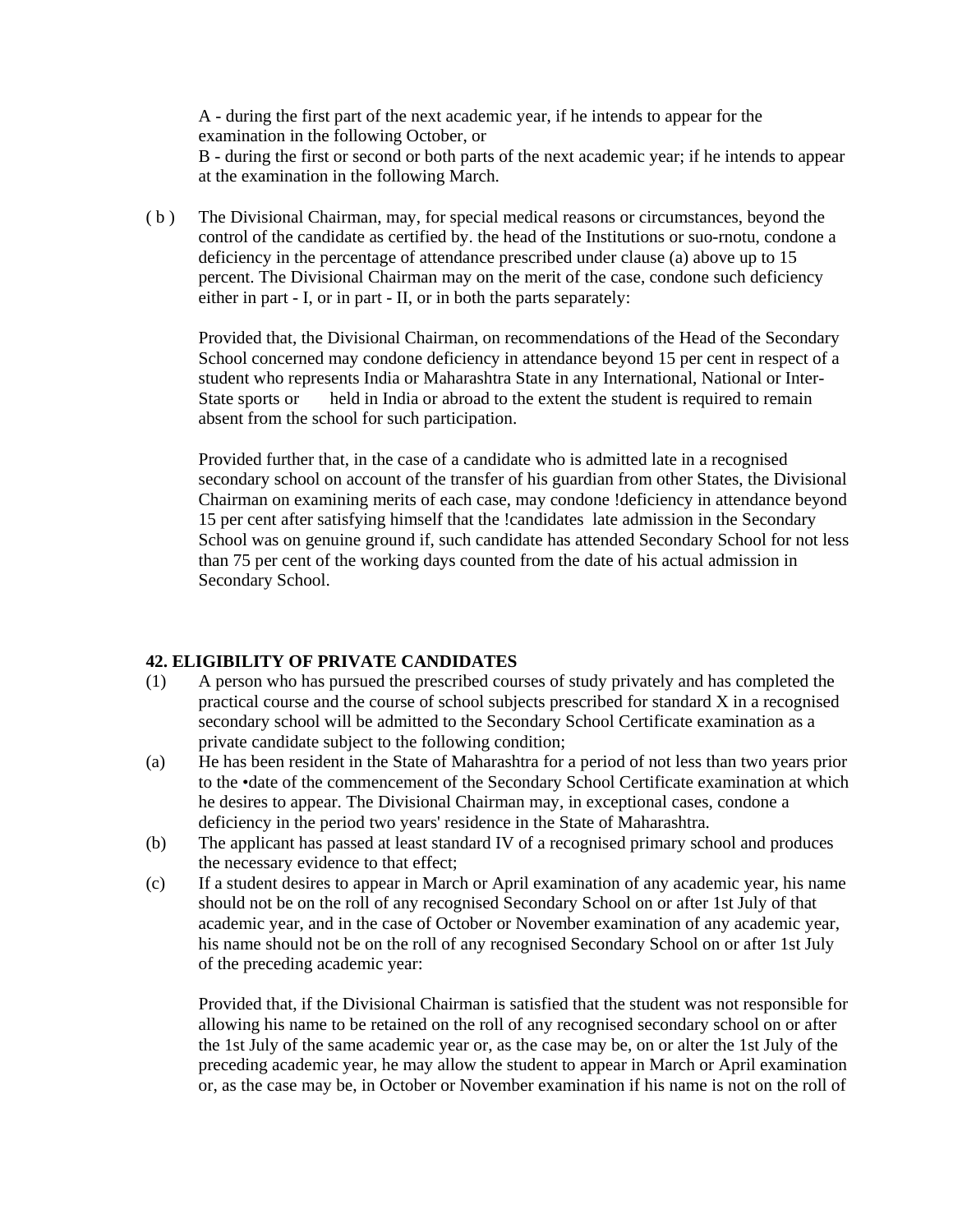any recognised Secondary School beyond the 31<sup>st</sup> July of the same academic year or, as the case may be, of the preceding academic year.

(d) He must have completed the age of 16 years at the time of registering is name with the concerned Divisional Board. Each applicant shall furnish satisfactory evidence in support of the correctness of his date of birth.

Note I :Deleted

Note II: Notwithstanding anything contained in conditions (a), (b), (c) and (d) above:

- (i) a candidate, being a citizen of India who has been a regular student of a secondary school overseas and who has completed the course of studies for an examination equivalent to the Secondary School Certificate examination ( e. g. Senior Cambridge ) may he permitted to appear at the examination as a private candidate;
- (ii) a candidate sent up as a regular student ( i.e. after having undergone . the prescribed courses of studies and kept the prescribed minimum attendance at a recognised institution ) but failing at the corresponding examination of any other Statutory Board or University in India or at the Entrance Examination of a Statutory University in India or at the Senior Cambridge or Indian School Certificate examination or at the Higher Secondary Certificate examination or at the Higher Secondary (Multipurpose) School Certificate examination conducted by the Chairman, Secondary School Certificate examination Board, Pune Or at the Secondary 'School Certificate examination conducted by the Poona, Nagpur or Aurangabad Divisional Board according to the Old Course may be permitted to appear at the examination as a private candidate, provided that such a candidate has not joined a secondary school since his failure at the other examination concerned : provided that :
- (a) it shall be competent for the Divisional Board to prevent permanently or for such specific period as the Divisional Board may determine in each case, any secondary school which forwards under this sub-clause, applications of private candidates with-out proper scrutiny, from forwarding such applications except the applications of their own bona-fide past students;
- (b) unless specially permitted by the Divisional Board to do so, no secondary school shall forward more than 50 applications from persons other than its own bonafide past students, for permission to appear as private candidates at anyone examination, provided that it shall be competent for the Divisional Chairman to relax, on the merits of each case, the said limit and allow a secondary - school to forward more than 50applications at any one examination from bonafide private candidates other than its own past students;
- (c) It shall be competent for the Divisional Board to debar an applicant employing malpractices to secure permission to appear at the examination as a private candidate under clause (1) above, from applying for permission to appear for the examination, for a period of two years from the month and year of the examination for which permission is sought, even if such a candidate is other-wise eligible and further forfeit the enrolment fee if already paid and cancel the enrolment certificate, if already issued.
- (2) Each applicant will have to pay Rs. 10/-as enrolment fee along with the application to be submitted through the head of the secondary school last attended, for permission to appear for the Secondary School Certificate examination. If the said school does not exist or is derecognised or refuses to forward the application the applicant shall submit the application through the head of any other recognised secondary school within the jurisdiction of the Divisional Board. The enrolment fee will not be refunded in any case.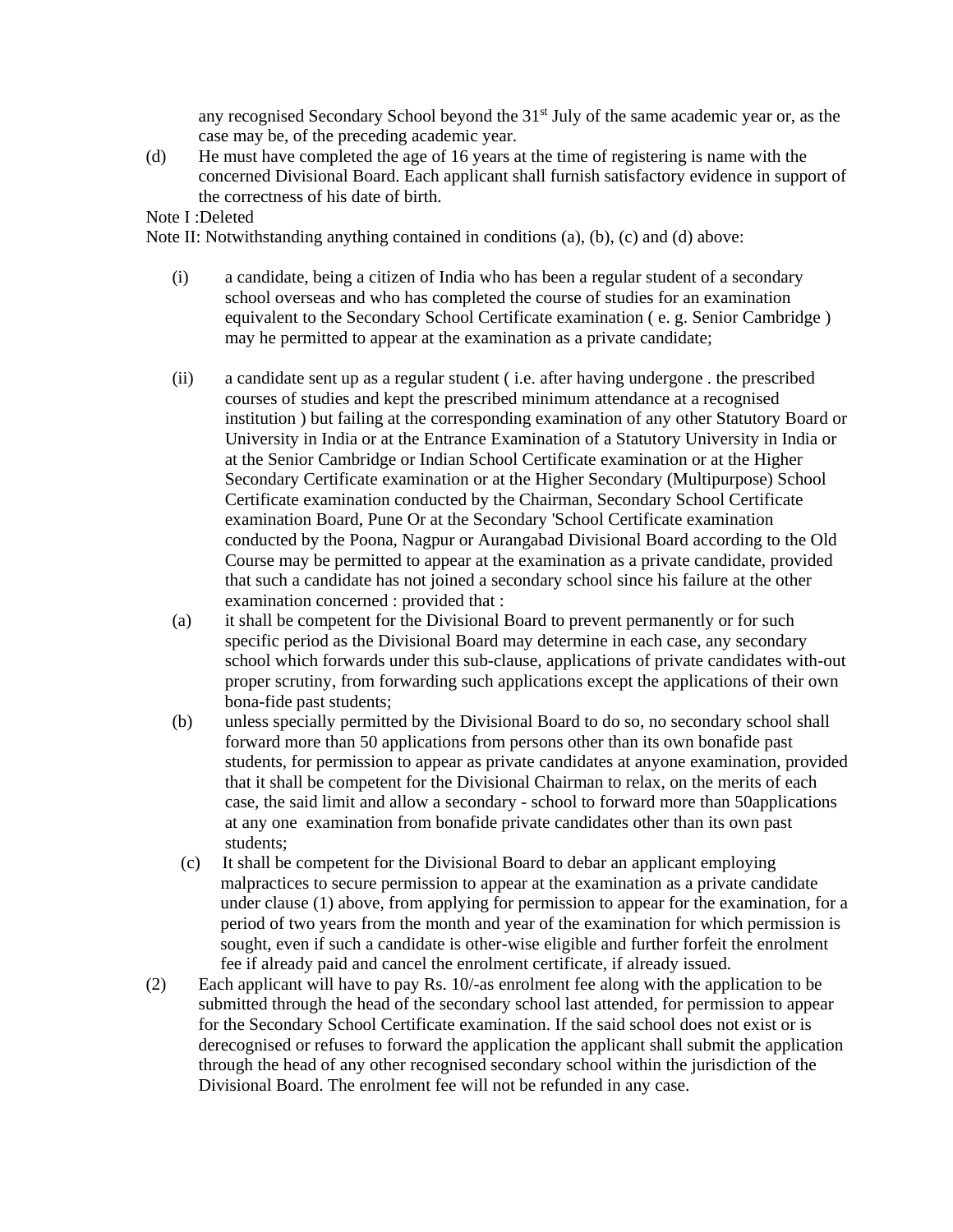- (3) If a private candidate is unable to submit his application before the date fixed by the Divisional Board, the Divisional Secretary may admit his application if it is received with a late fee of Rs. 5/- not later than the 10th day after the date fixed by the Divisional Board.
- (a) "Provided also that, it shall also be competent for the Divisional Chairman to accept the application of a private candidate up to ten days after the date prescribed by the Board for submission of application of private candidates, with or without late fee, if he is satisfied that the application along with the prescribed fees with or without late fee was, in fact submitted by the private candidate to the head of school on or before the normal or extended date prescribed but the head of the school failed to submit the application together with the prescribed fees with or without late fee to the board within the time prescribed. In such case however, an amount of Rs. 10/- per candidate for each day of delay shall be charged by the Board to the Secondary School concerned as fine. The amount of fine shall be borne by the secondary school concerned. The Head of the secondary school, while submitting the applications of private candidate's shall give a written undertaking to the Divisional Board concerned that the amount of fine shall not be recovered from the candidate concerned.
- (4) An applicant held eligible for enrolment as a private candidate will be issued a, enrolment certificate which should be attached to the application for admission to the Secondary School Certificate examination to be forwarded through the head of the secondary school concerned.
- (5) A private candidate may be charged by the head of the secondary school concerne4 a fee of Rs. 2/- for forwarding his application for admission to the Secondary School Certificate examination if the candidate is granted special permission by the! Divisional Board for admission to the examination.
- (6) 'A person who has been enrolled as a private candidate for the Secondary School Certificate examination conducted by the Poona, Nagpur or Aurangabad Divisional Board need not apply for such enrolment again. Enrolment certificate once granted will be valid for any subsequent Secondary School Certificate examination conducted by the Poona, Nagpur or Aurangabad Divisional Board, as the case may be.
- (7) A candidate desiring to appear for the Secondary School Certificate examination al a private candidate shall affix his recent photograph on the application form in space provided for the purpose, duly signed by the head of the school forwarding his application for admission to the Secondary School Certificate examination.
- (8) Every applicant will have to state in writing that he is not undergoing rustication imposed by any Statutory Board of Examination or University in India or any other 'examination authority at the time of submission of his application for enrolment 'or during the period of the examination.
- (9) private candidates will not be eligible for the award of any of the prizes or scholar-, ships at the Secondary School Certificate examination.
- (10) The school forwarding the application of a private candidate should provide facilities for completing practicals in science subjects, courses in school certificate and the courses in school examination subjects for. which the school may charge a consolidated 'fee of Rs. 50/-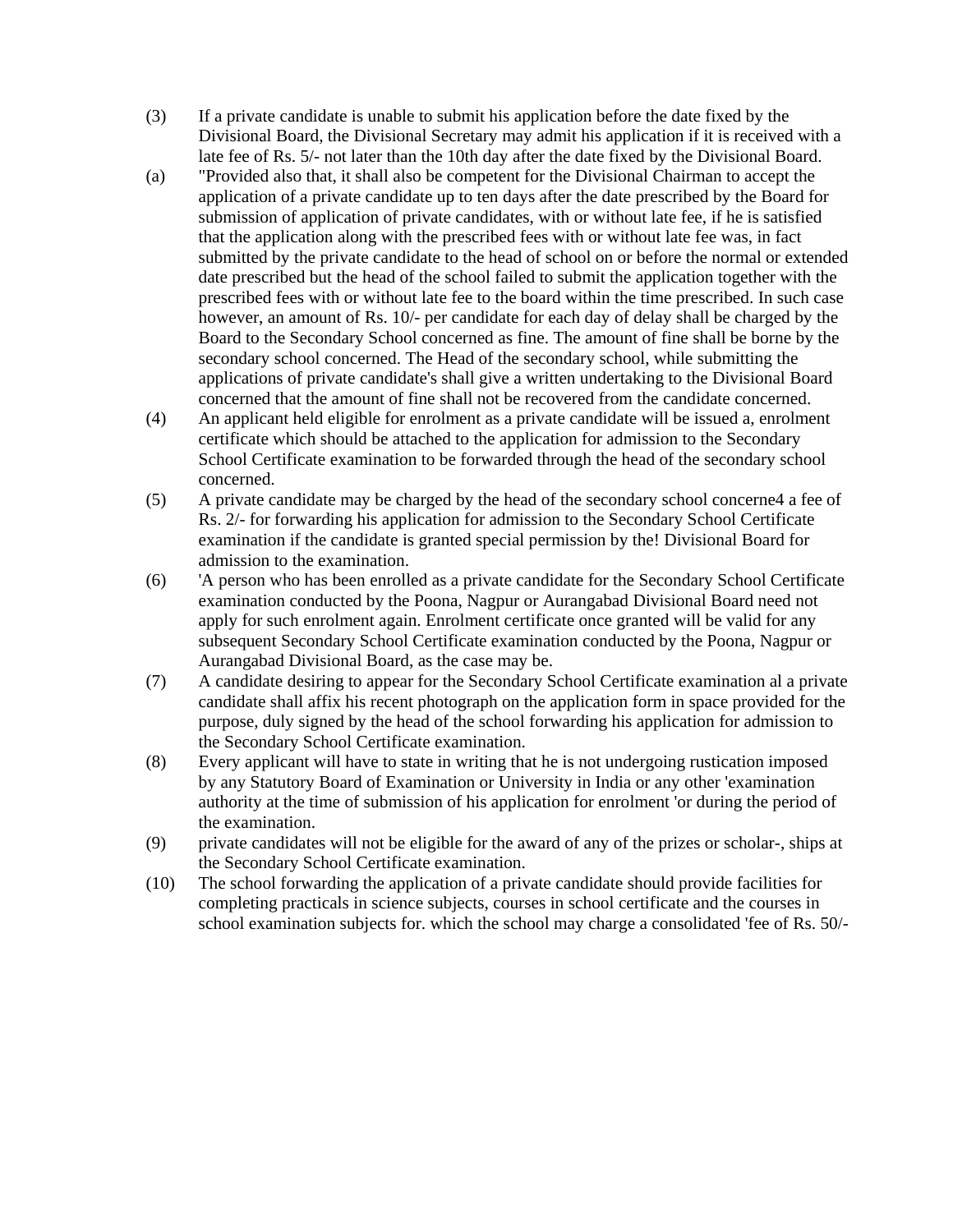#### **43. ELIGIBILITY OF EX-STUDENTS**

- (1) An ex-student is one who has satisfied all the requirements of the prescribed course of studies, including the prescribed minimum attendance ( unless exempted by the Divisional Board), under Regulation 41 and has been recommended by the head of .a secondary school for admission to the Matriculation Examination or the Entrance Examination of the University of Bombay or the old School Leaving Certificate examination of the former Government of Bombay or the Secondary School Certificate examination of the Maharashtra Secondary School Certificate Examination Board or of the Poona, Bombay, Nagpur or Aurangabad Divisional Board and who 'has accordingly been admitted to the examination and has not joined any secondary school after such admission. An ex-student is exempted from the condition of attendance prescribed in Regulation 41.
- (2) An ex-student shall be entitled to receive a certificate with regard to his eligibility for admission to the examination and to have his application for admission thereto forwarded by the head of the secondary school who recommended him for admission, whether or not he appeared at the examination in the year in which he was so recommended, provided that, the head of the secondary school certifies that, to the best of his knowledge, the candidate is a fit person as regards character, for admission to the examination. Where, in the opinion of the head of the secondary school, the character of any candidate is not good, such head shall nevertheless forward the application of the candidate to the Board, after endorsing thereon the reasons for forming such opinion, with the instances, if any, in support thereof. All such applications shall be considered by the Standing Committee, which shall, on merits of each case decide whether the candidate be permitted to appear at the examination or not and the decision of that Committee shall be final.
- (3) An ex-student joining a secondary school shall lose all the rights of an ex-student, except the right of exemption or exemptions previously earned in the new ten year Secondary. School Certificate examination and shall be required to satisfy the head of the secondary school he has joined as regards character, but not attendance Where, in the opinion of such head, the character of any candidate is not go he shall nevertheless forward the application of the candidate to the Board; a endorsing thereon the reasons for forming such opinion, with the instances, if any, in support thereof. All such applications shall be considered by the Standing Committee which shall, on merits of each case, decide whether the candidate be permitted to appear at the examination or not and the decision of that Committee shall be final.
- (4) The head of the secondary school may charge a fee of Rs. 2/— from every ex-student wishing to have his application forwarded for permission to appear at the examination under this Regulation.

#### **44. CANCELLATION OF ADMISSION TO THE EXAMINATION**

(1) In any case where it is found that the candidate's admission to the examination has been affected by error, malpractice, fraud or improper conduct, or where his very admission to the top Standard is found to be irregular, the Divisional .Board, the recommendation of the Standing Committee, shall have the power to cancel the candidate's admission to the examination and to forfeit the examination fee, if any, paid by the candidate, notwithstanding the inclusion of the name of the candidate in the list of candidates registered for the examination, or the candidate's 'actual appearance at the examination, in one or more subjects, and also to debar the candidate from appearing for the examination for such further period as the Divisional Board may determine in each case.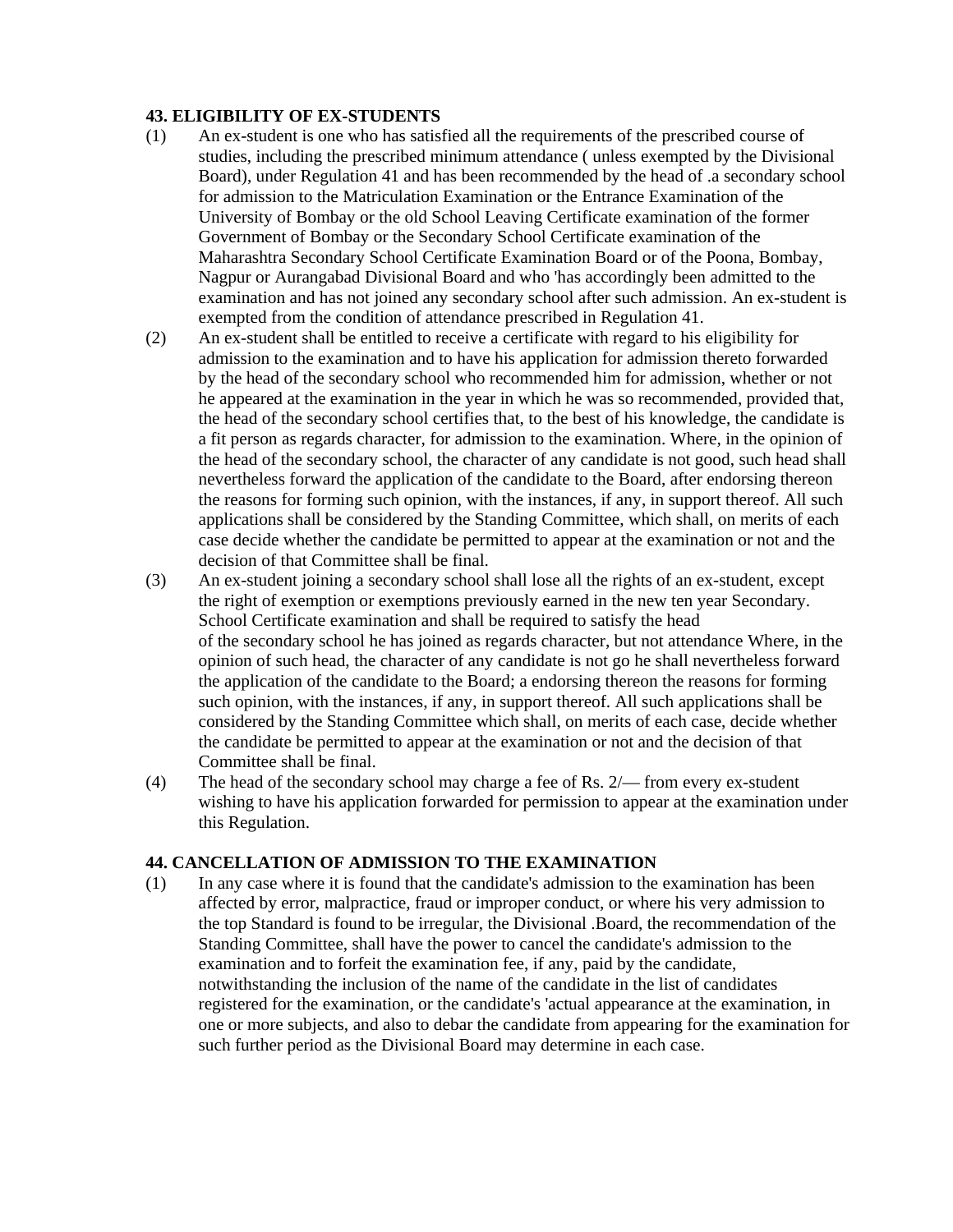(2) It shall be competent for the Divisional Chairman to admit a candidate to the examination provisionally, where any enquiries in 'respect of his eligibility for admission to the examination are in progress or contemplated and in the light of the final decision regarding his eligibility, to deal further with his case as per the provisions of these Regulations.

### **45. PERMISSION TO RE-APPEAR AT THE EXAMINATION**

- (1) A candidate who has one appeared at and failed to pass the examination and who has not attended any other secondary school after his failure, shall be eligible to re-appear at the examination on a subsequent occasion, if he submits a fresh application in the form prescribed by the Divisional Board and pays a fresh fee through the head of the secondary school last attended.
- (2) A candidate who has once appeared at and failed to pass the examination and who has not attended any other secondary school after his failure shall be eligible to re-appear at the examination on a subsequent occasion, if he submits a fresh application in the form prescribed by the Divisional Board, and pays a fresh fee through the head of the secondary school last attended, provided, however, that in his case the prescribed attendance of not less than 75 per cent of the working days as laid down in Regulation 41 shall not be compulsory.
- (2A) candidate who has passed the Secondary -School Certificate Examination or the Higher Secondary Certificate Examination of the Maharashtra State Board of Secondary and Higher Secondary Education, Pune or the Secondary School Certificate Examination of the Maharashtra State Board . of Secondary Education conducted by the Divisional Boards at Pune, Nagpur and Aurangabad., or the Secondary School Certificate Examination conducted by the Maharashtra Secondary School Certificate Examination Board, Pune or the Secondary School Certificate Examination or the Higher Secondary Certificate Examination conducted by the Vidarbha Board of Secondary Education of the former State of Madhya Pradesh or the Secondary School Certificate Examination conducted by the Secondary School Certificate Examination Board of the former State of Bombay or the Higher Secondary Certificate Examination conducted by the Chairman, Maharashtra Secondary School Certificate Examination Board, Poona or the School Leaving Certificate Examination of the Government of Bombay or the Matriculation or Entrance Examination of the University of Bombay or any equivalent or Higher Examination of any other statutory Board or University in India or the Senior Cambridge or the Indian School Certificate Examination and desires to appear in one or more isolated subject per subjects will be allowed to offer such subject or subjects if he submits a fresh application through the Head of the Secondary School last attended along with the examination fee as prescribed in regulation 47, on the following conditions :-
- (a) The application for such admission shall be forwarded in the form prescribed by the Board and should reach in the Board's office on the dates prescribed from time to time.
- (b) He shall offer such subject or subjects of which, the examination is conducted by the Board.
- (c) He shall not be permitted to offer subject or subjects of which the examination is conducted at the school level.
- (d) He shall offer only such subject or subjects not offered by him or having offered, has not passed in it for them, either at the Secondary School Certificate Examination of this Board or at any equivalent or Higher Examination of any other statutory Board or University in India.
- (e) He shall not be entitled to the award of any certificate or prize or scholarship.

Such candidate shall be given a certified statement of marks obtained in the isolated subject or subjects offered at the examination in payment of fees prescribed under regulation 47.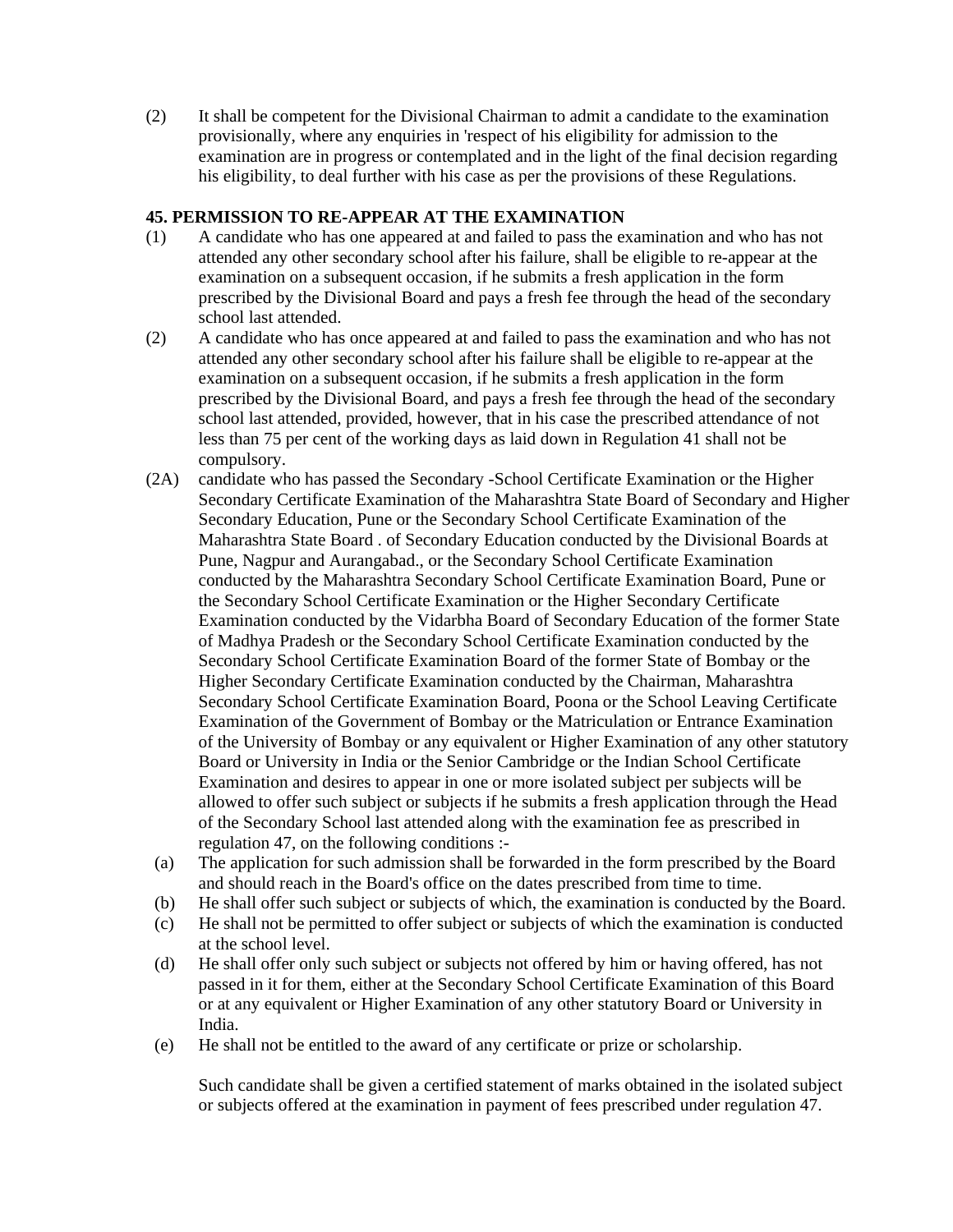Explanation : In the case of a candidate who has passed the examination of any other statutory Board or University outside Maharashtra, shall forward application for such admission through any of the High Schools recognised by the Board. The Head of the Secondary School may charge a fee of Rs. 2/.- for forwarding the application.

- (3) If the Secondary school last attended by such. a candidate is no more on the list of secondary schools or is not in existence, the candidate concerned shall submit the application in the form prescribed by the Divisional Board through the head of any other secondary school in good time. The head of a secondary school may, in such cases, charge a fee of Rs. 2/- for each student wishing to re-appear at the examination through his school.
- (4) A failed candidate wishing to offer any subject other than those offered by him at the last examination shall not be required to satisfy the head of the secondary school last attended that he has completed the course prescribed in the new subject or subjects, which he wishes to offer.

#### **46. APPLICATION FOR THE EXAMINATION**

- (1) All applications for permission to appear at the examination to be held in March or April shall be forwarded in the form prescribed by the Divisional Board to the 'Divisional Secretary or any other person authorised by the Divisional Board for the purpose through the head of a secondary school to reach the Divisional Board's office on or before such date as may be fixed by the Divisional Board for the receipt of applications and communicated to secondary schools well in advance.
- (2) All applications for permission to appear at the examination to be held in October or November shall be forwarded in the form prescribed by the Divisional Board to the Divisional Secretary or any other person authorised by the Divisional Board for the purpose through the bead of a secondary school to, reach the Divisional Board's office on or before such date as may be fixed by the Divisional Board for the receipt of applications and communicated to the Secondary Schools well in advance :

Provided that, a fee of Rs. 6/- to be shared equally by the Divisional Board and the Secondary School concerned, shall be charged by the Divisional Board for each late application received in the Divisional Board's office not later than 10 days after the last date prescribed for receipt of applications 'under clauses (1) and (2) above

Provided further that, it shall be competent for the Divisional Chairman to accept a late application without any late fee even after the dates prescribed in clauses (1) and (2) above, but before the date prescribed for receiving late applications, if in any case, he is satisfied that the application was in fact submitted by the candidate to the secondary school concerned in time, duly completed in all respects but on account of failure on the part of the secondary school authorities, the same could not reach the Divisional Board's office before the last dates prepaid by the secondary school concerned.

Provided also that, it shall also be competent for the Divisional Chairman to accept an application form of a candidate up to ten days after the date prescribed by the Board for submission of application forms, with or without late fee, it he is satisfied that the application form for admission to the examination along with the prescribed examination fees with or without late fee was, in fact, submitted by the candidate to the head of the school on or before the extended or normal date prescribed but the head of the school failed to submit the application form together with the examination fee, with or without late fee to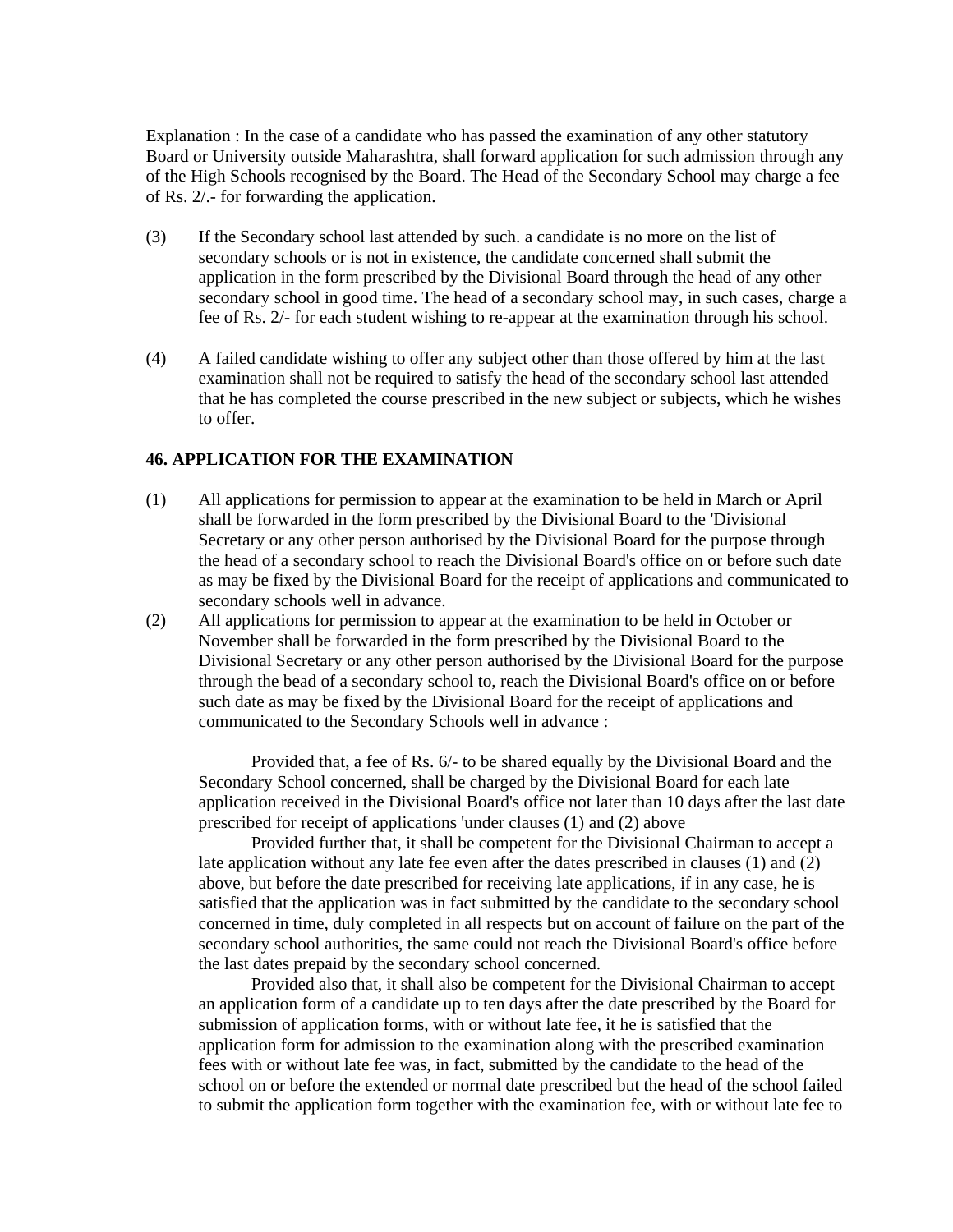the Board within the time prescribed. In such case, however, an amount of Rs. 10/- per candidate for each day of delay shall be charged by the Board to the Secondary School concerned. The head of the Secondary School, while be borne by the Secondary School concerned. The head of the Secondary School, while submitting the application form or forms shall give a written undertaking to the Divisional Board concerned that the amount of fine shall not be recovered from the candidate concerned.

- (3) Deleted…….
- (4) No application which has not been so submitted or is not complete in every respect shall be accepted.
- (5) The head of a secondary school may refuse to forward to the Divisional Board any such application which is not complete in every respect.
- (6) The head of a secondary school concerned shall submit, on the date prescribed by the Board a statement (in the form prescribed) giving therein the grades (A,B,C,D,E,H) obtained by each candidate in the two school certificate subjects offered by him.
- (7) The head of a secondary school shall certify that the particulars given in the consolidated statement and the abridged lists tally with the school records.
- (8) All applications for permission to withdraw forms of applications for admission to the examination forwarded under clauses (1) and (2) above shall be submitted by the head of the secondary school concerned so as reach the Divisional Board's office on or before the  $15<sup>th</sup>$  February in the case of the March or April examination and no or before the  $15<sup>th</sup>$ September in the case of the October or November examination:

*Note: No application under this Regulation shall be allowed to be withdrawn except on the grounds of nonfulfillment of attendance as required under Regulation 41.* 

# **47. EXAMINATION FEE**

 The following fees are prescribed in respect of the Secondary School Certificate examinations:

#### **Examination Fee:-**

|                             | Rs. 55/-                                                                                                                                    |
|-----------------------------|---------------------------------------------------------------------------------------------------------------------------------------------|
| (b) Isolated Candidate      | Rs. 10/- for each subject offered, subject to the<br>maximum of Rs. $40/-$                                                                  |
|                             | Rs. $6/-$ Rs. $3/-$ for Board                                                                                                               |
|                             | Rs. 3/- for School                                                                                                                          |
|                             |                                                                                                                                             |
|                             | $Rs. 55/-$                                                                                                                                  |
|                             | $\text{Rs. } 5/-$ Rs. 3/- for Board                                                                                                         |
| (Private Candidates)        | Rs. 2/- for School                                                                                                                          |
|                             | $Rs. 10/-$                                                                                                                                  |
|                             |                                                                                                                                             |
| (i) Statement of Marks      | $Rs. 5/-$                                                                                                                                   |
| (ii) Duplicate Certificate  | $Rs. 10/-$                                                                                                                                  |
| (iii) Migration Certificate | $Rs. 10/-$                                                                                                                                  |
| (iv) Verification of Marks  | Rs. $10/-$ per subject                                                                                                                      |
| (v) Provisional Certificate | $Rs. 2/-$                                                                                                                                   |
|                             | 1. (a) Regular Candidate<br>2. Late Application<br>3. Deleted<br>4. Private Candidate<br>5. Scrutiny Fee<br>6. Enrolment Fee<br>7. Fees for |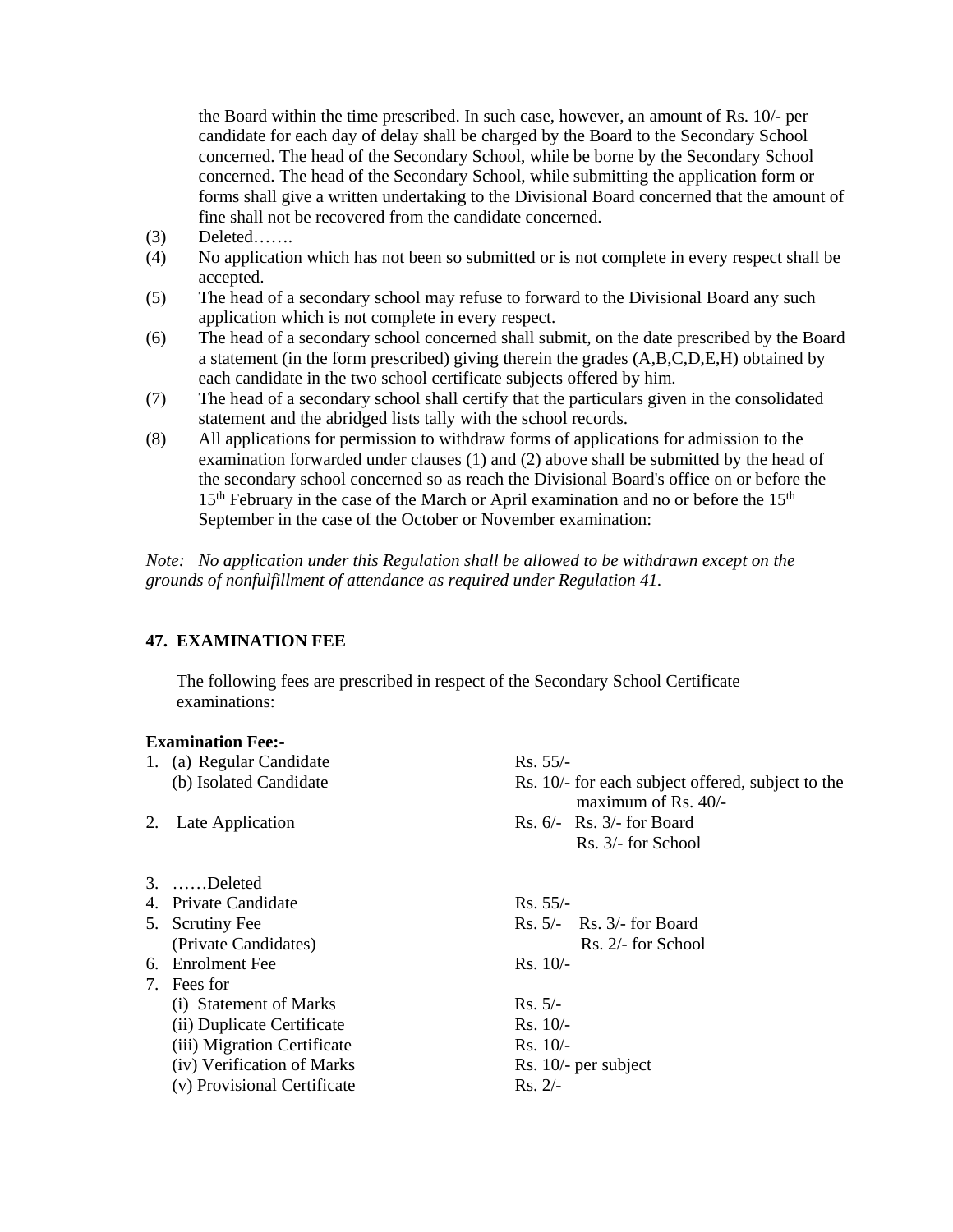| 8. Priced Publications |  |
|------------------------|--|
|------------------------|--|

- (i) Syllabus As fixed from time to time
- (ii) Regulations As fixed from time to time
- (iii) Set of Question Papers As fixed from time to time
- (iv) Application form Rs. 2/-
- 
- 9. Application form for Private candidates Rs. 2/-
- 
- 11. Fees for Certificate of Age Rs. 3/-

13. Fee for a duplicate copy of

- 12. Registration Fee Rs. 75/- Up to 300 pupils on roll
- (v) Copy-right charges of Rs. 50/- (Per question paper in any one subject Question Paper set as any one examination for one edition only) 10. Practical Examination Rs. 5/- Per Practical Examination
	-
	- ( Per school per year) Rs. 150/- 301 to 1000 pupils on roll
		- Rs. 300/- above 1000 pupils on roll
- Admission card. Rs. 1/-14. Fee for Practical Exam. Rs. 10/- Per Candidate in the Technical Subject Per Subject

The head of the secondary school concerned shall pass on behalf of the Divisional Board, to the candidate concerned, a receipt for the fees paid, in the form prescribed by the Divisional Board.

#### **48. REFUND OF EXAMINATION FEE**

- (1) Examination fees once paid shall not be held in reserve for a future examination, but may be refunded in the circumstances and to the extent mentioned below:-
- (i) Where the candidate dies prior to the examination, the entire fee received from him shall be refunded, provided an application for refund is made within three months from the date of the conclusion of the examination and the applicant is, in the opinion of the Divisional Chairman, the person entitled to such refund.
- (ii) When a candidate is taken ill and prevented from appearing at the examination, one-half of the fee shall be refunded, provided that an application for such refund reaches the Divisional Secretary or the head of the secondary school concerned or the conductor within two days from the commencement of the examination or the Divisional Chairman is satisfied that such an application was actually despatched or posted by the said period and provided further that a medical certificate from a registered medical practitioner in support of such an application and the requisite particulars about the candidate, such as Examination Seat No., Centre of examination and subjects offered by him for the examination are supplied to the Divisional Secretary not later than three months from the date of the Commencement of the examination. No claim for refund under this clause shall be entertained if the medical certificate and requisite particulars are not received by the Divisional Secretary within the aforesaid period.
- (iii) If a candidate is excluded from the examination under Regulation 49 (3) the entire fee paid by him shall be refunded to him provided an application for such refund is made within three months form the date of conclusion of the examination.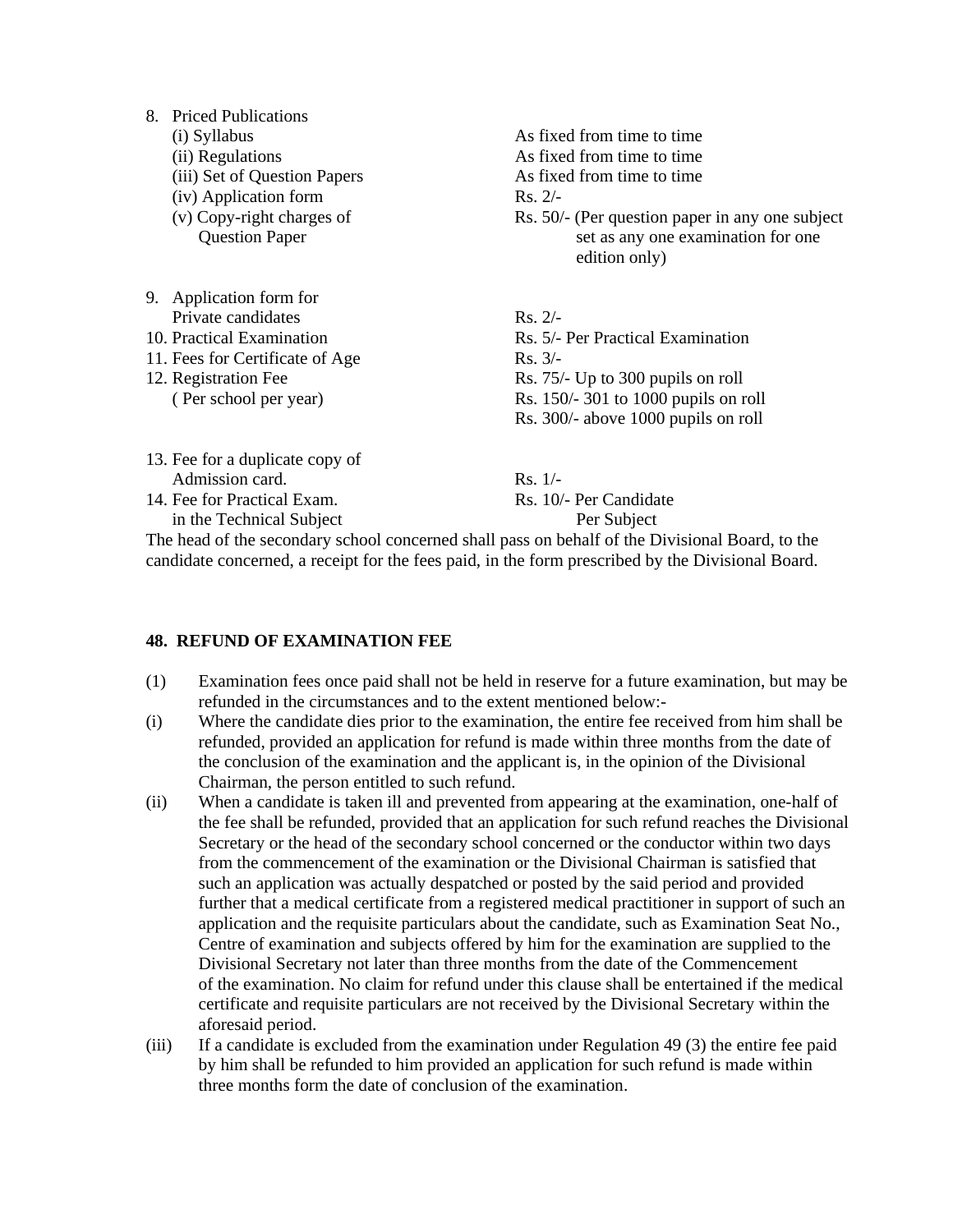- (iv) When the application for admission to the examination is withdrawn with the permission of the Divisional Chairman or when the candidate is not admitted to the examination, the entire fee less by Rs. 5/- shall he refunded.
- (v) When a private candidate's application for admission to the Secondary School Certificate examination is rejected, the examination fees paid by the candidate, less by Rs. 5/- shall be refunded to him, provided that the application has not been rejected on account of a false statement made by him. In the case of a candidate who has made a false statement, an additional penalty according to the seriousness of the offence, up to the extent of the forfeiture of the entire fees, may be levied.
- (vi) A failed candidate, who has applied for verification of marks under Regulation 57 and simultaneously filled up an application for the next following examination, the entire examination fee received from him shall be refunded if the result of the examination is changed as a result of verification of marks.
- (2) Notwithstanding anything contained in clause (1) above, full refund of examination fees may be granted to such candidates as may, during the period of a national emergency, join military service subsequent to the submission of their applications admission to the examination and who may apply for such refund, on their producing a certificate signed by the Officer Commanding concerned, about their ha joined military service during the period mentioned above, and their being u to take the examination for that reason.

# **49. ADMISSION TO THE EXAMINATION HALL**

- (1) Every candidate admitted to the examination shall be given an 'admission end' by time Divisional Board mid the candidate shall be required to produce from day today, to the conductor of the examination at the centre where he appears. the examination, the admission card issued to him on behalf of the Divisional Board by the head of the secondary school through which he is appearing for the examination and signed by the candidate in the presence of the head of such secondary school. A candidate failing to produce such an admission card shall be liable to be refused admission to the examination hall. If, for any reason, t candidate fails to produce such admission card or the admission card prod does not bear the candidate's signature attested by the head of the secondary school, the conductor may allow the candidate to appear for the examination only after satisfying himself as to the candidate's identity by enquiries to correction borate the information available to him from the list of candidates and issuing to the candidate a permit signed by him for production by the candidate on subsequent days of the examination. In case, where the candidate's signature, if taken in the examination hall, does not tally with that on the admission card, the candidate shall be liable to be refused permission to appear for the examination.
- (2) No candidate shall be admitted to the examination hall if he arrives at the place of the examination late by more than half an hour after the time fixed for the starting of the paper. (3) No candidate suffering from any infectious or contagious disease shall be admitted to an examination hall. If any such case comes to the notice of the conductor of the examination, he will make separate arrangement for his seating.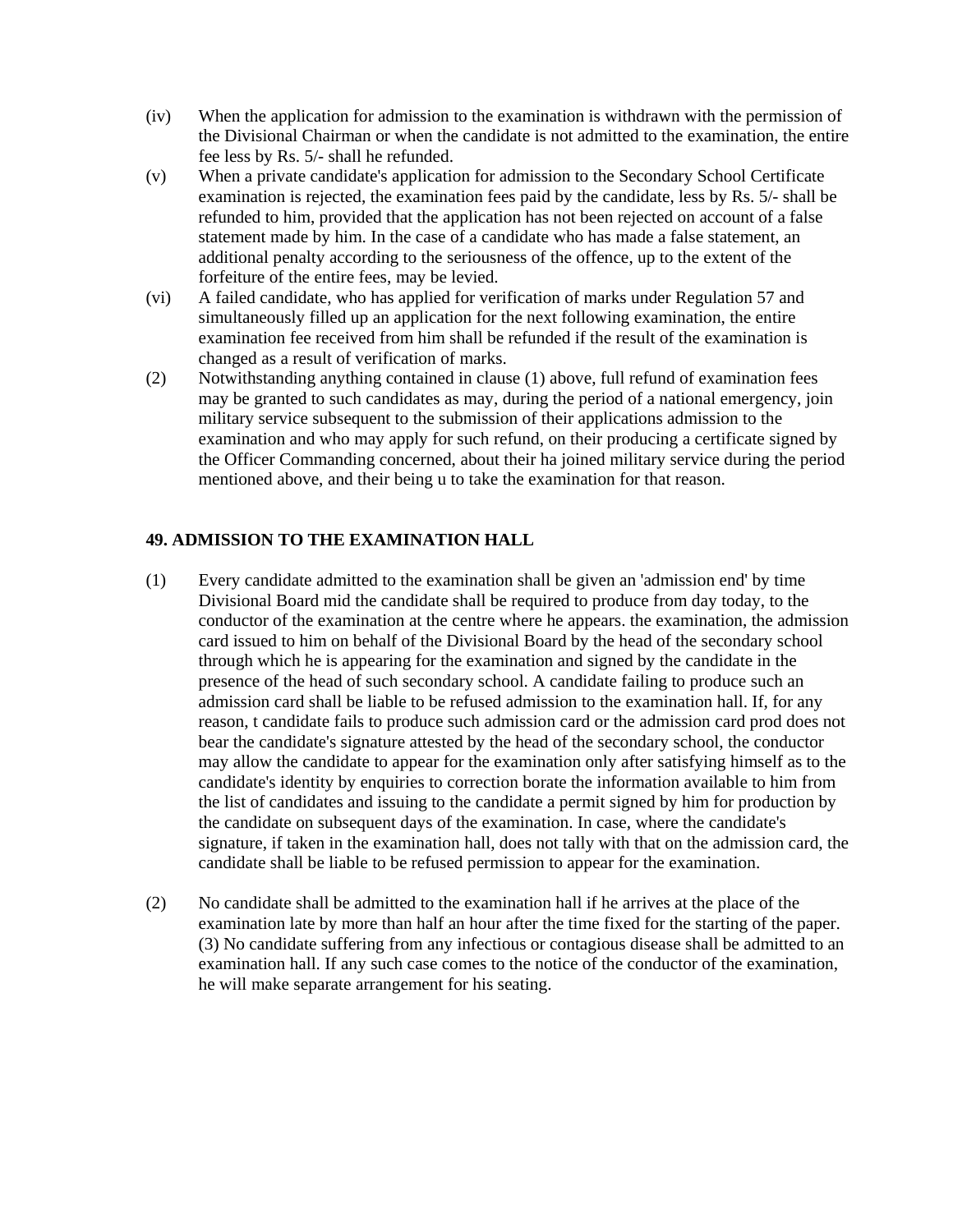# **50. ARRANGEMENTS FOR THE CONDUCT OF THE EXAMINATION**

- (1) At each centre of the examination, the conductor of the examination appointed on 'behalf or the Divisional Board ( with the help of deputy conductors ) shall be responsible for all arrangements for the careful, efficient and economical conduct and supervision of the examination'.
- (2) To assist the conductor and deputy conductors at each centre, there shall be an adequate number of invigilators appointed on behalf of the Divisional Board.
- (3) The conductor, deputy conductors and invigilators shall follow the instructions given to them from time to time by the Divisional Board.
- (4) The scale of remuneration to conductors, deputy conductors and invigilators shall be as laid down in Regulation 65,

### **1. ASSESSMENT OF PRACTICAL WORK**

( 1 ) At the time of the practical examination to be taken in the subjects prescribed under the course, the class work done by a candidate in Standard X as certified by the head of the secondary school concerned shall be examined. -A record of such practical work done in Standard X in the case of each candidate and attested by the head of the secondary school concerned shall be duly maintained in the form prescribed by the Board. 12) The candidates who fail in the subjects, in whom practicals are prescribed, will be re-examined in theory as well as in practical in those subjects when they appear for the subsequent examinations. Such candidates will be required ', to preserve and submit their original -journals of Standard X at every subsequent practical examination. The marks assigned to the journals at such practical examination will be taken into consideration while computing the result in that subject.

#### **52 STANDARD FOR PASSING IN A SUBJECT**

(1) To pass the Secondary School Certificate examination, a candidate must secure at I - 'C' Grade in each of the optional and School Certificate subject offered by candidate.

In the case of the Optional Technical subjects (Branch 2) wherein the examination taken by the Board, candidate must obtain minimum 35% marks. In the case of language heads and Social Sciences which have been allotted the maximum of 100rn each, a candidate must obtain at least 35 marks in each of them and in the Mathematics and Science, which have been allotted the maximum of 150 marks a candidate, must obtain at least 52 marks in each.

- (2) In a subject for which there are more than one papers or practicals, the marks will added together for a 'pass' in the subject.
- (3) (a) Candidates appearing without claiming exemption or exemptions shall be granted automatic condonation of marks if their deficiency for the purpose of pass' a subject or subjects is up to 2 or 3 marks as detailed below :-

| Subject |                 | Automatic condonation of |
|---------|-----------------|--------------------------|
|         |                 | Marks admissible up to-  |
| (1)     | First Language  |                          |
| (i)     | Second Language |                          |
| (iii)   | Third Language  |                          |
| (iv)    | Social Sciences |                          |
|         |                 |                          |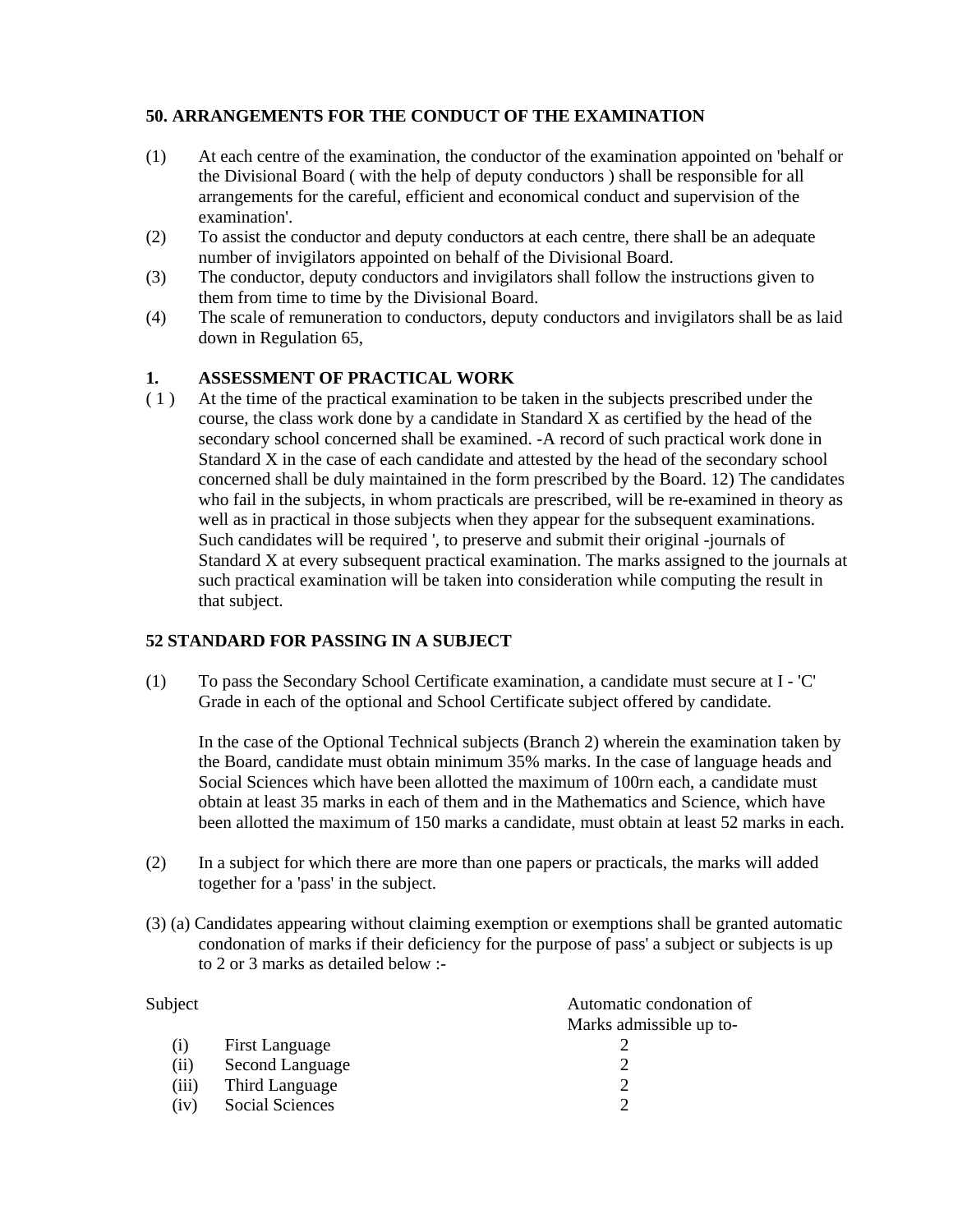| (v)    | Mathematics                 |                   |
|--------|-----------------------------|-------------------|
| (vi)   | Science                     |                   |
| (vii)  | Mathematics and Science     | 6                 |
|        | (while applying combined)   |                   |
|        | passing provision)          |                   |
| (viii) | Two subjects offered        | 2 in each Subject |
|        | by Deaf and Dumb candidates |                   |
|        | in lieu of two languages.   |                   |

- Note 1:-  $(1)$  If more marks are required than the limit of marks indicated above for purpose of passing in a subject or subjects automatic condonation of marks s not be granted in the subject or subjects.
- (2) (a) Subject to the condition prescribed in sub-clause (a) of clause (3), candidates may get the benefit of automatic condonation of marks in one or more compulsory subject or subjects.
	- (b) The candidates shall also be granted for the purpose of passing in the remaining compulsory subjects of failure (wherein the deficiency is more than the limit of 2 or 3 marks indicatedirgc1ause(3)(4above up to the maximum of 20 grace marks limited to three subjects only subject to the condition that in any one subject not more than ten percent (of the maximum marks for that subject) grace marks shall be granted.
	- (c) Notwithstanding anything contained in sub-clause (b) (above), in the case of blind or deaf and dumb or physically handicapped or spastic candidates, the limit of maximum 10 per cent grace marks shall be extended up to 20 grace marks.
	- (d) Notwithstanding anything, contained in Sub-clause (b) (above), a candidate who has actually participated in any sports or games held in India or abroad on State, National, International level in the same academic year, the limit of maximum 10 per cent grace marks shall be extended up to 20 grace marks, provided such request is made by the candidate concerned through the respective head of the secondary school, so as to reach to the Divisional Secretary of the Divisional Board concerned up to one month from the date of the declaration of results. All such applications shall invariably be submitted in a prescribed form along with a certificate of the District Sports Officer, to that effect, to the Divisional Secretary of the Divisional Board concerned.
	- (e) Notwithstanding anything contained in Sub-clause (b) (above), a candidate who was actually participated in the Republic Day Parade, held every year at New Delhi, in the same academic year, the limit of maximum 10 per cent grace marks shall be extended up to 20 grace marks provided such request is made by the candidate concerned through the respective head of the Secondary school, so as to reach to the Divisional Secretary 'of the Divisional Board concerned up to 1st March in the case of March or April Examination and up to 1st October in the case of October or November examination. All such applications shall invariably be submitted, in a prescribed form to the concerned Divisional Secretary through the head of the secondary school concerned along with a certificate to that effect.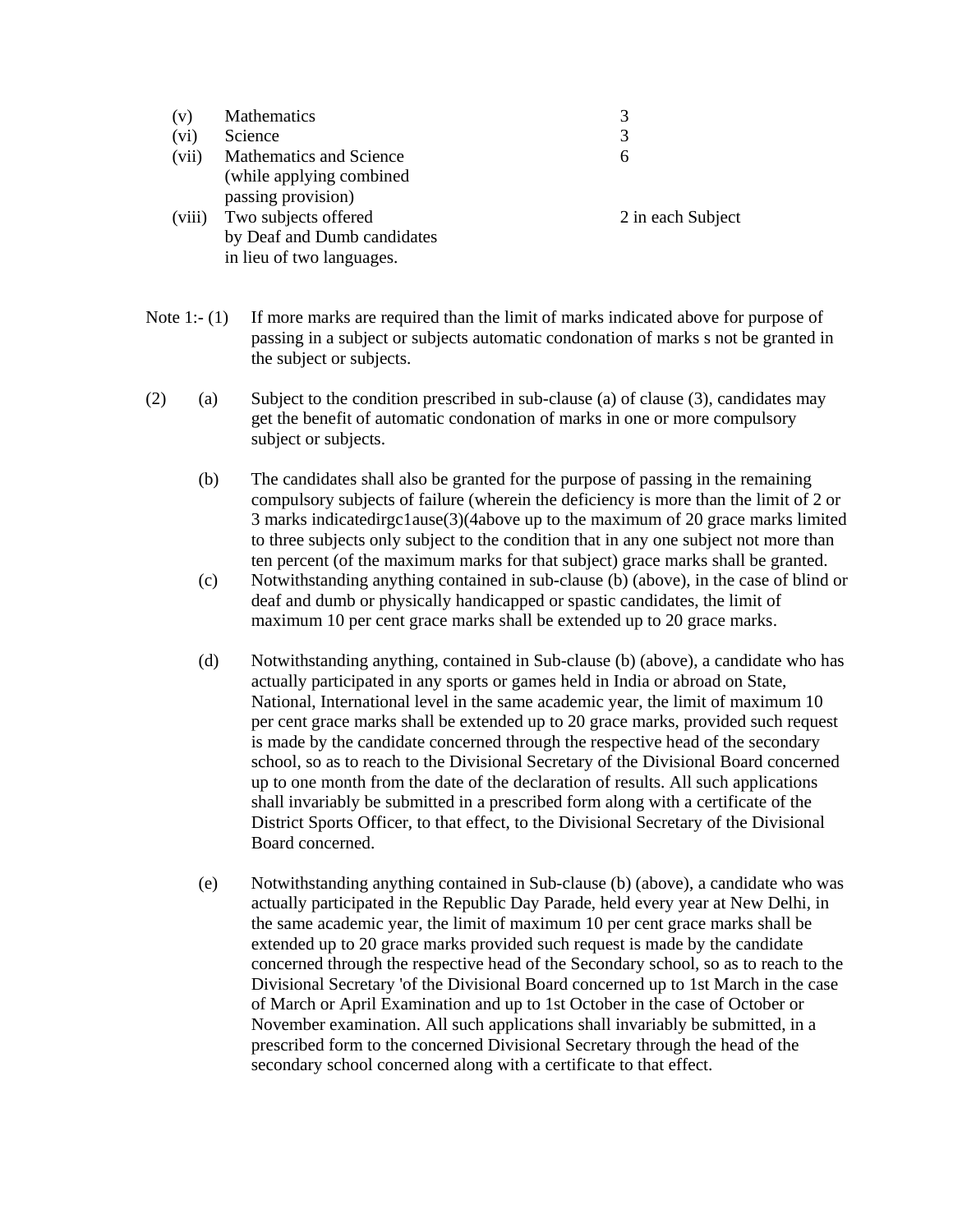- (f) Notwithstanding anything contained in sub-clause (b), a candidate who participates in the President's Rally held every year at New Delhi for the Scouts/Guides students, in the same academic year, the present limit of maximum 10 per cent grace marks shall be extended up to 20 grace marks provided such request is made by the candidate concerned through the respective head of the Secondary School, so as to reach to the Divisional Board concerned on or before the 1st March in the case of March/April examination and on or before the 1<sup>st</sup> October in the case of October/November examination. All such applications shall be submitted in a prescribed form to the Divisional Secretary of tit Divisional Board concerned through the head of the Secondary School concerned along with a certificate to that effect.
- Note 2:- (1) Candidate may get the benefit of both the provisions made under sub-clauses and (b) of Note 1, sub-clause (2) of clause (3) but not in one and the same subject.
	- (2) No automatic condonation marks or the grace marks shall be granted candidate who does not pass the examination even after applying the pro made in sub-clause (a) and (b) of Note 1, sub-clause (2) or both these pro of clause
	- (3) Notwithstanding anything contained in clauses (1), (2) and (3) (a) a candidate obtaining not less than 105 marks in the subjects Mathematics and Science taken together at one and the same Secondary School Certificate examination, obtaining not less than 38 marks in the subject or subjects of failure shall be entitled to the benefit of combined passing in the subjects Mathematics and Science.
	- (b) Candidates appearing with exemption shall be granted automatic condonation of marks for the purpose of passing as detailed below :- The automatic condonation of 13 marks shall be granted to a candidate at the Secondary School Certificate examination in proportion to the number of subjects of failure but not

| exceeding 3 marks in any one subject as per the to schedule - |                              |  |
|---------------------------------------------------------------|------------------------------|--|
| No. of subjects                                               | Condonation marks admissible |  |
|                                                               |                              |  |
|                                                               |                              |  |
|                                                               |                              |  |
|                                                               |                              |  |
|                                                               |                              |  |
|                                                               |                              |  |

- Note 3:- A candidate appearing with exemption in either Mathematics or Science shall not be entitled to the benefit of combined passing in Science and Mathematics.
- Note 4:- A candidate appearing with exemption in other subject or subjects, and appearing in Mathematics and Science at one and the same examination shall be entitled to the benefit of automatic condonation marks to the extent of 5 Marks for the purpose Of Secondary School Certificate while applying rule of combined passing.
	- (4) No condonation marks or grace marks shall be given in technical or other optional subjects of failure..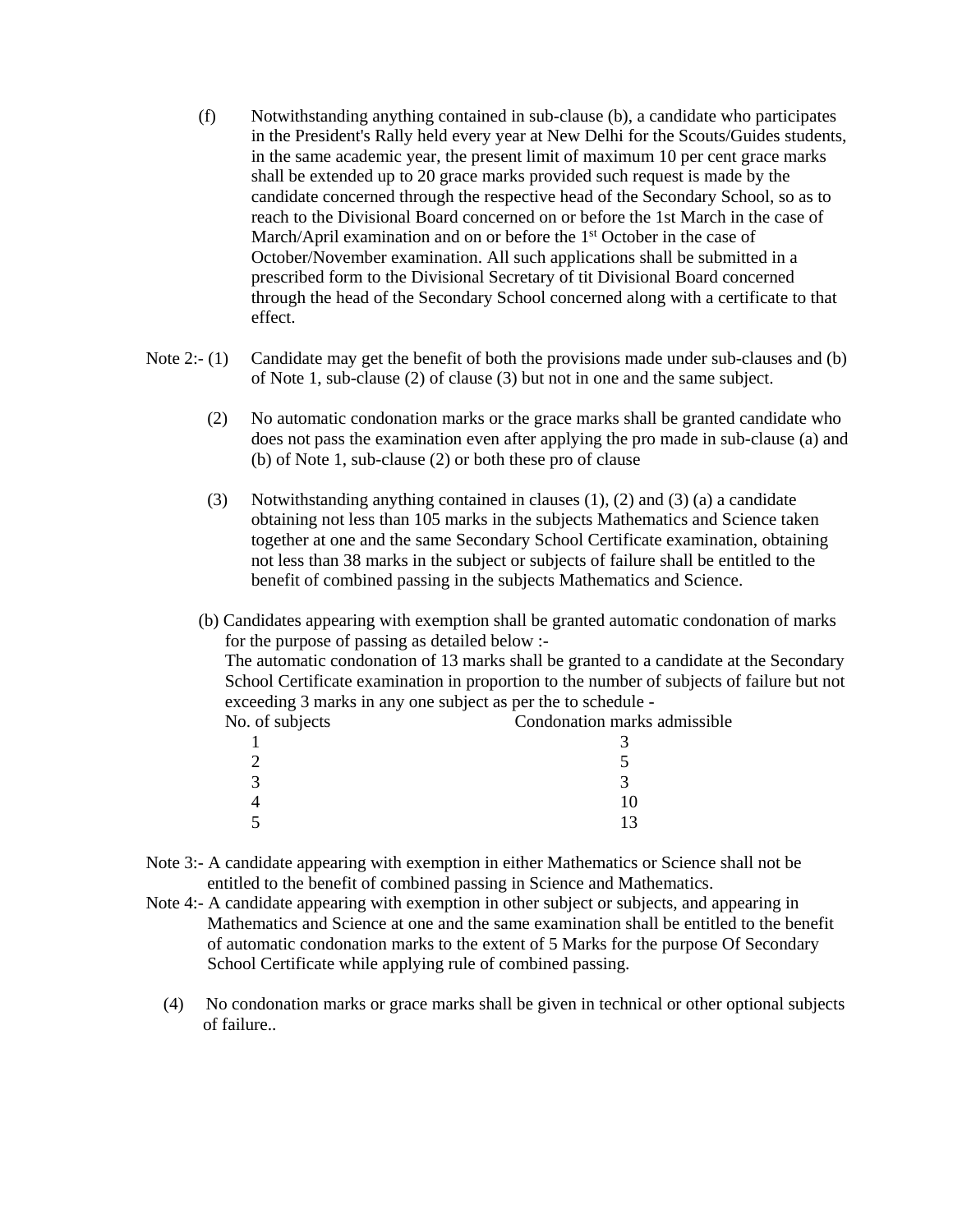#### **53. STANDARD FOR OBTAINING THE SECONDARY SCHOOL CERTIFICATE**

To qualify for the Secondary School Certificate a candidate must pass at one and the same examination or in accordance with the provisions of Regulation 54, for the grant of exemptions, separately (1) in each of-, the six subjects taken from the compulsory group and (ii) must have secured at least \*C Grade in the optional subject ( excepting Branch - II Technical, wherein a candidate 'must secure minimum 35% marks in the subject ). The candidate's failing to secure at least r Grade or minimum 35% marks in the optional subject, as the case may be, as mentioned above, shall have to reappear and secure the minimum prescribed grade. or minimum marks as referred to above so as to enable the Board to declare his result on the basis of his performance in the six compulsory subjects. "The examination in optional subjects excepting the subjects in the Technical Branch will be conducted by schools on behalf of the Board. The Examination in the Technical subjects will, however, be conducted by the Board. The performance or exemption or condonation in the optional subjects (excepting the subjects in Technical Branch) shall be indicated not by marks or any other remarks but by grades as shown below:

A for 60% and above marks

B for 45% to 59% marks

C for 35% to 44% marks,

D for below 35% marks

- E for Exempted
- H for Handicapped."
- Note :- It shall be the responsibility of the candidate himself and of the head of the secondary school to see that the candidate selects and enters in his application for admission to the examination, such subjects as are required to qualify him for the Secondary School Certificate as per this Regulation and the Scheme of Examination as set out in Appendix-I to these Regulations, as 'may be amended from time to time, and the Divisional Board will not in any way be responsible for any adverse consequences arising from an mistakes or omissions made by the candidate or the head of his secondary school in this behalf.

#### **54. EXEMPTION**

A candidate securing not less than 35 per cent of the maximum marks assigned to subject shall be exempted from reappearing in that subject at subsequent Secondary School Certificate, examination and also a candidate securing not less than 105 marks in the subjects of Mathematics and Science taken together and obtaining not less than 38marks Mathematics and Science, severally at the Secondary School Certificate examination." if he claims such exemption (duly verified and endorsed by the head of the secondary school through which he appears) in his application for admission to the examination \_ The exemption from reappearing in any subject at a subsequent examination secured by a candidate shall cease to operate as soon as the candidate offers and appears in that subject at any subsequent examination without claiming the exemption secured by him in his application for admission to the examination.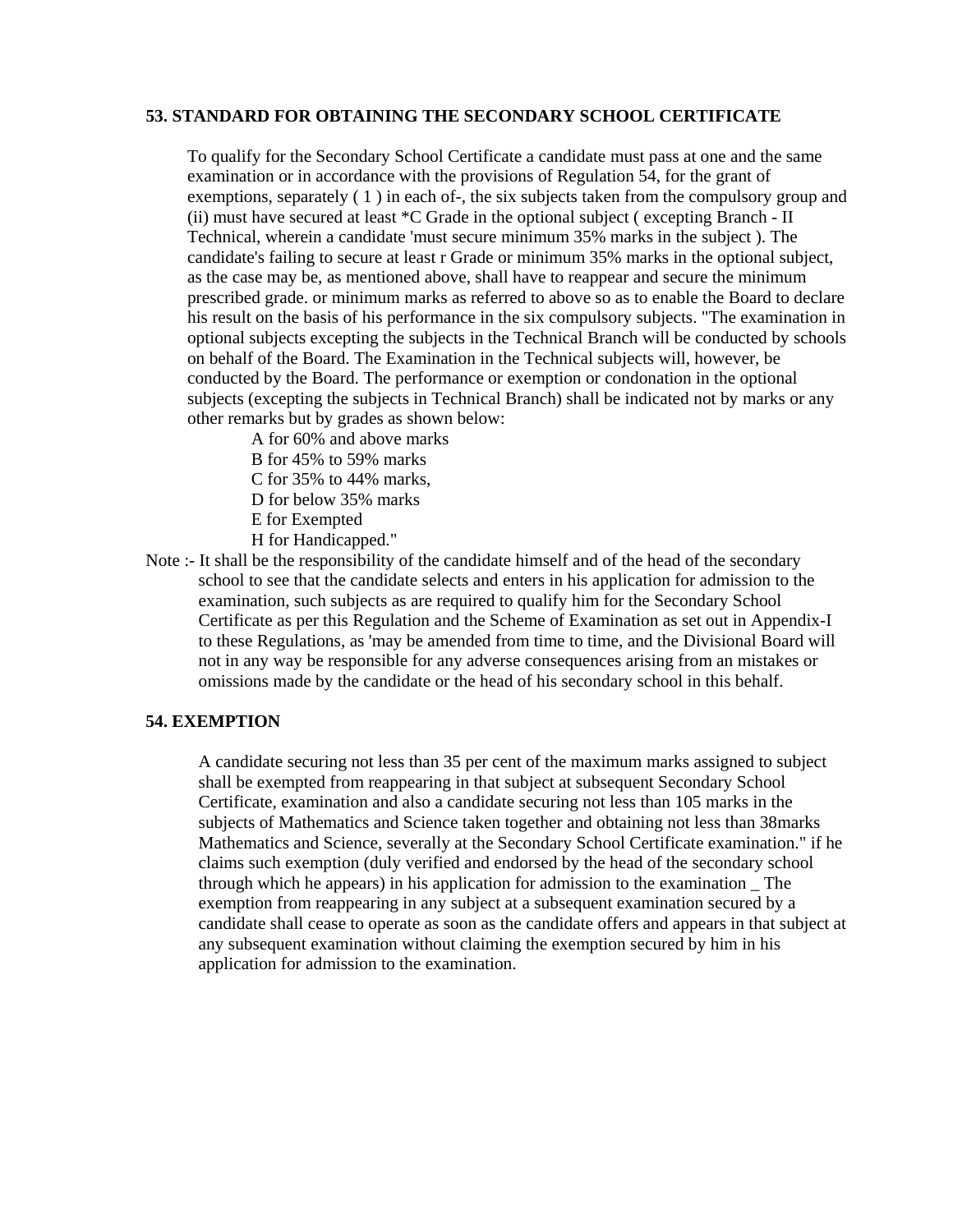#### **55. PUBLICATION OF RESULTS**

- (1) The Divisional Board shall declare ordinarily in the month of June and January every year results of candidates who have appeared for the Secondary School Certificate examination held in March .or April and October or November respectively, on such dates and in such manner as the State may decide.
- (2) In any case where it is found that the result of the examination has been affected by error, malpractice, fraud, improper conduct or other matter of what so ever nature, the Divisional Board on the recommendation of the Standing Committee shall have power to amend such result in such manner as shall be in accord with the true position and to make such declaration as it may consider necessary ill that behalf. provided that, except as provided in clause (3) below, no result' ball be amended after the expiration of six months from the date of declaration of the result.
- (3) In any case where the result of the examination has been ascertained and declared and it is found that. such result has been affected by any malpractice, fraud or any other improper conduct whereby an examiner has, in the opinion of the Standing Committee, been a party to or privy to, or connived at such malpractice, fraud or improper conduct,. the Divisional Board, on the recommendation of the Standing Committee, shall have power at any time, notwithstanding the issue of the Secondary School Certificate or the award of a prize or scholarship, to amend the result of such examinee and to make such declaration as it may consider necessary in that behalf.
- (4) The answer-books of A candidate-found guilty of any malpractice, fraud or any other improper conduct, considered under Regulation 44 or clause (3) above, shall be liable to be destroyed along with every paper and document in connection with such enquiry, after the expiry of a period of two years from the date on which the final decision of the Board in the matter is communicated to the candidate concerned.

# **56. SUPPLY OF MARKS**

- (1) The marks obtained by a candidate in each subject shall be supplied on the date of declaration of the result through the head of the secondary school concerned to the candidate in a printed form of statement on payment of a fee of Rs.2/- per examination. Marks obtained by a candidate in individual questions or sections of a subject or practicals shall not be supplied. )
- (2) Heads of secondary schools shall be supplied, on the date or the declaration of the result, with a consolidated statement of marks obtained in each subject by the candidates presented by them for the examination, for school record. The original individual statement of marks for supplying to the candidate concerned on payment a the prescribed fee ( payable to the Board ) shall also be supplied to heads of schools along with the school results of the Secondary School Certificate examination concerned. The candidates will be required to obtain Duplicate Copies' of their statement of marks from the Divisional Board's office, only on payment of the prescribed fee of Rs. 2/- each.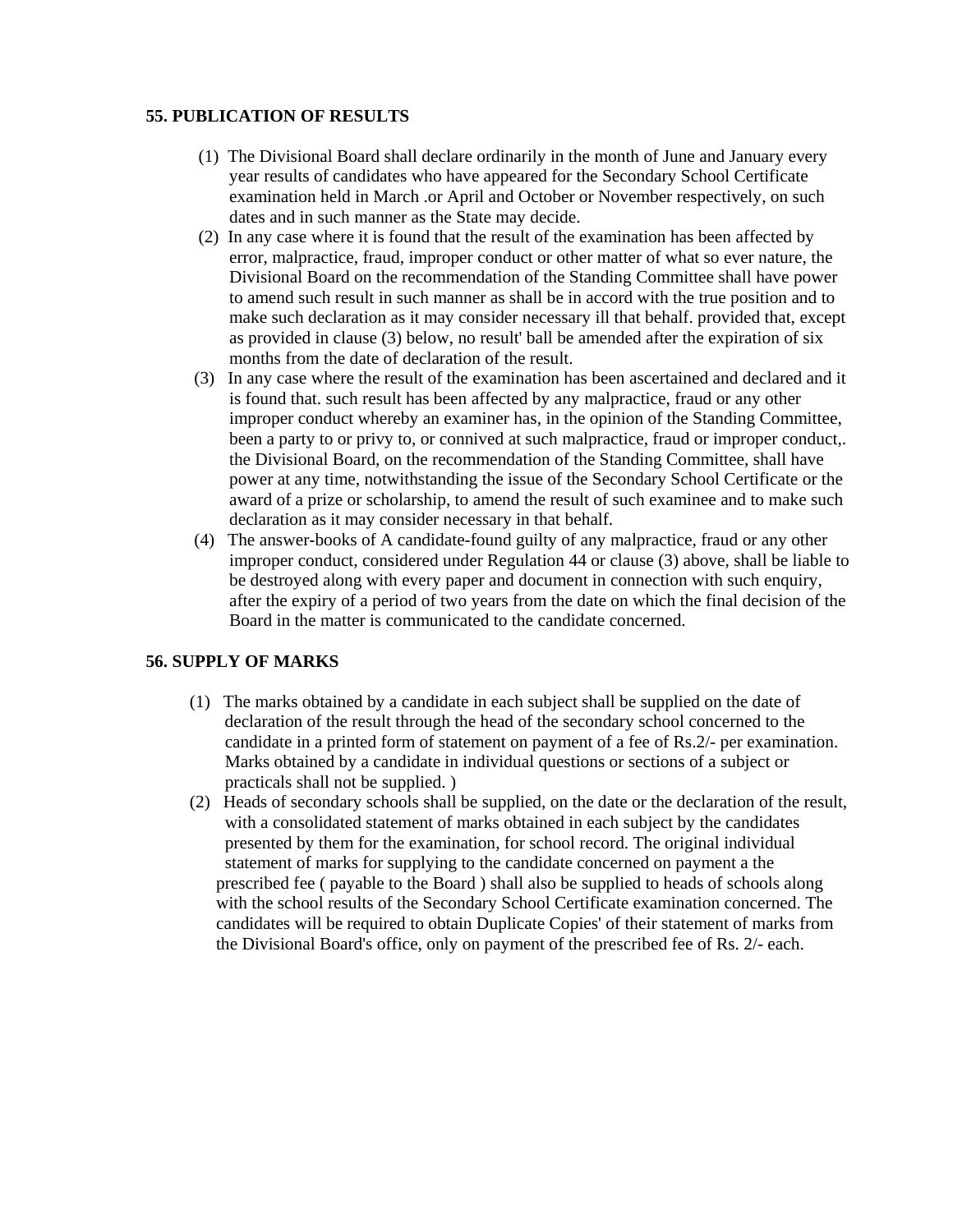# **57. VERIFICATION OF MARKS OBTAINED BY A CANDIDATE IN A SUBJECT**

- (1) Any candidate who has appeared at the examination may apply to the Divisional Secretary for verification whether the candidate's answers, in any particular subject, have all been examined and that there has been no mistake in the totalling of marks in that subject and transferring marks correctly, but not for revaluation of answers. Such an application must be made by the candidate through the head of the secondary school which presented him for the examination, within two weeks of the declaration of the examination results and must be accompanied by a tee of Rs. 10/-. for each subject.
- (2) No candidate shall claim, or be entitled to, re-examination of his answers or disclosure or inspection of the answer-books or other documents treated by the Divisional Board as confidential.
- (3) If, as a result of the verification made under this Regulation, it is discovered that there has been either an omission to examine and mark any answer or answers and/or a mistake in the totalling of the marks, the fee for verification shall be refunded to the candidate. If a mistake is discovered it shall be corrected by the Divisional Secretary, duly attested and dated, and if as a result of this correction the candidate's result as already declared is altered in any way, he shall be informed of his correct result by a telegram.
- (4) If, on scrutiny and. verification, a failed candidate is found to have passed in examination, he will be declared to have qualified for the Secondary School Certificate.
- (5) If a candidate having paid the fees prescribed under clause (I) fails to for his application for verification within two weeks of the payment of fee having made the application within the aforesaid period, omits to give following details in his application :-
	- (i) Name, Examination Seat No. and Centre ;
	- (ii) Subject in which verification of marks is desired ;
	- (iii) Language used for answering the paper in that subject no steps shall be taken for verification and in such case only half the amount of the prescribed fee paid by a candidate shall be refunded to him.

# **58. GRAPES OF CER11FECATE**

The Secondary School Certificate shall be awarded in four grades as shown below ;

- Distinction To successful candidates who obtain not less than 75% marks the aggregate, calculated on the basis of the six compulsory subjects offered for the examination.
- Grade I To successful candidates who obtain not less than 60% of iv in the aggregate calculated on the basis of the six compulsory subjects offered for the examination, Provided that, if the aggregate total number of marks obtained by a candidate is less than the total number of marks required for obtaining the first grade, by not more than 3 marks only, such candidate shall be given the necessary grace marks not exceeding three in computing his aggregate of marks for purposes of award of the first grade.
- Grade II To successful candidates who obtain not less than 45% of marks hut less than 60% of marks in the aggregate calculated on the basis of the six compulsory subjects offered for the examination. Grade-Pass- To all other successful candidates. Provided that, the First (with Distinction) or First or Second Grade shall not be awarded to a candidate who appears for the examination with any exemption earned by him under Regulation 54.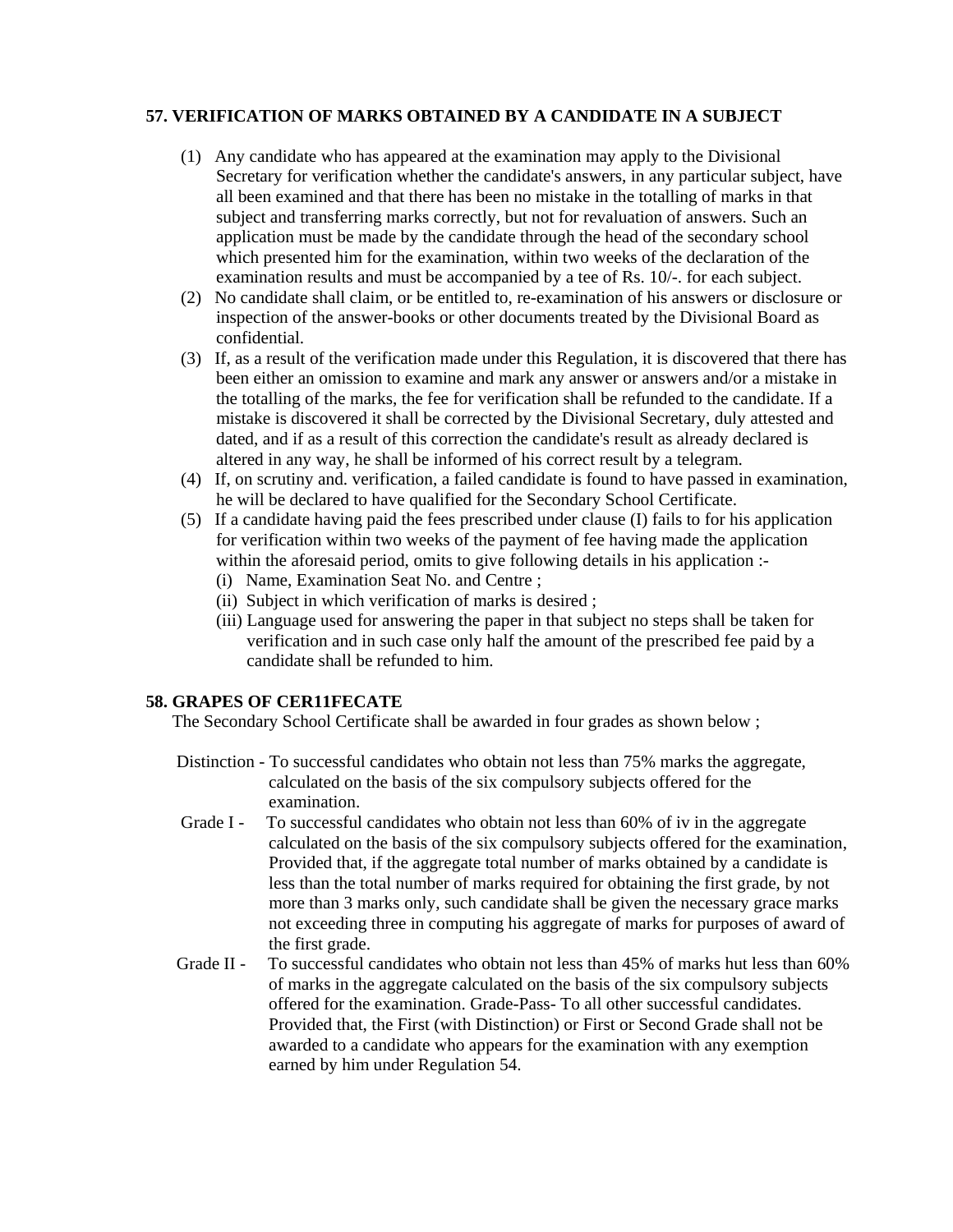#### **59. AWARD OF CERTIFICATES**

- (1) The Secondary School 'Certificate of the appropriate grade to be granted to a successful candidate shall be in the from prescribed by the State Board which shall consist of two parts. Part I will comprise the performance of the candidate in the six compulsory subjects. Part II will consist of the grade wise performance of a candidate in the optional subject, and the two school certificate subjects. Besides it shall specify the name of the candidate, his date of birth as recorded in the application, the subjects in which candidate has passed and with credit, if any, and will bear the candidate's signature and also the signature of the head of the school. The certificates shall be issued over the signature of the Divisional Secretary through the bead of the secondary school presenting the candidates for the examination. A private candidate shall apply for the certificate through the head of the secondary school which attested his application for admission to the examination. Provided that in the case of a candidate appearing for the Secondary School Certificate examination under Regulation 42 producing an affidavit or a certificate from the medical authorities in support of his date of birth and passing the Secondary School Certificate examination, an endorsement shall be made by the Divisional Board, on his Secondary School Certificate to indicate the source from which his date of birth is shown in the application form submitted under Regulation 42. In such cases, the provision for change in the date of birth made in clause (3) of this Regulation, shall not be applicable.
- (2) Notwithstanding anything contained in clause ( 1 ) above, the certificates of successful candidates presented for the examination by secondary schools which have ceased to be in existence or ceased to be recognised by the Divisional Board after sending up the candidates for the examination, shall be issued to the candidates concerned directly, mentioning therein the name of the school presenting the candidate.
- (3) In the event of an error being discovered in the entry of the name or the date of a birth in the application of g candidate for admission to the examination and consequently ,in the statement of marks or the certificate" an application for correct, on of such error shall be admitted only when the name or the date of birth so recorded is not identical with the name or the date of birth of the successful candidate originally entered in the school register or in the service record in the case of a full-time teacher. An application for correction of such error shall be made through head of the secondary school presenting the candidate for the examination in such form as may be prescribed by the Divisional Board. Such correction, when made by the Divisional Board, shall be indicated on the reverse "in the statement of marks or the certificate" by an endorsement in such form as may be prescribed by the State Board.

#### **MIGRATION CERTIFICATE**

A Migration Certificate may, on application and payment of a fee of Rs. 10/-, be granted to a candidate who 'has appeared at' the examination -conducted by the Divisional Board. An application for such a certificate shall be made to the Divisional Secretary of the Divisional Board concerned and shall he accompanied by a Bank Draft ot 1• P. O. for the prescribed fee.

### **61. SUPPLY OF A COPY OF THE CERTIFICATE**

A copy of the Secondary School Certificate already granted, shall he issued by the Divisional Secretary on receipt of an application through the head of the secondary school which had presented the candidate for the examination, accompanied by a fee of Rs. 10/ for each such copy of the certificate. The copy of the certificate will be supplied only through the head of the secondary school concerned; provided that copies of the Secondary School Certificate of the candidates presented for the examination by secondary schools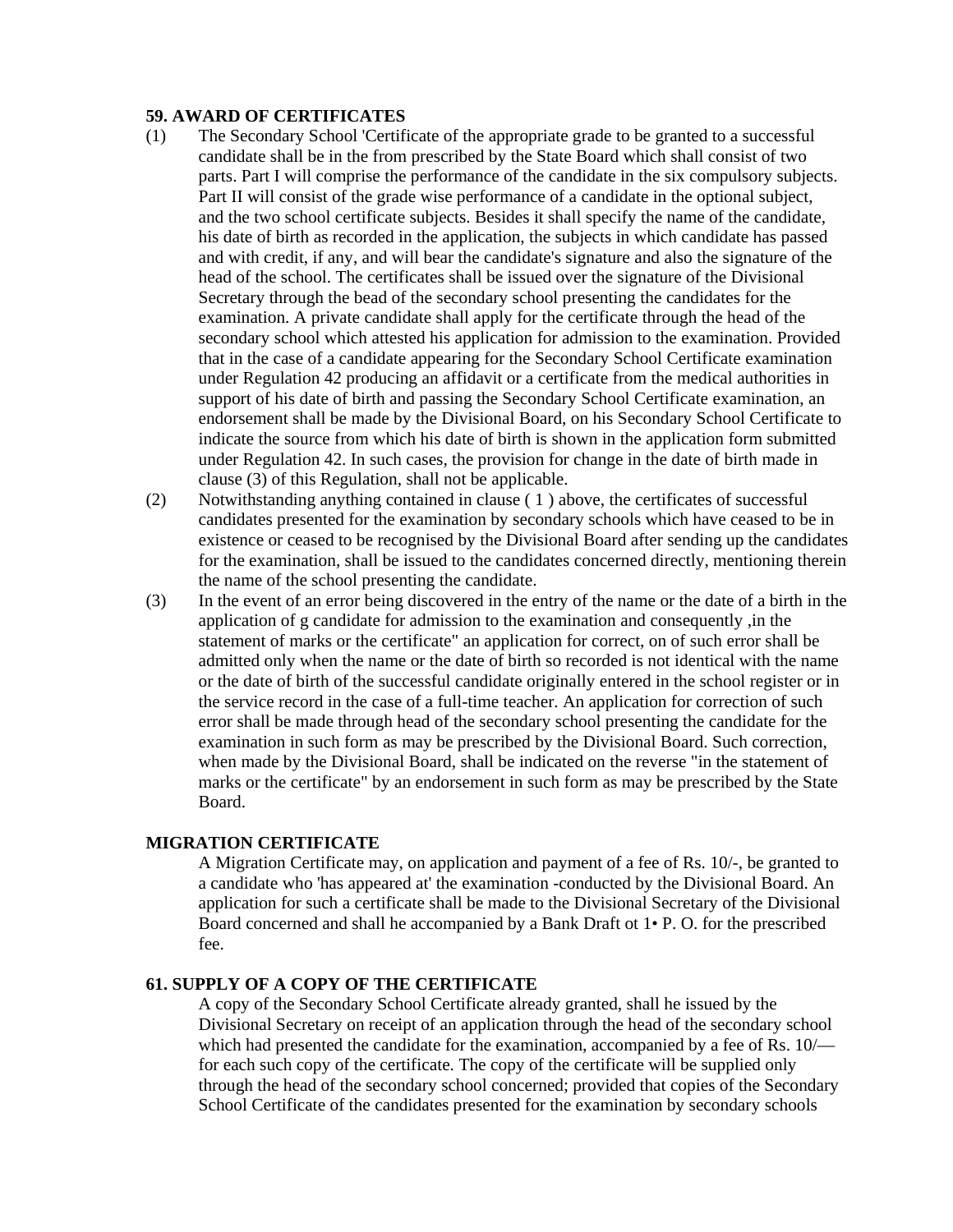which have ceased to exist or to be recognised after presenting candidates for the examination shall be issued directly to the candidates concerned on payment of the prescribed fees.

# **62. AWARD OF PRIZES AND SCHOLARSHIPS**

- (1) It shall be competent for the Divisional Board to award such prizes and scholar-ships as the State Board may institute from time to time.
- (2) A certificate denoting the award of a scholarship or a prize or a medal may be issued free of charge by the Divisional Board. Certificates indicating the rank in the merit list of candidates, published along with the examination, results, may also be issued free of charge by the Divisional Board to candidates whose names are included in the said list. Certificates of both these types may be issued by the Divisional Board of its oven accord to all candidates concerned through the heads of their respective secondary schools.

# **63. COPYRIGHT OF QUESTION PAIIRS**

- (1) Copyright of the question papers set at the examinations conducted by the Divisional Boards shall vest in the State Board.
- (2) Permission to include question papers set at the examinations conducted by the Divisional Boards, in a publication devoted to the subject of the question papers, may be granted by the Divisional Chairman concerned to an author or publisher on such conditions as the State Board may lay down from time to time.

# **64. PROVISIONAL CERTIFICATE**

- (1) A candidate who has been declared successful at the examination may obtain, on application. a provisional certificate of having passed the examination.
- (2) The fee for the provisional certificate shall be Rs. 2/- each.
- (3) An for a provisional certificate shall, be made to the Divisional Secretary through the head of the secondary school concerned and shall be accompanied by a Bank Draft or Indian Postal Order for the prescribed fee.

#### **65. THE SCALE OF REMUNERATION TRAVELLING ALLOWANCE TO EXAMINERS ETC.**

| Sr.            | Item of work | Revised scale of Remuneration |
|----------------|--------------|-------------------------------|
| N <sub>o</sub> |              |                               |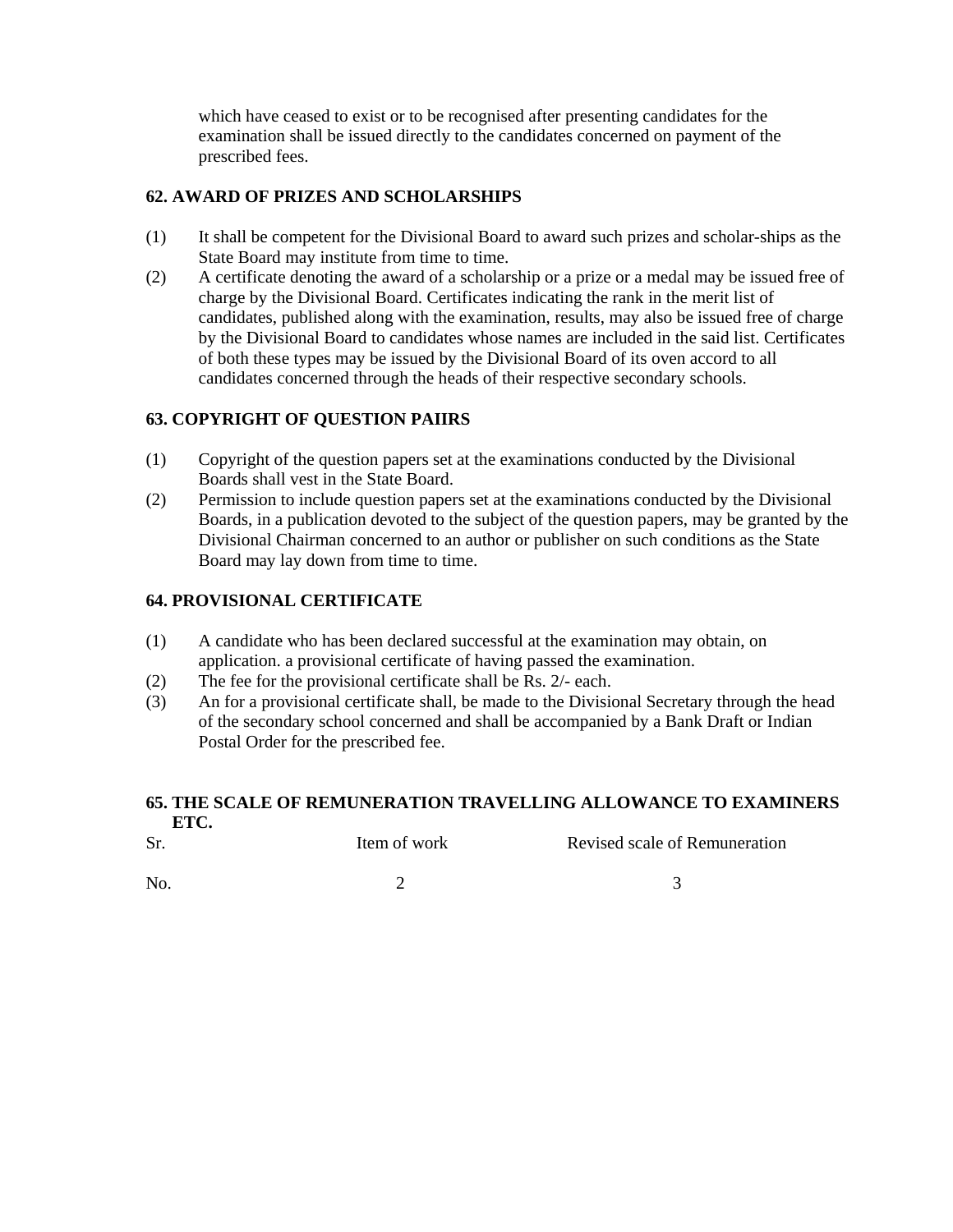| The scale of remuneration shall be as under:<br>1. For Paper-setting (per setter):                                                                                                                                        |                                                                                                                                                                        |
|---------------------------------------------------------------------------------------------------------------------------------------------------------------------------------------------------------------------------|------------------------------------------------------------------------------------------------------------------------------------------------------------------------|
| (1) For drawing up a question paper<br>up to three copies each in English<br>and Marathi versions and for preparing                                                                                                       | Rs. 50/- for less than<br>two hours duration.                                                                                                                          |
| model answers and scheme of marking                                                                                                                                                                                       | Rs. 55/- for two hours duration<br>Rs.65/- for 2.5 hours duration<br>Rs.75/- for 3 hours duration                                                                      |
| (2) (a) For setting a passage or passages<br>for translation into English and for the<br>supplying three copies thereof along with<br>the English translation.                                                            | $Rs.25/-$                                                                                                                                                              |
| (b) For supplying a translation in a Modern<br>Indian language of a passage in English<br>for inclusion in the Question-Paper in<br>Sanskrit, Pali and Ardhamagadhi.                                                      | $Rs.15/-$                                                                                                                                                              |
| (3) For drawing up a paper of<br><b>Typewriting (Practical)</b>                                                                                                                                                           | $Rs.35/-$                                                                                                                                                              |
| (4) For supplying additional copies<br>(typed or hand written) of a Question<br>Paper.                                                                                                                                    | Rs.3/- Per copy                                                                                                                                                        |
| (5) For writing out stencils of a Question<br>paper of 3 hours duration or translation<br>there of in a Modern Indian Language or<br>Model answers of a question paper of three<br>hours duration.                        | $Rs.25/-$                                                                                                                                                              |
| (6) For writing out stencils of a question paper<br>of less than three hours duration or translation<br>thereof in a Modern Indian Language or Model<br>answers of a question paper of less than three<br>hours duration. | $Rs.15/-$                                                                                                                                                              |
| (7) For supplying copies from the stencils written<br>out under clause 5 and 6 above.                                                                                                                                     | $Rs.5/-$ for 25 copies                                                                                                                                                 |
|                                                                                                                                                                                                                           | $Rs.6/$ - for 26 to 50 copies<br>$Rs.7/-$ for 51 to 100 copies<br>$Rs.9/$ - for 101 to 150 copies<br>Rs.5/- extra for every additional<br>100 copies or a part thereof |
| (8) For supplying additional copies of a passage<br>for translation.                                                                                                                                                      | $Re. 0.80$ per copy                                                                                                                                                    |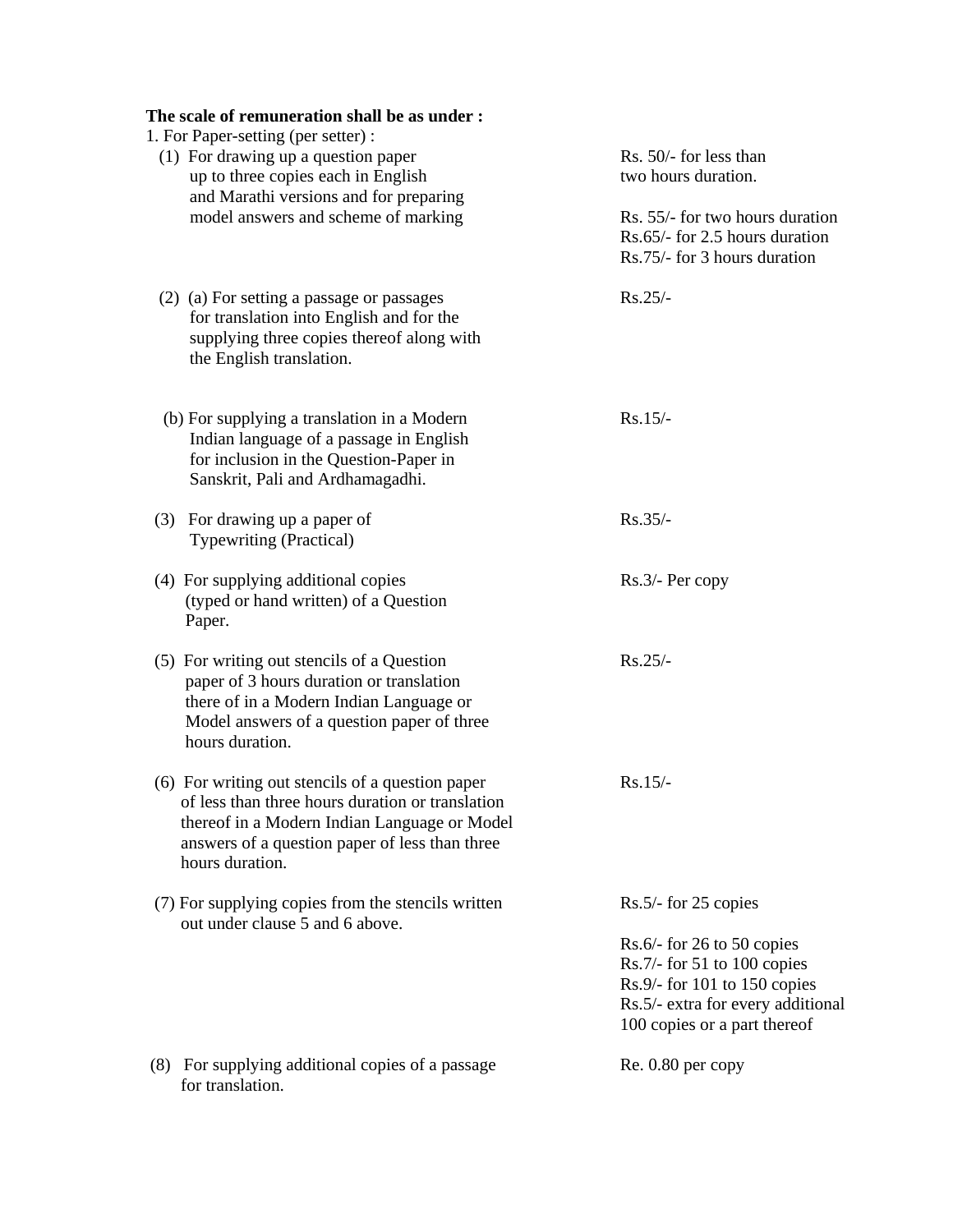| (9) For Translating a question paper, in a regional                                           | $Rs.30/-$                 |
|-----------------------------------------------------------------------------------------------|---------------------------|
| language.                                                                                     |                           |
| $(10)$ To an expert paper setter                                                              | Token honorarium Rs.150/- |
|                                                                                               | for each paper set.       |
|                                                                                               |                           |
| NOTE: Notwithstanding anything contained in this Regulation, when alternative questions on an |                           |
| old and a new textbook or an old and a new course of studies are required to beset in one     |                           |
| and the same question paper, the paper- setters and translators concerned shall be paid       |                           |
| remuneration at one and half times the remuneration payable to them for items concerned.      |                           |
|                                                                                               |                           |

- II. Work of correcting proofs of question papers.
- (1) For correcting proofs of Rs.15/- per question question papers. paper or Rs.30/- per day maximum (2) For attendance to correct Rs.10/-
- the proof of a passage or passages in a Modern Indian Language set for translation into English
- III. For assessing Answer-books

(a) Rs.1.25 for an answer book of 3 hours

- (b) Re.1.00 for an answer book of 2.5 hours
- (c) Re.0.80 for an answer book of 2 hrs.
- (d) Re.0.70 for an answer book of 1.5 hrs.
- (e) Re.0.50 for an answer book of 1 hours.
- IV. (1) A senior examiner in a subject in which there are no moderators shall be paid an extra remuneration as follows :-

| (i) Where the number of examiners including<br>a senior examiner does not exceed three | $Rs.85/-$  |
|----------------------------------------------------------------------------------------|------------|
| (ii) Where the number of examiners exceeds three                                       | $Rs.160/-$ |
| (2) An associate examiner shall be, paid a<br>lump-sum remuneration as follows         |            |
| (i) If he examines more than 50 but<br>less than 100 answer books.                     | $Rs.115/-$ |
| (ii) If he examines more than 20 and<br>up to 50 answer books.                         | $Rs.75/-$  |
| (iii) If he examines 20 or less answer books.                                          | $Rs.40/-$  |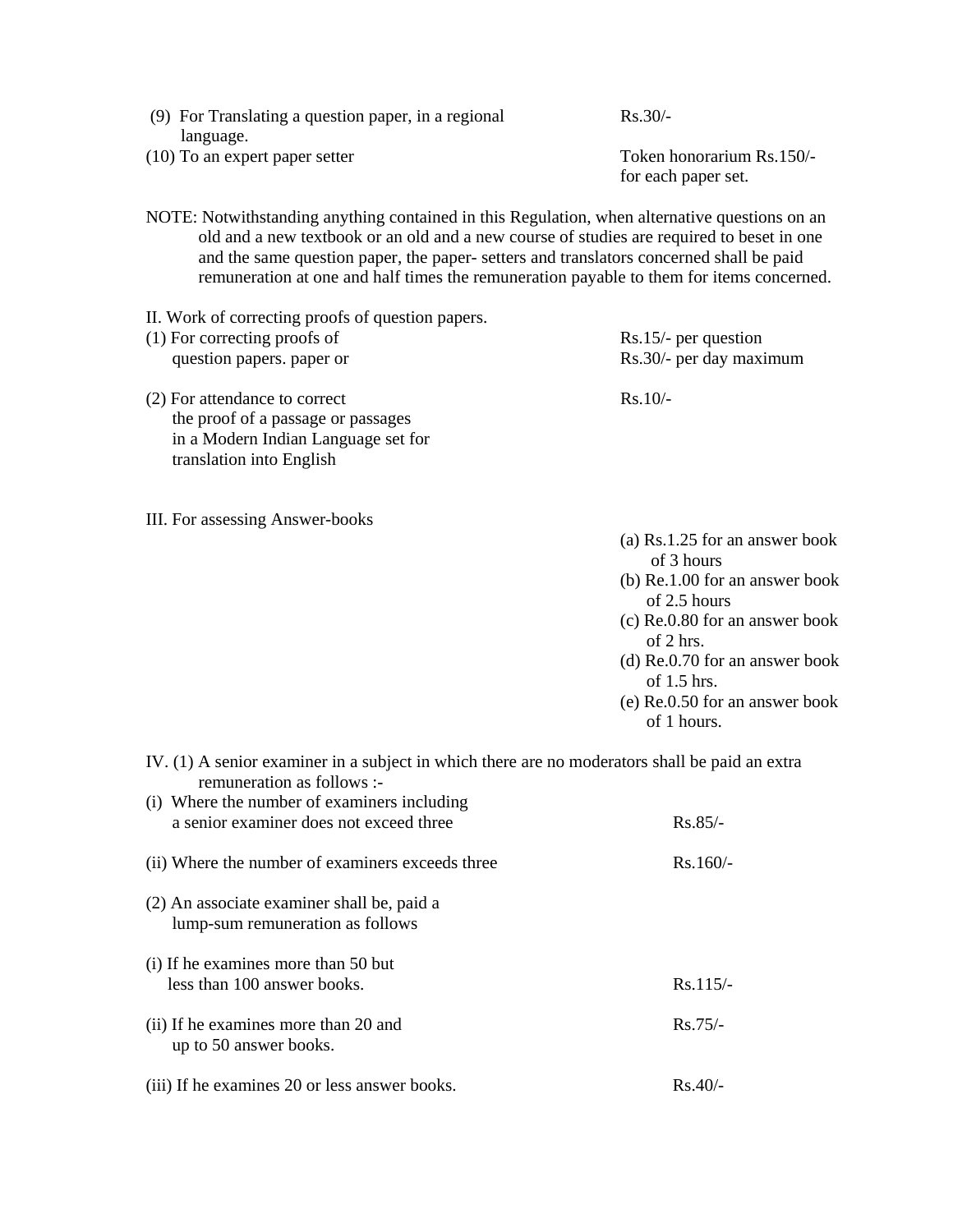| (iv) An associate examiner assessing more<br>than 100 answer books shall be paid a remuneration<br>of for assessing the 1st 100 answer-books plus<br>additional remuneration for each answer book<br>in excess of 100 at the rates mentioned<br>under (i) to (iii) of clause IV $(2)$ above. | $Rs.115/-$ |
|----------------------------------------------------------------------------------------------------------------------------------------------------------------------------------------------------------------------------------------------------------------------------------------------|------------|
| (3) When the remuneration earned for all the<br>work connected with the appointment of a<br>paper setter and examiner or by one who is<br>only an examiner amounts to less than<br>Rs.75/-, the person concerned shall be paid a<br>sum of Rs.75/- as his remuneration for all such work.    |            |
| V. Postage etc.<br>1. Persons entitled a remuneration shall be.<br>paid for postage, telegrams etc. as under :                                                                                                                                                                               |            |
| (i) Examiner assessing 301 answer books and above.                                                                                                                                                                                                                                           | Rs. 75/-   |
| (ii) Examiner assessing 201 to 300 answer books.                                                                                                                                                                                                                                             | $Rs.55/-$  |
| (iii) Examiner assessing 101 to 200 answer books.                                                                                                                                                                                                                                            | $Rs.45/-$  |
| (iv) Examiner or associate examiner assessing:<br>1 to 100 answer-books.                                                                                                                                                                                                                     | $Rs.25/-$  |
| 2. Each moderator is entitled to get postage                                                                                                                                                                                                                                                 | $Rs.25/-$  |
| 3. When the expenditure on account of postage,<br>telegram etc. incurred by an examiner or associate<br>examiner or moderator falling under the                                                                                                                                              |            |
| categories in clauses $V(1)(i)$ to $V(1)(iv)$ above<br>exceeds the amount fixed therefor under those<br>sub-clauses such excess amount shall be paid to<br>the examiner or moderator on his producing the<br>requisite vouchers or certificates in that behalf.                              |            |
| 4. An examiner who is required to return the answer<br>books to the Board's office or his local moderator,<br>will be paid Rs.15/- towards postage and conveyance<br>expenses.                                                                                                               |            |
| 5. For the cost involved in returning the answer books<br>to the Board's office (by those who are not paid local<br>conveyance allowance) the moderators will be paid<br>the following amount on production of vouchers :                                                                    |            |
| <b>Local Moderator :-</b>                                                                                                                                                                                                                                                                    |            |

Actual expenditure as per vouchers subject to the maximum of Rs.25/-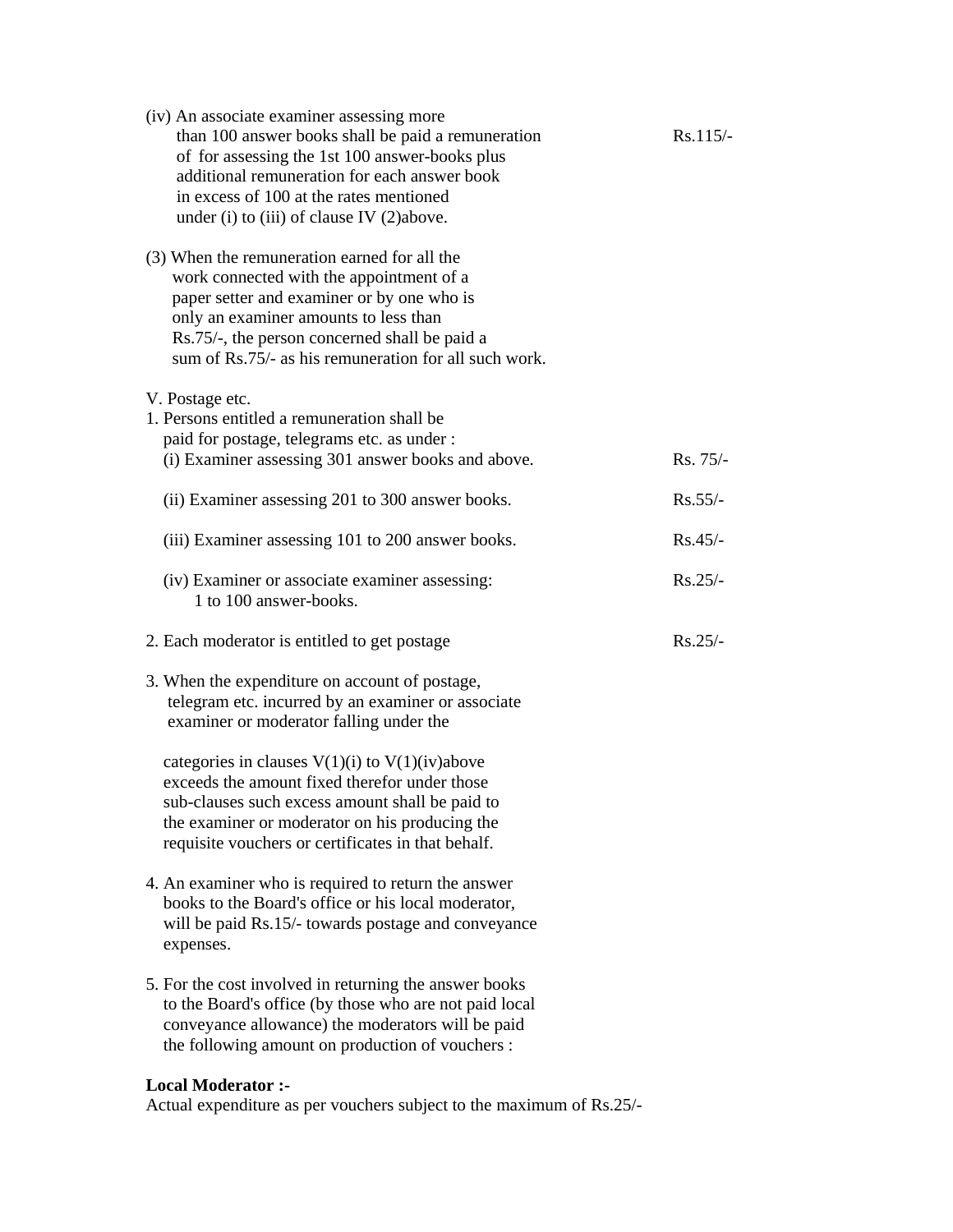#### **For Bombay and Greater Bombay :-**

Actual expenditure as per vouchers subject to the maximum of Rs.70/-

#### **Outsiders :**

Actual expenditure as per luggage vouchers of State Transport or Railway, as the case may be, plus of Rs.40/- towards hamali and transportation to State Transport Bus Stand or Railway Station, as the case may be, and to the Board's Office.

#### **VI. Moderation and Scrutiny of Answer books**

- 1. Each of the Moderator in a subject shall be entitled to a lump- sum remuneration of Rs.300/- on average remuneration earned by the examiner working under him whichever is more plus a lump sum remuneration of Rs.450/- for performing his duties and work entrusted to him as a moderator as per instructions issued by the Divisional Board from time to time which shall include the work of moderation, scrutiny of all answer books etc.
- 2. The Chief Moderator in a subject shall be Rs.1000/ entitled to a lump-sum remuneration of Rs.1000/- for performing his duties as a Chief Moderator as per the instructions issued by the Divisional Board from time to time which shall include moderation of answer books, scrutiny of answer books, co-ordination work of his colleagues, distribution of the answer books among examiners etc.
- 3. The Moderator in a subject to which no Rs.75/ senior examiner or chief moderator is appointed, shall be entitled to receive Rs.75/- in addition to the remuneration to which he is entitled as a moderator for such additional work as he may be called upon to do.
- 4. An associate moderator shall be paid a minimum lump-sum remuneration as under or at Re. 1.50 per answer book for the actual number of answer books moderated and scrutinised by him whichever is more.
- (i) If he moderates and scrutinises  $\mathbb{R}s.150/-$ 50 or more answer books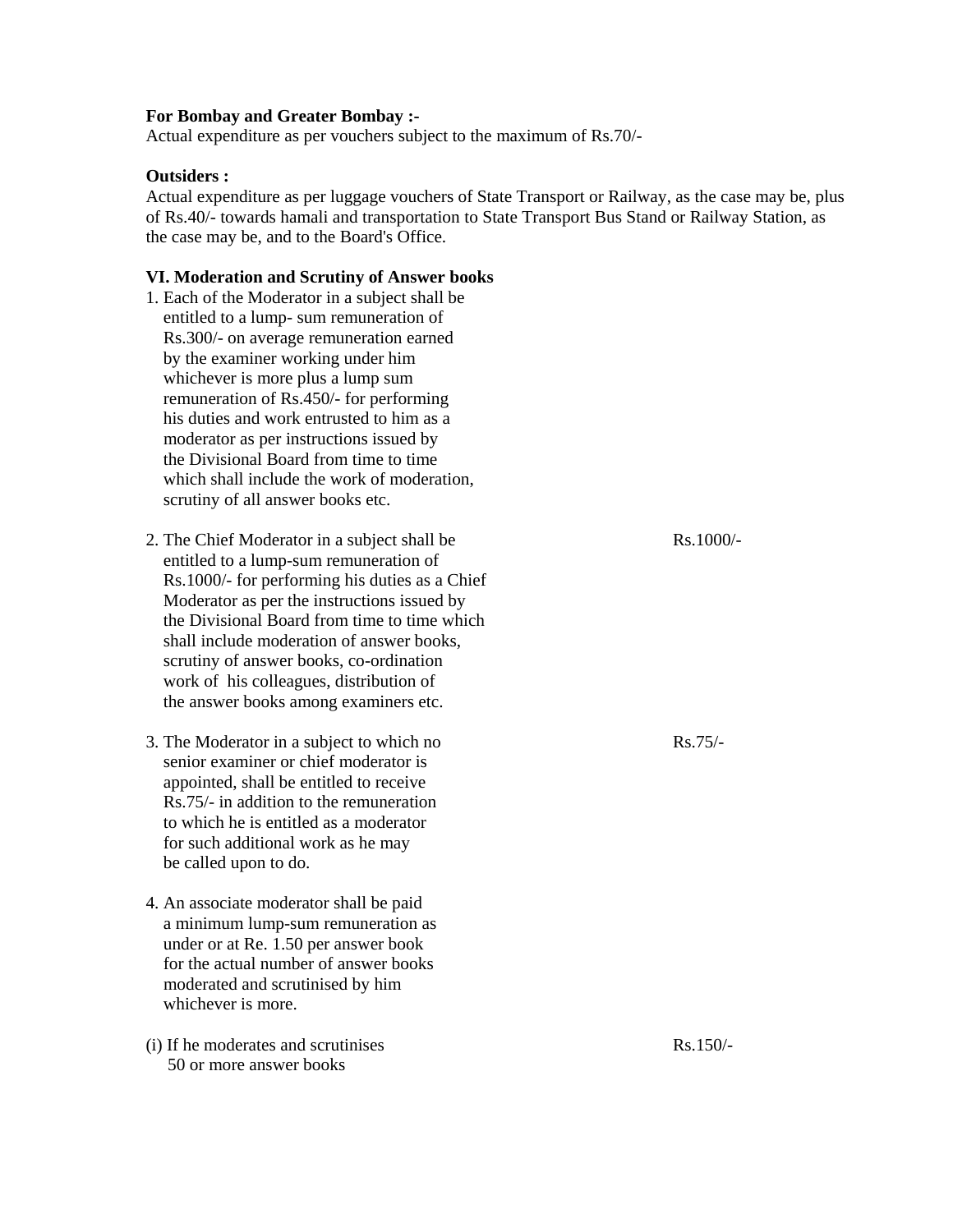- $(iii)$  If he moderates and scrutinises more Rs.115/than 20 but less than 50 answer books.
- (iii) If he moderates and scrutinises Rs.75/-20 or less answer books.
- 5. A Moderator to whom additional work over and above the average quota fixed by the State Board is allotted in any special circumstances, under orders of the Divisional Chairman, he shall be entitled to additional remuneration at the rate of Rs.75/- per additional examiner allotted to him over and above the average quota of seven examiners in the case of subjects of hundred marks and in other subjects at proportionate rates :

 Provided that remuneration payable to an examiner, moderator, chief moderator, Paper-setter, translator or the like, may be reduced or reduced for inefficiency negligence, disobedience, instructions, irregularity notice, if any, by such amount as the Standing Committee may decide.

#### **VII. For work of Supervision and Conduct of the Examination:**

- (1) The conductor shall receive remuneration at Rs.40/ per day and Rs.20/- per half day for actual days of work and a lump-sum of Rs.80/- for the work before and after the examination.
- (2) A deputy conductor shall receive remuneration at Rs.30/- per day and Rs.15/- per half day for actual days of work.
- (3) The press conductor shall receive remuneration at Rs.30/- per day and Rs.15/- per half day for actual days of work if appointed in case of emergency.
- (4) A press supervisor appointed at a centre shall receive a remuneration of Rs.18/- per day and Rs.9/- per half day.
- (5) An invigilator appointed at a centre shall receive a remuneration as follows :- 1) For Bombay and Greater Bombay (a) Rs.24/- per day

(b) Rs.12/- per half day

 2) Centres other than Bombay (a) Rs.20/- per day (b) Rs.10/- per half day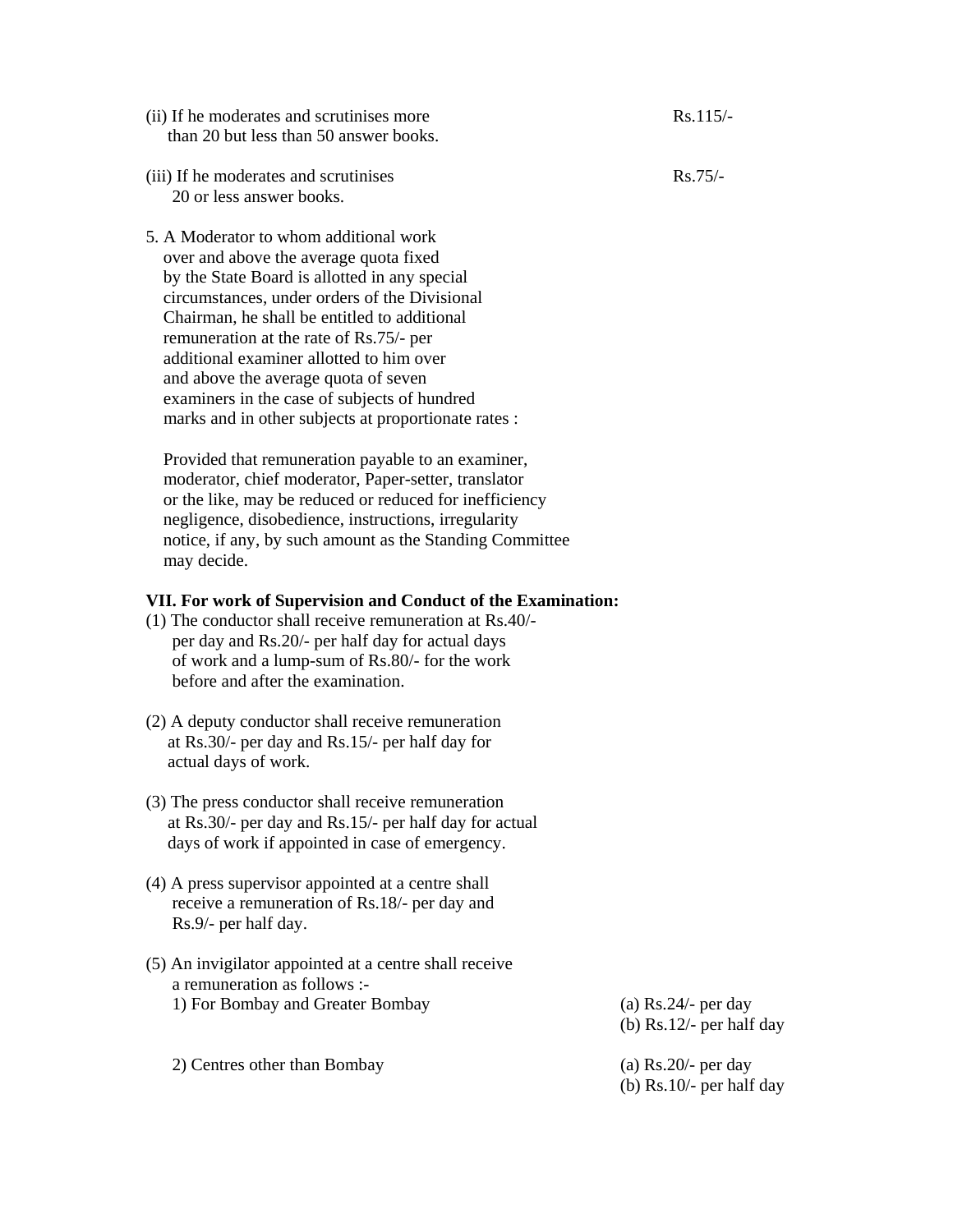In the case of the examination in Typewriting, the conductor, deputy conductors, invigilators, block-peons etc. shall receive remuneration per session of not less than 2 hours duration each, as per rates admissible to them.

(6) The remuneration payable to an invigilator or a deputy conductor or a conductor may be reduced for inefficiency or negligence in his work by such amount as Standing Committee may decide. (7) The remuneration payable to a Writer, if employed at the candidate l cost in the case of a disabled candidate appearing for the examination, shall be Rs.8/- per paper. **VIII. For Practical Examination:**  1. For Practical Examination of a candidate Re.0.75 per candidate in a subject to each examiner (Both Internal and External). However, if the remuneration amounts to less than Rs.15/- the examiner shall be paid minimum remuneration of Rs.15/- **Practical Examination:**  2. A laboratory, field or workshop assistant shall be entitled to receive remuneration of Rs.8/- per day. 3. A Servant appointed at the practical Examination shall be paid Rs.4/- per day. 4. For assistance at the Practical Examination Rs.5/ in Art,(Still Life)  **For Local Experts:**  5. For Practical Examination in Engineering, Rs.8/- per day Agriculture and Textile subjects and in the subjects of Home Science including an additional day for preparation if required by the Examiner. **IX. Miscellaneous :**  (1) Table player at Music Practical Test Rs.8/-(2) Clerks working on examination centres as well as other places will be paid remuneration as follows :- (i) For Bombay and Greater Bombay (a) Rs. 16/- per day (b) Rs. 8/- per half day (ii) Centres other than Bombay (a) Rs. 12/- per day (b) Rs. 6 per half day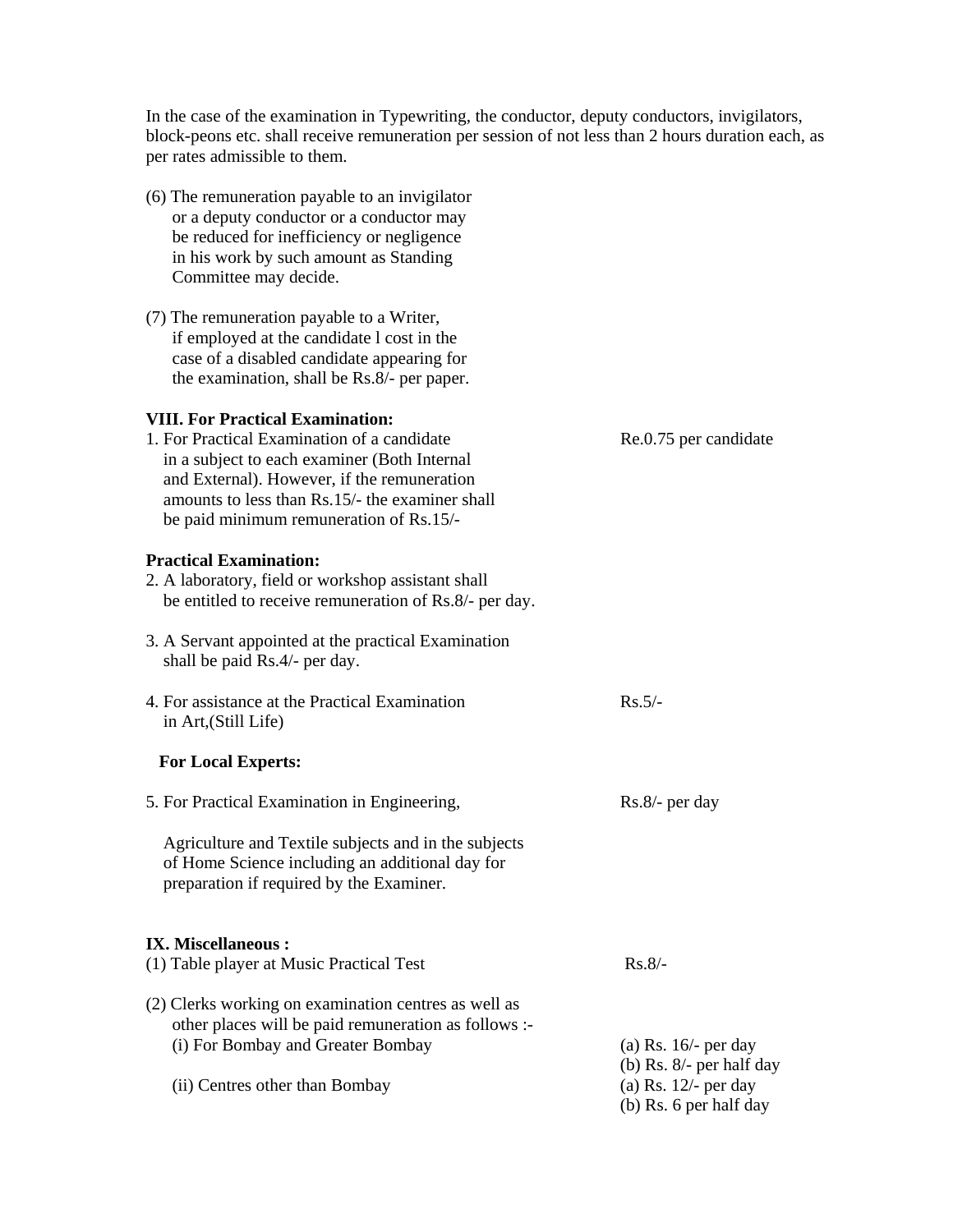- (3) Class IV Servants (Block peons, water- Boys, Watchmen, Sweepers etc.) appointed at each centre of examination will be paid remuneration as follows : (i) For Bombay and Greater Bombay (a) Rs. 12/- Per day
	- (ii) Centres other than Bombay (a) Rs. 10/- per day
- (b) Rs. 6/- per half day (b) Rs. 5/- per half day

Note : A claim i for remuneration and the rates prescribed under this Regulation shall be submitted within one month on completion of work.

#### **X. T. A. Rules.**

- 1. Paper-setter (including expert paper-setter), Translator, conductor, deputy conductor, moderator, examiner, examiner conducting Practical test, Proof-reader, reviewer and others who undertake journey for performance of their duties in connection with the examination work or any other official work on invitation shall receive travelling allowance at the rate of one 1st Class Railway fair each way from the place of residence to place of duty and daily allowance at rates sanctioned by Government from time to time to the Government servants of corresponding category. However, the daily allowance for Pune, Bombay (Greater Bombay), Nagpur, Aurangabad, Nasik and Amravati shall not be less than Rs. 40/- per day for the actual halt at these places irrespective of their pay.
- 2. A paper-setter (including expert paper-setter), translator, moderator, examiner, conductor, deputy conductor, proof-reader and examiner conducting practical test who undertake journey by Road Transports for performance of their duties in connection with the examination shall be paid the actual cost of hiring a single seat in a public conveyance, for each journey. He shall also be paid daily allowance at the rates sanctioned by Government from time to time to the corresponding categories of the Government servant. However, the daily allowance for Pune, Bombay (Greater Bombay) Nagpur, Aurangabad, Nasik and Amravati shall not be less than Rs.40/- per day for the actual halt at these places irrespective of their pay.
- 3. All paper-setters, translators, moderators, examiners and examiners conducting practical test travelling in connection with the Divisional Board's work shall invariably avail of and be paid at the concessions of railway fares whenever available.
- 4. A Local paper-setter or translator or proof-reader or examiner or moderator or a local external examiner appointed to conduct the Practical test shall be paid a conveyance allowance of Rs.16/ per day in corporation area and Aurangabad city and Rs.81- in all other places. (Cost of Material for conduct of Practical Examination Re. 0.50 per candidate)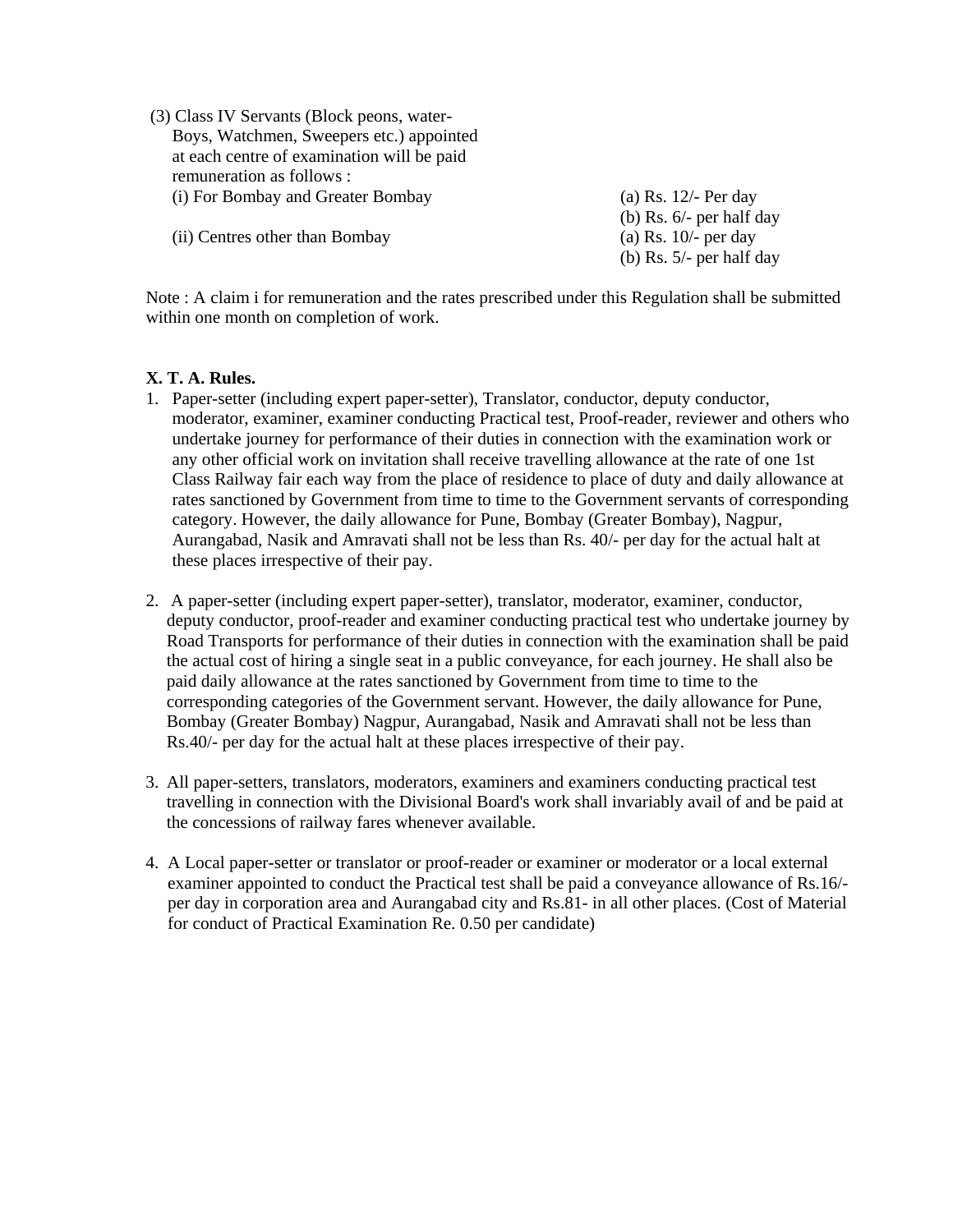# **FORM - I**

[ Vide Regulation 28 (1) ]

Form of Application for Recognition by the………………. Divisional Board.

No. Date:

From:

……………………………………… ……………………………..School ……………………………………

To,

The Divisional Secretary, ………………………..Divisional Board, ………………………………

Sir,

I hereby apply for recognition of the School……………………………………….School ………………………………… in the subjects, in the media of instruction and for the Standards noted below, with effect from the ( date ) …………………

The requisite details as required under Regulation 28 are as under. Regular candidates of this school will be presented for the first time at the Secondary School Certificate examination to be held in March or April, 19

1. Name of the school and its full address.

2. Name of the-

 (i) Management and Registration number under the Bombay Public Trust Act/ Society's Registration Act

(ii) Secretary

(iii) Correspondent

(iv) Head of the School

3. Details of the Teaching Staff

| Name | Qualification | Experience   Sales of Pay | Terms $\&$ | Remarks |
|------|---------------|---------------------------|------------|---------|
|      |               |                           | Conditions |         |
|      |               |                           |            |         |
|      |               |                           |            |         |
|      |               |                           |            |         |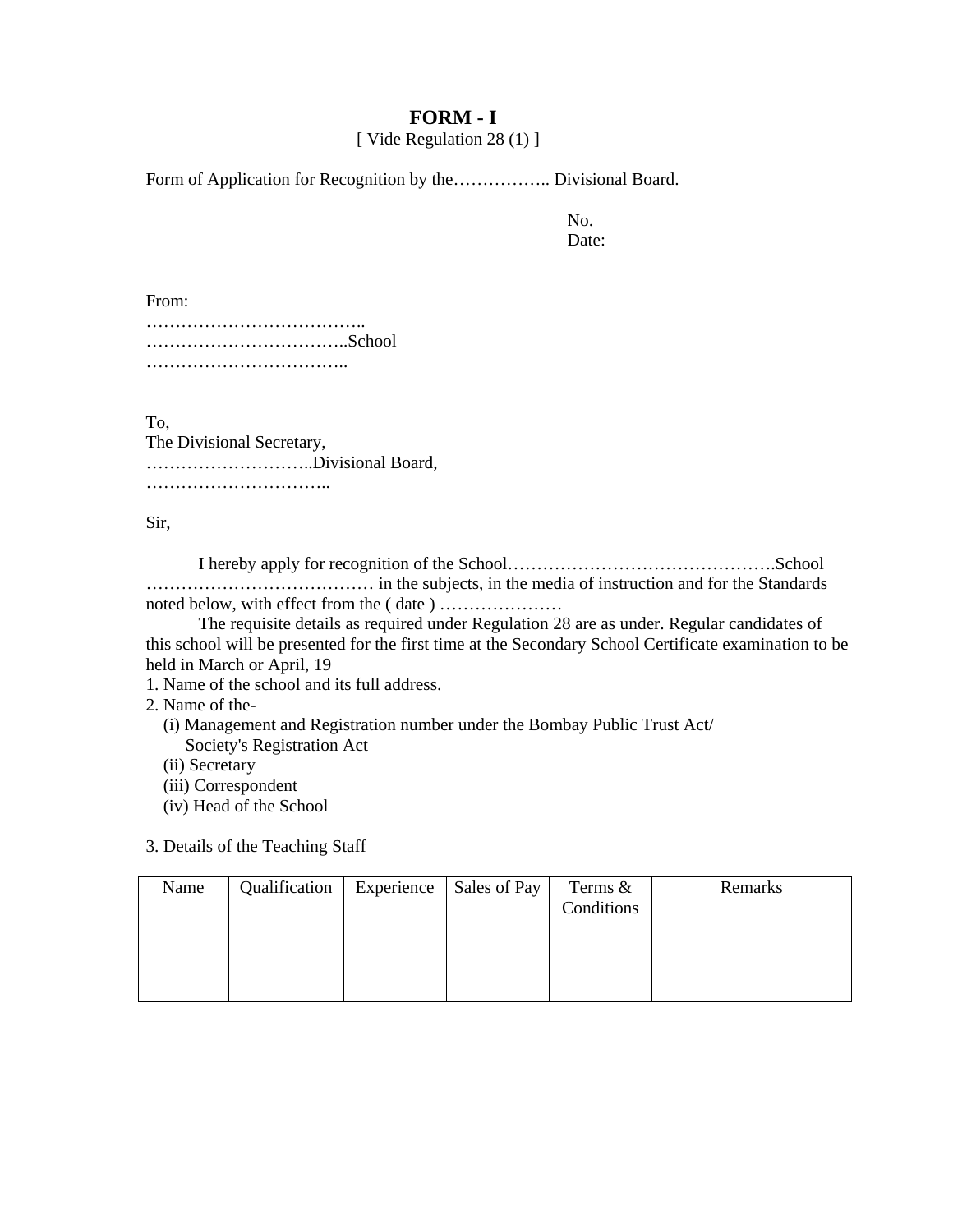4. Subjects of instruction for which recognition is solicited—

- (1)
- (2)
- (3)
- (4)
- (5)
- (6)
- (7)
- (8)
- 
- (9)
- (10)
- 5. Medium / media of instruction through which instruction is being/to be imparted.
- 6. (i) Accommodation provided in class-rooms and the number of pupils in each Standard or Division of a Standard

| Standard | Division $(s)$ | Number of<br>Pupils | Dimensions<br>of the | Remarks |
|----------|----------------|---------------------|----------------------|---------|
|          |                |                     | <b>MOMS</b>          |         |
|          |                |                     |                      |         |
|          |                |                     |                      |         |

VIII

IX

X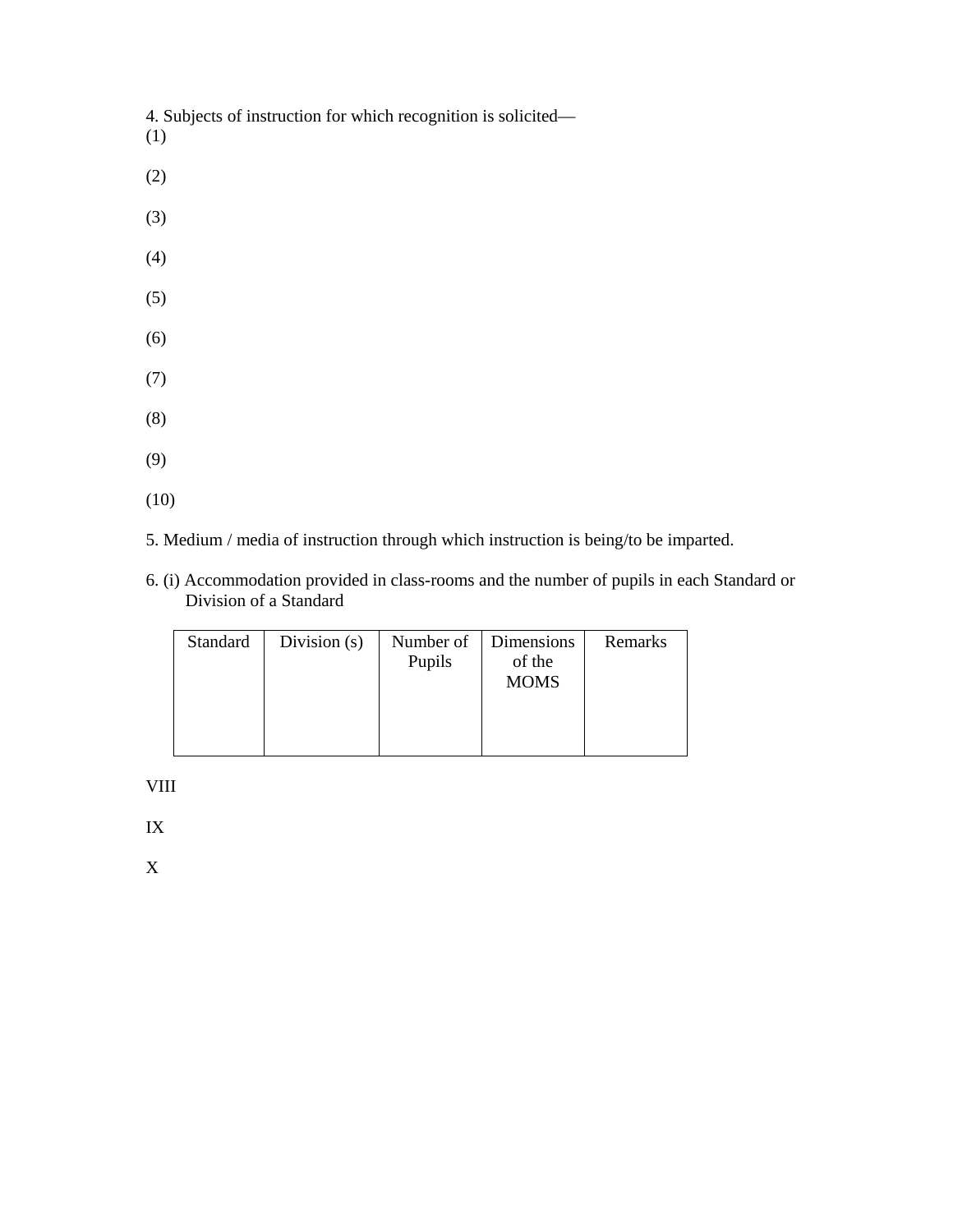- (ii) The maximum number of pupils assigned to a teacher in practical work at a time :-
- 7. The provision made for health, recreation and discipline of pupils.
- 8. The financial position of the school and the sources and amount of income for the year 19—

| Income                                      | Expenditure                        |
|---------------------------------------------|------------------------------------|
| Tuition Fee Rs.                             | TeachingRs.                        |
| Other Sources Rs.                           | Non-teaching staffRs.              |
|                                             | Contingencies Rs.                  |
|                                             | EquipmentsRs.                      |
| 9. The rate of fees charged and the         | (i) Rate of fee for Classes-       |
| provision, if any, for grant of educational | IX Rs.<br>VIII.<br>Rs.             |
| concessions to poor pupils                  | X<br>Rs.                           |
|                                             | (ii) Pupils to be benefitted under |
|                                             | education & concessions to poor    |
|                                             | pupils from School Fund-           |
|                                             | (a) Pupils                         |

(b) Amount-

I hereby promise to abide by all the conditions of recognition as laid down in the Maharashtra Secondary and Higher Secondary Education Boards Regulations, 1990.

Yours faithfully,

Manager/Secretary/Headmaster/Headmistress

- Enclosures :-(1) An attested copy of the resolution of the managing body appointing a person as Secretary or Correspondent for the purpose of communicating with the Board.
	- (2) An attested copy of the constitution of the foundation of the Society or Trust.

(3) An attested copy of the certificate of registration of the Society or Trust.

(4) A plan of the school building if the application is for recognition for the first time.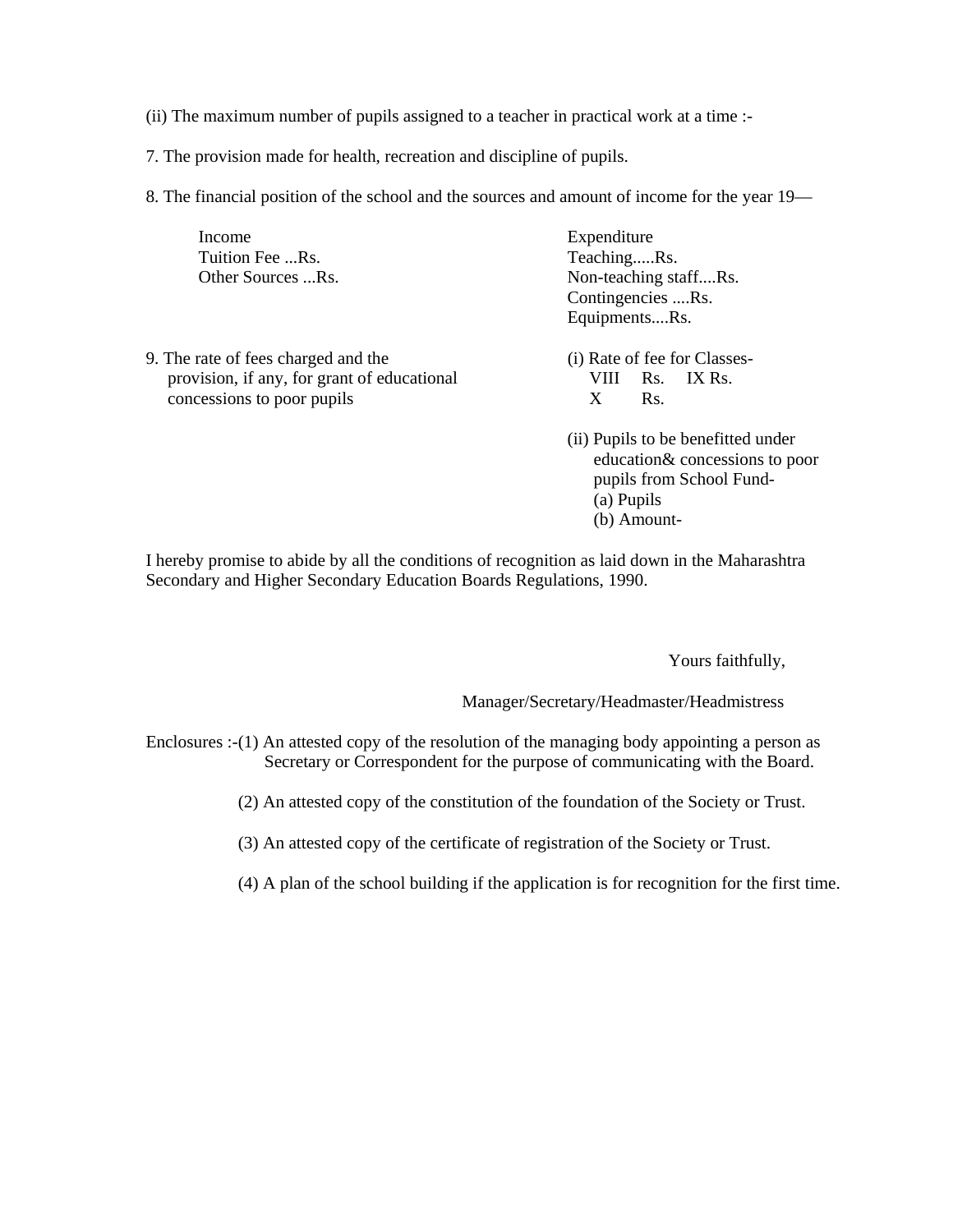# **FORM II**

### [ Vide Regulation (28) (9)]

# *Form of Application for Recognition in Additional Subject or Medium*

- 1. Name of the institution
- 2. Number and date of the, letter communicating previous recognition:
- 3. Subject in which recognition has already been granted:
- 4. Additional subject or medium in which recognition is desired and the medium of instruction proposed for the subject:
- 5. List of teaching staff with qualifications, scales of pay, present pay and subjects taught:
- 6. Equipment provided for teaching additional subjects:
- 7. Accommodation ( including laboratory accommodation) provided for the additional classes :
- 8. Remarks of the Manager:

### CERTIFICATE

I certify that the arrangements for teaching the additional subjects detailed above are adequate and I promise that the conditions of recognition mentioned in my previous application shall continue to be observed.

Signature of the Manager

Recommendations of the Inspecting Officer. Recommendations of the Regional Deputy Director. Recommendations of the Examination Committee. Decision of the Standing Committee.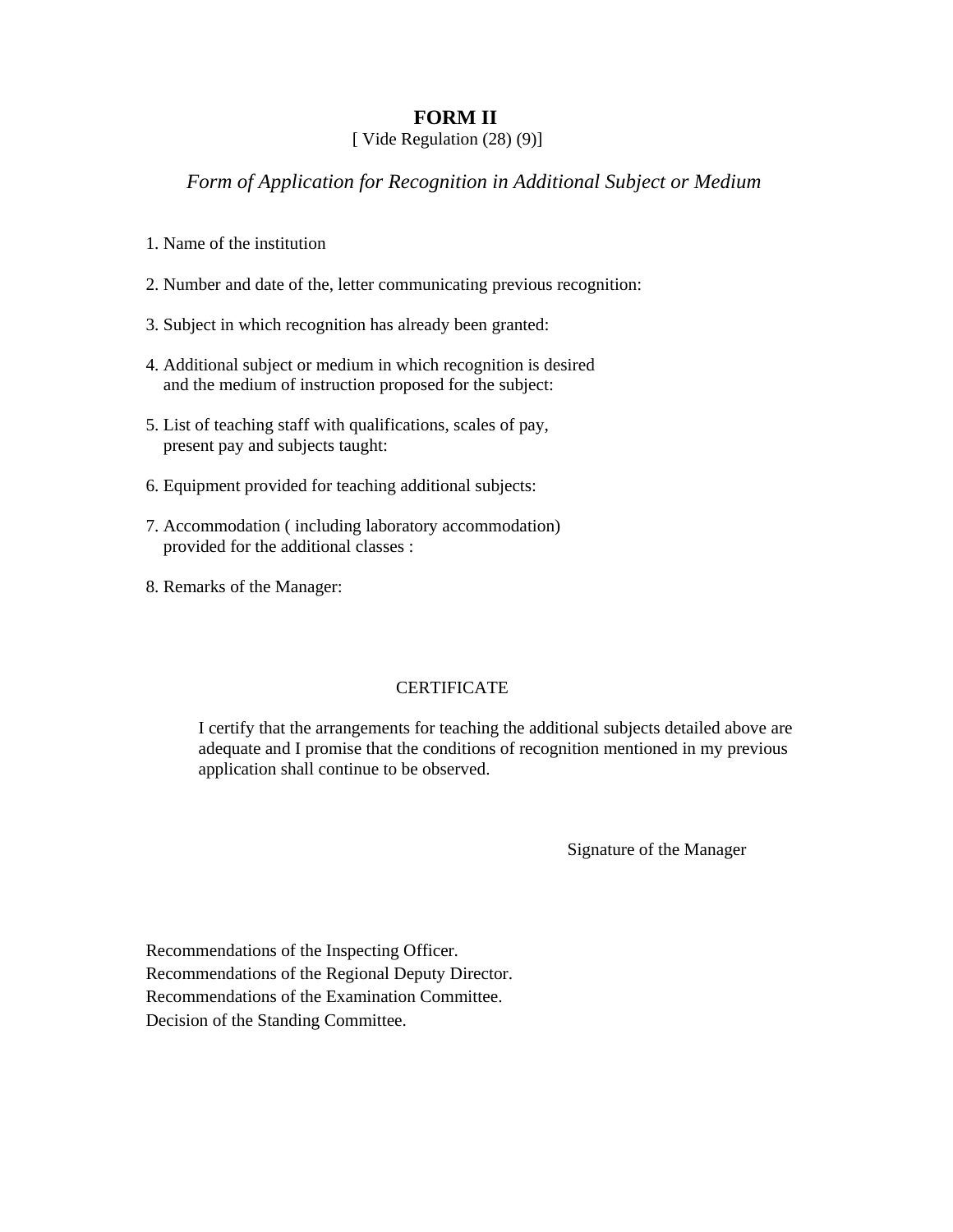# **APPENDIX-I**

# **[ Vide Regulation 38 (1) ]**

# SECONDARY SCHOOL CERTIFICATE EXAMINATION CONDUCTED BY THE POONA, NAGPUR, AURANGABAD AND BOMBAY DIVISIONAL BOARDS.

### **Subjects and Number of Papers and Practicals for the Examination.**

To qualify for the Secondary School Certificate, a candidate must pass at one and the same examination or in accordance with the provisions of Regulation 54 for the grant of exemptionsseparately (i) in each of the six subjects under the Compulsory Group and (ii) must have secured at least, C grade in the optional subject and (iii) also in the two school examination subjects, as follows-

## **I - For Examination by the Divisional Board:** (along with examination in Practicals)

### **A-Compulsory subjects** ( Total six )

The following three languages-( Details in the table showing subjects, number of papers etc. incorporated in this scheme )

- (1) First language
- (2) Second language
- (3) Third language

Other three subjects viz. —

(4) Mathematics ( Algebra, Geometry, \*Arithmetic )

**\* Note** : The course of Arithmetic will be completed at the end of Std. VIII and it will not form a part of compulsory Mathematics for the Secondary School Certificate examination.

( 5 ) Science ( Physics, Chemistry, Biology)

- ( 6 ) Social Science ( History, Civics, Geography )
- B Optional subject (Candidates shall have to select one optional subject from any one of the
	- following six branches) Branch-1 Introduction to the world of work. OR Home Science Branch-2 Technical (Practicals : See Note (7) on Page 123). Branch-3 Elements of Agriculture Branch-4 Elements of Commerce and Accounts Branch-5 Elements of Fine Arts Branch-6 Elements of Industrial Crafts

# II - For School Certificate Examination

- (1) Physical Education, and
- (2) One of the following—
	- (i) Social Service
	- (ii) Scouting/Guiding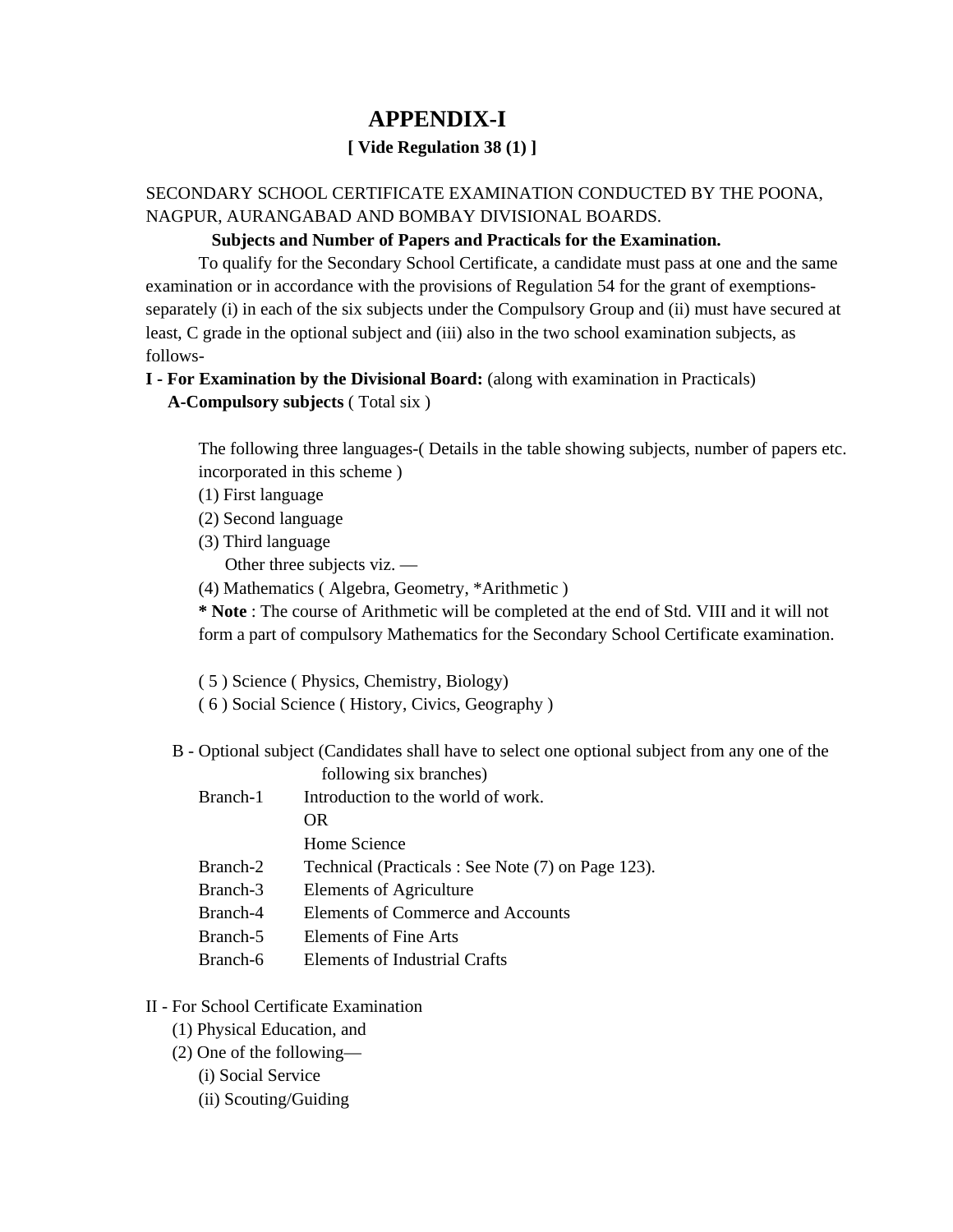(iii) N. C. C. ( wherever facilities are available )

- (iv) Defence Studies.
- (v) Civil Defence and Road Safety Patrol

 ( These two subjects will not be subjects for the Secondary School Certificate examination. But the candidate will not be held eligible to appear for the Secondary School Certificate examination unless he/she produces a Certificate of having satisfactorily completed the courses in these two subjects. )

The names of the individual subjects to be taken according to the above scheme shown below along with the number of papers, duration of papers and maximum marks.

--------------------------------------------------------------------------------------------------------------------

| Name of subject | No. of Papers and  | Duration  | Maximum      |
|-----------------|--------------------|-----------|--------------|
|                 | practicals, if any | of papers | <b>Marks</b> |
|                 |                    |           |              |

# **I - Subjects for the Board's Examination Compulsory subjects ( Six )**

#### **( 1 ) First language**

| One of the following languages— |                                 |         |         |     |
|---------------------------------|---------------------------------|---------|---------|-----|
| Marathi                         |                                 |         |         |     |
| Hindi                           |                                 |         |         |     |
| English                         |                                 |         |         |     |
| Urdu                            |                                 |         |         |     |
| Gujarati                        |                                 |         |         |     |
| Kannada                         | One                             | 3 hours | 100     |     |
| Tamil                           |                                 |         |         |     |
| Telugu                          |                                 |         |         |     |
| Malayalam                       |                                 |         |         |     |
| Sindhi                          |                                 |         |         |     |
| Bengali                         |                                 |         |         |     |
| Punjabi                         |                                 |         |         |     |
|                                 |                                 |         |         |     |
| (2) Second language             |                                 |         |         |     |
| One of the following languages— |                                 |         |         |     |
| Hindi                           |                                 |         |         |     |
|                                 | Hindi (Composite with Marathi   |         |         |     |
|                                 | or Sanskrit or Urdu)            |         |         |     |
| Marathi                         |                                 | One     | 3 hours | 100 |
|                                 | Marathi (Composite with Hindi)  |         |         |     |
|                                 | Sanskrit (Composite with Hindi) |         |         |     |
| Urdu (Composite with Hindi)     |                                 |         |         |     |
| English                         |                                 |         |         |     |
|                                 |                                 |         |         |     |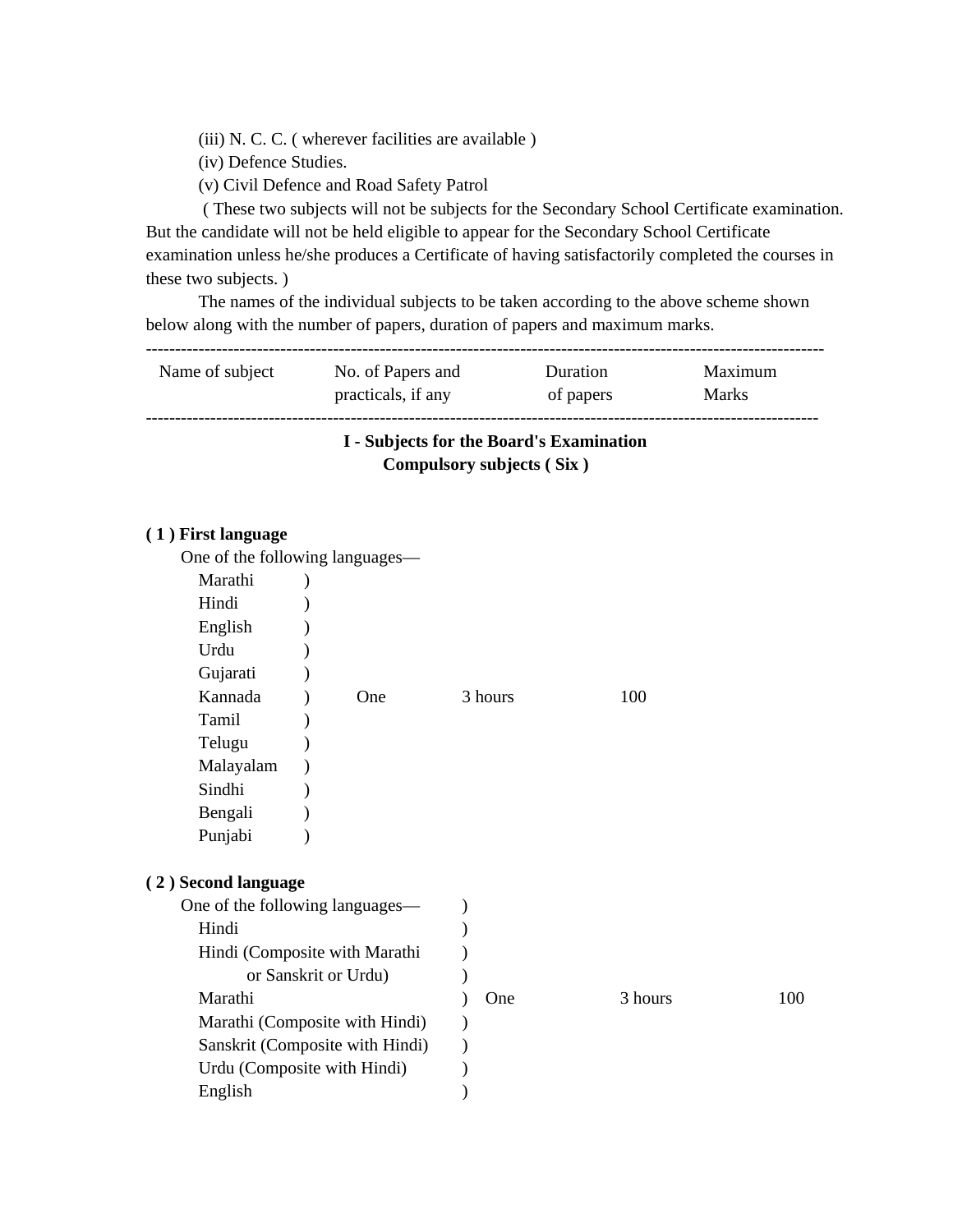# **( 3 ) Third language**

| One | 3 hours                         | 100 |
|-----|---------------------------------|-----|
|     |                                 |     |
|     |                                 |     |
|     |                                 |     |
|     |                                 |     |
|     |                                 |     |
|     |                                 |     |
|     |                                 |     |
|     |                                 |     |
|     |                                 |     |
|     | One of the following languages- |     |

# **( 4 ) Mathematics**

|                                                 | 150 |
|-------------------------------------------------|-----|
| $2^{1/2}$ hours<br>75<br>Geometry<br><b>One</b> |     |
| $(5)$ Science<br><b>Theory Practical</b>        |     |
| Physics<br>2 hours 40<br>10<br><b>One</b>       |     |
| Chemistry<br>10<br>2 hours 40<br>One            | 150 |
| <b>Biology</b><br>10<br>2 hours $40$<br>One     |     |
|                                                 |     |
| (6) Social Science<br>.                         |     |

| History and Civics One |     | $2^{1/2}$ hours 60 | 60 | 100. |
|------------------------|-----|--------------------|----|------|
| Geography              | One | 2 hours 40         | 40 |      |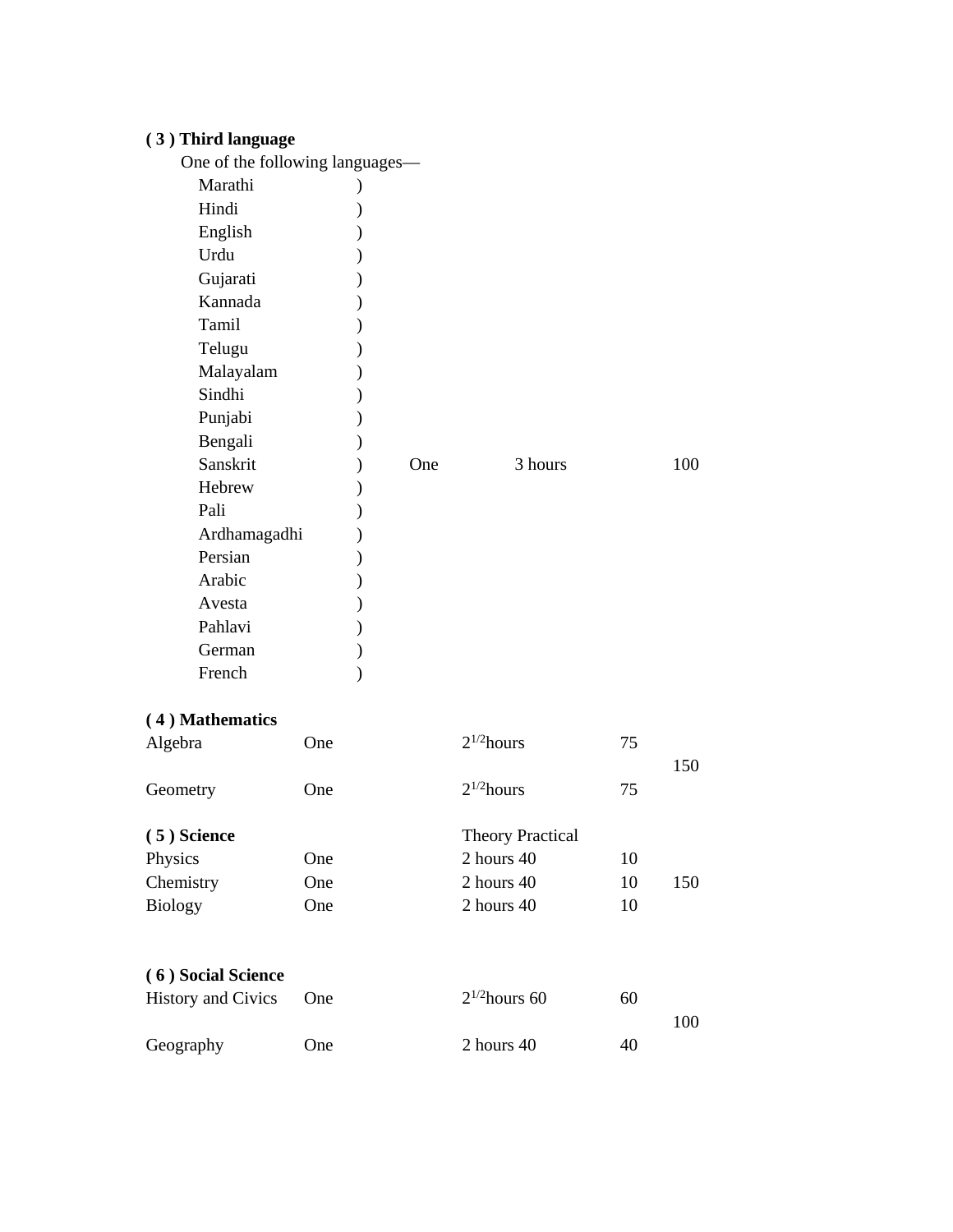# **( 7 ) Optional Subject**

(For Standards IX and X)

 Candidates shall have to select any one of the following subjects; as per the scheme given below--

|                 | S. No. Name of subject                                                         |    | Marks for Marks for Total marks<br>workbook practical |     |  |  |  |
|-----------------|--------------------------------------------------------------------------------|----|-------------------------------------------------------|-----|--|--|--|
|                 | Branch 1 Introduction to the word of                                           |    | 50                                                    |     |  |  |  |
|                 | Work                                                                           |    |                                                       |     |  |  |  |
|                 | and                                                                            |    |                                                       | 100 |  |  |  |
|                 | Any two Work-Experience                                                        |    |                                                       |     |  |  |  |
|                 | Projects from the list below                                                   | 50 |                                                       |     |  |  |  |
|                 | (25 marks each)                                                                |    |                                                       |     |  |  |  |
|                 | <b>OR</b>                                                                      |    |                                                       |     |  |  |  |
|                 | Home Science                                                                   | 50 |                                                       |     |  |  |  |
|                 | and                                                                            |    |                                                       |     |  |  |  |
|                 | Two Work-Experience Projects                                                   |    |                                                       |     |  |  |  |
|                 | (i) Needle-Work 1                                                              |    |                                                       |     |  |  |  |
|                 | Embroidery, Knitting and Crochet                                               |    | 50                                                    | 100 |  |  |  |
|                 | (ii) Preparation of Nutritious Food                                            |    |                                                       |     |  |  |  |
|                 | (25 marks each)                                                                |    |                                                       |     |  |  |  |
| <b>Branch 2</b> | <b>Technical Branch</b>                                                        |    |                                                       |     |  |  |  |
|                 | (Candidates will have to offer any one of the following shops. Each shop shall |    |                                                       |     |  |  |  |
|                 | consist of 2 papers. The details about marks, duration and year-work marks are |    |                                                       |     |  |  |  |
|                 | shown below                                                                    |    |                                                       |     |  |  |  |
|                 | <b>Shops</b>                                                                   |    |                                                       |     |  |  |  |
|                 | 1) Carpentry                                                                   |    |                                                       |     |  |  |  |
|                 | 2) Fitting                                                                     |    |                                                       |     |  |  |  |
|                 | 3) Wiring                                                                      |    |                                                       |     |  |  |  |
|                 | 4) Black Smithy                                                                |    |                                                       |     |  |  |  |
|                 | 5) Moulding                                                                    |    |                                                       |     |  |  |  |
|                 | 6) Welding                                                                     |    |                                                       |     |  |  |  |
|                 |                                                                                |    |                                                       |     |  |  |  |
|                 | 7) Plumbing                                                                    |    |                                                       |     |  |  |  |
|                 | 8) Turning                                                                     |    |                                                       |     |  |  |  |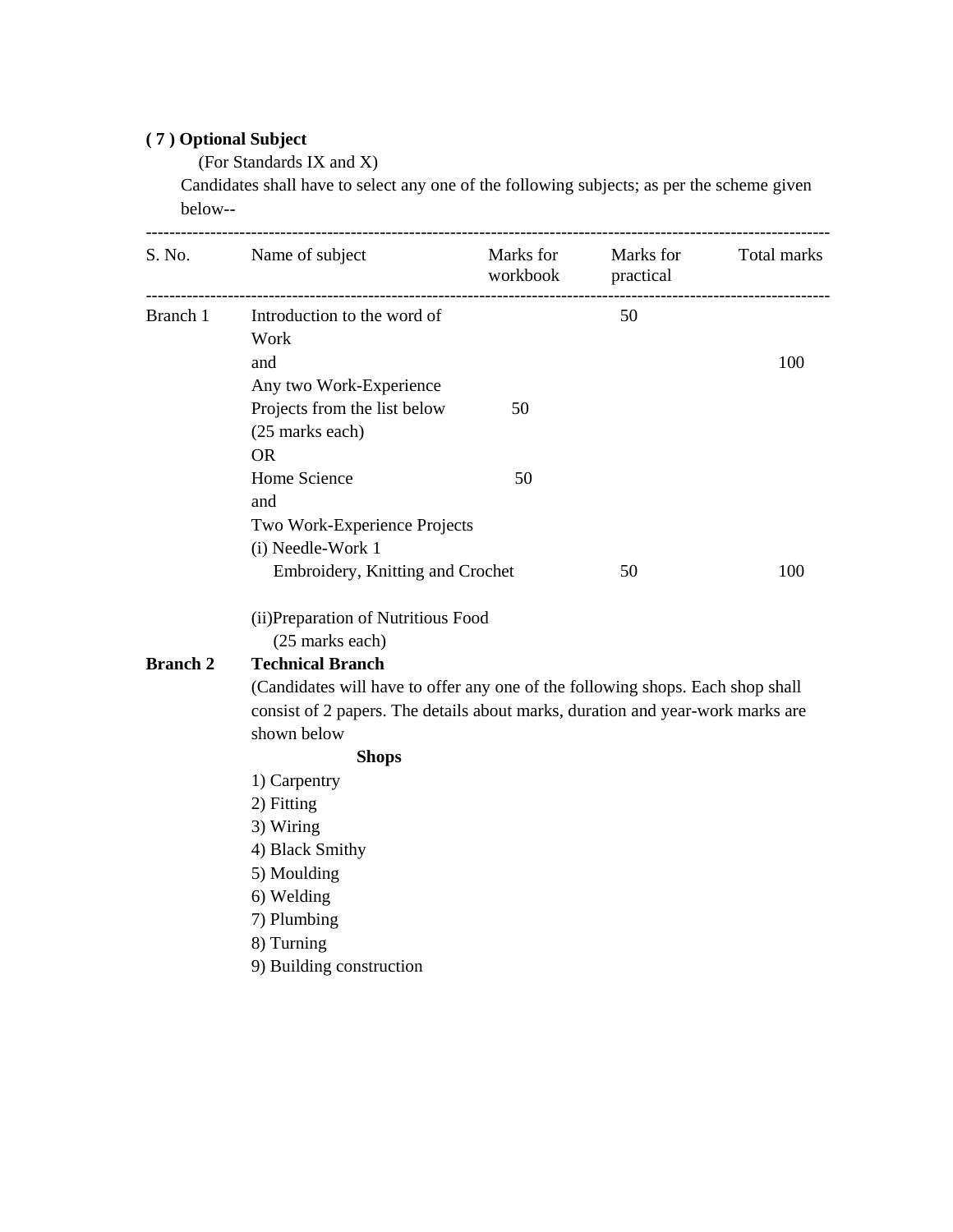| S. No.   | Name of subject                                                | Marks for<br>workbook | Marks for<br>practical | Total marks |
|----------|----------------------------------------------------------------|-----------------------|------------------------|-------------|
| Branch 3 | Elements of Agriculture                                        | 50                    | 50                     | 100         |
| Branch 4 | Elements of Commerce &<br>Accounts (as in the list below)      | 50                    | 50                     | 100         |
| Branch 5 | Elements of Fine Arts<br>(Any One from the list below)         | 50                    | 50                     | 100         |
| Branch 6 | Elements of Industrial Crafts<br>(Any One from the list below) | 50                    | 50                     | 100         |

#### **Work - Experience**

(Any two projects, 25 Marks each - Total 5 Marks)

- 1. Use of Common Tools.
- 2. Maintenance and Production of School Science Apparatus.
- 3. Maintenance and Elementary Repairs of Radios
- 4. Preparation of Plastic Articles.
- 5. Batik Art
- 6. Preparation of Suit Cases
- 7. Maintenance and Elementary Repairs of Time-pieces
- 8. Elementary Plumbing
- 9. Maintenance and Elementary Repairs of Water Pump
- 10. Elementary Chemical Technology
- 11. Maintenance and Preparation of Teaching-Learning Aids
- 12. Needlework, Embroidery, Knitting and Crochet
- 13. Farm Operation
- 14. Poultry
- 15. Preparation of Bread and Biscuits
- 16. Pisciculture
- 17. Horticulture
- 18. Bee-keeping
- 19. Preparation of Nutritious Food
- 20. Marine Fisheries
- 21. Animal Management
- 22. Maintenance and Elementary Repairs of Typewriters
- 23. Silkscreen Printing
- 24. Crylin Spray Painting
- 25. Sign Board Painting
- 26. House Decoration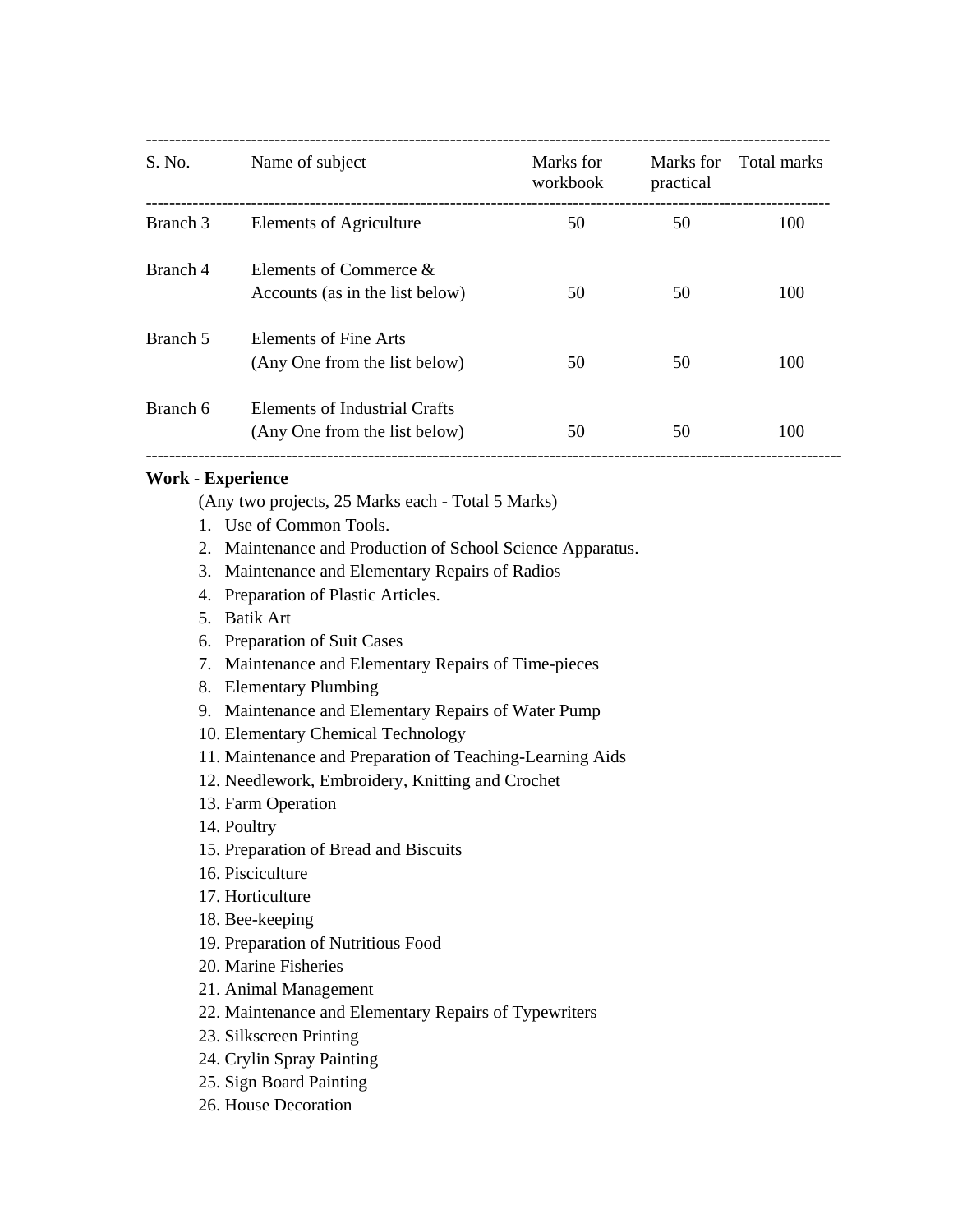#### **Elements of Commerce and Accounts**

- 1. Elements of Book-keeping o Typewriting
- 2. Elements of Commerce or OR
- 

#### **Elements of Fine Arts (Any one) Art—oriented Crafts**

- 1. Drawing and Painting 5. Clay Modelling & Ceramics (History & Appreciation of Art 6. Metal Craft) and Practical OR Work -Experience 7. Furniture Design Projects ) 8. Textile Design (Any two from the list above.) 9. Interior Decoration
- 2. Indian Music 10. Puppetry
- 3. European Music
- 4. Dancing

#### **Elements of Industrial Crafts** (Any one)

- 1. Meta/ Fitting Craft.
- 2. Tailoring and Cutting.
- 3. Embroidery and Needlework.
- 4. Typography
- 5. Radio Engineering and Servicing.
- 6. Junior Chemical) Technology
- 7. Plastic Technology.
- 8. Handmade Paper-making.
- 9. Cane and Bamboo work.
- 10. Fisheries.
- 11. Clay Modelling leading to pottery.
- 12. Woodwork.
- 13. Textile Technology Weaving ( Power )
- 14. Textile Technology.
	- (i) Dyeing and Bleaching.
	- (ii) Engineering Drawing.
- 15. Preparation of Coir Articles,
- 16. Photography.
- 17. Electronics.
- 18. Beautification.
- 19. Computer Literacy.

## **Theory Practical**

3. Economics Practical Work in Commerce

- 
- 
- 
-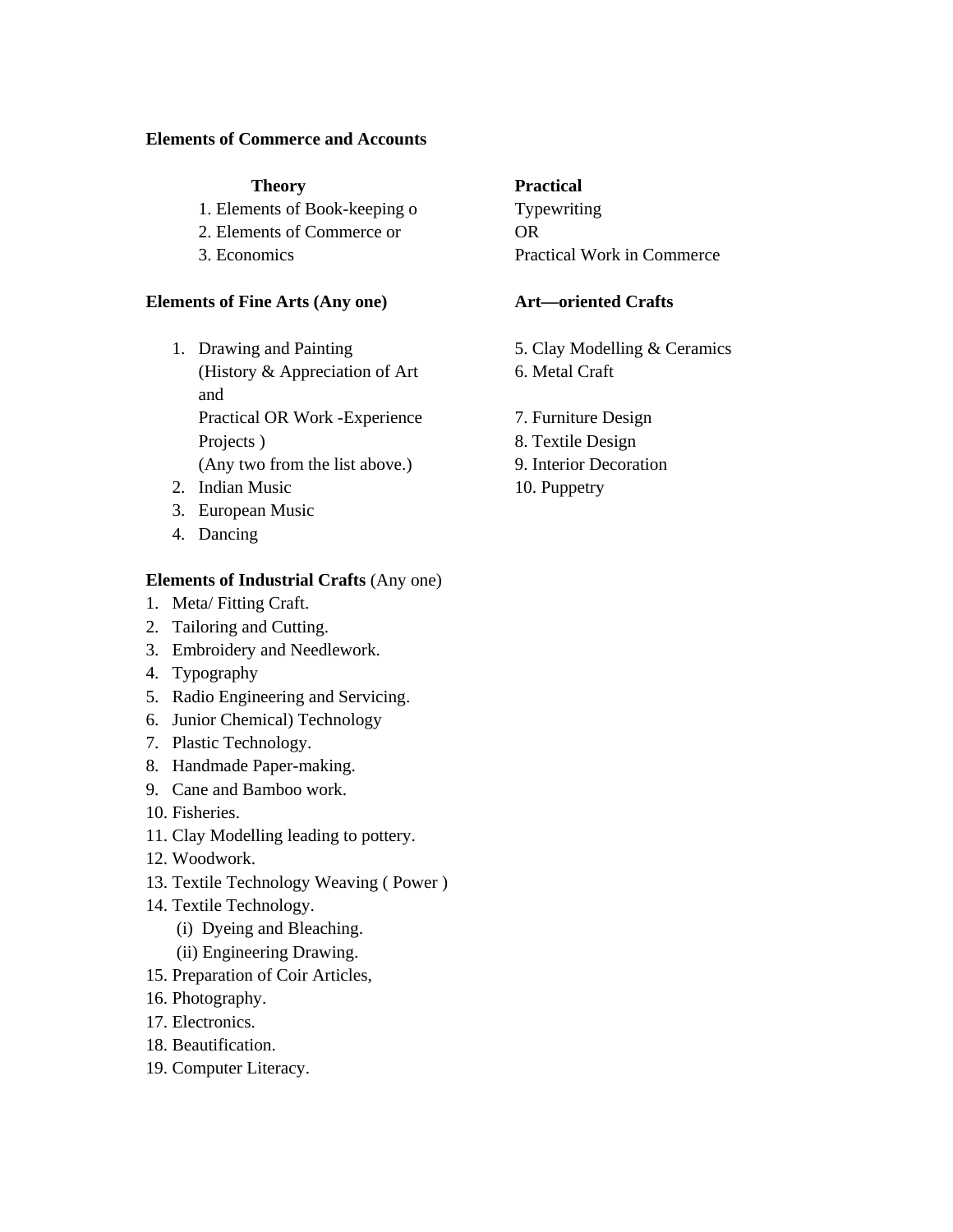- III. For School Certificate Examination ( Two )
	- (1) Physical Education.
	- (2) One of the following
		- (i) Social Service.
		- (ii) Scouting/ Guiding
		- (iii) N. C. C.
		- (iv) Defence Studies.
		- (v) Civil Defence and Road Safety Patrol
- Notes: (1) The question paper in Composite subjects will be of  $1^{1/2}$ hours duration and will carry 50 marks.
	- (2) The question papers in the three language subjects will be set as per the level expected in the respective language.
	- (3) Practical Examinations will be conducted by the Divisional Board concerned only in subjects shown in Note (7) (a) on Page 137.
	- (4) The candidates studying in STD's. VIII-X in secondary schools in Bombay only and who are cadets of Sea Cadet Corps shall be exempted from undergoing the N. C. C. Course on production of a certificate from- the Association concerned regarding satisfactory completion of the course.
	- (5) The cases arising out of the offering of wrong combinations of the subjects shall be decided on the merits of each case by the State Board.
	- (6) Deleted…………..
	- (7) (a) The Divisional Boards shall conduct the practical examination only in 6 coresubjects wherever prescribed + in technical subjects under Branch 2 Technical on Page 132.

(b) The examination in optional subject except in technical subject under Branch 2 Technical shall be conducted by the Secondary schools concerned.

(8) Deleted…….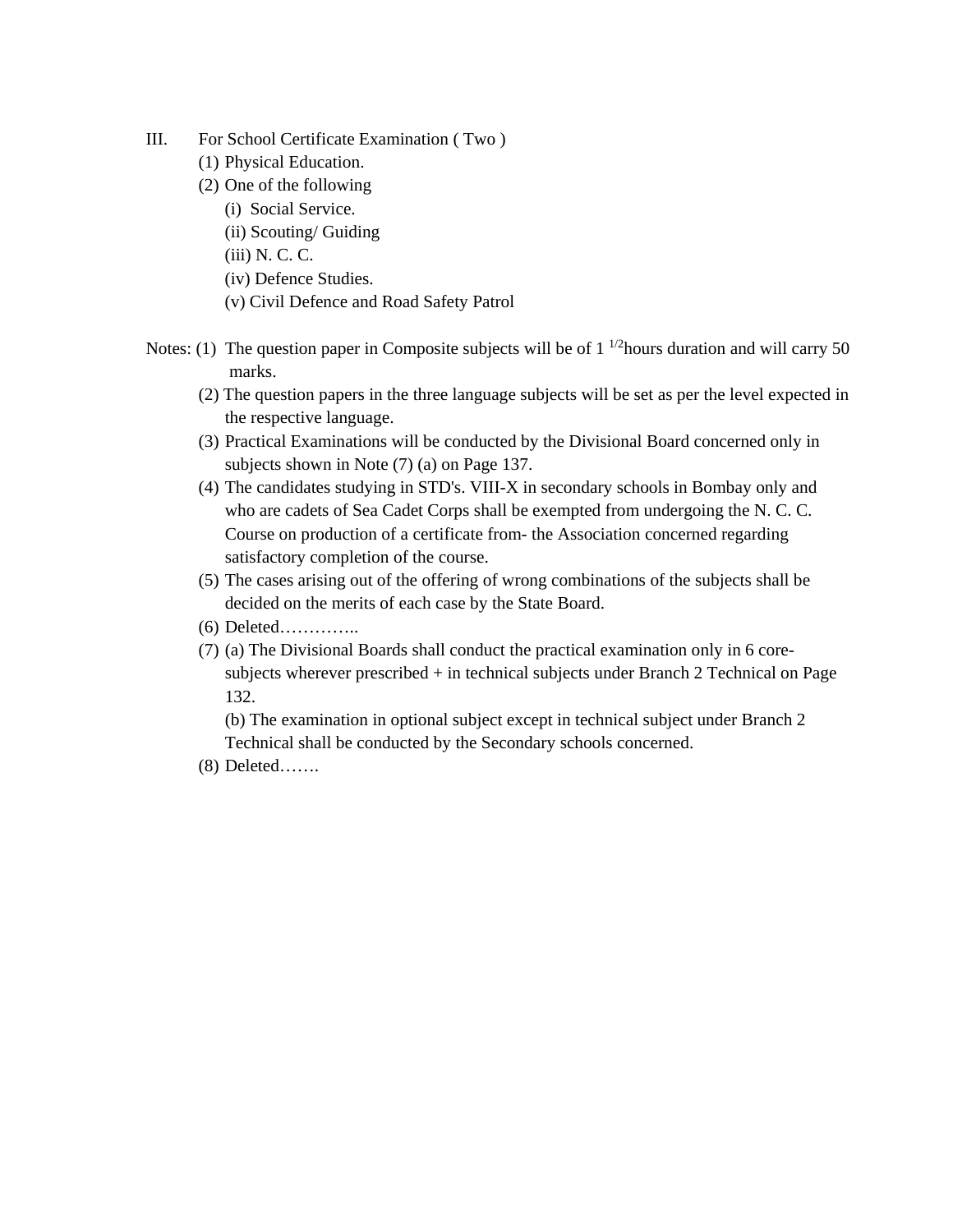# **FROM V<sup>th</sup> TO X<sup>th</sup> STANDARDS**

#### Standards-VIII to X 6

#### (i) Marathi

- (ii) Hindi or Hindi+ Sanskrit(Composite) or Hindi + Pali(Composite) or Hindi +Ardhamagadhi or a Classical Language.
- (iii) English
- (i) Marathi or Urdu
- (ii) Hindi or Hindi+ Urdu(Composite) or a Classical Language (for those who study Marathi as first language or Marathi or Hindi + Marathi(Composite) or Marathi + Sanskrit (Composite) or Marathi + Pali(Composite) or Marathi + Ardhamagadhi(Composite) or a Classical Language (for those who study Urdu as first Language).
- (iii) English
- (i) Hindi
- (ii) Marathi +Sanskrit(Composite) or Marathi +Pali(Composite) or Marathi + Ardhamagadhi(Composite) or a Modern Indian Language (except Hindi) or a Modern Foreign Language (except English) • P or a Classical Language.
- (iii) English
- (i) Urdu
- (ii) Marathi or Marathi + Hindi(Composite) or Marathi + Sanskrit (Composite) or Marathi+ Pali(Composite) or Marathi + Ardhamgadhi (Composite) or a Classical Language.

(iii) English

(i) English

(ii) A modern Indian Language (Except Hindi) or Marathi +Sanskrit (Composite) or Marathi +Pali (Composite) or Marathi +Ardhamagadhi (Composite) or a Modern Foreign Language (Except English) or a Classical Language. (iii) Hindi

(i) Gujarati, Sindhi, Kannada etc.

(ii) Hindi or Hindi +Sanskrit (Composite) or Hindi +Pali (Composite) or Hindi + Ardhamagadhi (Composite) or Hindi + Marathi (Composite) or a Classical Language. (iii) English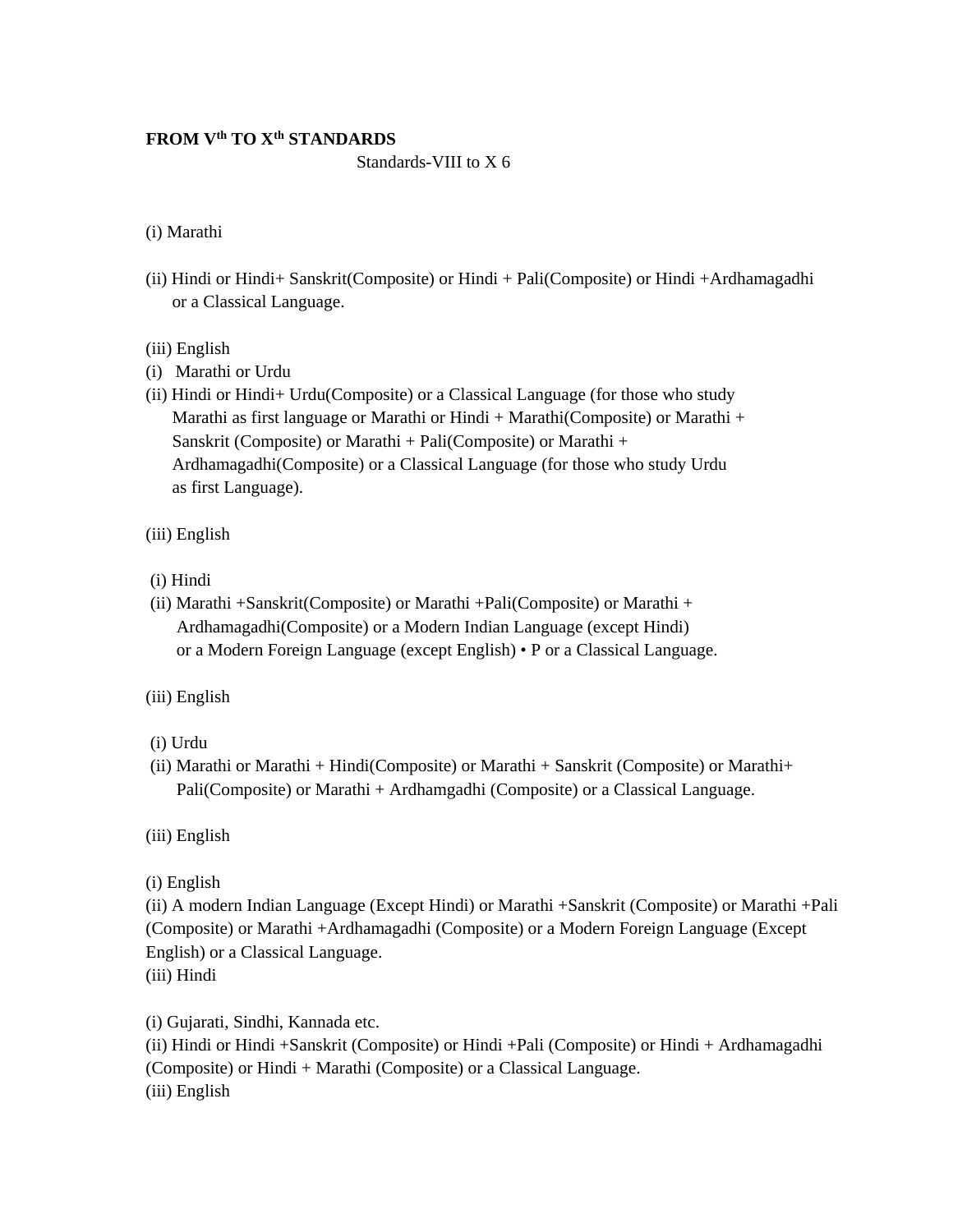#### (i) English

- (ii) A Modern Indian Language (Except Hindi or Mother-tongue if offered as first language) Or Marathi +Sanskrit (Composite) or Marathi + Pali (Composite) or Marathi + Ardhamagadhi (Composite) or a Modern Foreign Language (Except English) or a Classical Language.
- (iii) Hindi (If English is offered as first language) or English (If Hindi or a language other than English is offered as first language.
- (i) Hindi
- (ii) Marathi + Sanskrit (Composite) or Marathi + Pali (Composite) or Marathi + Ardhinagadhi (Composite) or a Modern Indian Language (Except Hindi or a Mother tongue, if offered as first language) or a Modern Foreign language (Except English) or a Classical language.
- (iii) English
- Note I: Under Items 6 and 7 in the statement above, candidate shall be permitted to offer as a First Language either his/her mother-tongue or the medium of instruction.
- Note II: (i) A bonafide foreign national residing in India for a temporary period i.e. not more than two academic years, will be allowed to offer any Modern European Language for which provision has been made in the syllabus in lieu of Hindi, if the student concerned asks for exemption from the study of Hindi. The language thus taken in lieu of Hindi should be different from the language offered, if any, under optional subjects;
	- (ii) A bonafide foreign national migrated in India permanently and admitted in Std. IX<sup>th</sup> or X<sup>th</sup> in this State shall be allowed to offer any Modern European Language or Modern Indian Language in lieu of Hindi, if he so desires, provided the language thus taken in lieu of Hindi shall be different from the language offered, if any, under optional subjects; and that such request is made by him through the head of the school concerned;
	- $(iii)$  A bonafide foreign national admitted in  $VIII<sup>th</sup>$  or lower standard, shall not be exempted from the study of Hindi.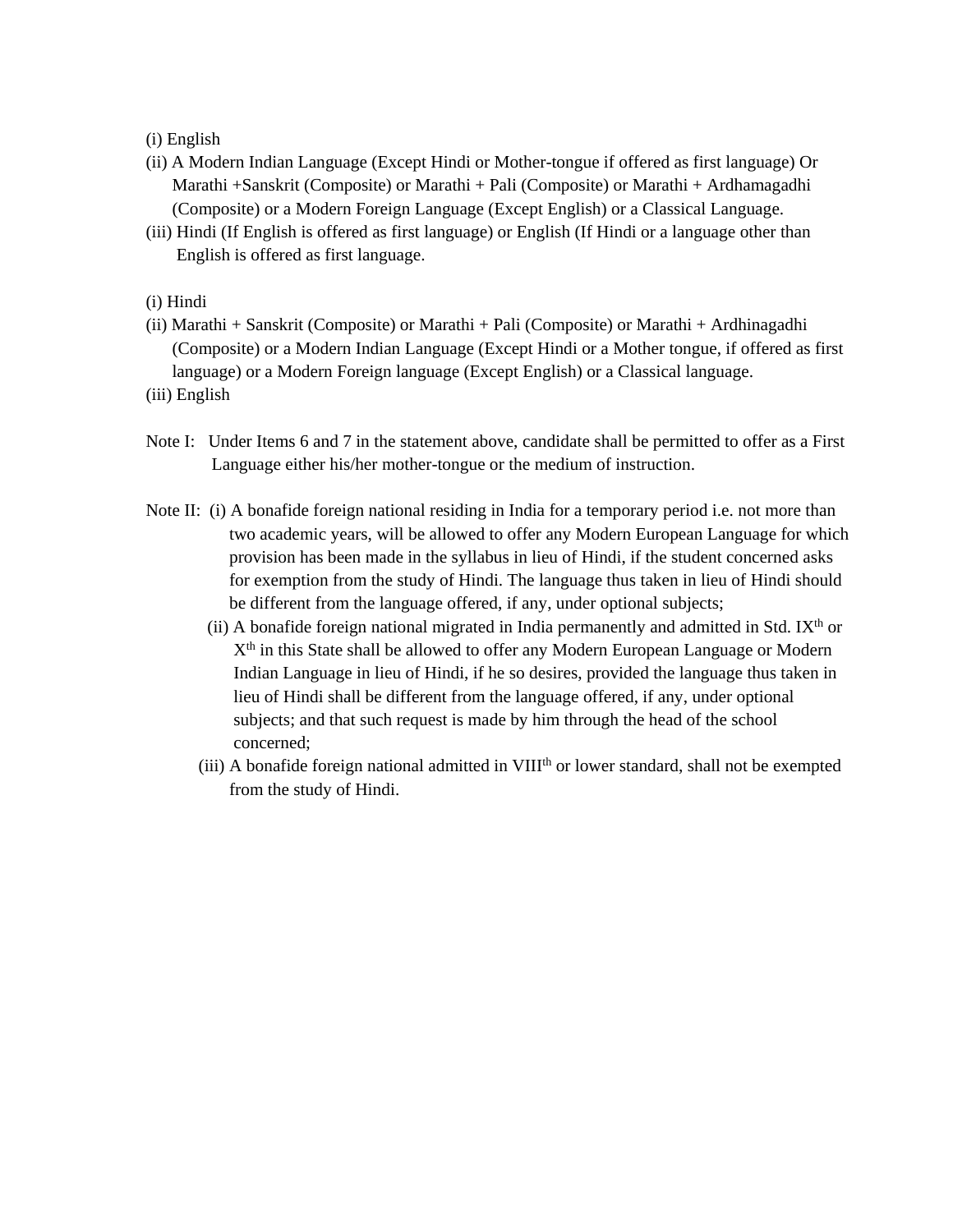# **APPENDIX-III**

[Vide ------------- 38(2)]

Subjects and numbers of papers and practicals for Blind, Deaf and Dumb, physically (Orthopedically) handicapped and spastic candidates shall be as follows :-

(The details of which are shown in Appendix I and H to Part II to these Regulations in this part)

#### **A For the blind Candidates**

I For Examination by the Divisional Board :

#### **1(A) Compulsory Subjects craw Six):**

The following three languages-(Details in the table showing subjects, number of papers etc. incorporated in this scheme).

- (1) First Language
- (2) Second Language
- (3) Third Language Other three subjects viz. :-
- (4) Mathematics (Algebra + Geometry) Arithmetic of Std. VII
- (5) Science (Physics, Chemistry, Biology)

OR

Practical part of an three subjects, irrespective of groups, out of the following :-Elements of Fine Arts

- (i) Indian Music
- (ii) European Music

#### **Art-Oriented Crafts**

- (iii) Clay Modelling and Ceramics
- (iv) Metal Crafts Elements of Industrial Crafts
- (v) Metal Fitting Craft
- (vi) Tailoring and Cutting
- (vii) Handmade paper-making
- (viii) Cane and Bamboo Work
- (ix) Fisheries
- (x) Clay Modelling leading to pottery
- (xi) Woodwork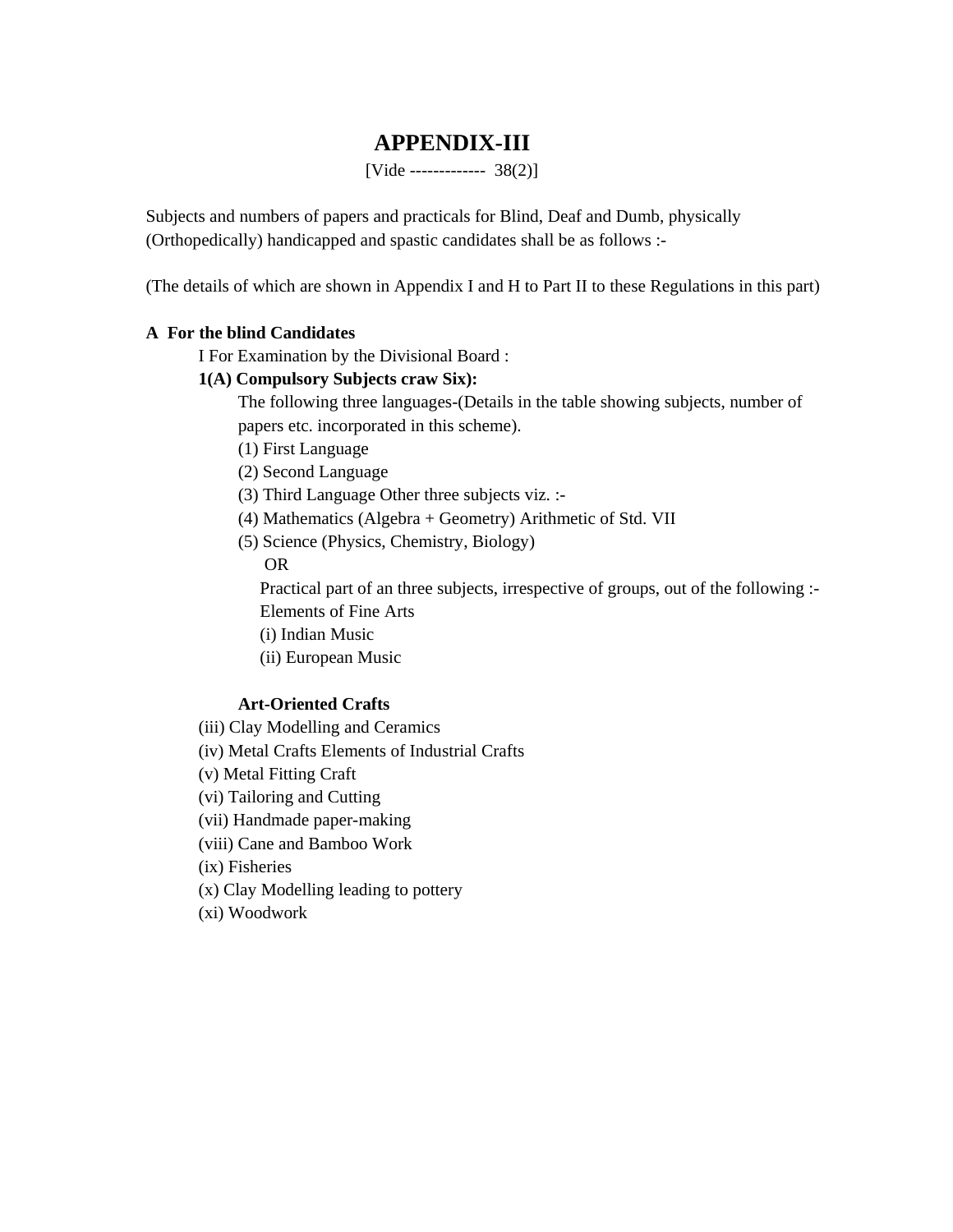(xii) Textile Technology Weaving (Power) (xiii) Preparation of Coir Articles.

- (6) Social Science (History, Civics, Geography)
- **(B) Optional Subject** : (Candidates shall have to select one optional subject from any one of the following six branches. The subject so selected shall be other than the one offered under compulsory group). Branch-1 Introduction to the World of work OR Home Science Branch-2 Technical (Practicals : Sec Note (7) of Appendix I to this part). Branch-3 Elements of Agriculture Branch-4 Elements for Commerce and Accounts Branch-5 Elements of Fine Arts Branch-6 Elements of Industrial Crafts

## **II - For School Certificate Examination:**

- (1) Physical Education
	- and
- (2) Social Service

### **II (B) For the Deaf and Dumb Candidates**

I. For Examination by the Divisional Board.

### **I (A) Compulsory Subjects (Total Six)**

- (1) Any One language out of the languages mentioned under the heading First Language, Second language, or Third language' under clause I of APPENDIX-I, to this part.
- (2) and(3) Two subjects out of the following practical subjects provided for under clause 7 Optional subjects" in APPENDIX- I to his part in lieu of second and third languages (One for the second language and the other for third language).
- (i) Drawing and painting (Practical)
- (ii) Art-Oriented Crafts (Any One)
- (iii) Industrial Crafts (Any One)
- (iv) Any one of the subjects from Engineering Science Group i.e.(a) or (b) or (b) or (c) under Branch 2 Technical Subjects.
- (v) Typing
- (vi) Book-keeping
- (4) Any one subject of the following -
- (i) Mathematics (Algebra-Geometry) OR
- (ii) Arithmetic of Std. VII

AND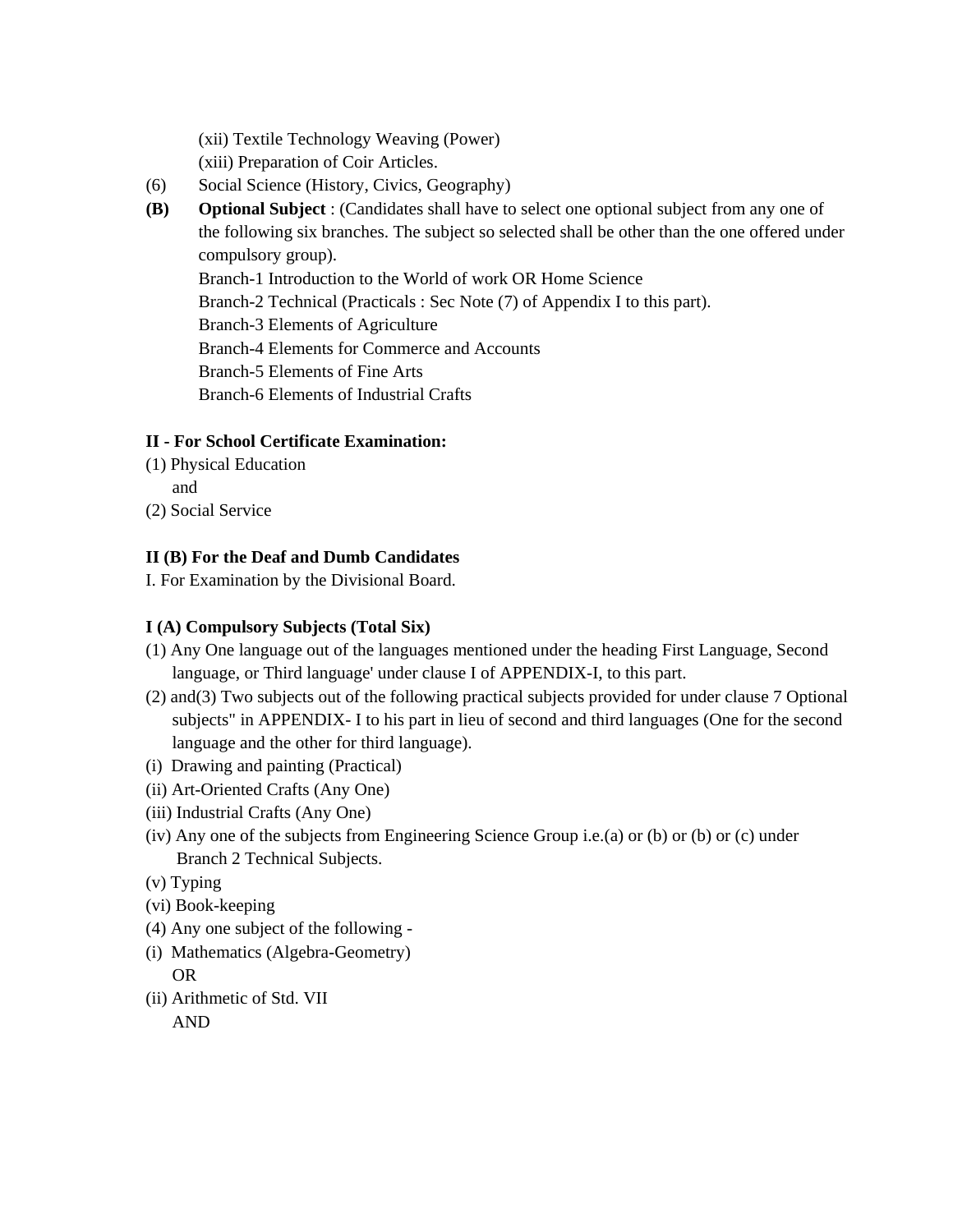#### **Art-Oriented Crafts (Any One)**

- 1) Clay Modelling and Ceramics
- 2) Metal Craft
- 3) Furniture Design
- 4) Textile Design
- 5) Interior Decoration.
- 6) Puppetry

OR

Elements of Industrial Crafts (Any One)

- 1) Metal Fitting Craft
- 2) Tailoring and Cutting
- 3) Embroidery and Needlework
- 4) Typography
- 5) Radio Engineering and servicing
- 6) Junior Chemical Technology
- 7) Plastic Technology
- 8) Handmade Paper-making
- 9) Cane and Bamboo Work
- 10) Fisheries
- 11) Clay Modelling leading to pottery
- 12) Woodwork
- 13) Textile Technology Weaving (Power)
- 14) Textile Technology
	- (i) Dyeing and Bleaching
	- (ii) Engineering Drawing
- 15) Preparation of Coir Articles
- 16) Photography
- 17) Electronics
- 18) Beautification

Note : The subject selected under the heading Art-Oriented Crafts, or Elements of Industrial Crafts above shall be other than the one offered in lieu of second or third language.

In these subjects marks for workbook shall be 25 and for practical Examination 50 Total marks 75.

- (5) Any three subjects out of the following :-
	- (i) Physics
	- (ii) Chemistry
	- (iii) Biology
	- (iv) Hygiene
	- (v) Home Science.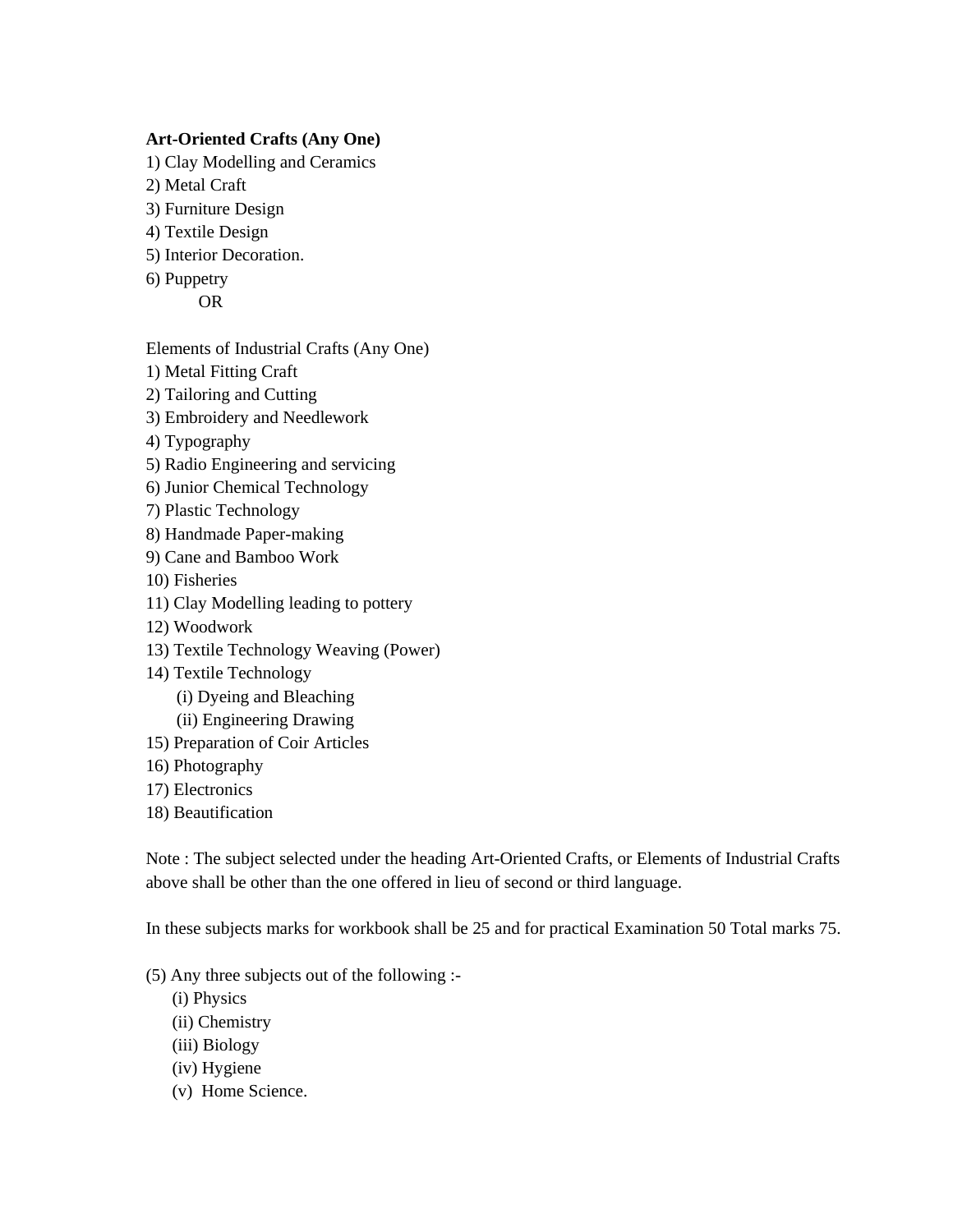- (6) Social Science (History, Civics, Geography)
- **(B) Optional Subject :** (Candidates shall have to select one optional subject from any one of the following six branches. The subject so selected shall be other than the one offered under compulsory group).

Branch-1 Introduction to the World of work

OR

Home Science

Branch-2 Technical (Practicals : See Note (7) of Appendix 1 to this part).

Branch-3 Elements of Agriculture

Branch-4 Elements for Commerce and Accounts

Branch-5 Elements of Fine Arts Branch-6 Elements of Industrial Crafts

#### **II - For School Certificate Examination**:

- (1) Physical Education, and
- (2) One of the following :
- (i) Social Service
- (ii) Work-Experience. (Any two projects, 25 marks each, Total 50 marks, not offered under B-
	- Optional Subject' above).
- 1. Use of Common Tools
- 2. Maintenance and Production of School Science Apparatus
- 3. Maintenance and Elementary Repairs of Radios
- 4. Preparation of Plastic Articles.
- 5. Batik Art.
- 6. Preparation of Suit Cases.
- 7. Maintenance and Elementary Repairs of Time-pieces.
- 8. Elementary Plumbing.
- 9. Maintenance and Elementary repairs of Water Pump.
- 10. Elementary Chemical Technology.
- 11. Maintenance and Preparation of Teaching-Learning Aids:
- 12. Needle-work, Embroidery, Knitting and Crochet.
- 13. Farm Operation.
- 14. Poultry.
- 15. Preparation of Bread and Biscuits.
- 16. Pisciculture.
- 17. Horticulture.
- 18. Book-keeping.
- 19. Preparation of Nutritious food.
- 20. Marine Fisheries.
- 21. Animal Management.
- 22. Maintenance and Elementary Repairs of Typewriter.
- 23. Silkscreen Printing.
- 24. Crylin Spray Painting.
- 25. Sign Board Painting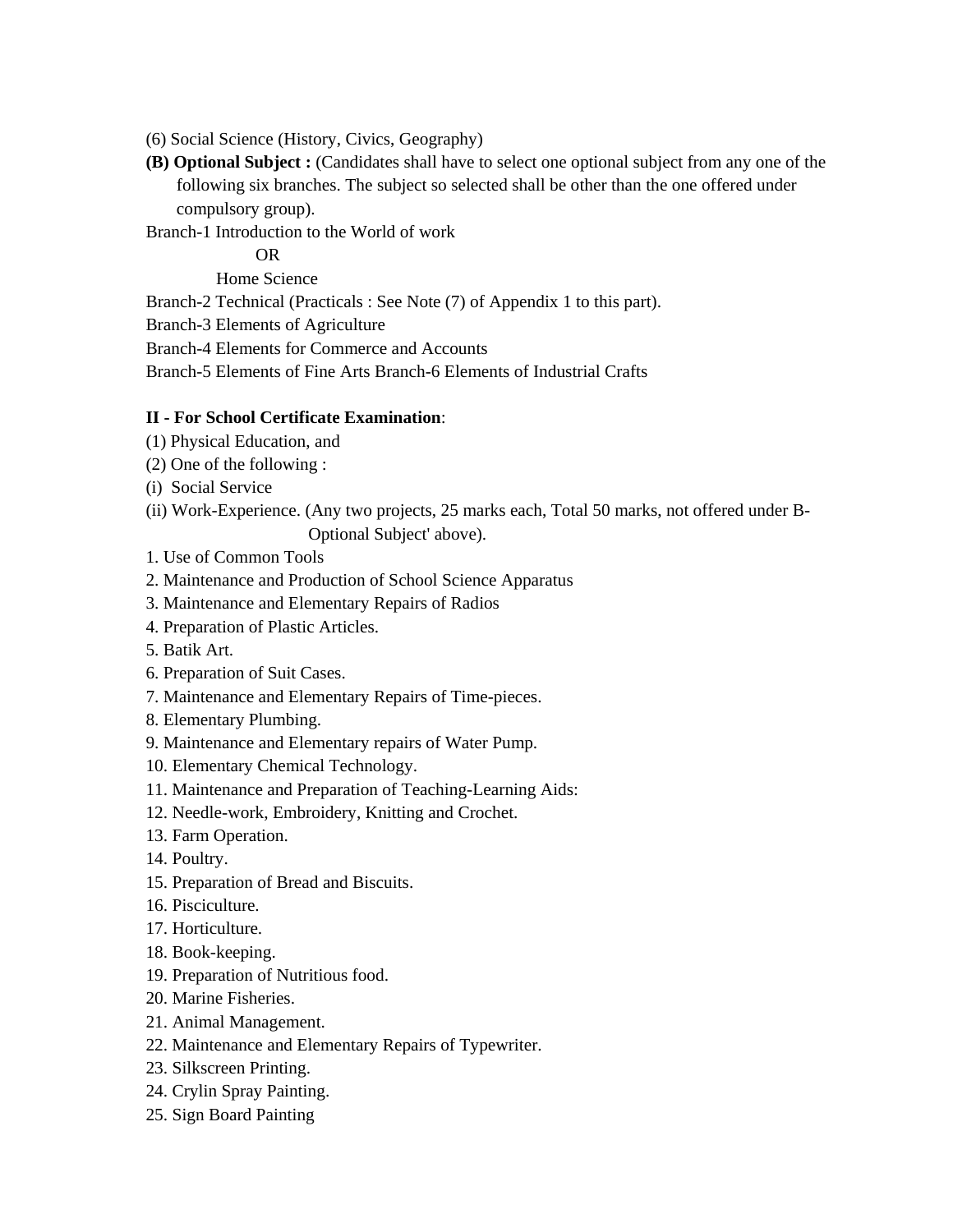26. House Decoration.

### **III. For the Spastic Candidates.**

1. For Examination by the Divisional Board:

- **(A). Compulsory Subjects (Total Six)**
- (1) First Language.
- (2) Second Language.
- Note Candidate many offer any two languages falling under "First Language" and "Second Language" however, he shall not offer the same language for both the subjects.
- (3) Third Language (other than those subjects offered under First and Second Language.

OR

 One subject out of the following particular subjects provided in APPENDIX-I under Item (7). Optional Subjects of this part.

- (i) Drawing and Painting (Practical).
- (ii) Art-Oriented Crafts (Any One).
- (iii) Industrial Crafts (Any One).
- (iv) Any one of the subjects from Engineering Science Group (See Note (7) of Appendix-I to this part):
- (v) Typing
- (vi) Book-binding,
- (4) Any one of the following subjects :
	- (i) Mathematics (Algebra Geometry);
	- (ii) Arithmetic of Standard VII.
- (5) Science (Physical, Chemistry, Biology).
- (6) Social Science (History, Civics, Geography).
- **(B) Optional Subject** :- Candidates shall have to select optional subject from any one of the following six branches. The subject so selected shall be other than the.one offered under compulsory group.
	- Branch -1. Introduction to the world of work;

# OR

Home Science

- Branch-2. Technical (Practicals) : See Note (7) of Appendix-I to this part).
- Branch-3. Elements of Agriculture.
- Branch-4. Elements of Commerce and Accounts.
- Branch-5. Elements of Fine Arts.
- Branch-6. Elements of Industrial Crafts.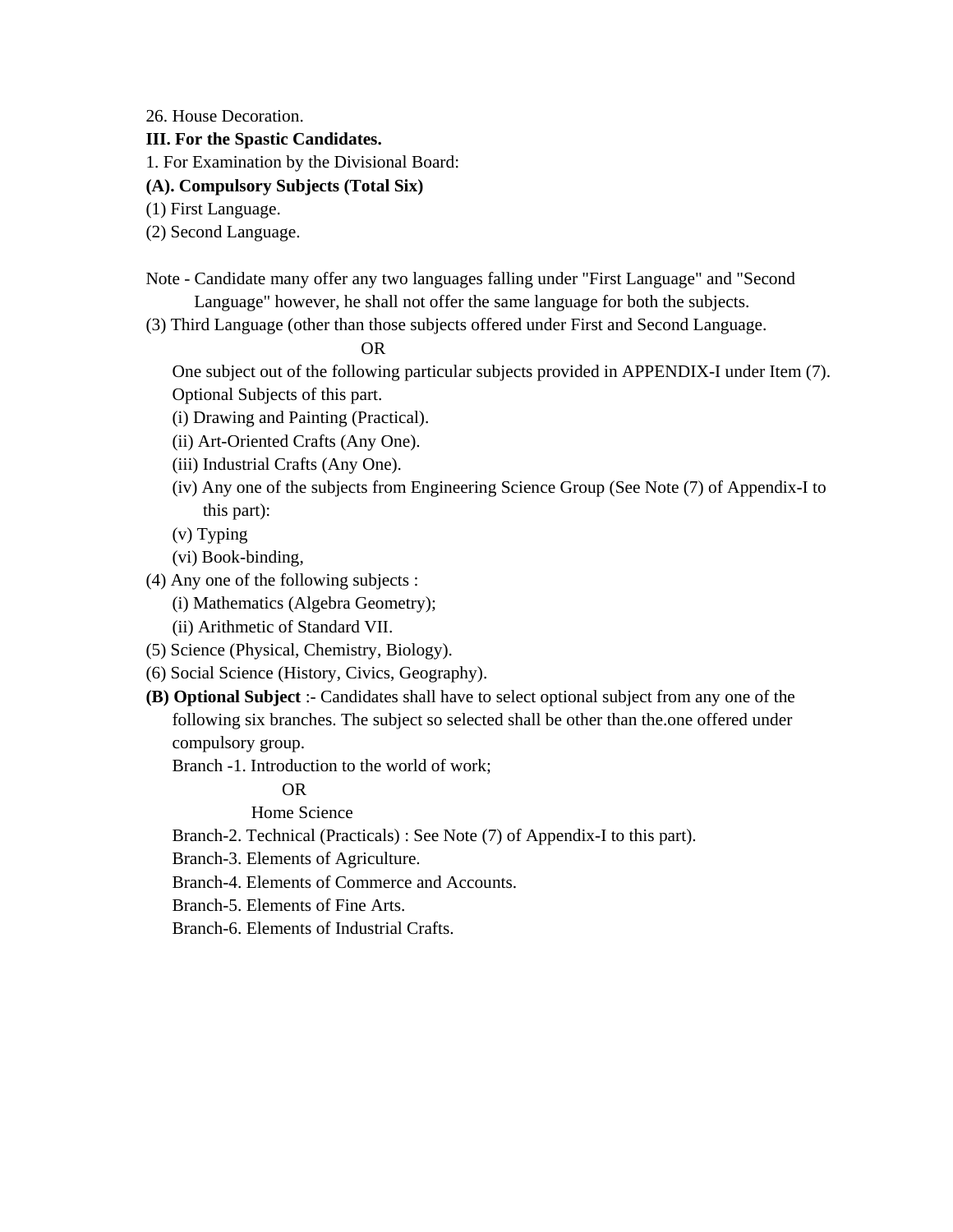#### **IV. Concessions to Spastic Candidates**

- (1) The seating arrangement for these candidates shall preferably be made in the school concerned where they are learning those subjects. The institutions shall, however, arrange to provide typewriters, tables, chairs (specially made for these students) etc. without any charge to the Board.
- (2) These candidates shall be given 1 hour and 30 minutes extra to solve the question papers.
- (3) These candidates shall be permitted to type or write the answer scripts or they shall he permitted to provide a writer for full paper or for part of the paper in case the candidate feels tired or exhausted while typing or writing the paper.

 And a member of staff of the Centre for Special Education, Bombay would be allowed to write for such spastic candidate.

 These members of staff shall be persons not directly concerned with teaching the candidate but able to understand the candidate's speech. These writers shall be chosen carefully and instructed to write down exactly what the spastic candidate says to them.

 Before the examination commences an undertaking shall be taken from the writer' to the effect that there will be no misuse of the concession.

- (4) These candidates shall be exempted from drawing Figures, maps etc. and the marks for these shall be proportionately increased.
- (5) The Question Paper of 'Mathematics' (Arithmetic of Standard VII specially prescribed for 'Blind' students) shall be set carrying 75 marks. The marks obtained by these candidates out of 75 marks shall be proportionately increased to convert them into marks obtained out of 150 marks.
- (6) The question Paper of 'Science' shall be the same as in the case of General Scheme. However, these candidates shall be exempted from examining 'Practicals'. The marks obtained by these candidates out of 120 marks shall be proportionately increased to convert them into marks obtained out of 150 marks.
- (7) In the case of these candidates, who on the advice of the Orthopaedic Surgeon are unable to complete the course in the subject 'Physical Education', the Divisional Chairman on the merits of each case, shall condone the requirement of appearing for this school certificate subject :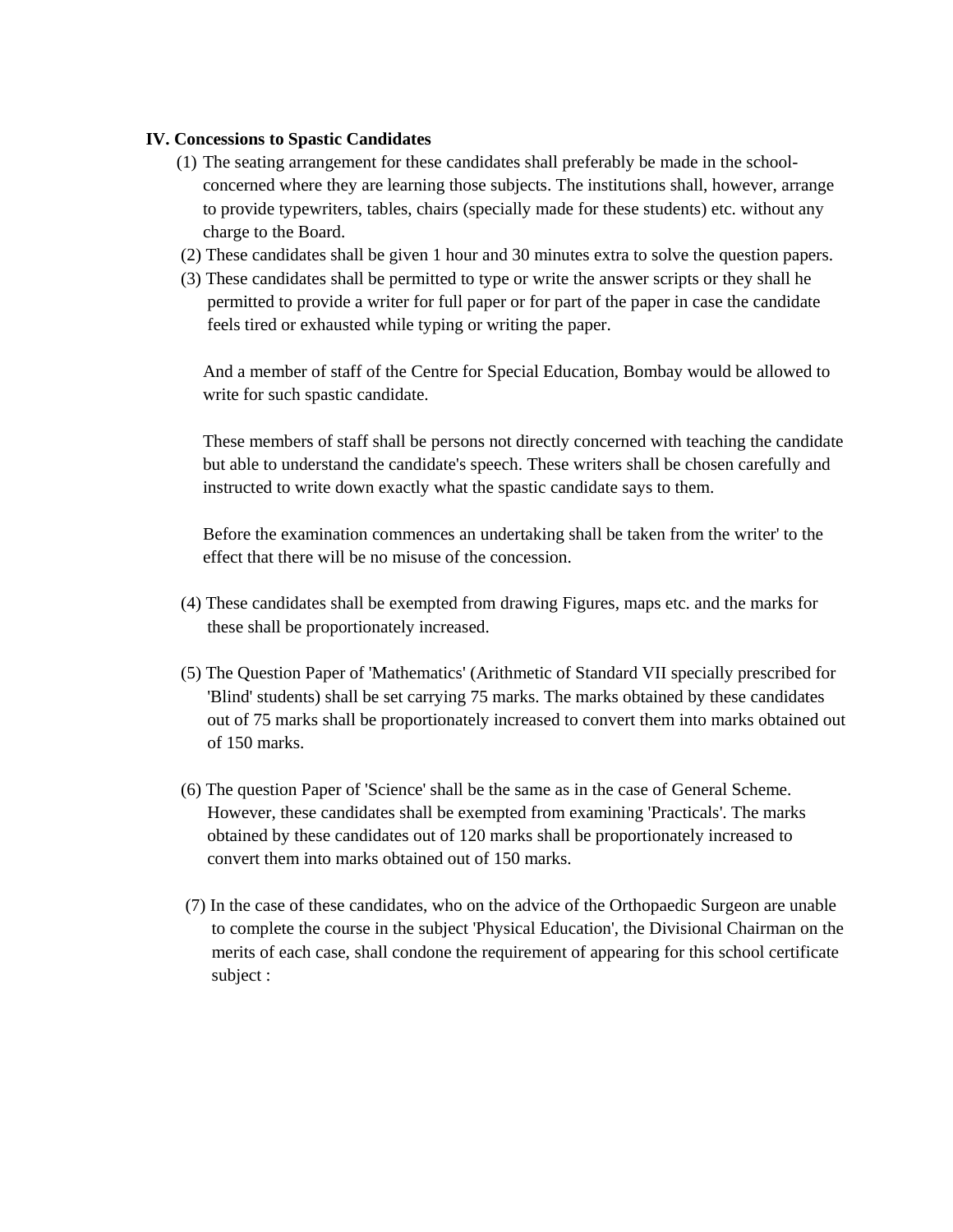Provided that the candidate makes such a request to the concerned Divisional Board through the head of the Secondary School along with a medical certificate to that effect issued by the Orthopaedic Surgeon.

#### **Definition of the Physically handicapped candidates:**

For the purpose of allowing the candidates to avail of the concessions including the Scheme of subjects, the definition of the term Blind, Deaf and the Physically (Orthopedically) handicapped and spastic shall be as under:-

#### **(ii) Blind :**

The blind are those who suffer from either of the following conditions viz:-

- (a) Total absence of sight;
- (b) Visual acuity not exceeding 6160 or 20/200 (Snellon) in the better eye with correcting lenses
- (c) Limitation of the field of Vision subtending an angle of 20 degrees or worse.

#### **(ii) Deaf:**

The deaf are those in whom the sense of hearing is non-functional for ordinary purposes of life. Generally a loss of hearing at 60 decibels or above 500, 1000 or 2000 frequencies will make hearing non-functional.

#### **(iii) Orthopedically Handicapped**

The Orthopedically handicapped are these who have a physical defect Or deformity (as certified by the Orthopaedic Surgeon is more than 25 percent) which causes an interference with the normal functioning of the bonus, muscles and joints.

#### **(iv) Spastic :**

The spastics are those who are suffering from cerebral palsy. This is a disorder of movement and posture appearing in the early years of life due to damage to that part of the brain which controls his or her motor or physical functions or the failure to develop normally in a small part of brain controlling movement which causes an interference with the normal functioning of bones, muscles and joints, thereby affecting communication".

Such of the candidates desiring to have the above concession shall apply through the head of the School concerned along with a certificate of Ophthalmologist, or Ear, Nose, Throat Specialist or Orthopaedic Surgeon, as the case may be in the form prescribed appended to this scheme to the Divisional Chairman concerned well in advance.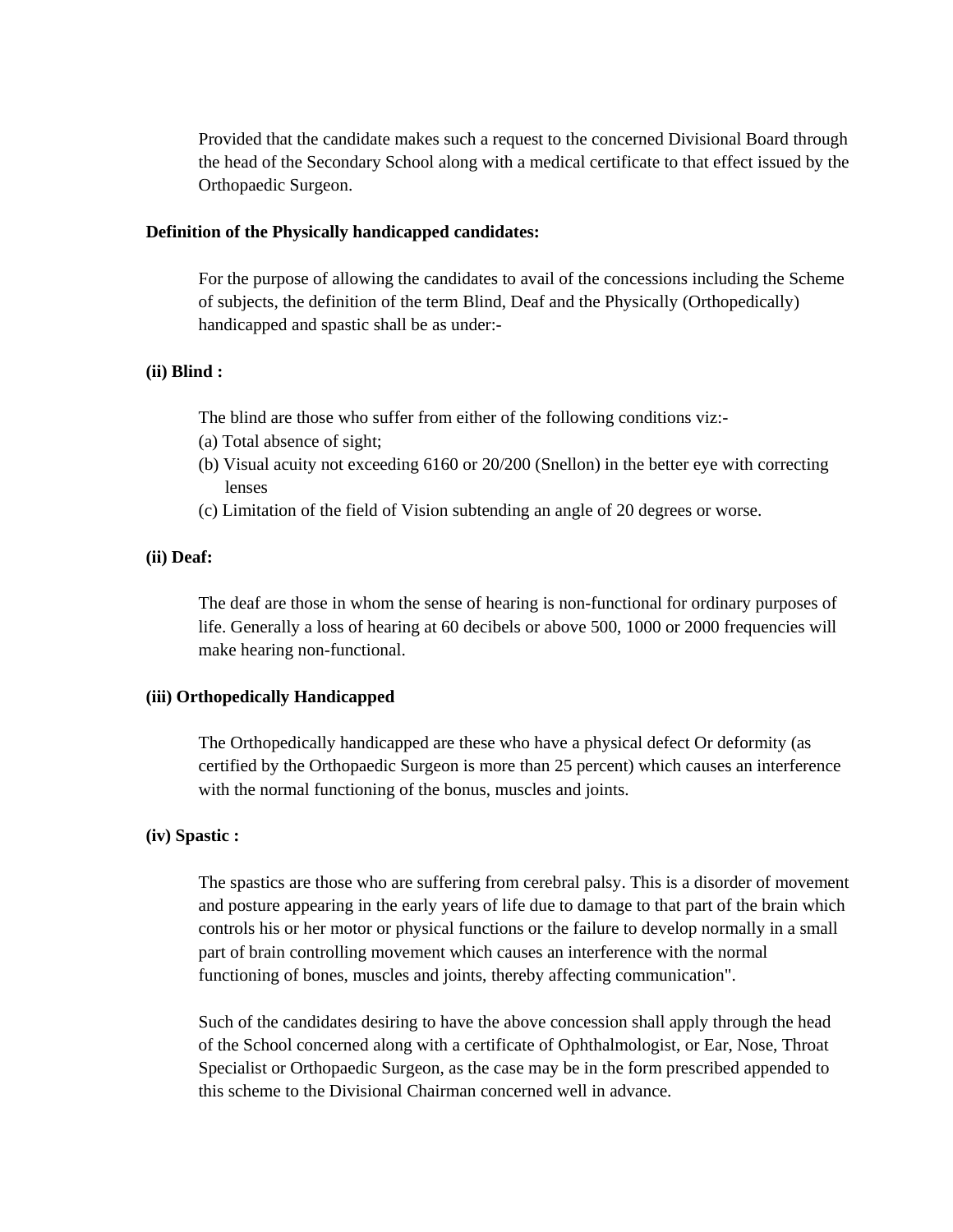# **FORM - I Medical Certificate for Blind Candidate**

Certified that, I, Dr. \_\_\_\_\_\_\_\_\_\_\_\_\_\_\_\_\_\_\_\_\_\_\_\_\_\_ Registration No. \_\_\_\_\_\_\_\_\_\_\_\_ have this \_\_\_\_\_\_\_\_\_\_\_day of 19 , examined the candidate whose particulars are given below : 1. Name of Candidate : 2. Father's Name : 3. Sex : 4. Approximate Age : 5. Identification mark : 6. Extent of Residual vision, if any Right eye Left eye 7 Onset of blindness (Please state whether blindness is from birth or acquired later; if it has been caused afterwards, the age and cause of blindness may be indicated). (For the purpose of concessions granted to blind candidates; blinds are those who suffer from either of the following : a) Total absence of sight : b) Visual acuity not exceeding 6/60 or 20/20 (Snellen) in the better eye with correcting lenses. Limitation of the field of vision sub standing an angle of 20 degrees or worse). 8. Please state clearly whether the candidate is blind who can be considered for the purpose of giving concession, granted by the Board to blind candidates.

Place: Designation: Date: Office Stamp:

Signature of Applicant (Signature of Ophthalmologist) Address :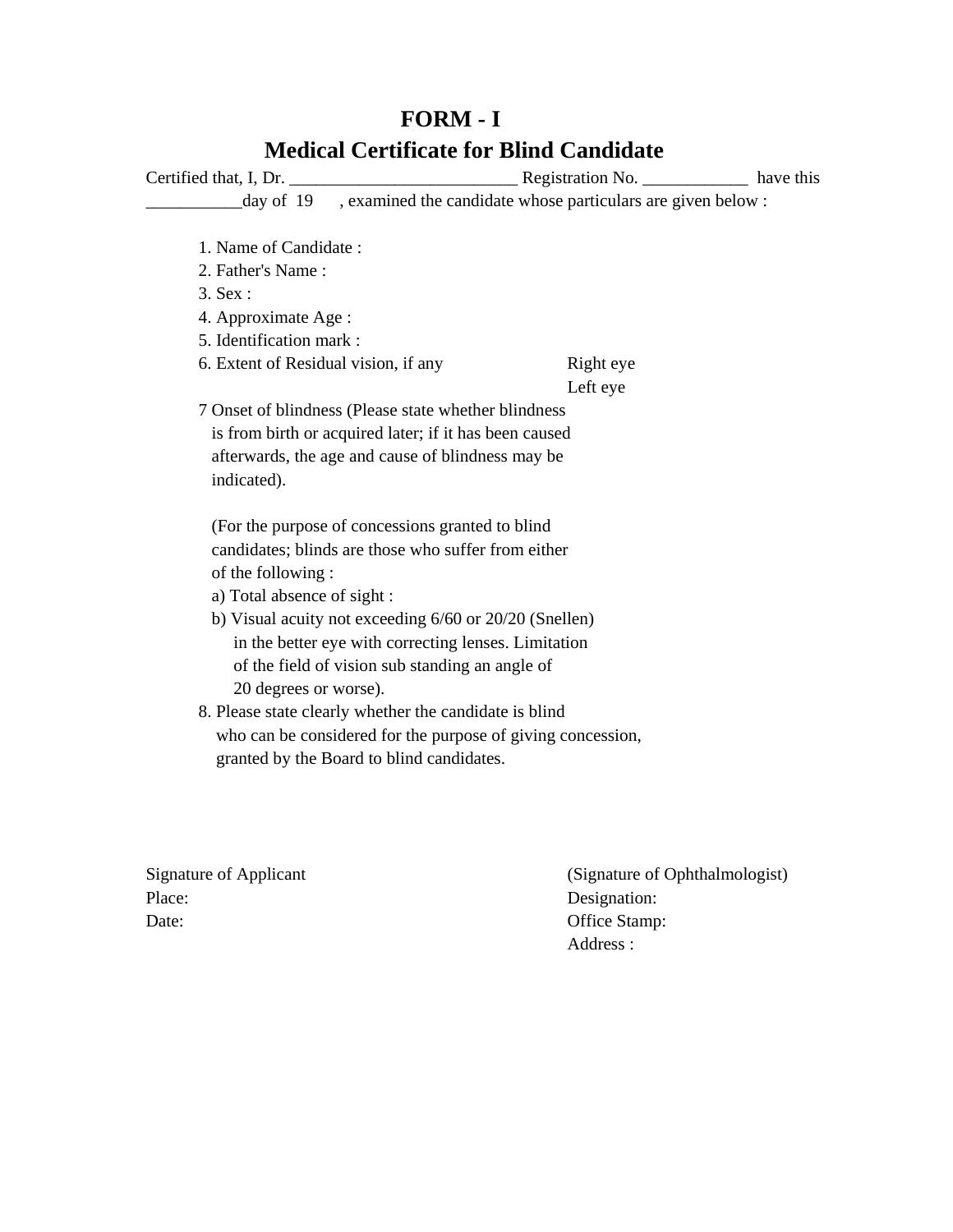# **FORM - II Medical Certificate for Deaf Candidate**

Certified that, I, Dr. \_\_\_\_\_\_\_\_\_\_\_\_\_\_\_\_\_\_\_\_\_\_\_\_\_\_ Registration No. \_\_\_\_\_\_\_\_\_\_\_\_ have this \_\_\_\_\_\_\_\_\_\_\_day of 19 , examined the candidate whose particulars are given below :

- 1. Name of Candidate :
- 2. Father's Name :
- 3. Sex :
- 4. Approximate Age :
- 5. Identification mark :
- 6. An estimate of the residual hearing, if any and the basis on which this estimate has been arrived at. (i) Right ear (ii) Left ear
- 7. Onset of deafness (Please state whether deafness is from birth of acquired later. If it has been caused afterwards the age and cause of deafness may be indicated).

 (for the purpose of concessions granted to deaf candidates, deaf are those in whom the sense of hearing is non- functional for the ordinary purposes of life. Generally loss of hearing at 60 decibels or above at 500, 1000, 2000 frequencies will make residual hearing non-functional).

- 8. Please state clearly whether the candidate is deaf for the purpose of giving concessions granted by the Board to deaf candidates :
- 9. Please enclose Audio-grarn chart.

Place: Designation: Date: Office Stamp:

Signature of candidate: (Signature of E.N.T. Specialist) Address: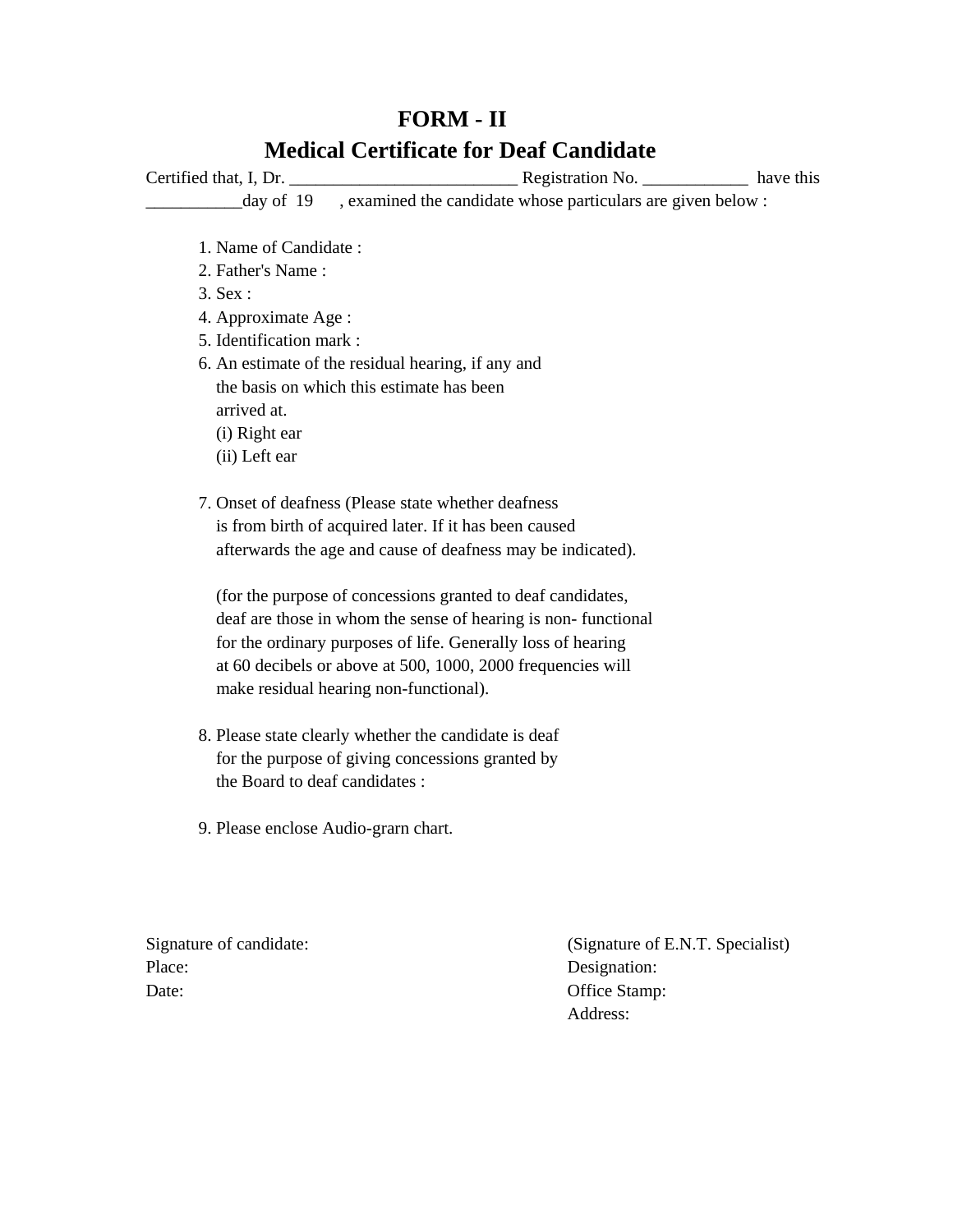# **FORM - III**

# **Medical Certificate in respect of an Orthopedically (Physically) Handicapped or spastic candidate**

For the purpose of concessions granted to Orthopedically (Physically), handicapped or spastic. The Orthopedically (Physically) handicapped or spastic are those who have Physically defect or deformity which causes an interference with the normal functioning of bones, muscles and joints.

Certified that I, Dr.  $\qquad \qquad$  Registration No.  $\qquad \qquad$  have this day of 19 , examined the applicant whose particulars are given below and that he/she falls within the above definition.

- 1. Name of Candidate :
- 2. Father's Name :
- 3. Sex :
- 4. Approximate Age :
- 5. Identification mark :
- 6. (a) Nature of disability (Tick relevant from following list)

 POST-POLIO PARALYSIS, HEMIPLEGIA, QUADRAPLEGIA, MALUNITIED FRACTURE, NERVE PARALYSIS, UPPER EXTREMITY, LOWER EXTREMITY, LIMP, PAINFUL, SHORTENING, DEFORMITY, CONGENITAL ACQUIRED, ABOVE KNEE, BELOW KNEE, HIP, HEMIPELVECTOMY, SYMES, CHEOPARTS, WRITS, FINGERS, BELOW ELBOW, ABOVE ELBOW, SHOULDERS, FORE QUARTER, UNILATERAL, BILATERAL.

- (b) Extent of disability: Estimate in percentage (mc. Bridge Scale) ON ANATOMICAL, FUNCTIONAL, (PATIENTS ASSESSMENT, EXAMINER'S ASSESSMENT) PERCENTAGE (Please state whether the percentage of disability is 25 or above).
- (c) Use of applicant (Tick relevant from following list). CALLIPER, CMUTCH, ABOVE KNEE, BELOW KNEE, PROSTHESIS, CANE, UNILATERAL, BILATERAL, ABOVE ELBOW, BELOW ELBOW, HEMIPELVECTOMY SHOULDER-DIS-ARTICULATION.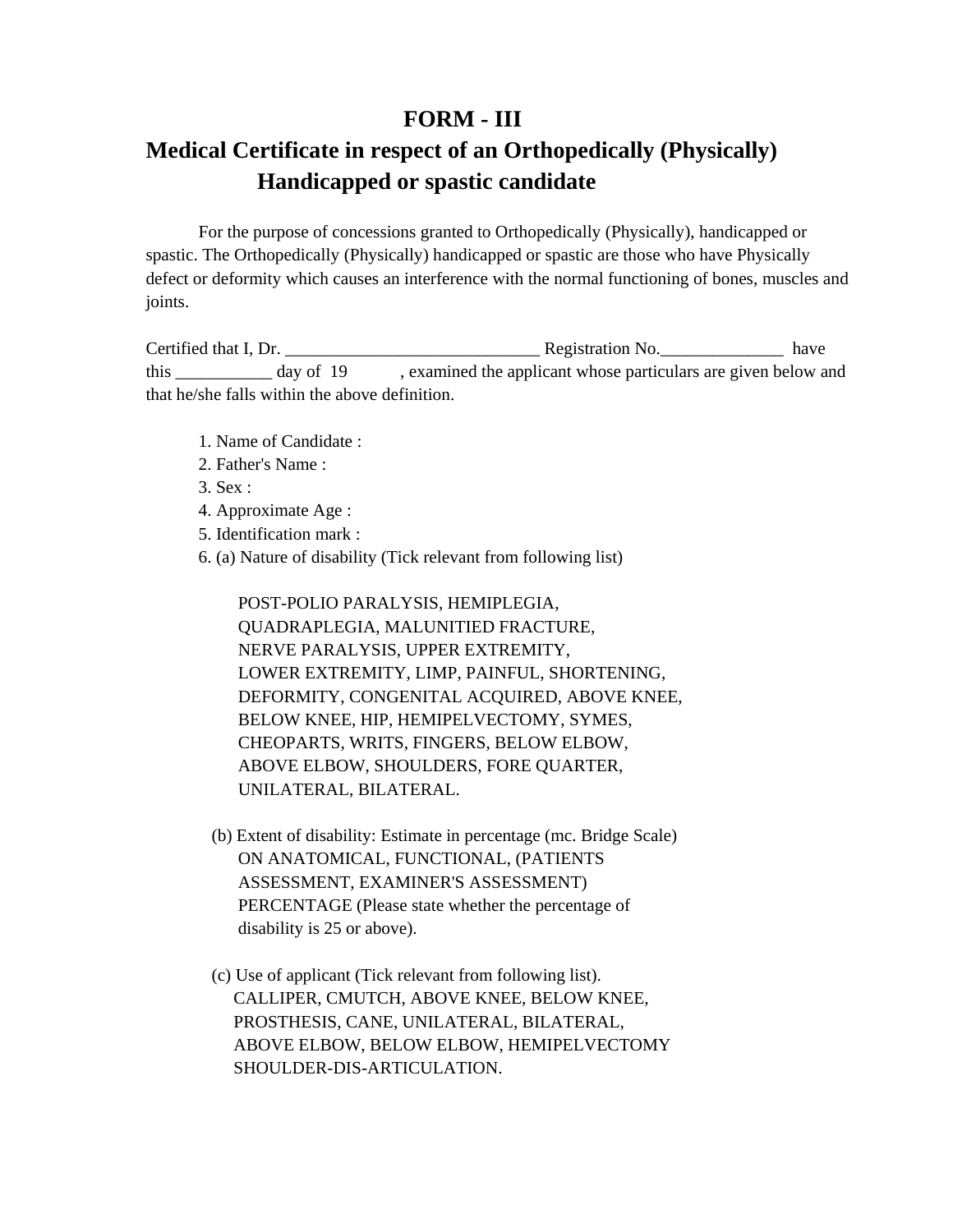#### (d) ANY OPERATON DONE OR INDICATED:

#### (e) PHOTOGRAPH (Attested)

To show the nature of disability and any appliance if used.

7. Any other particulars to clarify the nature and extent of disability that the Surgeon might like to point out.

Place: Designation: Date: Office Stamp:

Signature of applicant (Signature of Orthopaedic Surgeon) Address: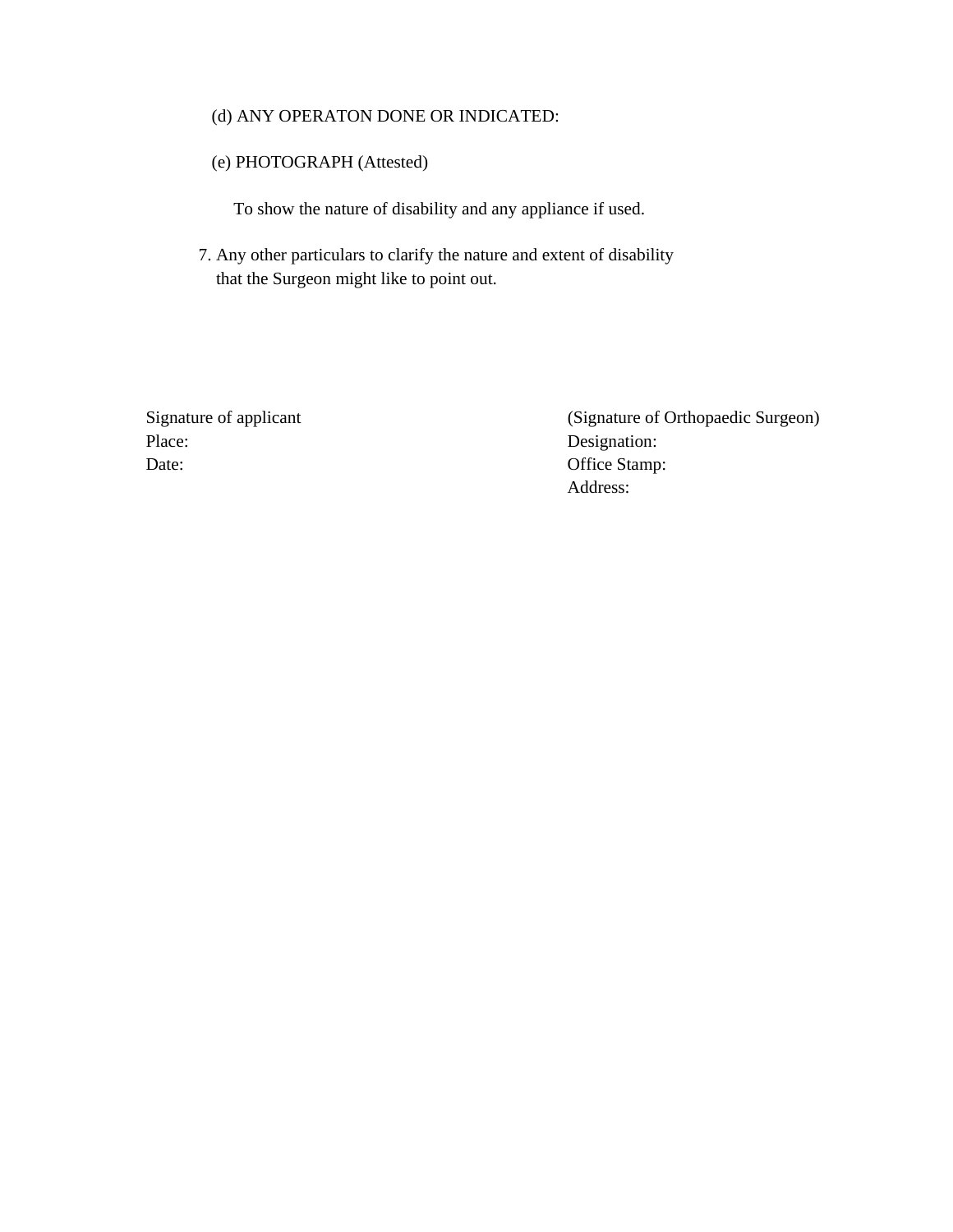# **PART III ( Higher Secondary Certificate Examination )**

## **PROCEDURE FOR RECOGNITION OF JUNIOR COLLEGES**

- (1) A junior college desirous of being recognised for the purpose of admitting its students to the privileges of the Divisional Board, shall apply to the Divisional Secretary concerned for recognition, not later than 15th July one year preceding the year in which it proposes to present the candidates for the public examination conducted by the Divisional Board ;
	- (i) Provided that the Divisional Chairman concerned may, for special reasons to be recorded in writing, condone the delay if the delay does not exceed three months and shall place the matter before the Divisional Board for post-facto approval;
	- (ii) Provided further that, where the delay exceeds three months, it may be condoned by the Divisional Board, in very exceptional circumstances and according to the merits of each case.
- (2) The application for recognition shall be submitted in triplicate in a prescribed form given in Appendix I.
- (3) The Divisional Secretary shall forward two copies of the application, immediately on its receipt, laying down the date on or before which it should reach the Divisional Board, to the Regional Deputy Director concerned for giving his detailed report after inspecting the junior college.
- (4) The Regional Deputy Director in forwarding his report, shall clearly state whether and in what subjects or on what conditions and for what period, recognition to the junior college is recommended by him.
- (5) The Divisional Secretary shall place the original application for recognition of the junior college and the report of the Regional Deputy Director; with his recommendations or otherwise, before the Examination Committee.
- (6) The junior college shall supply promptly through the Regional Deputy Director concerned, any additional information called by the Examination Committee, in connection with the application for recognition.
- (7) The Divisional Secretary shall place all the papers along with the recommendations or otherwise of the Examination Committee before the Standing Committee in its next meeting for its decision.
- (8) Notwithstanding anything contained in the foregoing clauses of these Regulations, for the first Higher Secondary Certificate examination to be held in March or April 1977, all junior colleges which have been permitted by the Director of Education or the Director of Higher Education to conduct second year junior college classes shall be deemed to have been recognised for the purposes of these regulations by the Divisional Board concerned subject to payment of prescribed registration fees by such junior colleges.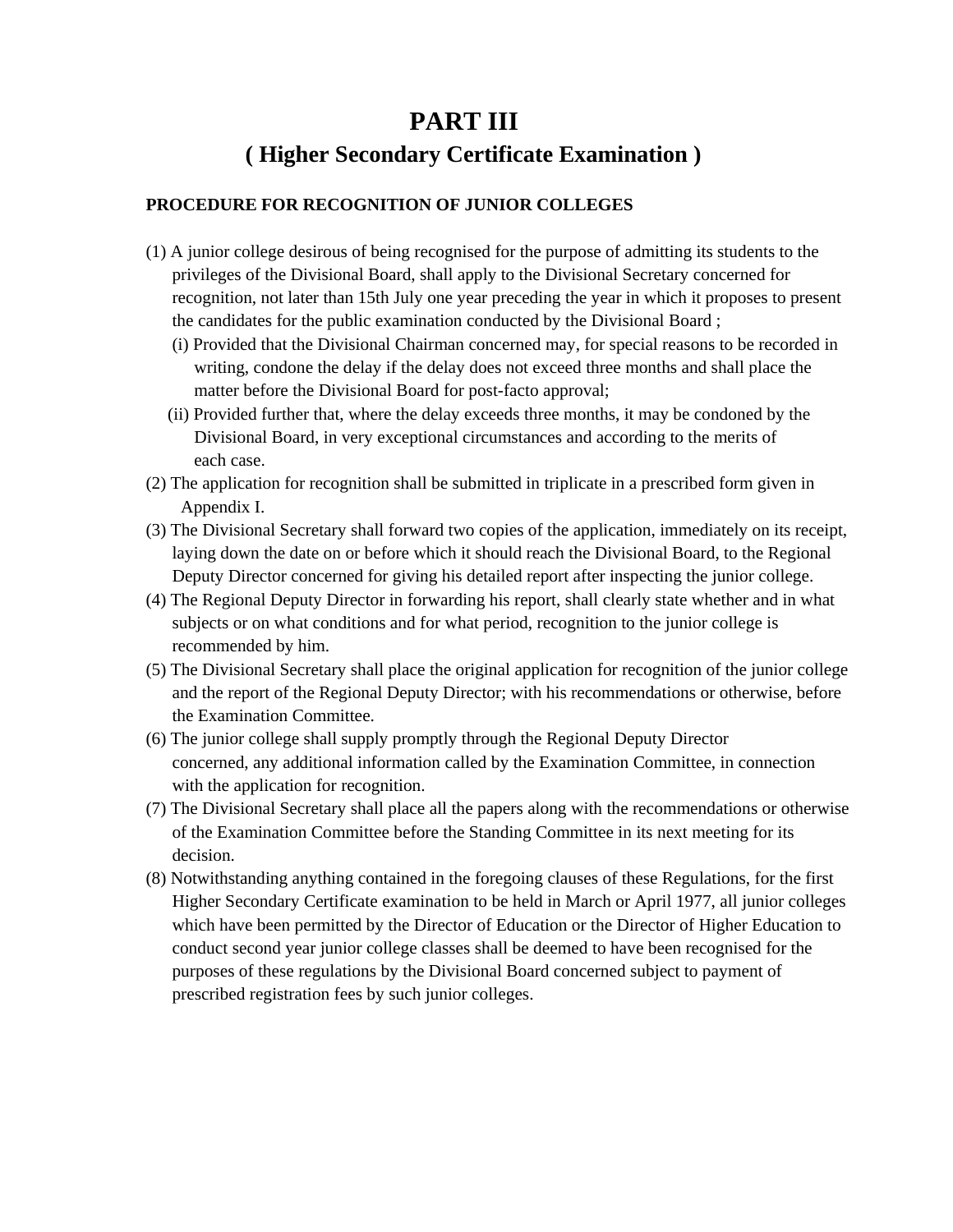#### **67. CONDITIONS OF RECOGNITION**

A junior college may be recognised or continued to be recognised by a Divisional Board if it fulfils, to the satisfaction of the Board, the following conditions :—

- (i) The junior college is recognised by the Education Department;
- (ii) The junior college admits students of all communities irrespective of caste, creed and religion;
- (iii) The junior college shall be open for inspection to officers of Education Department and to person or persons authorised by the State or Divisional Boards;
- (iv) The staff employed to teach the students studying in the two-year classes is suitably qualified; and the Science laboratories and equipment and farm laboratories, poultry facilities etc. stipulated for different streams, where science subjects are taught; are fully equipped and fulfil the standard prescribed;
- (v) The class-rooms are suitable to accommodate the number of students prescribed by the State Government and have adequate furniture and other necessary equipment;
- (vi) The education imparted to the students is, in the opinion of the Divisional Board, satisfactory in all respects;
- (vii) The junior college does not employ any member belonging to the teaching and non teaching staff, notified as unsuitable for employment by the Director or by the State Board;
- (viii) The junior college follows the curriculum and syllabi prepared by the State Board and duly sanctioned by the State Government; and uses text-books sanctioned and prescribed by the State Board, from time to time;
- (ix) Admissions made in the first and the second year classes are according to the Regulations and instructions issued from time to time by the Board and the rules of the Education Department;
- (x) The Records, Statistical returns and Certificates given by the junior college or by the Management are trustworthy;
- (xi) The junior college makes provision to the satisfaction of the State Board or the Divisional Board for the general rules of discipline for its employees and its students;
- (xii) The Management conducting the junior college does not conduct within the premises of the institutions or elsewhere unrecognised or unaffiliated school or educational institution or classes for which written permission has not been granted by the-Department, by the Divisional Board; or any other competent authority;
- (xiii) The junior college shall not prepare and present the same candidates at the Higher Secondary Certificate examination conducted by the Divisional Board AND at any other examination of the same nature and of similar or higher standard as that conducted by the Divisional Board, during the same academic year;
- (xiv) Promotions made from first year junior college to second year junior college are in accordance with the rules of promotions prescribed and laid down by the State Board;
- (xv) Rate of fees, pay-scales, allowances and amenities provided for junior college classes are according to the instructions issued by the Education Department from time to time;
- (xvi) A junior college maintains registers and records prescribed by the Education Department in a proper manner;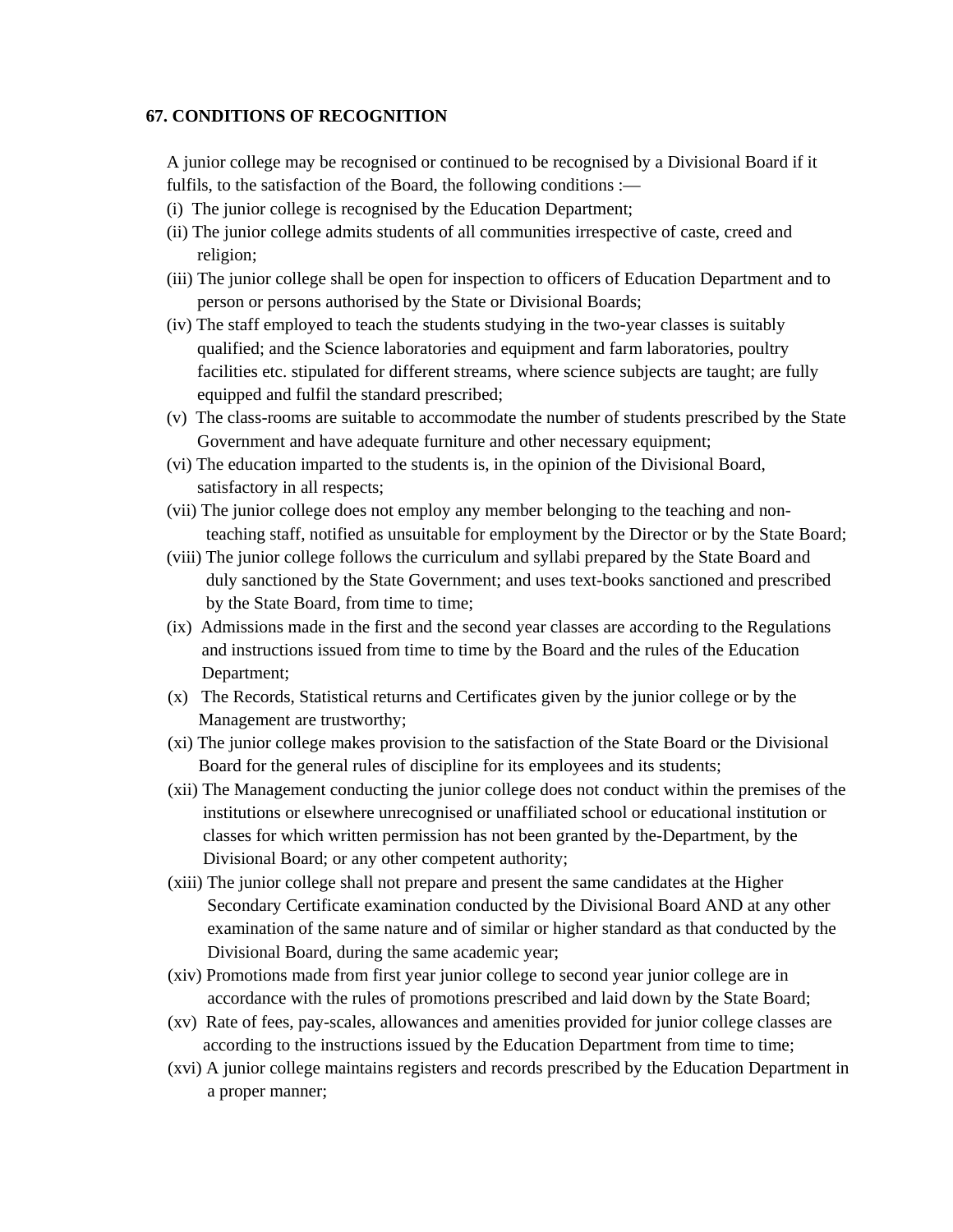- (xvii) The junior college shall comply with the provisions of service conditions laid down in the Secondary School Code by the State Government in so far as they are not inconsistent with the provisions of the Act and the Regulations;
- (xviii) The junior college shall afford all necessary facilities for the conduct of the examination by the Divisional Board.

#### **68. POWER TO GRANT AND TO REFUSE RECOGNITION**

- (1) The Standing Committee of the Divisional Board shall grant recognition to a junior college, which satisfies all the conditions laid down in Regulation 67 above, based on the recommendations or otherwise of the Examination Committee. The Divisional Secretary shall communicate the decision of the Standing Committee to the Management and the Regional Deputy Director concerned, giving the details such as the subjects in which, conditions on which and the period for which recognition is granted. He shall enter its name in the list of recognised junior colleges to be maintained by him.
- (2) The Standing Committee, if it so desires, may appoint a panel of subject-experts, to carry the inspection of a junior college, before granting recognition or otherwise.
- (3) If the Standing Committee refuses to grant recognition to a junior college, it will record the reasons therefor and communicate them to the Management conducting the junior college and to the Regional Deputy Director concerned. This decision shall also be communicated to the State Board and to the Director.
- (4) If any management feels aggrieved by the decision of the Standing Committee, it may, within four weeks from the date of receipt of the decision, submit an appeal to the Divisional Board against the order of the Divisional Secretary.
- (5) The decision of the Standing Committee, subject to the appeal to the Divisional Board, and the decision of the Divisional Board in the appeal, shall be final.
- (6) The Divisional Secretary shall inform the decision of the Standing Committee and of the Divisional Board in the ease of appeal, to the Director and to the State Board and to the Management concerned.
- (7) A junior college which is not recognised by the Standing Committee or by the Divisional Board in the case of an appeal in a subject or subjects shall not be permitted to present its candidates at the Higher Secondary Certificate examination conducted by the Divisional Boards.

#### **69. RECOGNITION—WITHDRAWAL OF**

- (1) If, on account of changes in number, qualifications, service conditions and other relevant matters relating to the staff, the standard of a junior college is affected adversely or if a junior college ceases to meet the requirements of the Divisional Board, in the opinion of the Regional Deputy Director, he shall make a special report to the Divisional Secretary for withdrawing the recognition granted to that junior college.
- (2) The Divisional Secretary shall issue a notice to the junior college, whose recognition has been recommended to be withdrawn by the Regional Deputy Director, showing cause why the recognition granted to it by the Divisional Board should not be withdrawn, within fifteen days from the date of the notice.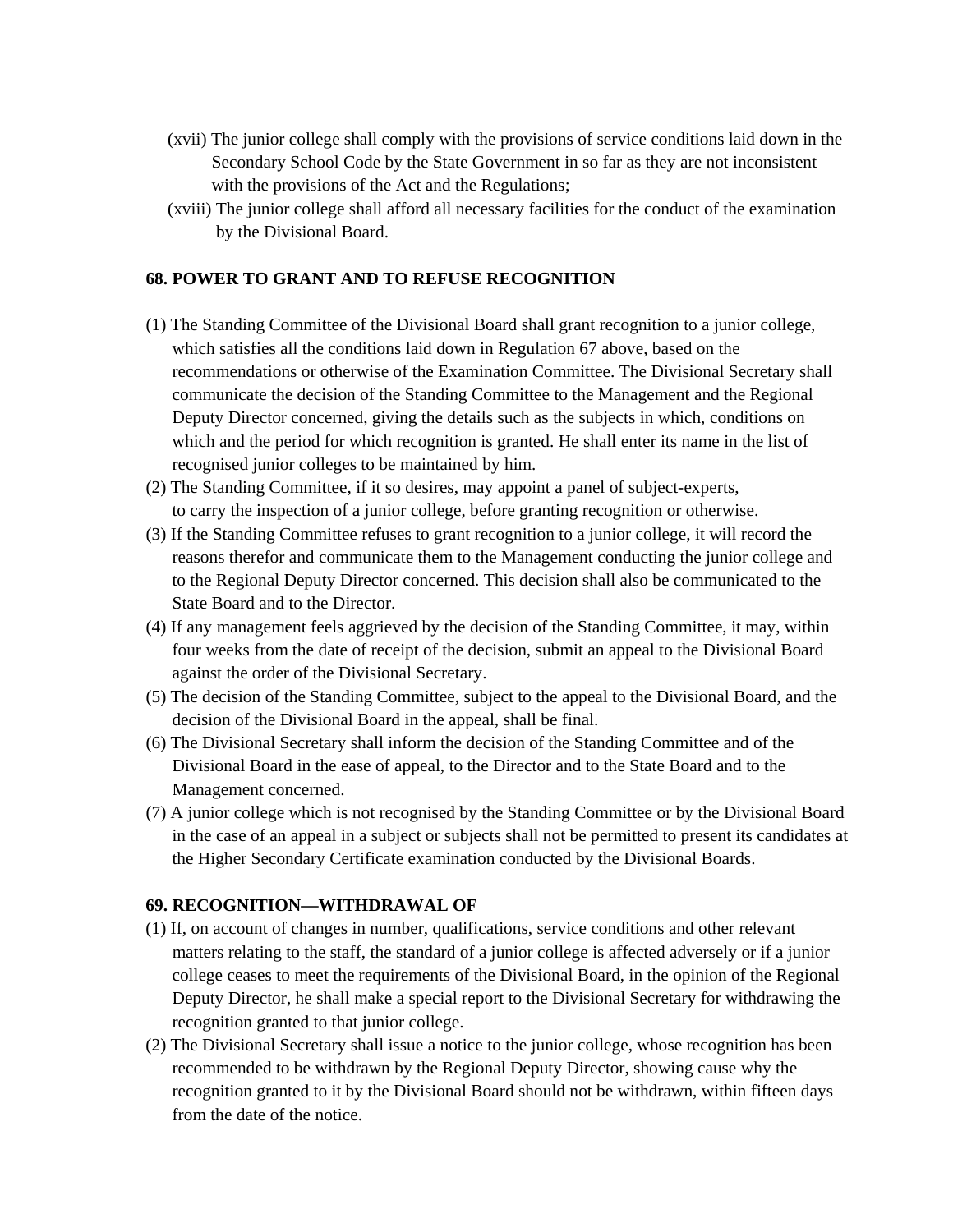- (3) The Divisional Secretary shall place the special report of the Regional Deputy Director and the reply of the junior college to the show-cause notice issued by him before the Examination Committee for their decision.
- (4) The Divisional Secretary shall then place the recommendations of the Examination Committee along with the special report of the Regional Deputy Director and all other relevant documents before the Standing Committee
- (5) The Standing Committee, after having taken into consideration all the material in the case, may take a decision to withdraw the recognition of the junior college or otherwise.
- (6) The decision of the Standing Committee shall be communicated to the junior college forthwith. The Divisional Secretary shall also inform the Director and the State Board of this decision.
- (7) The Standing Committee, if it finds necessary, after going through the material, to lay down certain conditions on the junior college, before withdrawing its recognition, shall prescribe a certain time limit within which the junior college fulfils the conditions prescribed by it.
- (8) If the junior college does not satisfactorily fulfil the conditions prescribed by the Standing Committee, it shall resolve to withdraw the recognition of that junior college forthwith.

## **70. APPEAL**

- (1) If the junior college, recognition of which is withdrawn, feels aggrieved by the decision of the Standing Committee, may appeal in triplicate to the Chairman of the State Board within fourteen days from the date of receipt of the order.
- (2) The decision of the Standing Committee, subject to the decision of the Chairman of the State Board in the appeal, shall be final.
- (3) The Divisional Secretary shall strike off the name of the junior college whose recognition has been withdrawn either by the Standing Committee or by the Chairman of the State Board, from the list of recognised junior colleges. He shall intimate this decision to the Regional Deputy Director, the Director and the State Board.
- (4) The Chairman of the State Board shall place the case before the State Board in its next meeting for its information.

### **71. CHANNEL OF CORRESPONDENCE**

- (1) The Principal of a junior college shall act as a Correspondent with the State Board and Divisional Boards. The name and address ( both official and residential with phone numbers if any) should be registered with the State Board and the Divisional Boards as soon as the junior college is recognised.
- (2) Change in the Correspondent and the Management shall be communicated immediately to the State Board and the Divisional Boards, whenever they take place, by the Management, giving all the necessary details.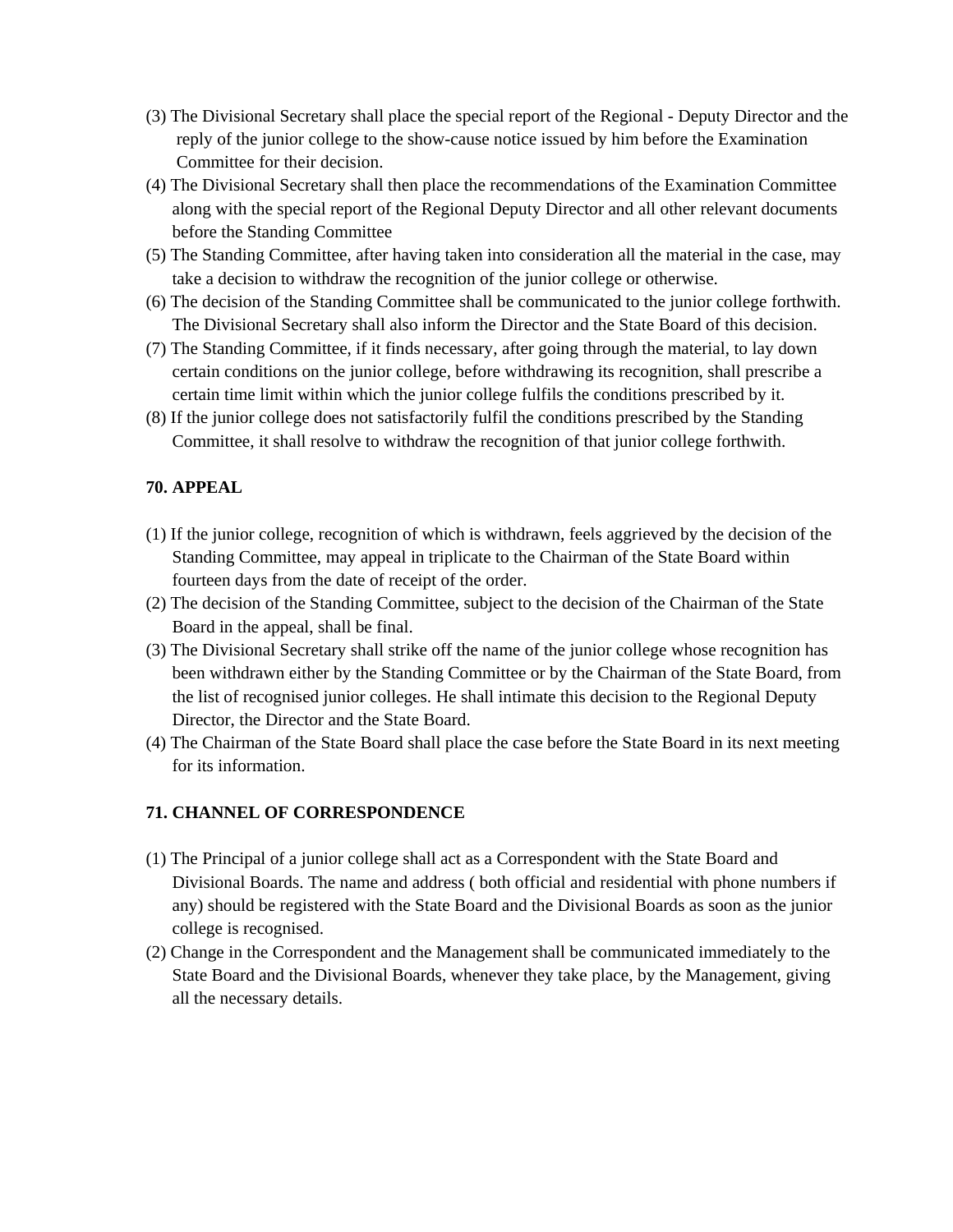# **72. ELIGIBILITY TO PRESENT CANDIDATES AT THE HIGHER SECONDARY CERTIFICATE EXAMINATION**

 A recognised junior college shall be eligible to present its candidates for the Higher Secondary Certificate examination conducted by a Divisional Board, for such subjects recognition to the teaching of which has been granted by the Divisional Board subject to such conditions as may be prescribed by it from time to time.

# **73. SUPPLY OF INFORMATION AND REPORT, SYLLABUS, RESULTS ETC.**

- (1) Divisional Board shall supply free of cost to all the junior colleges recognised by it, one copy each of the syllabi, regulations, one bound set of question papers of the Higher Secondary Certificate examination and a copy of the result of the junior college as and when declared.
- (2) The registration fee shall be paid annually before the 10th August every year as follows :-
- (i) All junior colleges recognised by the Divisional Boards shall pay registration fee as prescribed in clause 12 of regulation 94 to the Divisional Board concerned annually not later than the 10th August each year. On receiving such payment the junior colleges shall be eligible for the supply of publications mentioned above.
- (ii) If the registration fee as required above is not paid by the junior colleges by the prescribed date the applications of candidates for the Higher Secondary Certificate examination shall not be accepted by the Divisional Boards.
- (3) Every junior college which is recognised by the Divisional Board shall :—
- (i) supply to the State Board and the Divisional Board concerned on or before such dates as may be fixed by them, such returns, information and reports as may be required;
- (ii) maintain such registers and records as may be prescribed from time to time;
- (iii) afford all necessary facilities for the conduct of the Public Examination by the Divisional Board;
- (iv) carry out and observe such instructions as may be issued by the Divisional Board, from time to time.

# **74. SYLLABUS**

- (1) A junior college shall introduce the detailed syllabi determined by the State Board and duly sanctioned by the State Government for the first year and second year classes, with modifications, if any, sanctioned from time to time.
- (2) Any amendment in the syllabus made by the Board and sanctioned by the State Government from time to time shall be notified at least six months before the commencement of the academic year from which such amendments are to-be introduced, in junior colleges :- Provided that the State Board may, in the interest of candidates, notify such amendments or modifications any time during the academic year, but not later than six months from the beginning of the academic year.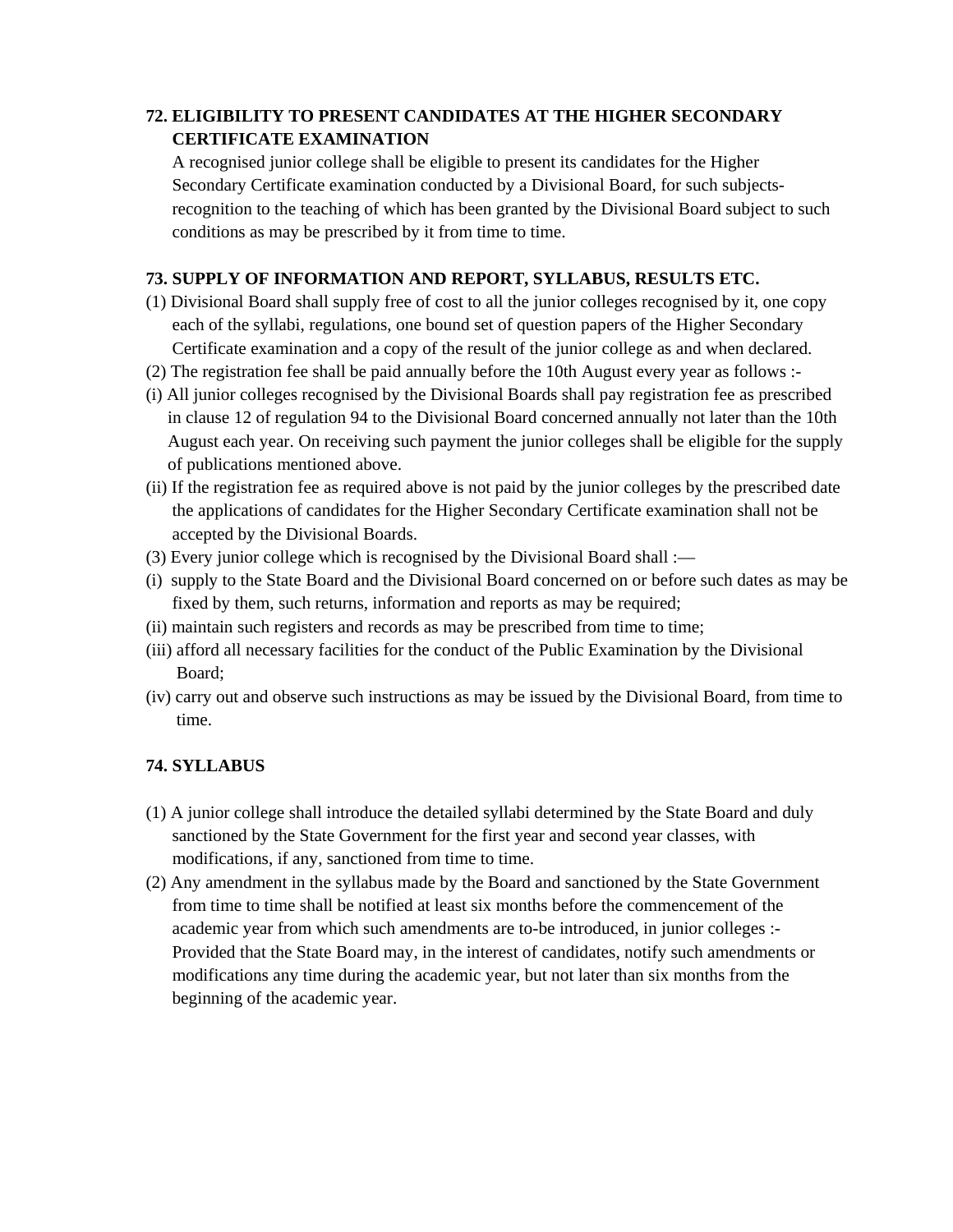# **75. QUALIFICATIONS OF PAPLR-SET LAS. TRANSLATORS, MODERATORS, SENIOR EXAMINERS AND EXAMINERS**

- (1) A person desirous of being appointed as paper-setter, moderator, translator, senior examiner or examiner at the Higher Secondary Certificate examination shall apply to the Divisional Board in the form and before the date prescribed by the Divisional Board.
- (2) A person to be eligible for being appointed as a paper-setter or moderator or translator shall ordinarily :
	- (a) have offered that subject in which he desires himself to be considered for appointment at degree and post-graduate degree examinations, or be a holder of the Master's Degree in that subject area, if he is a member of the teaching staff; and
	- (b) possess experience of teaching for at least seven years out of which two years shall be of post - S. S. C. standards such as the first and second year classes in a junior college, the Pre- Degree or Pre-University or First Year, Intermediate classes in the colleges and XI Class of Higher Secondary ( integrated ) Course. Provided that this qualification may be relaxed at the discretion of the Divisional Chairman for a period of first five years from the date of commencement of these regulations; and
	- (c) possess experience as an examiner for at least five turns at the Secondary School Certificate or Higher Secondary Certificate examination held by the Board or any public examination conducted by a statutory University established by law in the State, or any other State during the preceding ten years; and
	- (d) be a person who has not been out of touch with teaching that subject to the first or second year classes of a junior college or the pre-degree or pre-professional classes in a college affiliated to the Universities in the State, for more than two preceding years.
- (3) A person to be appointed as a chairman of the panel of paper-setters for moderating a question paper shall have experience of setting a question paper for at least five occasions in that subject at the Secondary School Certificate or Higher Secondary Certificate examinations or at any of the University examinations during the preceding ten years.
- (4) No person shall ordinarily be eligible for appointment as an examiner in a subject unless :- (a) he holds a degree or post graduate degree in that subject; and
	- (b) if he is a member of the teaching staff of a college or a junior college or a high school or both, possesses at least five years' experience of teaching that subject, out of which at least two years shall be in a college or a junior college; and if he is a demonstrator or a tutor in a college,)
	- (i) possesses at least five years' experience, if he holds a Master's Degree in the Second class,
	- (ii) possesses at least ten years' experience if he holds a Master's Degree in pass or third class,
	- (c) he is not ordinarily out of touch with the teaching of that subject to the top classes (i.e. Std. IX and X) or first year and second year classes of junior colleges or any of the classes in a college for more than three preceding years.
- Note : (1) In the case of technical or agricultural subjects, a degree holder in Engineering, Agriculture or a diploma holder in Engineering or Agriculture to be appointed under clauses (1) to (4) above should ordinarily have had experience of teaching that subject to the top classes (i. e. Std. IX and/or X) and/or first year and second year of a junior college or any of the classes in a College, a Polytechnic or any other recognised Technical Institution -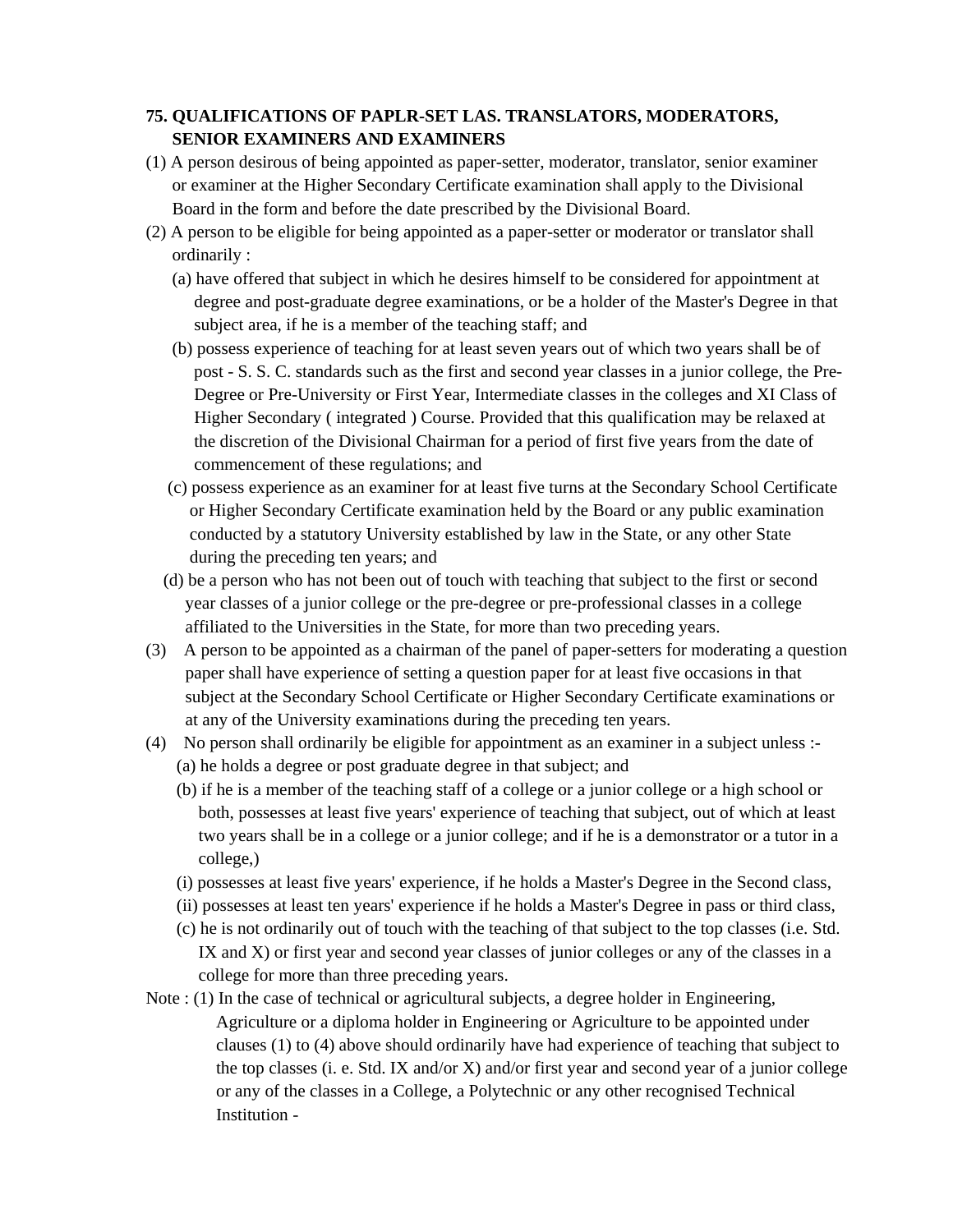(i) for 3 years if he holds a degree in Engineering or Agriculture;

- (ii) for 5 years if he holds a diploma in Engineering or Agriculture.
- (2) A person who is not on the teaching staff of a college, affiliated to any of the Universities in the State of Maharashtra or a recognised secondary school or a junior college may be appointed under clauses (1) to (4) above, if he is a person of recognised merit in that subject.
- (5) Notwithstanding anything contained in clauses (1) to (4) above and the notes thereunder, it shall be competent for the State Board :
	- (i) to decide which other examination conducted by a rural Institute or other examining bodies like the Rashtra Bhasha Samiti, Rashtra Bhasha Sabha or the like be held equivalent to a University degree purely for the puposes of this Regulation;
	- (ii) to relax the prescribed qualifications or teaching experience tor appointing the required number of examiners from year to year, if in any subject an adequate number of applicants or persons with the prescribed qualifications and teaching experience as mentioned in this Regulation are not available.

## **76. DISQUA L IFICATIONS OF PAPER-SET I ERS. IRANSLATORS, CHAIRMAN OF THE PANEL OF PAPER-SETTERS, MODERATORS AND EXAMINERS**

- ( 1 ) A person shall be disqualified for being appointed as a paper-setter, translator, chairman of the panel of paper-setters; moderators or examiners :-
- (i) if a near relative of his is sent up as a candidate for the Higher Secondary Certificate examination, provided that a person appointed to work as an examiner only shall not be considered as disqualified under this sub-clause if his near relative has not offered the particular subject in which the person is appointed to work as an examiner;
- (ii) if he is having or has had during the year any share in the working of a coaching class for any examination conducted by any Board or any University either partly or 'wholly; Note : Tuition imparted in special classes organised by a junior college shall, however, not constitute a disqualification under this sub-clause;
- (iii) if he has or had, during the year, undertaken private tuition of any candidate appearing for the examination either partly or wholly;
- (iv) if he is the author or publisher of or has any financial interest in the publication of any guide in or annotations for any subject prescribed for the first and second year classes of a junior college;
- (v) if he is the author or publisher of, or has any financial interest in the publication of a text-book prescribed for the junior college classes in such subject or a book covering substantially the syllabus prescribed for the Higher Secondary Certificate examination conducted by the Divisional Board;
- (vi) if he is a member of the State Board or Divisional Board or Boards of Studies or is serving in the office of the State Board or Divisional Boards;
- (vii) if he has been disqualified for being appointed as a paper-setter, translator, examiner or moderator by the Board or by any statutory University or any other Examination Board or at any examination held by or under the authority of the State Government;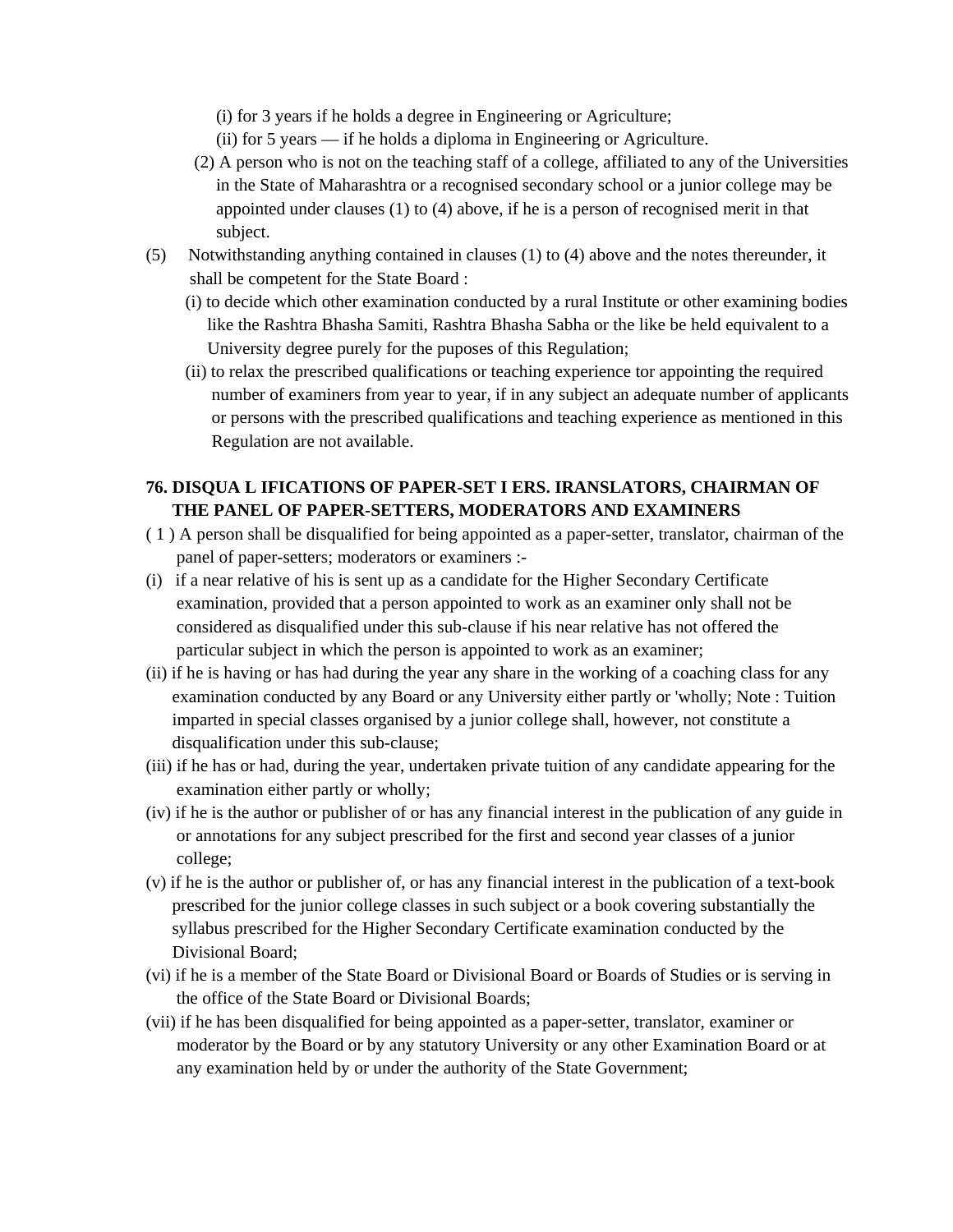- (viii) if he himself is a candidate appearing for the Higher Secondary Certificate examination conducted by the Divisional Board.
- ( 2 ) The question whether a book is a guide or a book of annotations or a text-book of the rviture referred to in clause (1) above shall be decided by the Chairman of the State Board and his decision in the matter shall be final.

## **77. APPOINTMENT OF PAPER-SETTERS, TRANSLATORS, MODERATORS AND EXAMINERS.**

- (1) Applications for appointment as paper-setters, translators, moderators and examiners shall ordinarily be invited by the respective Divisional Boards, in such manner and by such dates as may be determined by the State Board.
- (2) (a) All such applications shall be scrutinised by the Examination Committee for determining the eligibility or otherwise of each appointment as a paper-setter, translator, moderator and examiner in accordance with the qualification, teaching experience prescribed under Regulation 75 and disqualifications prescribed under Regulation 76.
	- (b) A list of all applicants eligible under the said Regulations shall be prepared and submitted by the Examination Committee to the Standing Committee;
	- (c) The Examination Committee shall also recommend, in such manner as may be determined by the State Board, names of suitable experts as the Chairmen of Panels of Paper-setters ( other than those who are applicants referred to in sub-clause ( a ) above) for setting and moderating the question papers.
	- (d) The Examination Committee shall approve the panels of moderators, senior examiners and examiners prepared by the Divisional Secretary in such manner as may be determined by the State Board with or without modifications and draw up, if necessary, new panels of paper setters, chairmen of the panels of paper-setters and translators, in such manner as may be determined by the State Board and submit them to the Standing Committee.
- (3) The Standing Committee shall consider the panels referred to above and sanction the requisite number of paper-setters, translators, chairmen of the panels of paper-setters and examiners in such manner as may be laid down by the State Board.

# **78. WITHHOLDING OF OR REDUCTION IN THE REMUNERATION PAYABLE TO PAPER-SETTERS, MODERATORS, TRANSLATORS AND EXAMINERS**

 The Divisional Boards shall have the right to withhold in full or in part or reduce the remuneration earned by or to debar a paper-setter, moderator, translator, examiner and other functionaries connected with the Higher Secondary Certificate examination conducted by the Divisional Board in case of :

- (a) neglect or omission on his part in carrying out the work entrusted to him in accordance with the instructions given to him from time to time, such as mistakes or ambiguity in a question paper, failure to assess and mark the answer to a question or part thereof, discrepancy in totalling or transferring of marks or delay or irregularity in submission of answer-books, mark-lists etc. or
- (b) his making a fake declaration or statement either it; the form of application for examiner ship etc. or any other documents submitted to the Divisional Board, in connection with his appointment.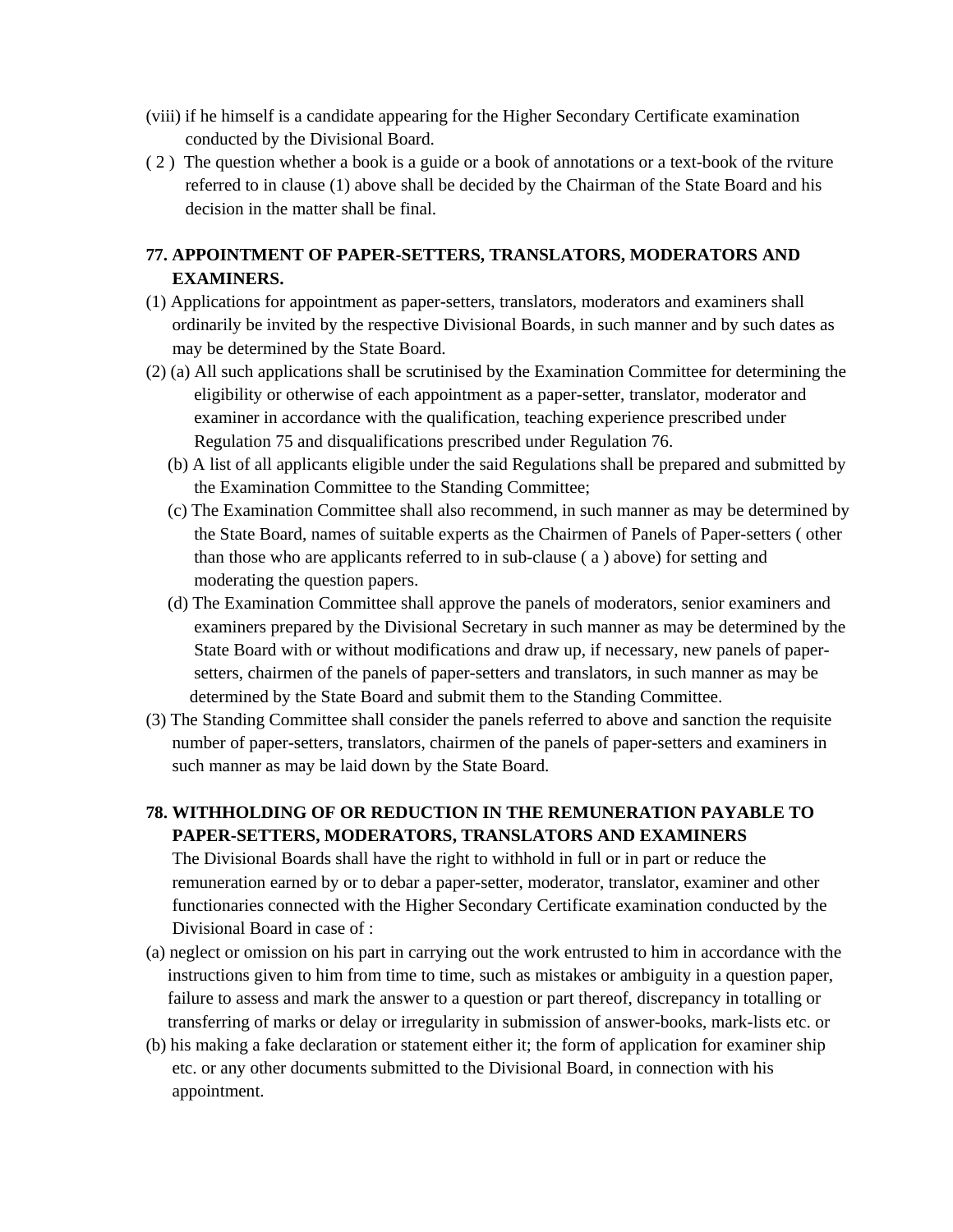## **79. ELIGIBILITY FOR ADMISSION TO JUNIOR COLLEGES**

- (1) Students who have passed 10 year Secondary School Certificate examination ( under 10+2 education pattern ) of any statutory Board in India shall be admitted to the first year of a junior college if they have offered and passed in English as one of the subjects.
- (2) Students who have passed the old10 year Secondary School Certificate examination in Vidarbha and Marathwada with English shell/ be admitted to the last year of the junior college with effect from June, 1976.
- (3) Students who have passed old 11 year Secondary School Certificate examination m Western Maharashtra with English as a subject shall be held eligible for being admitted to the first year of a junior college from the session beginning from June, 1977.
- (4) Students who fail in P. U. C./P. D./F. Y. of any University in Maharashtra shall be admitted from- 1976-77 in Marathwada and Vidarbha and from 1977-78 session in Western Maharashtra in the first year of a junior college.
- (5) A student who has passed the  $X<sup>th</sup>$  class school examination (in an integrated IX--X--XI STD's. Course ) shall be admitted to first year of a junior college subject to his agreeing to appear at the .10 year Secondary School Certificate supplementary examination. He shall not be held eligible to appear for the examination of first year of a junior college until he passes the 10 year Secondary School Certificate examination,
- (6) Students who have passed the Indian Certificate of Secondary Education ( I.C.S.E. ) examination shall be held eligible for admission to first year of junior college.
- (7) Students who have passed XI Std. examination in the new pattern of 10+2+3 adopted by different recognised AU India or State Bodies from any other State or Union Territory will be held eligible for admission to the second year of a junior college if it is the public examination. If examination at the end of Std. XI is not a public examination, the candidates should be admitted to second year of junior college ( Std. XII ) on reciprocal basis. The Transfer Certificate of such students should however be countersigned by the Educational Inspectors or the equivalent authority of the District concerned in that State or Union Territory.
- (8) Students who have passed Government Commercial Diploma examination besides passing Secondary School Certificate or its equivalent examination will be held eligible for admission to the second year of the Arts or Commerce stream in a junior college.

Note - Government Commercial Certificate examination should not be taken into consideration for this purpose.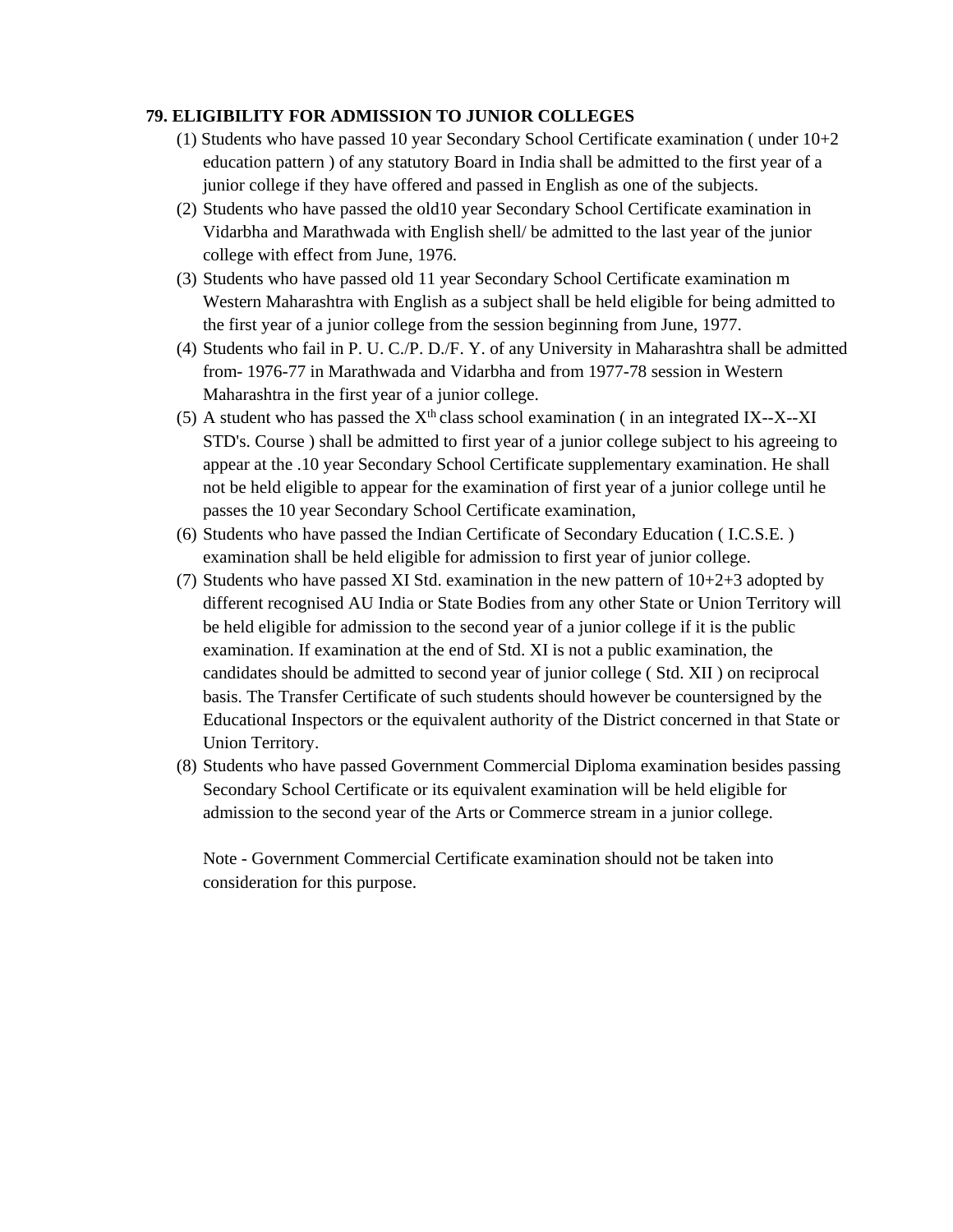- (9) Students who have passed Indian School Certificate examination (11 Years old Courses ) of the Council, New Delhi for the Indian School Certificate will be admitted to the second year of a junior college from June, 1977 onwards.
- (10) Students who have passed Higher Secondary 11th Class examination of the Central Board of Secondary Education, New Delhi will be admitted to the second .year of a junior college from June, 1977 onwards.
- (11) Students failing in Intermediate or first year examination, will be allowed to appear for the examination of the second year of a junior college from October, 1978 externally. They will not be required to keep prescribed attendance as laid down under clause (1) of regulation 88.
- (12) (a) Students who are regular candidates of first year Science of the three year degree course in an institution in Maharashtra affiliated to any University in the State shall be permitted to appear for Std. XII Higher Secondary Examination of any of the Divisional Boards of the Maharashtra State Board of Secondary and Higher Secondary Education in Physics, Chemistry. Biology or Mathematics on the payment of Rs.10/- per subject and Rs.10/- per practical examination.
	- (b) Regular students of STD, XII of Indian School Certificate Higher Secondary course from a secondary school located in Maharashtra will also be permitted to appear for Std. XII Higher Secondary examination of any of the Divisional Boards of the Maharashtra State Board of Secondary and Higher Secondary Education in Physics, Chemistry, Biology or Mathematics on payment of fees mentioned in clause (a) above.
- (13) Students passing pre-University or pre-Degree or equivalent examination held by the Universities in the State of Maharashtra shall be held eligible for admission in the second year of a junior college (Std. XII), and those who fail in the said examination shall be held eligible for admission to the first year of a junior college from June, 1977 onwards.
- (14) Students failing in intermediate or first year ( under three years degree course ) or equivalent examination held by the Universities in Maharashtra shall be held eligible for admission to the second year of a junior college from June, 1977 onwards.
- (15) Admission to the junior college classes to students not covered by clause ( 1 ) to (14) above may be given as per decision of the State Board from time to time.
- (16) To be eligible for admission to STD XI in science stream of the junior college, a candidate will have to secure minimum of 40% marks in science subject(s) at the Secondary School Certificate examination of tins Board or equivalent examination. Explanation :-Science subject(s) will include " Science ", " General Science ", Physics ", "Chemistry ", "Biology " and " Physiology and Hygiene " and other comparable Science subjects in which the Board concerned holds is own examination.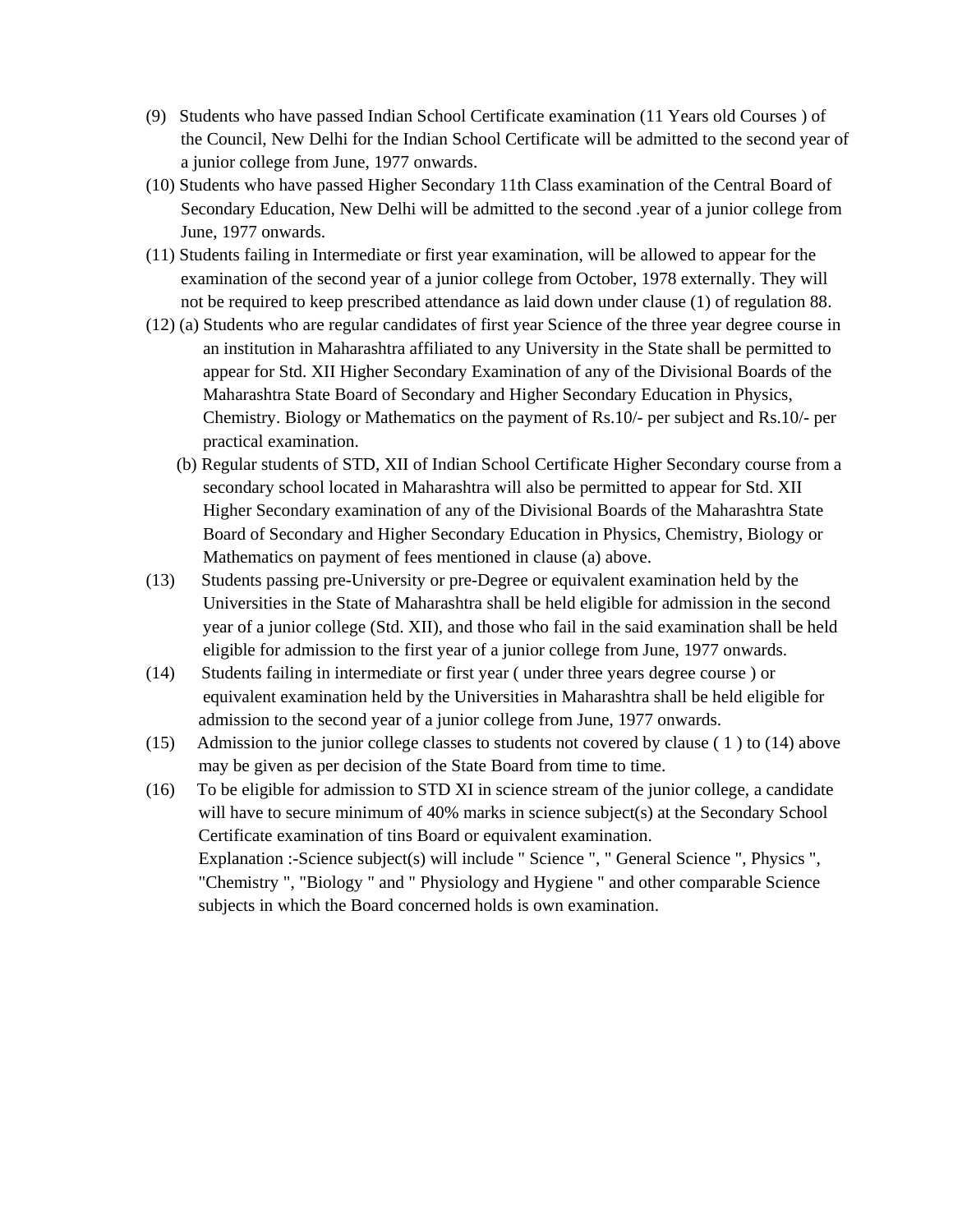## **80. ELIGIBILITY CERTIFICATE**

- (1) The students, seeking admission to the junior college classes and who have passed the public examinations of the Statutory Boards; Recognised Bodies and Universities outside the Maharashtra state will have to produce the Eligibility Certificate.
- (2) Students who will be required to submit eligibility certificate shall apply, in a prescribed form, to the Divisional Secretary, along with a fee as prescribed in clause 14 of regulation 94. The fees remitted for issue of eligibility certificate shall not be refunded.
- (3) The Divisional Secretary. shall issue eligibility certificates as per instruction given to him by the State Board.

## **81. MIGRATION CERTIFICATE FOR ADMISSION**

 A migration certificate from any other Statutory Board, Recognised Body or University conducting the examination passed by the candidate shall have to he produced by candidates coming from other States and seeking admission to first year or second year of a junior college.

## **82. EXAMINATIONS**

- (1) The Divisional Boards shall, in consultation with the Examinations Committee of the State Board, conduct in the respective areas of the jurisdiction, the Higher Secondary Certificate examinations on behalf of the State Board every year, in March or April and October or November, provided that it shall be competent for a Divisional Board to conduit a special examination or re-examination in one or more subjects or paper in a centre of the examination at any time as the Examination Committee may decide according to the exigencies of the situation that may arise due to the leakage of question paper, mass copying or such other reasons, any time in an emergency.
- (2) The Divisional Boards shall conduct such other examinations as the State Board may, by regulations, prescribe from time to time.

## **83. CENTRES AND DATES OF EXAMINATION**

- (1) The Higher Secondary Certificate examination shall be conducted at such centres as may be fixed by the respective Divisional Boards as per the norms prescribed by the State Board and on such common dates as the Examinations Committee of the State Board may from time to time determine. The Centres so fixed and the common date of commencement of each such examination shall be intimated by the Divisional Board to the heads of all junior colleges within its jurisdiction in due course of time :- Provided that, it shall he competent for the Divisional Board to conduct a special examination at any time in an emergency.
- (2) The candidate will ordinarily select for the examination the centre nearest to the Institutional he has enrolled himself. However, it shall be competent for the Divisional Chairman to direct the candidate to appear for his written, oral, practical examination test at any other nearby centre at the candidate's own cost. The Divisional Chairman's decision in the matter shall be final.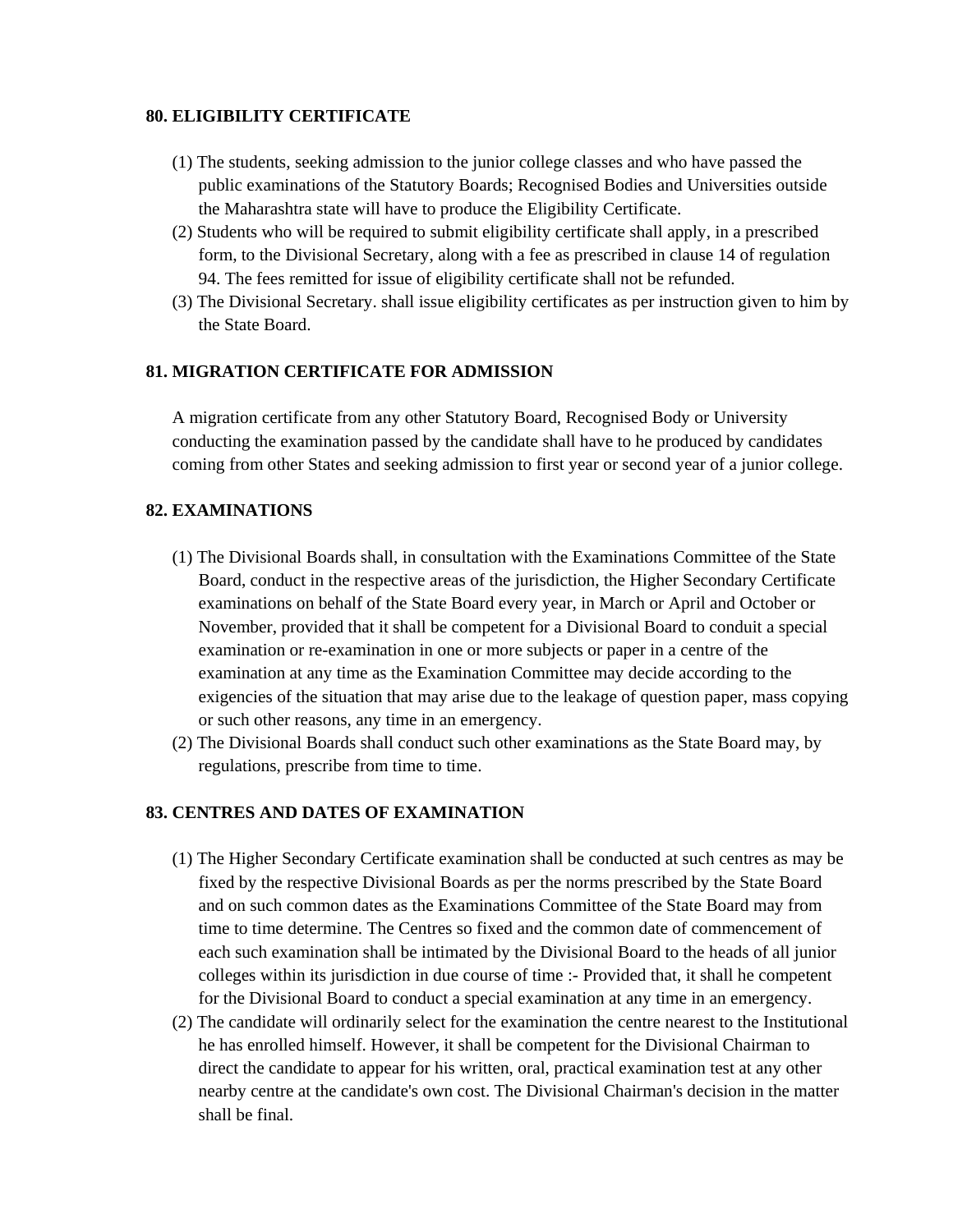## **84. MODE OF EXAMINATION**

- (1) Candidates for the Higher Secondary Certificate examination shall be examined by means of
- (i) written question papers which they shall be required to answer in writing; and
- (ii) practical or oral tests or both as provided for in the syllabus for the respective subjects.
- (2) Practical and oral tests, except when otherwise specified, shall be carried out by the examiners appointed by the Divisional Board, in such manner as the Divisional Board may, from time to time determine.
- (3) Wherever practical work has been prescribed in the syllabus in any subject for examination, a record of such work done by each candidate offering the subject in the form prescribed by the Board shall be duly maintained and attested by the subject-teacher and the head of the junior college concerned.
- (4) Written test in a subject shall be, by means of question papers and the question paper in the subject shall be given to candidates simultaneously at every centre at which the examination is being held.
- (5) No question calling for a declaration of a religious belief on the part of a candidate shall be put at the examination and no answer to translation given by any candidate shall be objected to on the ground of its giving expression to any particular form of religious belief.

## **85. SUBJECTS OF EXAMINATION**

 The Higher Secondary Certificate examination shall be held in the subjects shown in Appendix III to these regulations.

#### **86. MEDIUM OF EXAMINATION**

 Candidates appearing for the Higher Secondary Certificate examination shall have the option to answer the question paper through the medium of English, Marathi, Gujarati, Kannada, Urdu, Sindhi ( Arabic or Devnagari Script ) or Hindi. The script used for Marathi, Hindi, Sanskrit. Pali and Ardhamagadhi shall be Devnagari. Candidates opting for any one of these media other than English shall be allowed, if they so desire, to opt for English as the medium of examination for some subjects Candidates studying in English medium may, if they so desire, be allowed to answer their papers in only one other medium. Candidates appearing with any medium other than English shall be permitted to use technical terms in English if they so desire.

## **87. SYLLABI IN SUBJECTS OF EXAMINATION**

The syllabus in each subject for the Higher Secondary Certificate examination setting out the detailed courses study prescribed, shall he made available in the office of the Divisional Board at such price as may he fixed by State Board from time to time.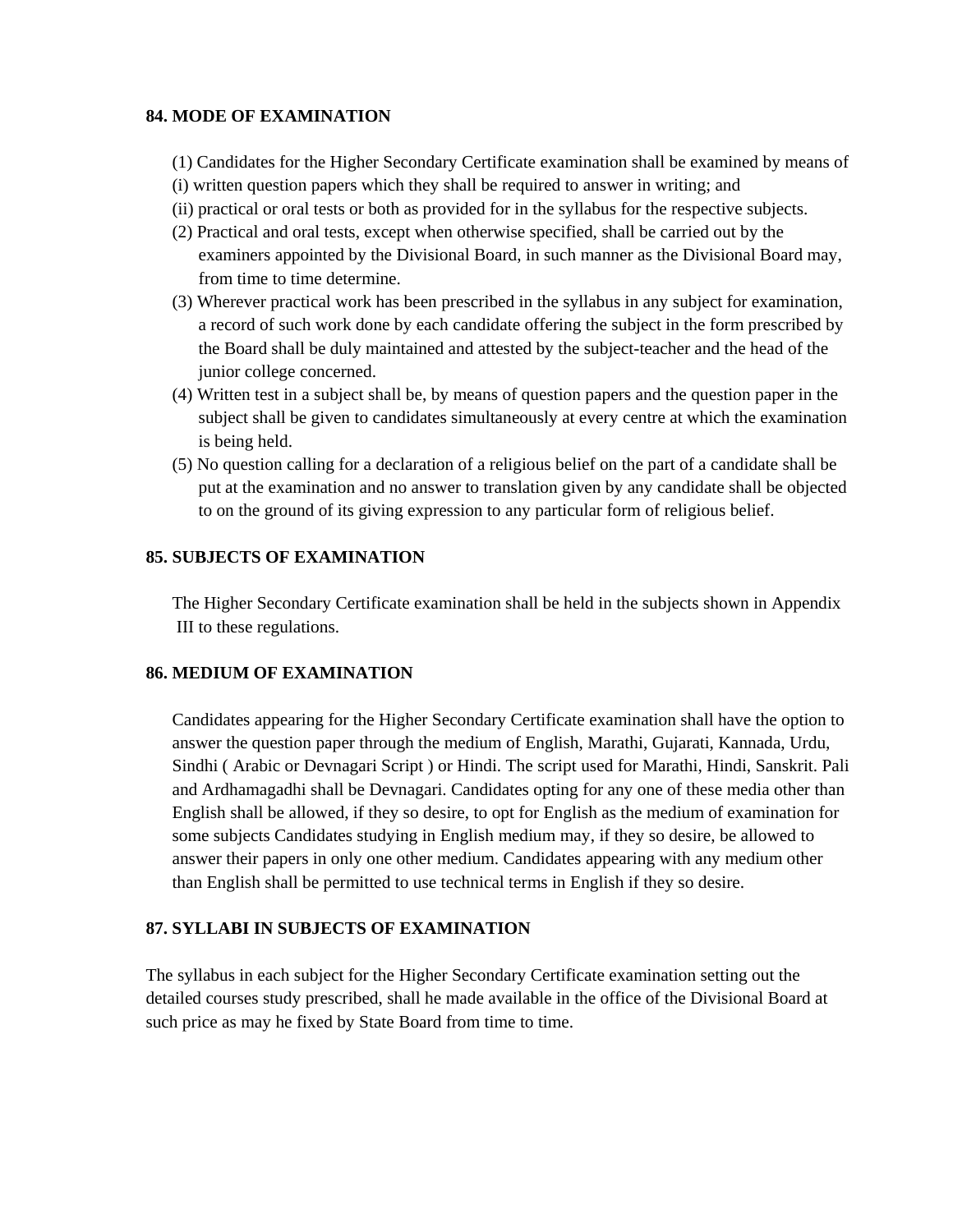#### **88. ELIGIBILITY OF REGULAR CANDIDATES**

 A candidate attending the second year of junior college class, shall be eligible to appear for the Higher Secondary Certificate examination to be held at the end of the second year of junior college on fulfilling the following conditions

(1) (a) In the case of March or Apr/ Examination, he should have attended the Final standard of one or more recognised junior Colleges for not less than 75 per cent of the working days separately in two different parts, viz, in the first part from the opening day, of the academic year to the 15th of October and in the second part i. e. from 16th of October to the 5th of February next following

Provided that, a candidate who dos not fulfil the requirement of the minimum attendance of 75 per cent, separately as stated above, and whose deficiency is not condoned and thus is not admitted to the examination or whose very application for admission to the examination is not forwarded by the Head of the Junior College on account of likely deficiency in attendance of whose application was withdrawn under Regulation 93(8) shall make up the deficiency in attendance either—A—during the first part of the next academic year, if he intends to appear for the examination in the following October or November;

OR

B - during the first or second or both parts of the next academic year, if he intends to appear at the examination in the following March or April.

(b) The Divisional Chairman, may for special medical reasons or circumstances beyond the control of the candidate as certified by the Head of the Institution, or suo–motu, condone a deficiency in the percentage of attendance prescribed under clause above, up to 15 per cent. The Divisional Chairman may on the merit of the case condone such deficiency either in the part I or in part 11 or in both the parts separately Provided that, the Divisional Chairman. on recommendation of the Head of the Junior College concerned may condone deficiency in attendance beyond 15 per cent, in respect of a student who represents India or Maharashtra State in any International, National or Inter-State Sports or games held in India or abroad to the extent the Student is required to remain absent from the Junior College for such participation.

"Provided further that, in the case of a candidate who is admitted late in a recognised Junior College on account of the transfer of his guardian from other States, the Divisional Chairman on examining the merits of each case, may condone deficiency in attendance beyond 15 per cent after satisfying himself that candidates' late admission was on genuine. ground, if such a candidate has attended Junior College for not less than 75 per cent of the working days counted from the date of his actual admission in Junior College.

 (c) The Head of the Junior College concerned shall withdraw under Regulations 93(8) on or before the date prescribed . therein forma of applications forwarded to the Divisional Board's office in respect of those candidates who do not fulfil the conditions laid down under proviso to clause (a) above, unless the deficiency in attendance is condoned by the Divisional Chairman in cases referred to him by the Head of the Junior College on or before 10<sup>th</sup> February or 10th September, as the case may be, with a statement of attendance of each such candidate in the form prescribed by the Divisional Board.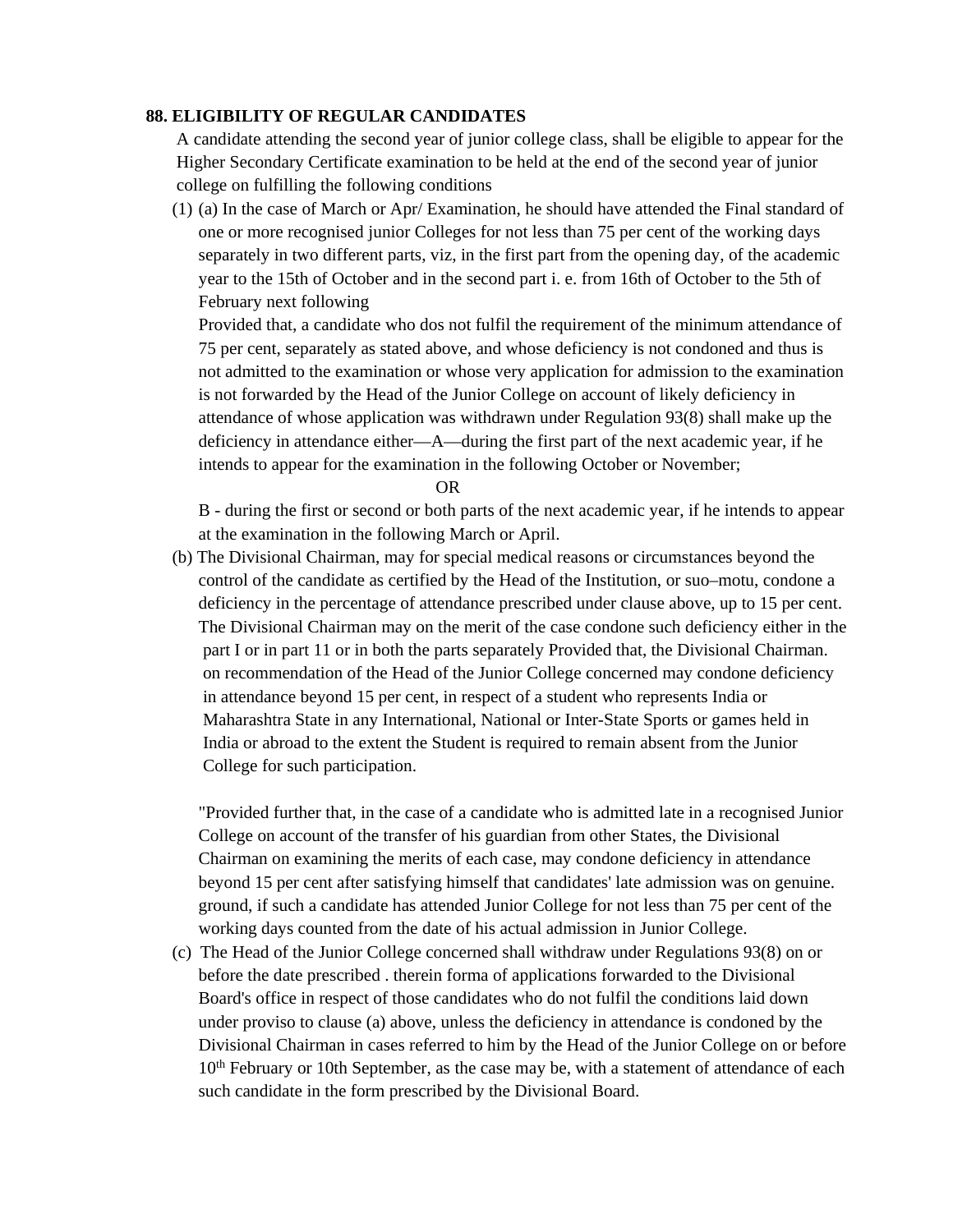- (2) The head of the junior college has certified that :
	- (a) he has kept the prescribed attendance as laid down under clause  $(l)(a)$  above;
	- (b) to the best of his knowledge, the candidate is a fit person as regards character for admission to the examination. Where, in the opinion of the head of the junior college, the character of any candidate is not good, he shall nevertheless forward the application of the candidate to the Divisional Board, after endorsing thereon the reasons for forming such opinion, with the instance (if any in support thereof. All such applications shall be considered by the Standing Committee, which shall, on merits of each case, decide whether the candidate be permitted to appear at the examination or not, and the decision of the Standing Committee shall be final.
- (3) Every candidate attending second year of junior college class, if he makes a proper application to the Divisional Board for appearing at the examination, if he satisfies the conditions laid down in this Regulation regarding attendance and completing practical work ( if any ) anti if the head of the junior college certifies that he is a fit person as regards character for admission to the examination or where such certificate is not given, the Standing Committee decides that the candidate be permitted to appear at the examination, then such candidate shall. have a right to be admitted to and to appear at the examination.
- (4) Where a proper application is made by the candidate to the Divisional Board for appearing at the examination, and the conditions regarding attendance and

completing practical work (if any) are satisfied, the application shall not he withheld by the head of the junior college on any other ground.

 (5) Every candidate (whether private or regular) shall abide by the instructions which the Divisional Board may, from time to time, issue through the heads of junior colleges regarding submission of application forms, admission to the examination hall and discipline during the course of the examination. Any breach of such instructions will render a candidate liable for action under Regulation 91.

## **89. ELIGIBILITY OF PRIVATE CANDIDATES**

- (1) A candidate who has passed the Secondary School Certificate Examination of the State Board or any other equivalent Public Examination of Boards outside the State can appear at the Higher Secondary Certificate Examination as a private candidate three years after his passing the Secondary School Certificate Examination.
- (2) If a candidate who desires to appear at the Higher Secondary Certificate Examination as a private candidate under Clause (1) above, intends to offer subjects where practicals are prescribed, he shall complete the practical course prescribed for those subjects for First Year and Second Year in a recognised junior college. He shall attach the necessary certificate from the head of the recognised junior college of his having completed the practical course in those subjects for the two years along with his application.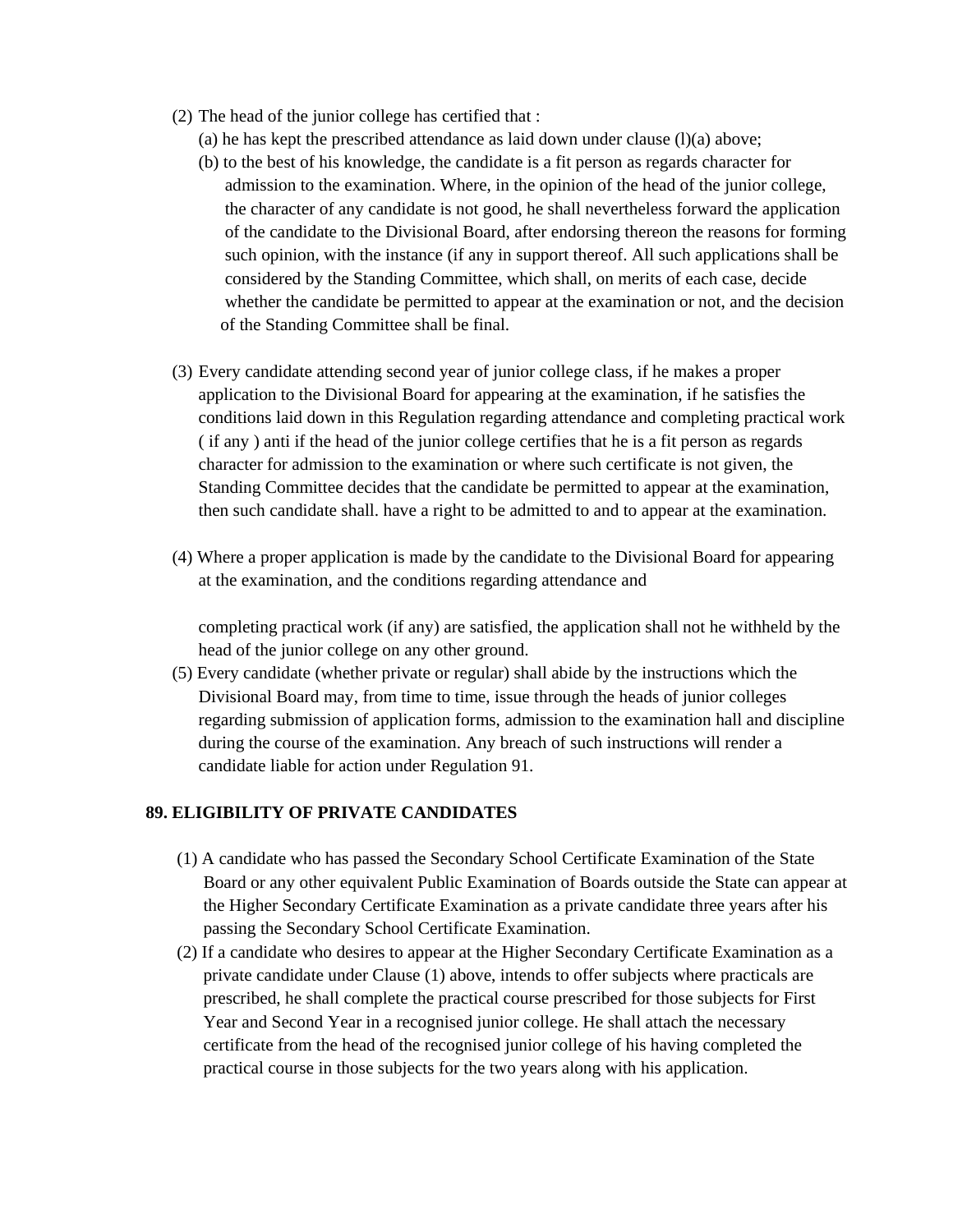- (3) The abovementioned eligibility for appearing as a private candidate at the end of Second Year Junior College ( Std. XII ) is subject to the condition, that
	- (i) he was not on the Roll of a Junior College in Maharashtra State during the last three academic years, or
	- (ii) if he has passed at the end of the first year of a recognised Junior College in Maharashtra State during the last two academic years preceding the date of the Higher Secondary Certificate examination at which he desires to appear.
- Note : For the purposes of (i) and (ii) above for the March or April Higher Secondary Certificate Examination the academic year commencing from June in that academic year shall be counted as one academic year provided that—
	- (a) it shall be competent for the Divisional Board to prevent permanently or for such specific period as the Divisional Board may determine in each case, any Junior College which forwards under this Clause, applications of private candidates without proper scrutiny, from forwarding such applications, except the applications of their own bonafide past students;
	- (b) unless specially permitted by the Divisional Board to do so no Junior College shall forward more than 50 applications from persons other than its own bonafide past students, for permission to appear as private candidates at any one Higher Secondary Certificate Examination, provided further that it shall be competent for the Divisional Chairman to relax, on the merits of each case, the said limit and allow a Junior College to forward more than 50 applications at any one examination from bonafide private candidates other than its own past students.
	- (c) it shall be competent for the Divisional Board to debar an applicant employing malpractices to secure permission to appear at the examination as a private candidate under Clause (1) above, from applying for permission to appear for the examination, for a period of two years from the month and year of the examination for which permission is sought, even if such a candidate is otherwise eligible and further forfeit the enrolment fee, if already paid, and cancel the enrolment certificate, if already issued.
- (4) Each applicant will have to pay Rs.10/- as enrolment fee along with the application to be submitted through the head of the Junior College last attended, for permission to appear for the Higher Secondary Certificate Examination. If the said Junior College does not exist or is derecognised or refuses to forward the application, the applicant shall submit the application through the head of any other recognised Junior College within the jurisdiction of the Divisional Board. The enrolment fee will not be refunded in any case.
- (5) If a private candidate is unable to submit his application before the date fixed by the Divisional Board, the Divisional Secretary may admit his application if it is received with a late fee of Rs.10/- not later than the 10th day after the last ,date fixed by the Divisional Board.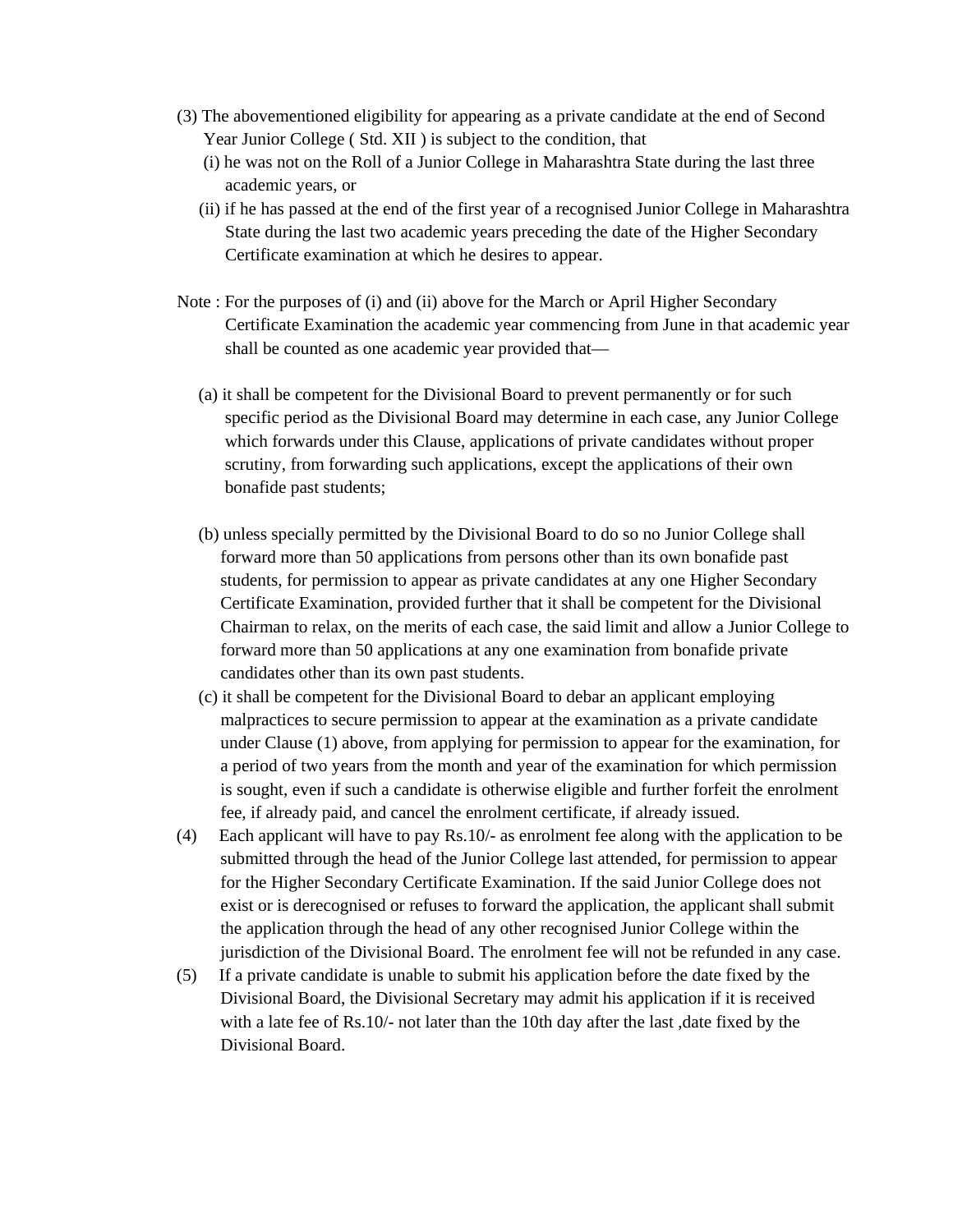(5)(a) Provided also that, it shall also be competent for the Divisional Chairman to accept the application of a private candidate up to ten days after the date prescribed by the Board for submission of applications of private candidates with or without late fee, if he is satisfied that the application along with the prescribed fees with or without late fee was, in fact, submitted by the private candidate to ale head of the Jr. College on or before the normal or extended date prescribed but the head of the Junior College failed to submit the application together with ink: examination fee, with or without late fee, to the Board within the time prescribed In such case, however, an amount of Rs.I0/- per candidate for each day of delay shall he charged by the Board to the Jr. College concerned as fine The amount of fine shall be borne by the Jr. College concerned.

The head of Junior College, while submitting the application(s) of private candidate(s) shall give a written undertaking to the Divisional Board concerned that the amount of fine shall not be recovered from the candidate(s) concerned.

- (6) An applicant held eligible for enrolment as a private candidate will he issued an enrolment certificate which should be attached to the application for admission to the Higher Secondary Certificate Examination to be forwarded through the head of the Junior College concerned.
- (7) A private candidate may be charged by the head of the Junior College concerned a fee of Rs. 2/- for forwarding the application for special permission to the Divisional Board and a further fee of Rs. 2/- for forwarding his application for admission to the Higher Secondary Certificate Examination, if the candidate is granted special permission by the Divisional Board for admission to the examination.
- (8) A person who has been enrolled as a private candidate for the Higher Secondary Certificate Examination conducted by the Divisional Board need not apply for such enrolment again. Enrolment certificate once granted will be valid for any subsequent Higher Secondary Certificate Examination conducted by the Divisional Board, provided that there is no change in the subjects he has offered at the first attempt.
- (9) A candidate desirous of appearing at the Higher Secondary Certificate Examination as a private candidate shall affix two copies of his recent photograph one on the application form in the space provided for the purpose and the other on the admission card duly attested by the head of the Junior College forwarding his application for admission to the Higher Secondary Certificate Examination.
- (10) Every applicant will have to state in writing that he is not undergoing rustication imposed by any Statutory Board, recognised Body or University in India or any other Examination Authority at the time of submission of his application for enrolment or during the period of the examination.
- (11) Private candidates will not be eligible for the award of any of the scholarships at the Higher Secondary Certificate examination.
- (12) The Junior College forwarding the application of a private candidate should provide facilities for completing practicals in the subjects offered by the candidate in which practicals are prescribed for which the junior college may charge a consolidated fee of Rs.100/-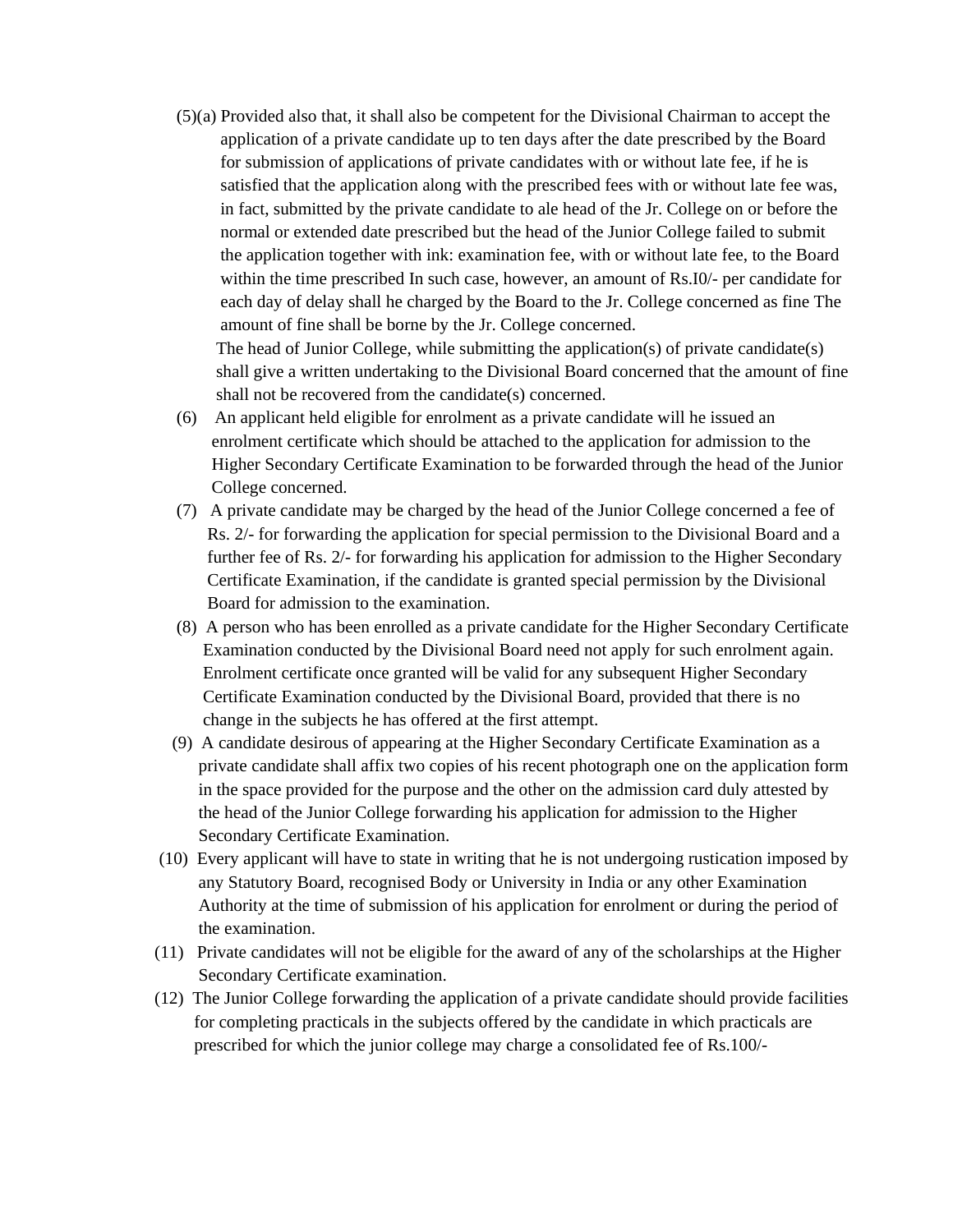#### **90. ELIGIBILITY OF REPEATER CANDIDATES**

- (1) A repeater candidate is one who has satisfied all the requirements of the prescribed course of studies, including the prescribed minimum attendance ( unless exempted by the Divisional Board ) under Regulation 88 and has been recommended by the head of a Junior College for admission to the Higher Secondary Certificate Examination and who has accordingly been admitted to the examination and has not joined any junior college after such admission c Las failed in the examination. A repeater candidate is exempted from the attendance prescribed in Regulation 88.
- (2) A repeater-candidate shall be entitled to receive a certificate with regard to his eligibility for admission to the examination and to have his application for admission thereto forwarded by the head of the junior college who recommended him for admission,. whether or not he appeared at the examination in the year in which he was so recommended, provided that, the head of the junior college certifies that, to the best of his knowledge, the candidate is a fit person as regards character, for admission to the examination. Where, in the opinion of the head of the Junior College, the character of any candidate is not good, be shall nevertheless forward the application of the candidate to the Divisional Board, after endorsing thereon the reasons for forming such opinion, with the instances ( if any ) support thereof. All such applications shall be considered by the Standing Committee which shall, on merits of each case, decide whether the candidate be permitted to appear at the examination or not, and the decision of that Committee shall be final.
- (3) A repeater-candidate joining a Junior college shall loose all the rights of a repeater candidate mentioned in Clauses (1) & (2) above except the right of exemption or exemptions previously earned and shall be required to satisfy the head of the Junior College he has joined as regards character and attendance. Where, in the opinion of such head, the character of any candidate is not good, he shall nevertheless for-ward the application of the candidate to the Divisional Board, after endorsing thereon the reasons for forming such opinion, with the instances (if any) in support thereof. All such applications shall be considered by the Standing Committee which shall, on merits of each ease, decide whether the candidate be permitted to appear at the examination or not and the decision of that Committee shall be final.
- (4) The head of the junior college may charge a fee of Rs. 2/- from every repeater candidate wishing to have his application forwarded for permission to appear at the examination under this Regulation.

#### **91. CANCELLATION OF ADMISSION TO THE EXAMINATION**

(1) In any case, where it is found that the candidate's admission to the Higher Secondary Certificate examination has been affected by error, malpractice, fraud or improper conduct, or where his very admission to the Second Year of a junior college is found to the irregular, the Divisional Board, on the recommendation of the 'Standing Committee, shall have the power to cancel the candidate's admission to the examination and to forfeit the examination fee, if any, paid by the candidate, notwithstanding the inclusion of the name of the candidate in the list of candidates registered for the examination, or the candidate's actual appearance at the examination in one or more subjects, and also to debar the candidate from appearance for the examination for such further period as the Divisional Board may determine in each case.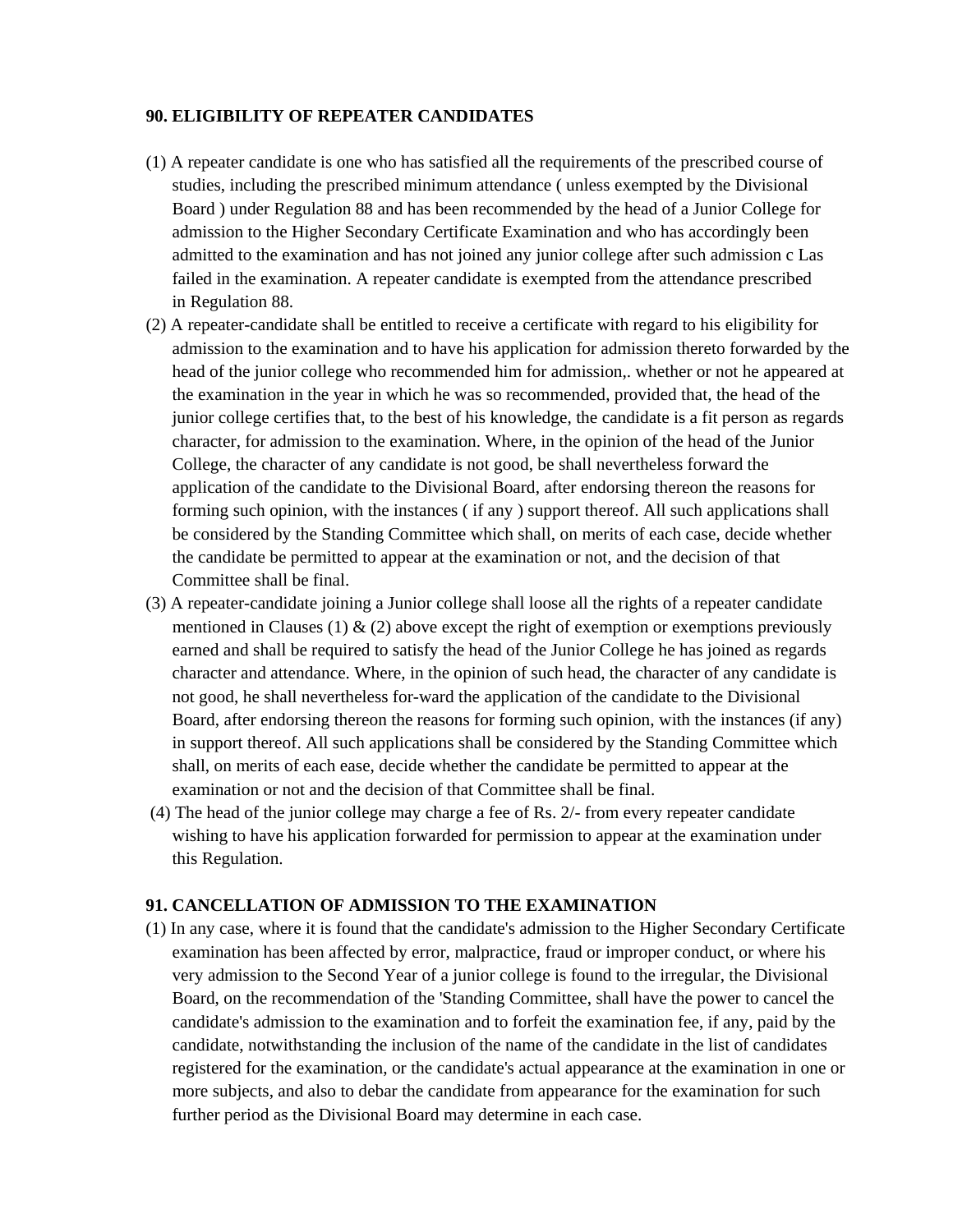(2) It shall be competent for the Divisional Chairman to admit a candidate to the examination provisionally, where any enquiries in respect of his eligibility for admission to the examination are in progress or contemplated and in the light of the final decision regarding his eligibility, to deal further with his case as per the provisions of these Regulations.

## **92. PERMISSION TO RE-APPEAR AT THE EXAMINATION**

- (1) A candidate who has once appeared at and failed to pass the Higher Secondary Certificate examination and who has not attended any other junior college after his failure shall be eligible to reappear at the examination on a subsequent occasion, if he submits a fresh application in the form prescribed by the Divisional Board and pays a fresh fee through the head of the junior college last attended.
- (2) A candidate who has once appeared at and failed to pass the examination and who has enrolled in any other junior college after his failure shall be eligible to re-appear at the examination on a subsequent occasion, if he submits a fresh application in the form prescribed by the Divisional Board, and pays a fresh fee through the head of the junior college last attended, provided, however, that in his case the prescribed attendance of not less than 75 per cent of the working days as laid down in Regulation 88 shall not be compulsory.
- (3) If the junior college last, attended by such a candidate is no more on the list of junior colleges or is not in existence, the candidate concerned shall submit the application in good time in the form prescribed by the Divisional Board through the head of any other junior college. The bead of a junior college may in such cases charge a fee of Rs. 2/- for each student wishing to re appear at the examination through his institution.
- (4) A failed candidate wishing to offer any subject(s) other than those offered by him at the last examination shall be required to satisfy the head to the junior college last attended that he has completed the course prescribed in the new subject or subjects, which he wishes to offer.
- (5) A candidate who has passed the Higher Secondary Certificate Examination conducted by the Maharashtra State Board of Secondary and Higher Secondary Education or any other equivalent or Higher Examination of any Statutory Board or University in India, and desires to appear in one or more isolated subjects will be allowed to appear in the subject/subjects not offered by him at the Higher Secondary Certificate Examination or Higher Examination of any Statutory Board or University in India. However, if he offers the subjects in which practicals are prescribed, he will have to complete the practical course prescribed for those subjects for first year and second year in a recognised junior college and attached the necessary certificate from the head of the recognised junior college of his having completed a practical course in those subjects for the two years along with his application. Such a candidate will not be entitled to the award of any certificate but shall be given a certified statement of marks obtained in the isolated subject or subjects offered at the examination on payment of the fee prescribed under Regulation 94.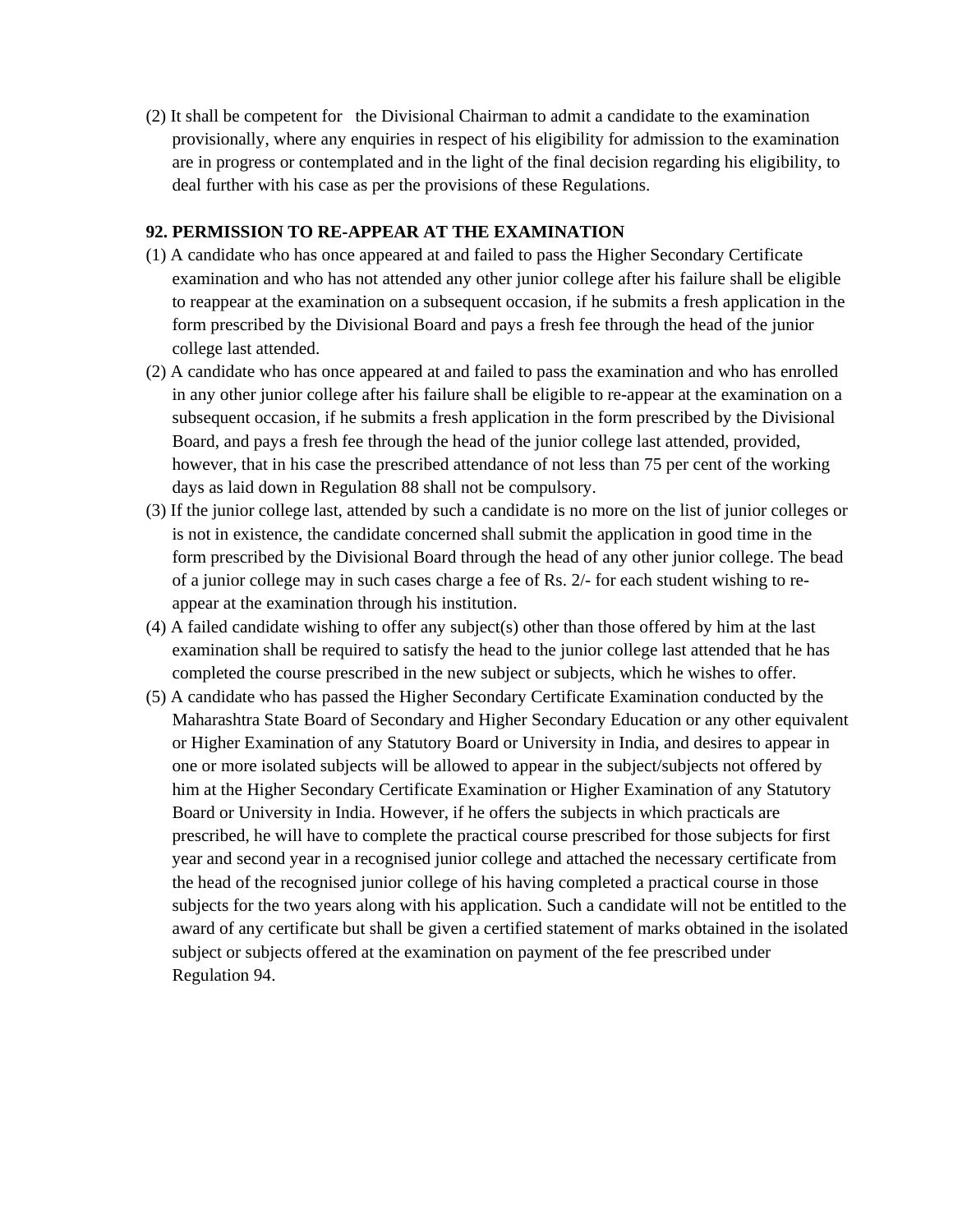#### **93. APPLICATION 10R THE EXAMINATION**

- (1) All applications for permission to appear at the Higher Secondary Certificate Examination to be held in March or April shall be forwarded in the form prescribed by the Divisional Board to the Divisional Secretary or to any other person authorised by the Divisional Board for the purpose through the head of a junior college, to reach the Divisional Board's office on or before such date as may be fixed by the Divisional Board for the receipt of application and communicated to heads of junior colleges well in advance.
- (2) All applications to appear at the examination to be held in October or November shall be forwarded by the candidates, in the form prescribed by the Divisional Board to the Divisional Secretary or to any other person authorised by the Divisional Board for the purpose, through the head of a junior college to reach the Divisional Board's office on or before such date as may be fixed by the Divisional Board for the receipt of applications and communicated to heads of junior colleges well in advance. Provided that, a fee of Rs. 10/- shall be charged by the Divisional Board for each late application received in the Divisional Board's office not later than 10 days after the last date prescribed for receipt of applications under clauses (1) and (2) above, The junior college may charge a fee of Rs. 3/- for every late application. Provided further that, the head of the junior college may refuse to forward to the Divisional Board any such application which is not. complete in every respect. Provided also that, it shall be competent for the Divisional Chairman to accept a late application, without any late fee, even after the date prescribed in Clauses (1) and (2) above, up to the date of receipt of late applications, but before the date prescribed for receiving. late applications, if in any case, he is satisfied that the application was in fact submitted by the candidate to the junior college concerned in time, duly completed in all respects but on account of failure on the part of the junior college authorities, the same could not reach the Divisional Board's office before the last date prescribed in Clauses (I) and ( 2) above. In such cases, late fee will have to be paid by the head of the junior college concerned

 Provided also that, it shall also be competent for the Divisional Chairman to accept an application form of a candidate up to ten days after the date prescribed by the Board for submission of application forms, with or without late fee, if he is satisfied that the application form for admission to the examination along with the prescribed examination fee with or without late fee was, in fact, submitted by the candidate to the head of the junior college on or before the extended or normal date prescribed but the head of the junior college failed to submit the application form together with the examination fee with or without late fee, to the Board within the time prescribed. In such case, however, an amount of Rs.10/- per candidate for each day of delay shall be charged by the Board to the junior college concerned as fine. The amount of fine shall be borne by the junior college concerned. The head of the junior college, while submitting the application form or forms shall give a writer undertaking to the Divisional Board concerned that the amount of fine shall not be recovered from the candidate concerned.

- (3) Deleted.
- (4) No application which has not been so submitted or is not complete in every respect shall be accepted.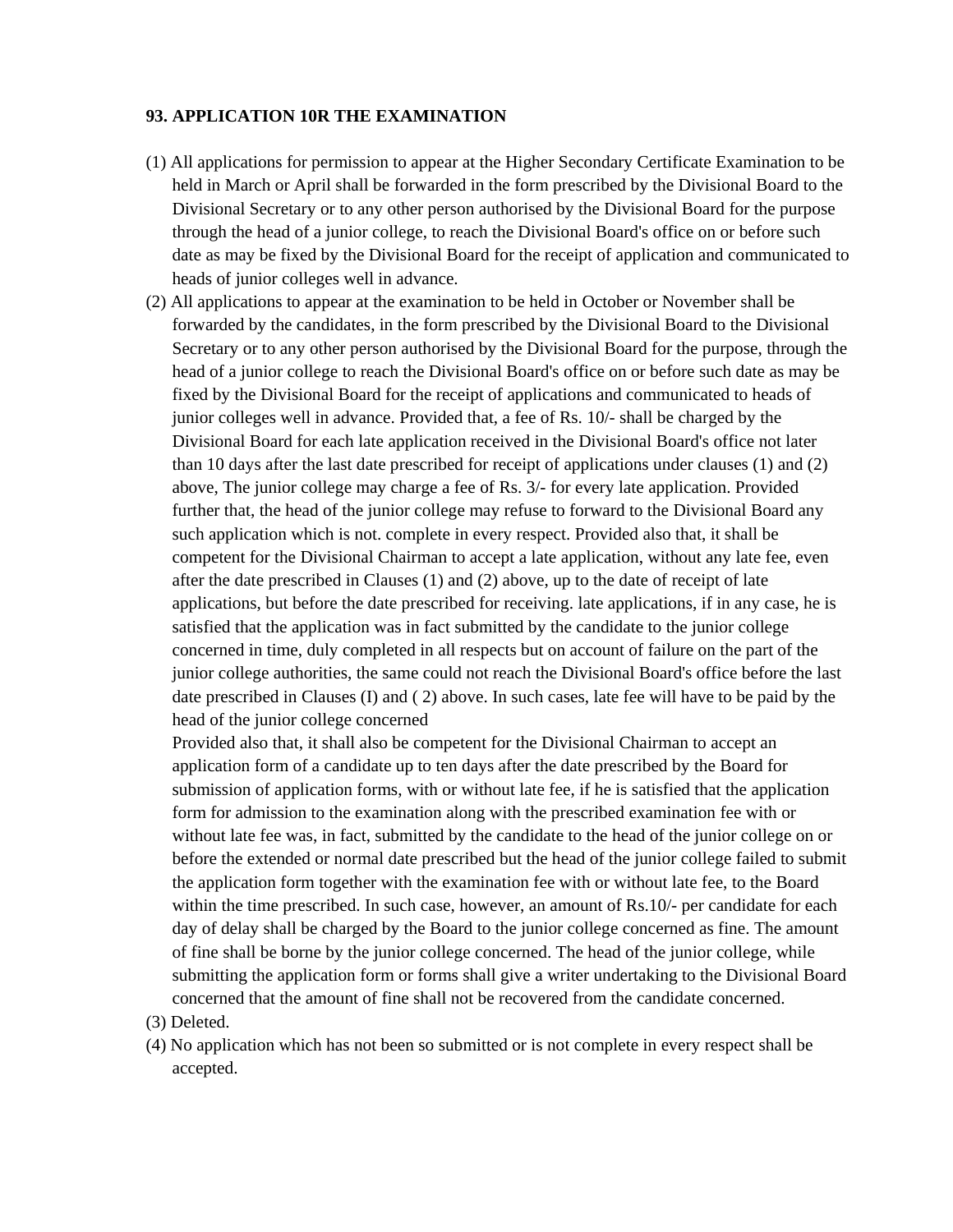- (5) The Divisional Secretary shall fix the last dates for receipt of the applications with and without late fees from the candidates by the heads of the Junior Colleges. The heads of the junior colleges shall accept the application forms till the last date prescribed for without late fees. The heads of the junior colleges shall charge late fees, if the due date for receiving the applications without late fees is over and accept the forms with late fees, up to the last date prescribed by the Divisional Secretary for the receipt of late applications.
- (6) The bead of the junior college concerned shall submit with the applications a statement in the form prescribed by the Divisional Board giving such information in respect of each candidate as may be required by the Divisional Board.
- (7) The head of the junior college shall certify that the particulars given in the consolidated statement and the abridged lists tally with the records maintained by the junior colleges.
- (8) All applications for permission to withdraw forms of applications for admission to the examination forwarded under Clauses (1) and (2) above shall be submitted by the head of the junior college concerned so as to reach the Divisional Board's office on or before the 15th February in the case of the March or April examination and on or before the 15th September in the case of October or November examination.
- Note : No application under this Regulation shall be allowed to he withdrawn except on the grounds of non-fulfilment of attendance required undo.. Regulation 88(1).

#### **94. EXAMINATION AND OTHER FEES**

The following fees are prescribed in respect of the Higher Secondary Certificate examination:

#### **Examination Fee**

| 1. Regular Candidate                | $Rs. 65/-$                        |  |
|-------------------------------------|-----------------------------------|--|
| 2. Isolated Candidate               | Rs. 12/- for each subject offered |  |
| 3. Late Application                 | $Rs. 10/-$                        |  |
| 4. deleted                          |                                   |  |
| 5. Private Candidate                | $Rs. 45/-$                        |  |
| 6. Fee for scrutiny of applications | $Rs. 10/-$                        |  |
| (private candidates)                |                                   |  |
| 7. Enrolment Fee                    | $Rs. 10/-$                        |  |
| 8. Fees for                         |                                   |  |
| (i) Statement of Marks              | $Rs. 6/-$                         |  |
| (ii) Duplicate Certificate          | $Rs. 10/-$                        |  |
| (iii) Migration Certificate         | $Rs. 10/-$                        |  |
| (iv) Verification of Marks          | Rs. $10/-$ per subject            |  |
| (v) Provisional Certificate         | $Rs. 5/-$                         |  |
|                                     |                                   |  |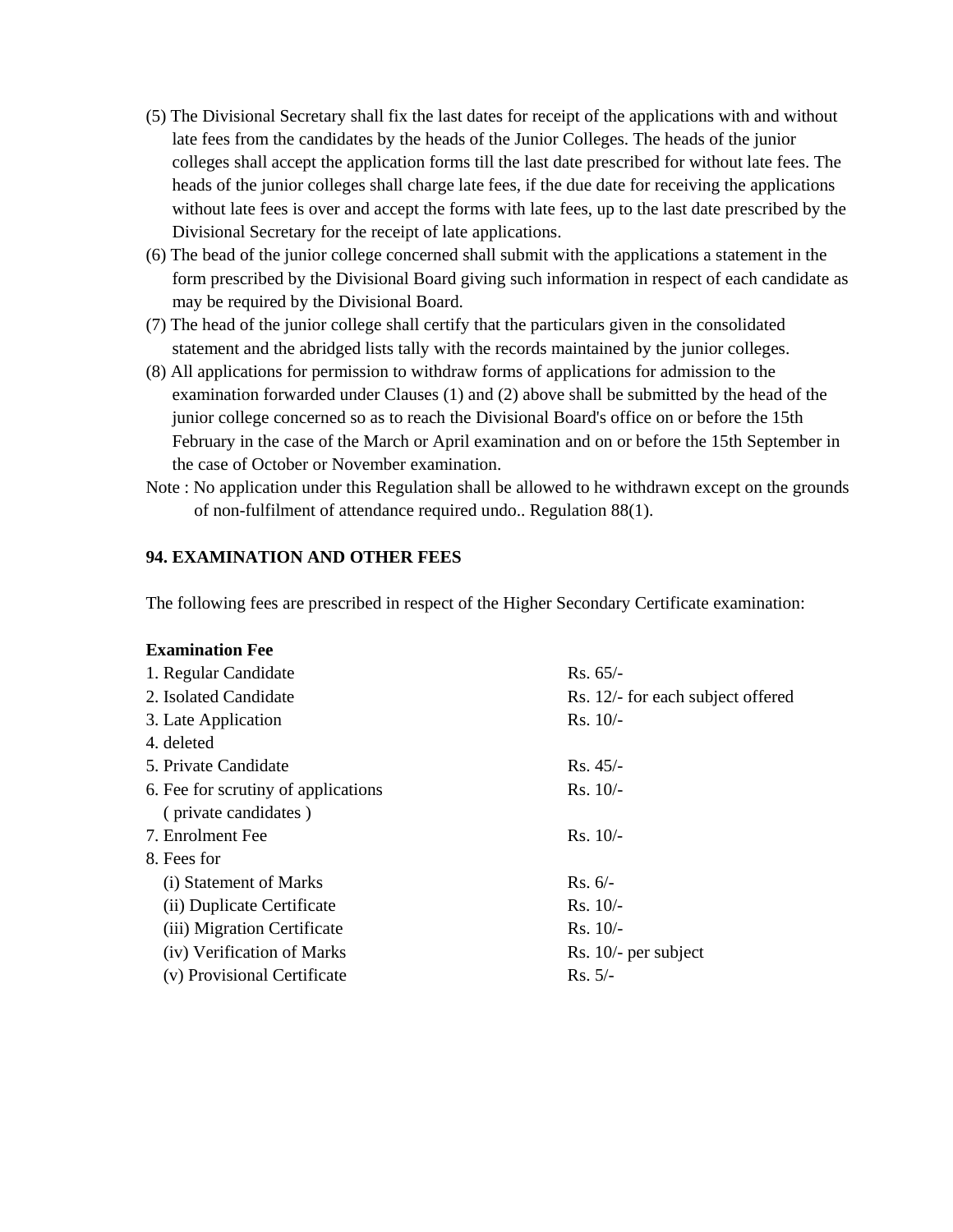#### **9 Priced Publications**

- (i) Syllabus As fixed from time to time (ii) Regulations As fixed from time to time (iii) Set of question papers As fixed from time to time (iv) Application form Ra. 2/- (v) Copy-right charges of question papers Rs. 50/-( per question paper set in any one subject at any one examination for one edition only )
- 10. Blank application form for permission to register as a private candidate Rs. 2/-
- 
- 12. Registration fee Rs. 225/- up to 300 pupils ( per junior college per year ) Rs. 375/- up to 600 pupils
- 13. Fee for a duplicate copy of admission card Rs. 2/-
- 14. Provisional and final eligibility (a) Rs. 25/- for students coming from to junior college who are required to

11. Practical Examination Rs. 7/- per practical examination for each subject, Rs. 525/- above 600 pupils

- certificate for admission any of the States in India produce eligibility certificate under Clause(1) of Regulations 80.
	- (b) Rs. 100/- for students coming from outside India.

(c) Rs. 5/- for duplicate eligibility (per

copy) certificate.

The head of the junior college concerned shall pass, on behalf of the Divisional Board, to the candidate concerned, a receipt for the fees paid, in the form prescribed by the Divisional Board.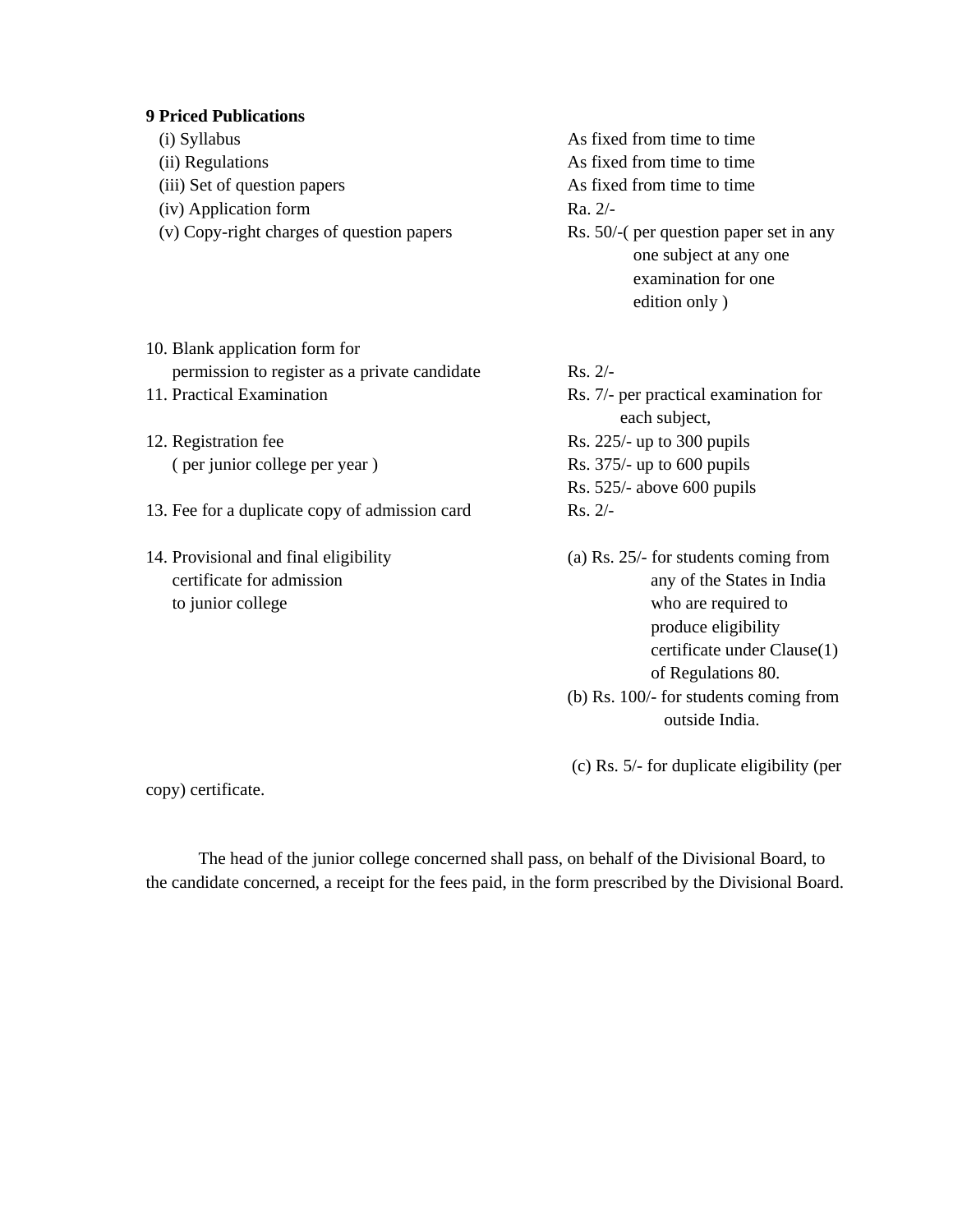#### **95. REFUND OF EXAMINATION FEES**

- (1) Examination fees once paid shall not be Feld in reserve for any subsequent Higher Secondary Certificate examination, but may be refunded in the circumstances and to the extent mentioned below :
	- (i) Where the candidate dies prior to the examination, the entire fee received from him shall be refunded to his nearest relative who applies, provided the application for refund is made by him within three months from the date of the conclusion of the examination and the applicant is, in the opinion of the Divisional Chairman, the person entitled to such refund;
	- (ii) When a candidate is taken ill and is prevented from appearing at the examination, one half of the examination fee paid by him shall be refunded, provided that an application for such refund reaches (a) the Divisional Secretary or the head of the junior college concerned, or (b) the conductor within seven days from the commencement of the examination, or the Divisional Chairman is satisfied that such an application was actually despatched or posted by the candidate concerned in good time so as to reach the Divisional Secretary within the said period and provided - further that a medical certificate from a registered medical practitioner in support of such an application and the requisite particulars about the candidate, such as Examination Seat No., Centre of Examination and subjects offered by him for the examination are -supplied to the Divisional Secretary not later than three months from the date of the commencement of the examination. (c) No claim for refund under this sub-clause shall be entertained, if the medical certificate and requisite particulars are not received by the Divisional Secretary within the aforesaid period.
	- (iii) If a candidate is excluded from the examination under Regulation 96 (3), the entire fee paid by him shall be refunded to him provided an application for such refund is made within three months from the date of conclusion of the examination.
	- (iv) When the application for admission to the examination is withdrawn with the permission of the Divisional Chairman or when the candidate is not admitted to the examination, the examination fee deducted by Rs.10/- shall be refunded to him.
	- (v) (a) When a private candidate's application for admission to the examination is rejected, the examination fees paid by the candidate, deducted by Rs.10/- shall be refunded to him provided that the application has not been rejected on account of a false statement made by him.
		- (b) In the case of a candidate who has made a false statement, the entire examination fee shall be forfeited and an additional punishment may be imposed after due enquiry according to the seriousness of the offence. A failed candidate, who has applied for verification of marks under Regulation 104 and simultaneously filled up an application for the next following examination, the entire examination fee received from him shall be refunded if the result of the examination is changed as a result of verification of marks.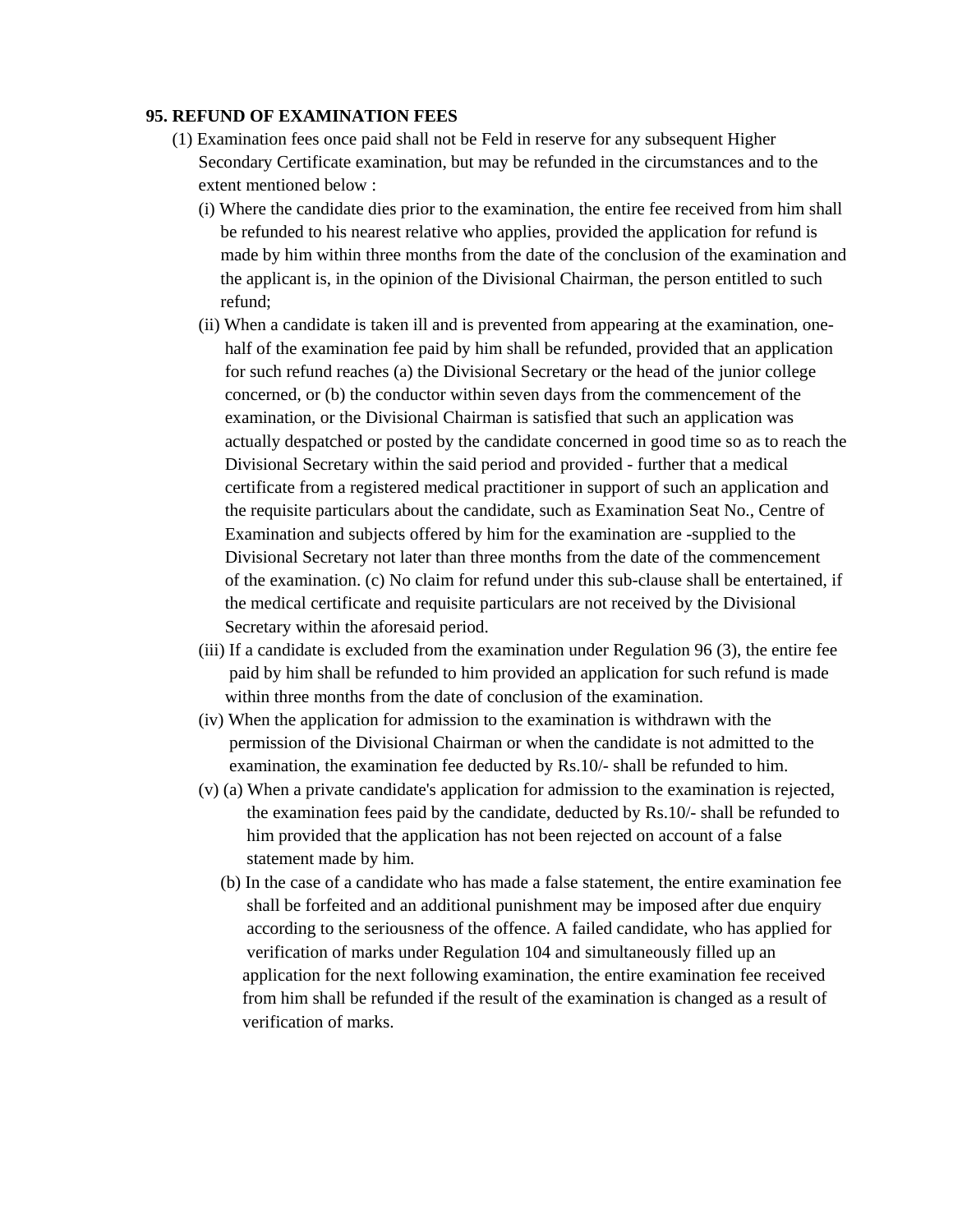(2) (i) Notwithstanding anything contained in clause (1) above, full refund of examination fees may be granted to such candidates as may, during the period of a national emergency, join military service and inform the Divisional Secretary before the commencement of the examination. (ii) Such candidates may apply for such refund, on their producing a certificate signed by the Officer Commanding concerned, about their having joined military service during the period mentioned above, and their being unable to take the examination for that reason.

## **96. ADMISSION TO THE EXAMINATION HALL**

- (1) (a) Every candidate admitted to the Higher Secondary Certificate examination shall be given an 'Admission Card' by the Divisional Board and the candidate shall be required to produce it every day of the examination to the conductor of the examination at the centre where he appears for the examination;
	- (b) The Admission Card shall be issued to the candidate on behalf of the Divisional Board by the Head of the junior college through which he is appearing for the examination and signed by the candidate in the presence of the head of such junior college ;
	- (c) If, for any reason, the candidate fails to produce such Admission Card or the Admission Card produces does not bear the candidate's signature attested by the head of the junior college, the conductor may allow the candidate to appear for the examination only after satisfying himself as to the candidate's identity by making enquiries to corroborate the information available to him from the list of candidates;
	- (d) The conductor shall issue to the candidate a permit signed by him for presenting it by the candidate on subsequent days of the examination ;
	- (e) In case, where the candidate's signature, if taken in the examination hall, does not tally with that on the Admission Card, the candidate shall be liable to be refused permission to appear for the examination.
- (2) No candidate shall be admitted to the Examination Hall if he arrives at the examination hall late by more than half an hour after the time fixed for the starting of the paper.
- (3) No candidate suffering from any infectious or contagious disease shall be admitted to, an examination hall. If any such case comes to the notice of the conductor of the examination, be will make separate arrangement for his seating.

## **97. ARRANGEMENTS FOR THE CONDUCT OF THE EXAMINATION**

- (1) At each centre of the examination, the Conductor of the examination appointed on behalf of the Divisional Board (with the help of Deputy Conductors ) shall be responsible for all arrangements for the careful, efficient and economical conduct and supervision of the examination.
- (2) To assist the Conductor and Deputy Conductors at each centre, there shall be an adequate number of invigilators appointed on behalf of the Divisional Board.
- (3) The Conductor, Deputy Conductors and invigilators shall follow the instructions given to them from time to time by the Divisional Board.
- (4) The scale of remuneration to Conductors, Deputy Conductors and invigilators shall be as laid down in Regulation 112.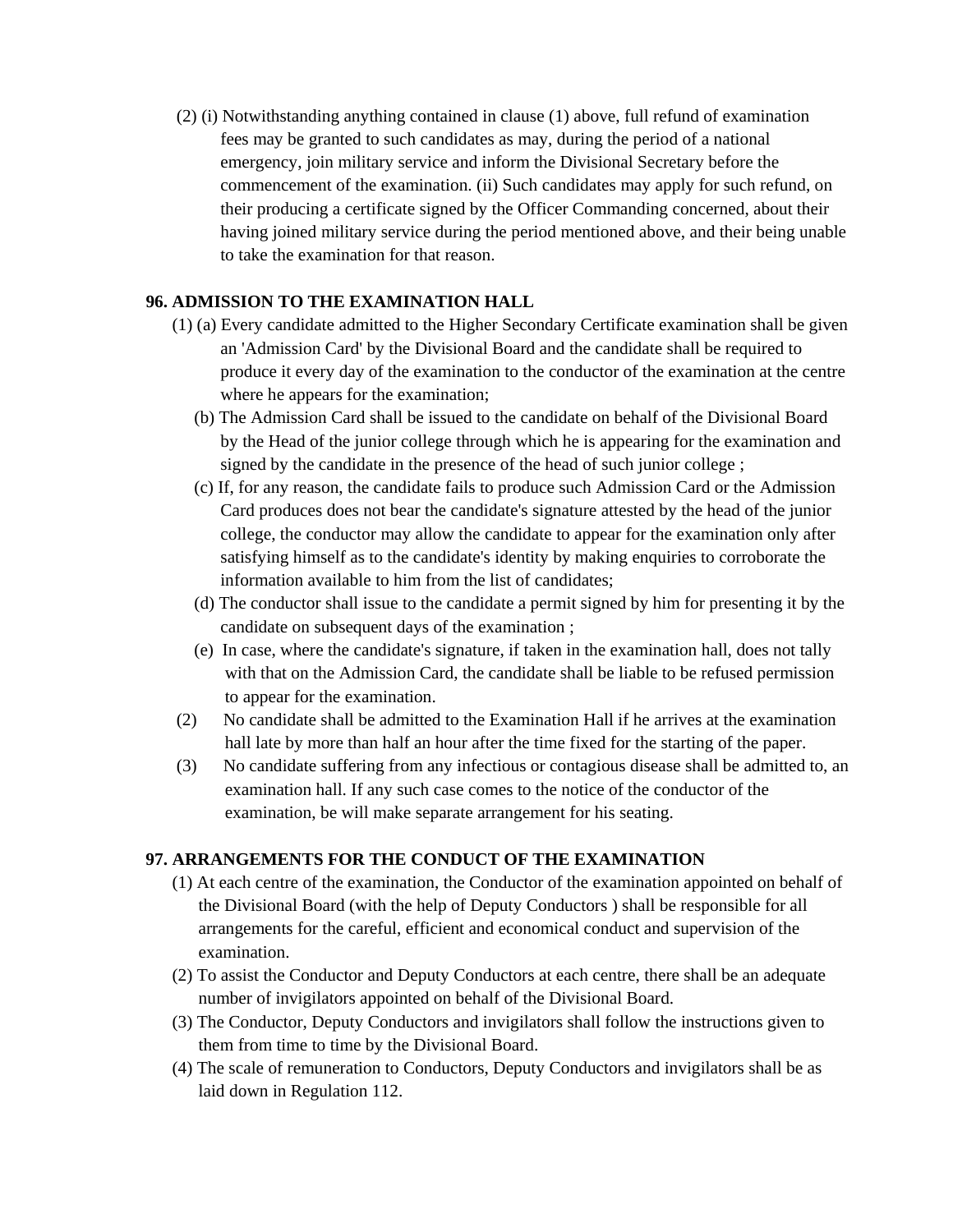## **98. ASSESSMENT OF PRACTICAL WORK**

- (1) At the time of the practical test to be taken in the subjects prescribed under the course, the class work done by a candidate in the second year of the junior college as certified by, the subject-teacher and the head of the junior college concerned shall be examined by the examiners at the respective test A record of such practical work done in the second year of the junior college in the case of each candidate and attested by the subject-teacher and the head of the junior college concerned shall be duly maintained in the form prescribed by the Board.
- (2) The candidates who fail in the subjects in which practical tests are prescribed will be examined in theory as well as in practical test in those subjects when they appear at the subsequent examination. Such candidates will be required to preserve and submit their original journals of second year of the junior college at every subsequent practical test in which they appear. The marks to the journals shall be assigned at each practical test the candidate appears and will be taken into consideration while computing the result in these subjects.

## **99. STANDARD FOR PASSING IN A SUBJECT**

- (1) To pass in a subject of the Higher Secondary Certificate examination, a candidate must obtain not less than 35% of the maximum marks assigned in that subject.
- (2) In a subject for which there are two papers or one paper and one practical test, the marks will be added together for a pass, credit or distinction.
- (3) If a candidate, who appears in all the subjects required for obtaining the Higher Secondary Certificate at one and the same examination, fails in one or more subjects, his deficiency of 15 marks in one subject or more, up to a maximum of 15 marks in the aggregate but not exceeding marks in any one subject, shall be condoned. This concession of condonation shall be allowed and shall be limited to 3 subjects only out of subjects offered.
- (4) Candidates appearing with exemption shall be granted automatic condonation of marks for the purpose of passing, as detailed below:-

 The automatic condonation of 8 marks shall be granted to a candidate at the Higher Secondary Certificate examination in proportion to the number of subjects of failure but not exceeding 3 marks in any one subject as per the following schedule :

| No. of subjects | Condonation marks |
|-----------------|-------------------|
|                 | admissible        |
|                 |                   |
|                 |                   |
|                 |                   |

 (5) Notwithstanding anything, contained in Sub Clause 3 (above), a candidate who has actually participated in any sports or games held in India or abroad on State, National,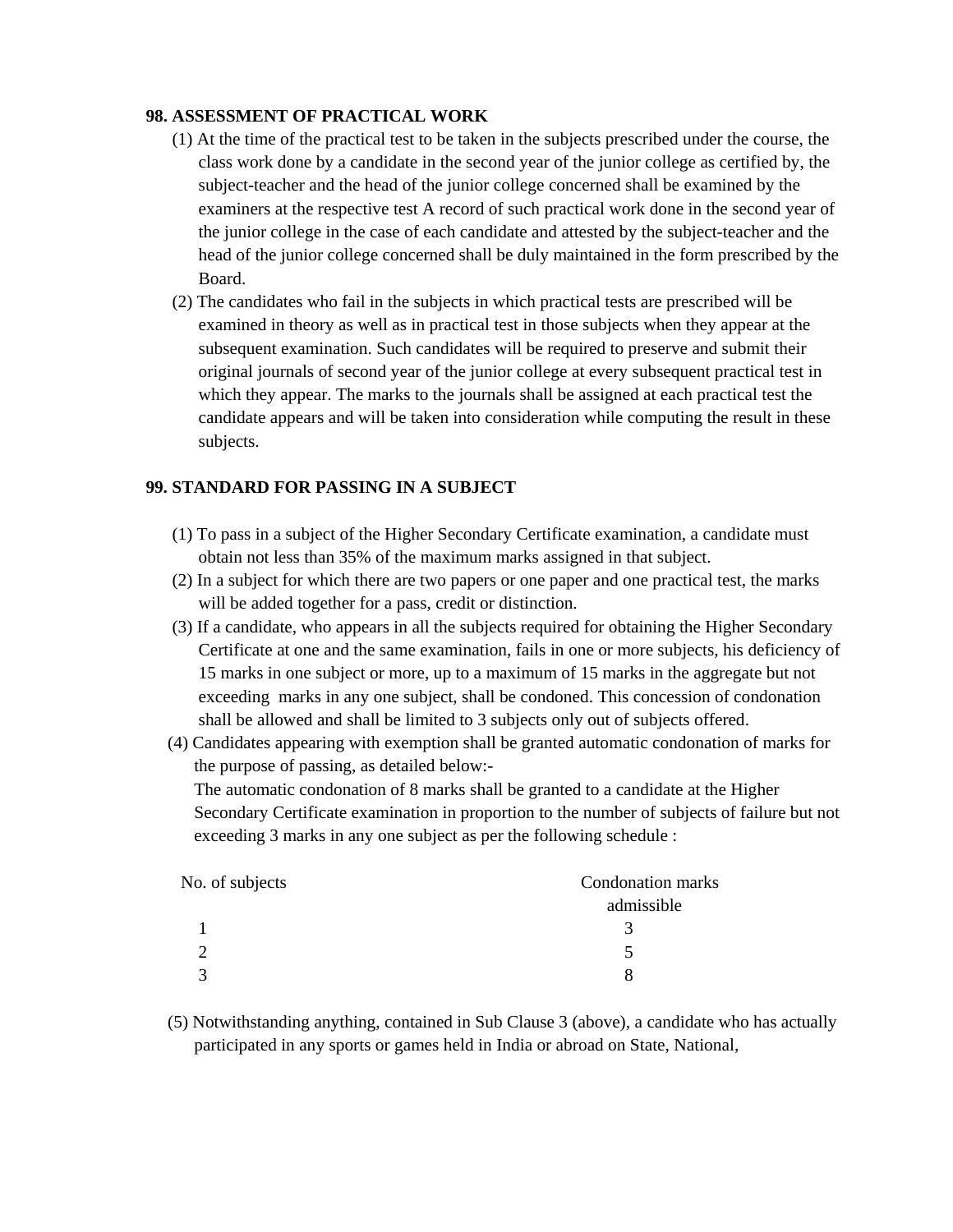Inter-national level in the same academic year, the limit of maximum 10 grace marks in a subject shall be extended up to total 15 grace marks provided such request is made by the candidate concerned through the respective head of the Junior college; so as to reach to the Divisional Secretary of the Divisional Board concerned up to one month from the date of the declaration of results. All such applications shall invariably be submitted in a prescribed form along\with a certificate of the District Sports Officer, to that effect to the Divisional Secretary of the Divisional Board concerned.

#### **100. STANDARD FOR OBTAINING THE HIGHER SECONDARY CERTIFICATE**

 To qualify for the Higher Secondary Certificate examination, a candidate must pass at one and the same Higher Secondary Certificate examination, in accordance with the provision of the Regulation 38 for grant of exemptions and separately in each of the two languages from the compulsory group and in each of the four optional subjects.

Note — It shall be the responsibility of the candidate himself and the head of the junior college to see that the candidate selects and enters in his application for admission to the examination, such subjects as are required to qualify him for the Higher Secondary Certificate examination as per this Regulation and the scheme of the examination as set out in Appendix 111 to these Regulations, as may he emended from time to time. The Divisional Board shall not, in any ways be responsible for any adverse consequences arising from any mistakes or omissions made by flay candidate or the head of his junior college in this behalf.

#### **101. EXEMPTION**

 A candidate securing not less than 35 per cent of the maximum marks assigned to a subject shall be exempted from reappearing in that subject at subsequent Higher Secondary Certificate examinations, if he claims such exemption k duly verified and endorsed by the head of the junior college through which he appears ) in his application for admission to the examination. The exemption from reappearing in any subject at a subsequent examination secured by a candidate shall cease to be operated as soon as the candidate offers and appears WI that subject at any subsequent examination without c aiming the exemption secured by him in his application for admission to the examination.

#### **102. PUBLICATION OF RESULTS**

- (1) The Divisional Board shall declare ordinarily before the end of first week of June and January every year a merit list of candidates who have qualified for the Higher Secondary Certificate at the examination, held in March or April and October or November respectively on such dates and in such manner as the State Board may decide.
- (2) In any case, where it is found that the result of the examination has been affected by error, malpractice, fraud, improper conduct or other matter of what-so-ever nature, the Divisional Board, on the recommendation of the Standing Committee, shall have power to amend such result in such manner as shall be in accordance with the true position and to make such declaration as it may consider necessary in that behalf, provided that except as provided in clause (3) below, no result shall be amended after the expiration of six months from the date of declaration of the results.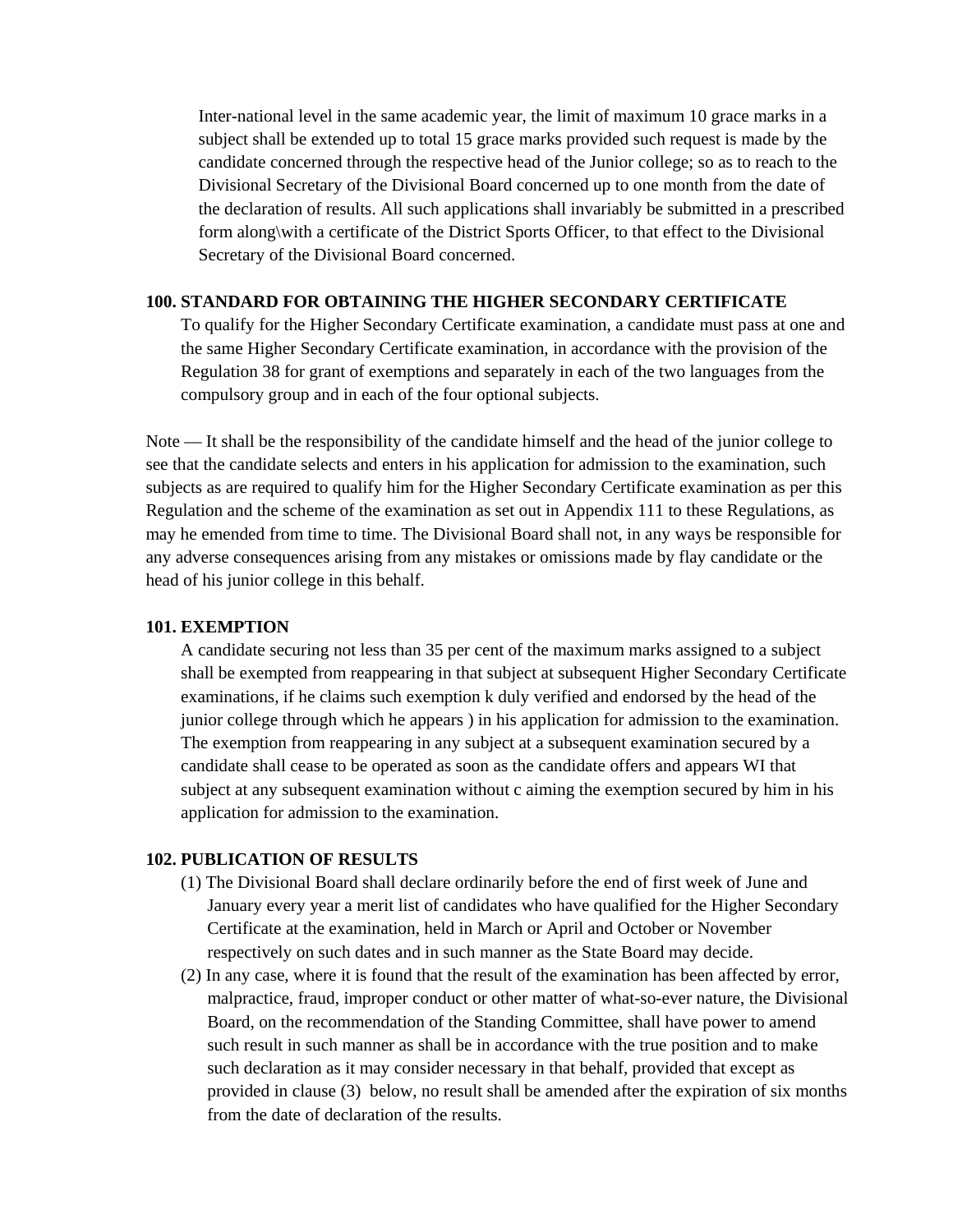- (3) In any case, where the result of the examination has been ascertained and declared and it is found that such result has been affected by any malpractice, fraud or any other improper conduct whereby a candidate has, in the opinion of the Standing Committee, been a party to or privy to, or connived at such malpractice, fraud or improper conduct, the Divisional Board, on the recommendation of the Standing Committee shall have power at any time, notwithstanding the issue of the Higher Secondary Certificate or the award of a prize or scholarship, to amend the result of such examinee and to make such declaration as it may consider necessary in that behalf.
- (4) The answer-books of a candidate found guilty of any malpractice, fraud or any other improper conduct actor due enquiry either under Regulation 91 or clause ( 3 ) above, shall be liable to be destroyed along with every paper and document in connection with such enquiry, after the expiry of a period of two years from the date on which the final decision of the Board in the matter is communicated to the candidate concerned.

#### **103. SUPPLY OF MARKS**

- (1) The marks obtained by a candidate in each subject shall be supplied to a candidate in a printed form of statement on payment of a fee of Rs. 3/- per Higher Secondary Certificate examination, Marks obtained by a candidate in individual papers or practicals or individual questions or sections of a paper shall not be supplied,
- (2) Heads of junior colleges shall be supplied, as soon as possible, after the declaration of the results of the Higher Secondary Certificate examination, with a consolidated statement of marks obtained in each subject by the candidates presented by them at the examination, for their record. The original individual statement of marks for supplying to the candidate concerned on payment of the prescribed fee ( payable to the Divisional Board ) shall also be supplied to heads of junior colleges along with the results of the Higher Secondary Certificate examination concerned. The candidates may obtain 'duplicate copy' of their statement of marks from the Divisional Board's office only, on payment of the prescribed fee of Rs. 3/- each.

#### **104. VERIFICATION OF MARKS OBTAINED UY A CANDIDATE IN A SUBJECT**

- (1) Any candidate who has appeared at the Higher Secondary Certificate examination may apply to the Divisional Secretary for verification of marks in any particular subject. The verification will be restricted to checking whether all the answers have been examined and that there has been no mistake in the totalling of marks for each question in that subject and transferring marks correctly on the first cover page of the answer-book mentioned by the candidate are in fact. No revaluation of the answer-book or supplements shall be done.
- (2) Such an application must be made by the candidate through the head of the junior college which presented him for the examination, with two weeks of the declaration of the examination results and must be accompanied by a fee of Rs. 10/- for each subject.
- (3) No candidate shall claim, or be entitled to revaluation of his answers or disclosure or inspection of the answer-books or other documents as these are treated by the Divisional Board as most confidential.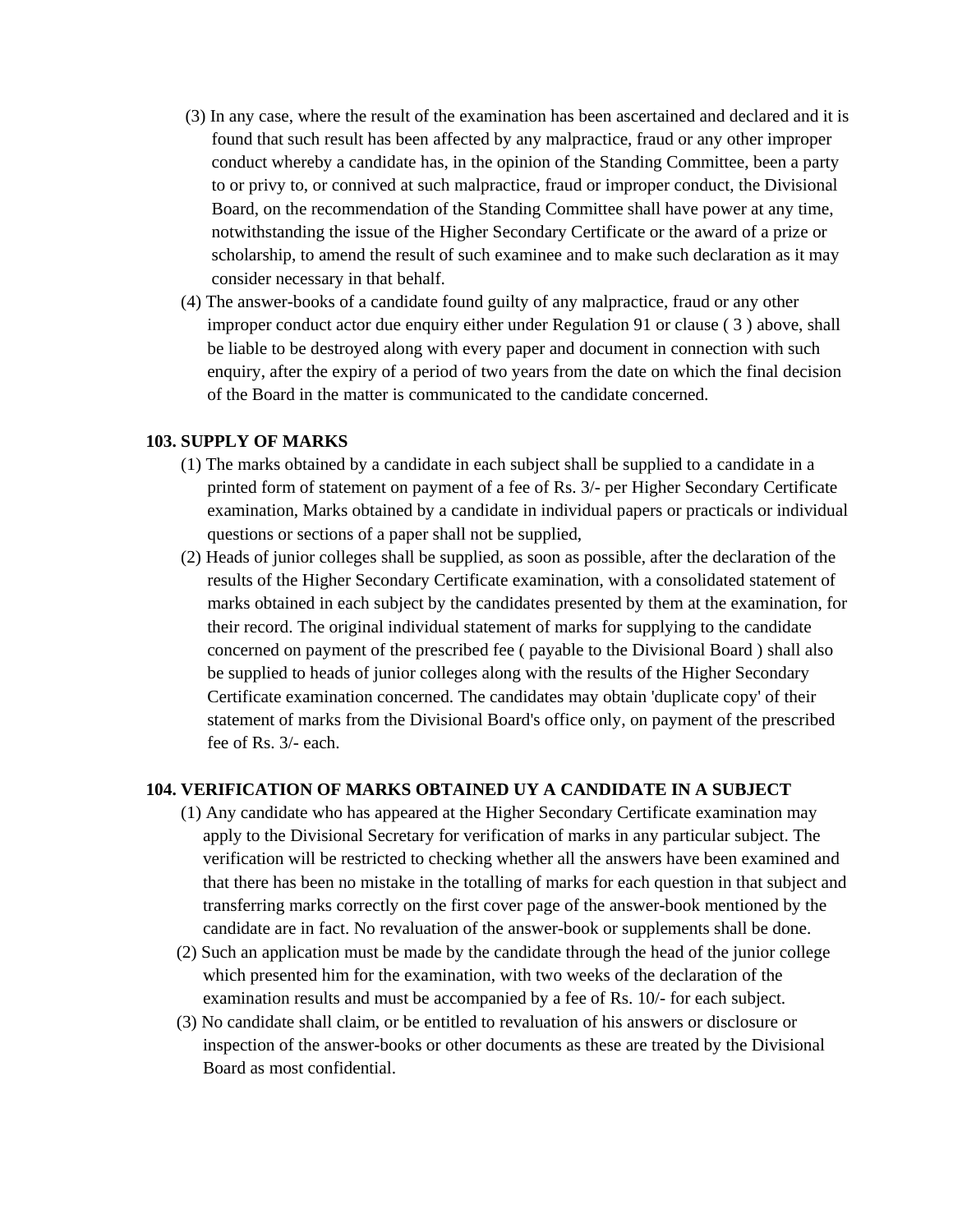- (4) If, as a result of the verification made under this Regulation, it is discovered that there has been either an omission to examine and to assign marks to any answer or answers or a mistake in the totalling of the marks, the fee for verification shall be refunded to the candidate. If a mistake is discovered, it shall be corrected by the Divisional Secretary, duly attested and dated, and if, as a result of this correction, the candidate's result, as already declared, is altered in any way, he shall be informed of his correct result by a telegram.
- (5) If, on scrutiny and verification, a failed candidate is found to have passed in the examination, he will be declared to have qualified for the Higher Secondary Certificate.
- (6) If a candidate, having paid the fees prescribed under clause (I), fails to forward his application for verification within two weeks of the payment of fees or having made the application within the aforesaid period, omits to give the following details in his application, namely :-
	- (i) Name, Examination Seat No. and Centre;
	- (ii) Subject in which verification of marks is desired;
	- (iii) Language used for answering the paper in that subject; no steps shall be taken for verification and in such case, only half the amount of the prescribed fee paid by a candidate shall be refunded to him.

#### **105. GRADES OF CERTIFICATE**

The Higher Secondary Certificate shall be awarded in four grades as shown below:-

- Grade I : (With Distinction): To successful candidates who obtain not less than 75% marks in the aggregate, calculated on the basis of the six or seven subjects offered for the examination.
- Grade I : To successful candidates who obtain less than 75% but 2ot less than 60% of marks in the aggregate calculated on the basis of the six or seven subjects offered for the examination.
- Grade II : To successful candidates who obtain not less than 45% of marks but less than 60% of marks in the aggregate calculated on the basis of the six or seven subjects offered for the examination.
- Grade-pass: To all other successful candidates. Provided that the First (with distinction ) or First or Second Grade shall not be awarded to a candidate who appears for the examination with any exemption or exemptions earned by him under Regulation 101; Provided further that, if the aggregate total of marks obtained by a candidate, is less than the total of marks required for obtaining the first grade, by not more than 3 marks only, such candidate shall be given the necessary grace marks not exceeding three in computing his aggregate of marks for the purposes of award of the First Grade.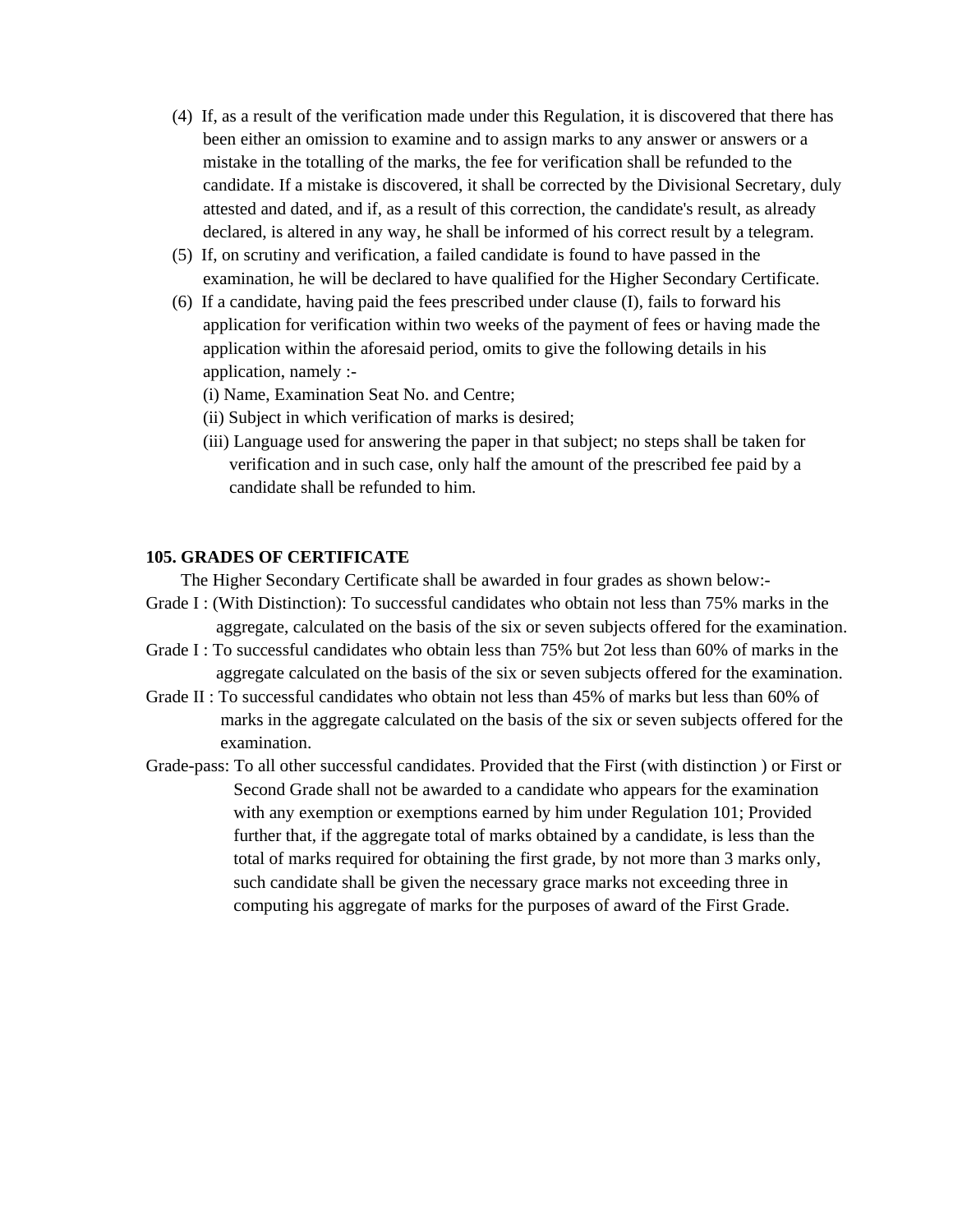#### **106. AWARD OF CERTIFICATES**

- (1) The Higher Secondary Certificate ( of the appropriate Grade ) to be awarded to a successful candidate shall be in the form prescribed by the State Board and shall specify the name of the candidate, his Seat No. and Index No. of the junior college, total marks obtained by him in two compulsory subjects and four optional subjects with Grade and will bear the signatures of the candidate and the head of the junior college with rubber stamp of the junior college. The Certificate shall be issued over the signature of the Divisional Secretary through the head of the junior college presenting the candidate for the examination.
- (2) Notwithstanding anything contained in clause (1) above, the certificates of successful candidates presented for the Higher Secondary Certificate examination by a junior college which has ceased to be in existence or ceased to be recognised by the Divisional Board after sending up the candidates for the examination, shall he issued to the candidates concerned directly, mentioning therein the name of the junior college presenting the candidate.
- (3) In the event of an error being discovered in the entry of the name in the application of a candidate for admission to the examination and consequently in the statement of marks or the certificate an application for correction of such error !shall be admitted only when the name so recorded is not identical with the name of the successful candidate originally entered in the General Register of the junior college. An application for correction of such error shall be made through the head of the junior college presenting the candidate for the examination in such form as may be prescribed by the Divisional Board. Such correction, when made by the Divisional Board, shall be indicated on the reverse in the Statement of marks or the candidate or the certificate by an endorsement in such form may be prescribed by the State Board.

#### **107. MIGRATION CERTIFICATE**

 A Migration Certificate may, on application and payment of a fee of Rs.10/- be granted to a candidate who has appeared at the Higher Secondary Certificate examination conducted by the Divisional Board. An application for such a certificate shall be made to the Divisional Secretary of the Board concerned and shall be accompanied by a Bank Draft or Indian Postal Order for the prescribed fee.

#### **108. SUPPLY OF A COPY OF THE CERTIFICATE**

 A copy of the Higher Secondary Certificate already granted, shall be issued by the Divisional Secretary on receipt of an application through the head of the junior college which had presented the candidate for the examination, accompanied by a fee of Rs. 10/- for each such copy of the certificate. The copy of the certificate will be supplied only through the head of the junior college concerned ; provided that copies of the Higher Secondary Certificate of the candidate presented for the examination by a junior college which has ceased to exist or to be recognised after presenting candidate for the examination shall be issued to the candidates concerned direct on payment of the prescribed fees.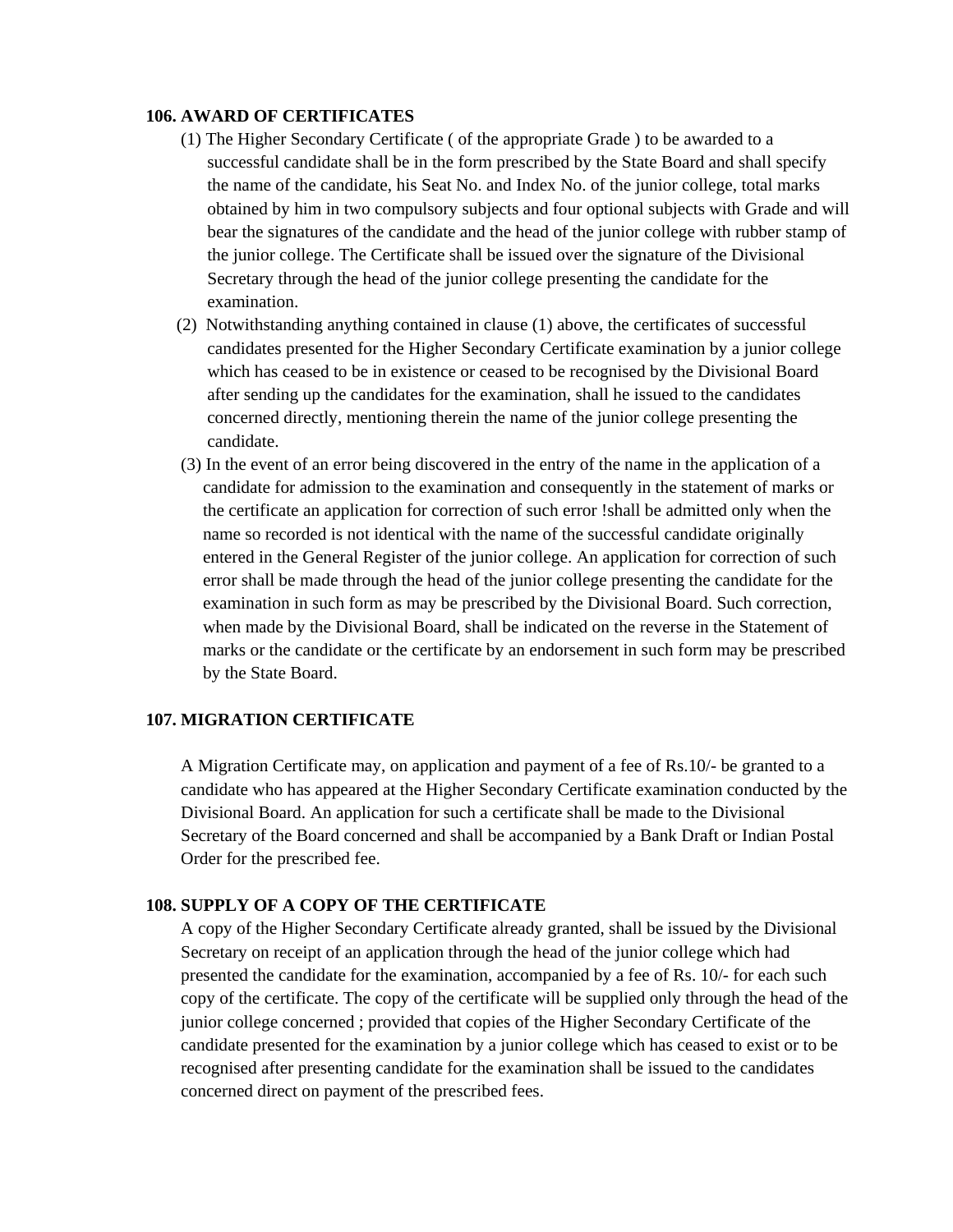#### **109. AWARD OF PRIZES AND SCHOLARSHIPS**

- (1) It shall be competent for the Divisional Board to award such prizes and scholarships as the State Board may institute from time to time.
- (2) A certificate denoting the award of a scholarship or a prize or a medal may be issued free of charge by the Divisional Board. Certificates indicating the rank in the merit list of candidates published along with the examination results, may also be issued free of charge by the Divisional Board to candidates whose names are included in the said list. Certificates of both these types may be issued by the Divisional Board of its own accord to all candidates concerned through the heads of their respective junior colleges.

#### **110. COPY-RIGHT OF QUESTION-PAPERS**

- (1) Copyright of' the question-papers set at the Higher Secondary Certificate examinations conducted by the Divisional Boards shall vest in the State Board.
- (2) Permission to include question-papers set at the examination conducted by the Divisional Boards, in a publication devoted to the subject of the question-papers, may be granted by the Divisional Chairman concerned to an author or publisher on such conditions as the Stale Board may lay down from time to time.

## **111. PROVISIONAL CERTIFICATE**

- (1) A candidate who has been declared successful at the Higher Secondary Certificate examination may obtain, on application, a Provisional Certificate of having passed the Higher Secondary Certificate examination.
- (2) The fee for the Provisional Certificates shall be Rs. 5/- each.
- (3) An application for a Provisional Certificate shall be made to the Divisional Secretary through the head of the junior college concerned and shall be accompanied by a Bank Draft or Indian Postal Order for the prescribed fee.

| 5. For writing out stencils of a question<br>paper of 3 hours duration or translation | $Rs. 30/-$                      |
|---------------------------------------------------------------------------------------|---------------------------------|
| thereof in a Modern Indian Language or                                                |                                 |
| Model Answers or a question paper of 3                                                |                                 |
| hours duration.                                                                       |                                 |
| 6. For writing out stencils of a question paper                                       | $Rs. 25/-$                      |
| of less than three hours duration of translation                                      |                                 |
| thereof in a Modern Indian Language or Model                                          |                                 |
| Answers of a question paper of less than three                                        |                                 |
| hours duration.                                                                       |                                 |
| 7. For supplying copies from the stencils written                                     | $Rs. 7/-$ for 25 copies         |
| out under clauses 5 and 6 above.                                                      |                                 |
|                                                                                       | Rs. $9/-$ for 26 to 50 copies   |
|                                                                                       | Rs. $11/-$ for 51 to 100 copies |
|                                                                                       | Rs. 13/- for 101 to 150 copie   |
|                                                                                       | Rs. 7/- extra for every         |
|                                                                                       | additional 100 copies or part   |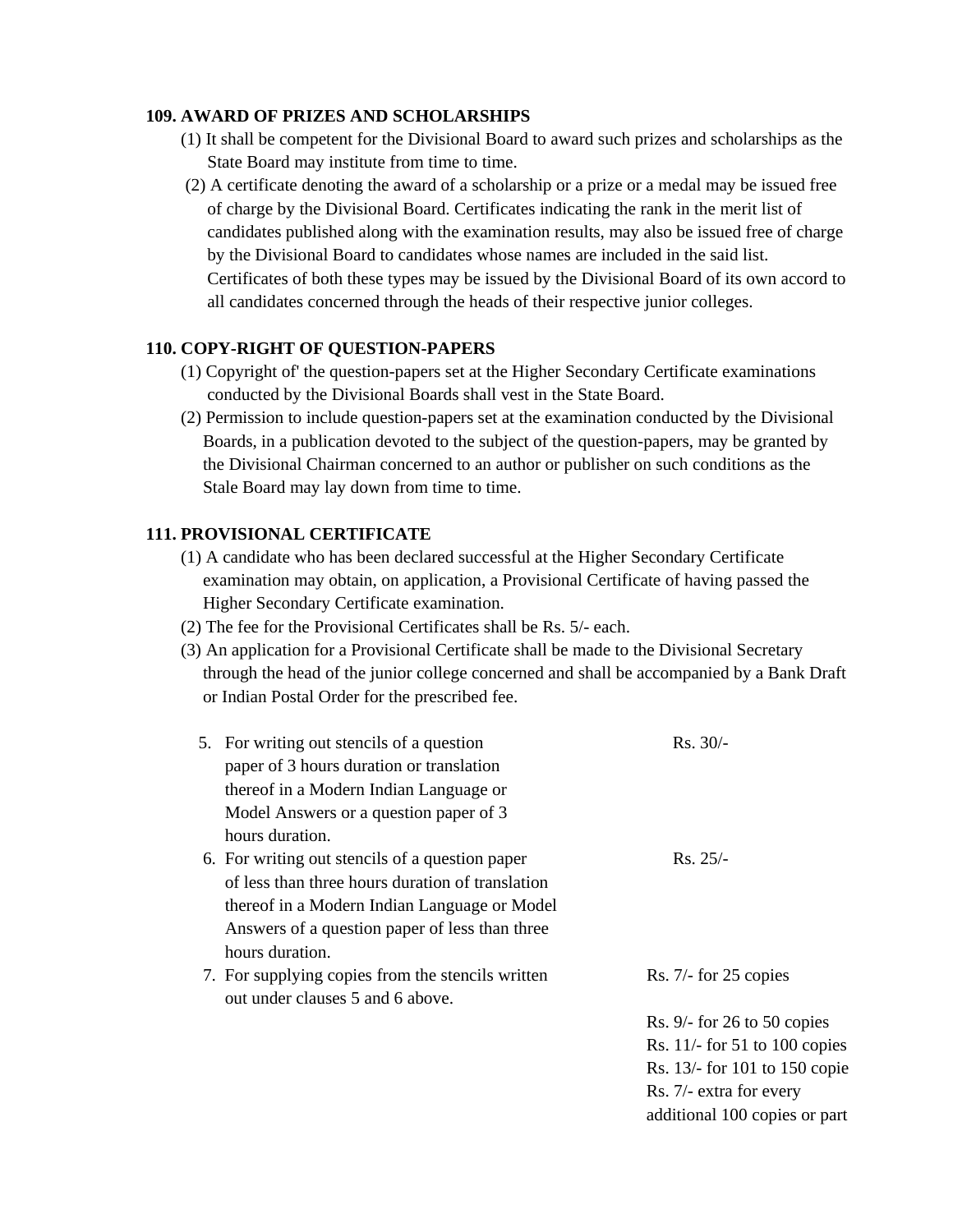| 8. For supplying additional copies of a passage<br>for translation per copy | $Rs. 1/-$                                         |
|-----------------------------------------------------------------------------|---------------------------------------------------|
| 9. For translating a question paper in a<br>regional language               | $Rs.45/-$                                         |
| 10. To an expert paper-setter                                               | Rs. 225/- Token honorarium<br>for each paper set. |

NOTE: Not-withstanding anything contained in this Regulation, when alternative question on an old and a new text books or an old and a new course of studies are required to be set in one and the same question paper, the paper-setters and translators concerned shall be paid remuneration at one and half times the remuneration payable to them for the items concerned.

## **II. Work of correcting proofs of Question Paper :-**

1. For correcting proofs of Question paper.

2. For attendance to correct the proof Rs. 15/-

- of a passage or passages in a Modern Indian Language set for translation into English
- III. For assessing Answer Books :- For assessing an Answer Book :-
- IV. 1. A Senior Examiner in a subject in which there are no moderators shall be paid an extra remuneration as follows :-
	- (i) Where the number of examiners including a senior examiner does not exceed three.
	- (ii) Where the number of examiners exceeds three.

## 2. An associate examiner shall he paid a lump-sum remuneration as follows

| (i) If he examines more than 50 but less than 100 answer books. | Rs. $150/-$        |
|-----------------------------------------------------------------|--------------------|
| (ii) If he examines more than 20 and up to answer books.        | $\text{Rs.} 100/-$ |

- (iii) If he examines 20 or less answer books. Rs. 45/-
- (iv) An associate examiner assessing More than 100 answer books shall be paid a remuneration of Rs.150/- for assessing the 1st 100 answer books plus additional remuneration for each answer book in excess of 100 at the rates mentioned under clauses (i) to (iii) above.
- 3. When the remuneration earned for all work connected with the appointment, by a paper-setter and examiner or by one who is only an examiner, amounts to less than Rs.110/-, the person concerned shall be paid a sum of Rs.110/- as his remuneration for all such work.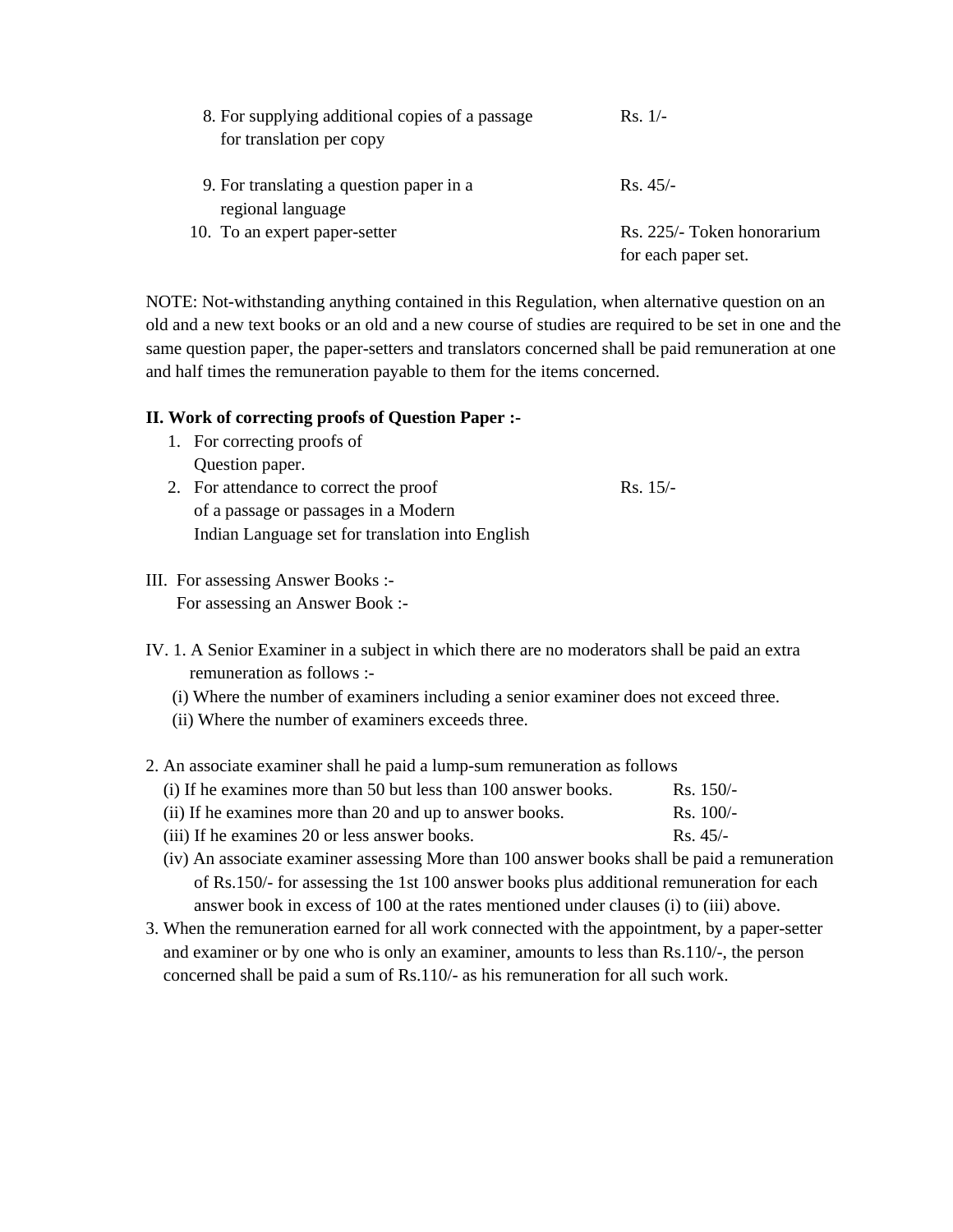V. Postage etc.

- 1. Persons entitled to remuneration shall be paid for postage, telegram etc. as under :-
- 2. Each Moderator is entitled to get postage.

| (i) Examiner assessing 301 answer books and above.                                                                                                                                                                                                                                                                             | $Rs.75/-$         |
|--------------------------------------------------------------------------------------------------------------------------------------------------------------------------------------------------------------------------------------------------------------------------------------------------------------------------------|-------------------|
| (ii) Examiner assessing 201 answer books to 300 answer books.                                                                                                                                                                                                                                                                  | $\text{Rs } 55/-$ |
| (iii) Examiner assessing 101 to 200 answer books.                                                                                                                                                                                                                                                                              | $\text{Rs. }45/-$ |
| $\mathcal{C} \setminus \Gamma$ (1) $\mathcal{C}$ (1) $\mathcal{C}$ (1) $\mathcal{C}$ (1) $\mathcal{C}$ (1) $\mathcal{C}$ (1) $\mathcal{C}$ (1) $\mathcal{C}$ (1) $\mathcal{C}$ (1) $\mathcal{C}$ (1) $\mathcal{C}$ (1) $\mathcal{C}$ (1) $\mathcal{C}$ (1) $\mathcal{C}$ (1) $\mathcal{C}$ (1) $\mathcal{C}$ (1) $\mathcal{C}$ | $E_{\rm{L}}$      |

- (iv) Examiner or associate examiner Rs.25/- assessing 1 to 100 answer books. Rs.25/-
- 3. When the expenditure on account of postage, telegram etc. incurred by an examiner, associate examiner or moderator falling under the categories in sub-clauses, such excess amount shall be paid to the examiner or Moderator on his producing the requisite vouchers or certificates in that behalf
- 4. An examiner who is required to return the answer books to the Boards office or to his local moderator will be paid Rs.15/- towards postage and conveyance expenses.
- 5. For the cost involved in, returning the answer books to the Board's office (by those who are not paid local conveyance allowance) the moderator will be paid the following amount on production of vouchers :-

## **LOCAL MODERATOR :-**

Actual expenditure as per Vouchers subject to the maximum of Rs.25/-

## **For Bombay and Greater Bombay :-**

Actual expenditure as per Vouchers subject to the maximum of Rs.30/-

## **Outsiders :-**

 Actual expenditure as per luggage vouchers of State Transport or Railway plus Rs.40/- towards hamali and transportation to State Transport or Railway Station and to Board's Office.

VI. Moderation and Scrutiny of Answer books :

- 1. Each of the moderator in subject shall be entitled to a lump-sum remuneration Rs.900/- for performing his duties and work entrusted to him as a moderator as per instructions issued by the Divisional Board from time to time which shall include the work of moderation, scrutiny of all answer books etc.
- 2. The Chief Moderator in a subject shall be entitled to a lump-sum remuneration of Rs.1000/- for performing his duties as Chief Moderator as per the instructions issued by the Divisional Board from time to time which shall include moderation of answer-books, scrutiny of answer books, co-ordinating the work of his colleagues and distribution of answer books etc.
- 3. The Moderator in a subject to which no senior examiner of chief moderator is appointed, shall be entitled to receive Rs.100/- in addition to the remuneration to which he is entitled as a moderator, for such additional work as he may be called upon to do.
- 4. An associate moderator shall be paid Rs.450/- as a fixed lump-sum remuneration for the answer books moderated - and scrutinised by him.
- 5. A Moderator, to whom additional work over and above the average quota fixed by the Board is allotted in any special circumstances under orders of the Divisional Chairman, shall be entitled to additional remuneration at the rate of Rs.100/- per additional examiner over and above the average quota of seven examiners axed by the Board.

NOTE: In the case of subject in which work of assessing the answer books is done centrally the average quota of examiners shall be five instead of seven as in the case of other subjects.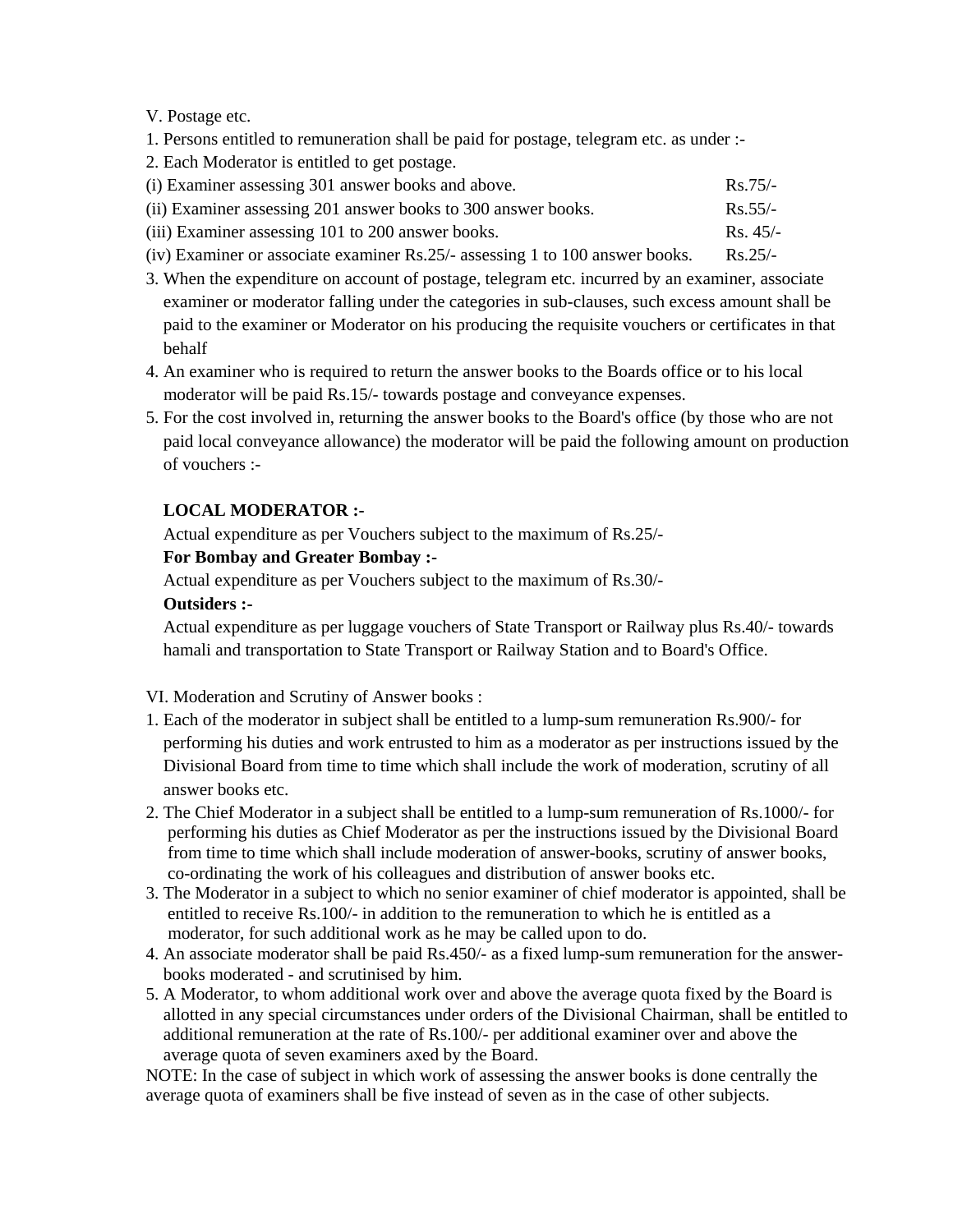Provided that remuneration payable to an examiner, moderator, Chief Moderator, paper-setter, translator or the like, may be reduced or refused for inefficiency, negligence, disobedience of instruction, irregularity noticed, if any, by such amount as the Standing Committee may decide.

## XI. TA. Rules :-

- 1. Paper setter (including expert paper setter) translator, conductor, deputy conductor, moderator, examiner, examiner conducting practical test and proof reader or reviewer who undertake journey for performance of their duties in connection with the examination work or any other official work on invitation shall receive travelling allowance at the rate of one 1st class Railway fare each away from their place of residence to place of duty and daily allowance at rates sanctioned by Government from time to time to the Government servants of corresponding category. However, the daily allowance for Pune, Bombay (Greater Bombay) Nagpur, Aurangabad, Nasik and Amravati shall not be less than Rs.40/- per day for the actual halt at these places irrespective of their pay.
- 2. A paper-setter (including expert paper setter), translator, Moderator, Examiner, Conductor, Deputy conductor and proof- reader, examiner conducting practical test who undertake journey by Road Transport for performance of their duties in connection with the examination shall be paid the actual cost of hiring a single journey. He shall be paid daily allowance at the rates sanctioned by Government form time to time to the corresponding categories of Government Servants.

However, the daily allowance for Pune, Bombay (Greater Bombay), Nagpur, Aurangabad, Nasik and Amravati shall not be less than Rs.40/- per day for the actual halt at these places irrespective of their pay.

- 3. All paper-setters, translators, moderators, examiners and examiners conducting practical test travelling in connection with the Divisional Board's work shall invariably avail of and be paid at the concessional railway fares whenever available.
- 4. All local paper-setters or translators or proof-readers or examiners or moderators or a local external examiners appointed to conduct the practical test, shall be paid a conveyance allowance of Rs.16/- per day in corporation area Rs.8/- at all other places.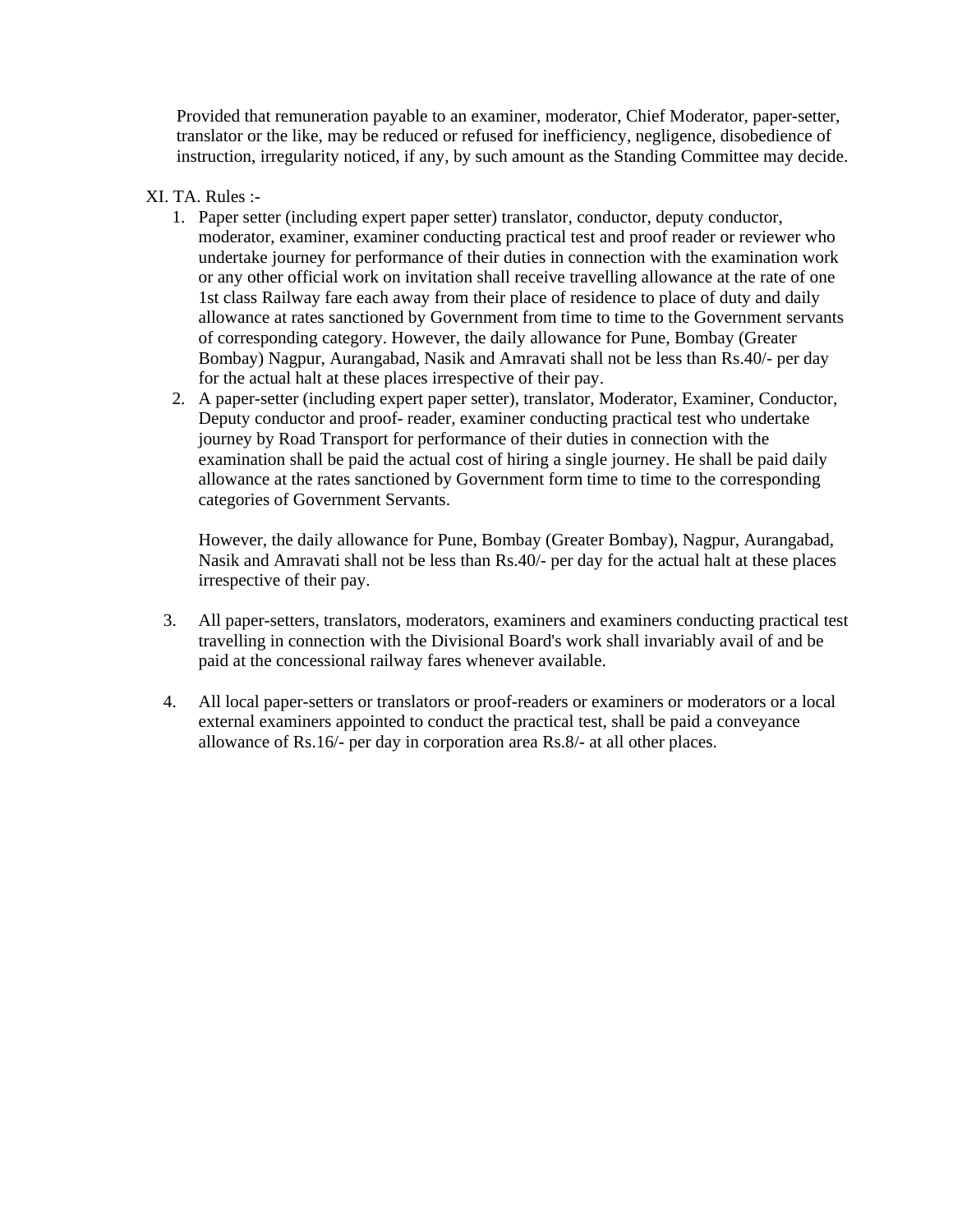#### **APPENDIX-1 [ Vide Regulation 66 (2)]**

 *Form of application for recognition by the……………………..Divisional Board.* 

No. Date :

From: \_\_\_\_\_\_\_\_\_\_\_\_\_\_\_\_\_\_\_\_\_\_\_\_\_\_\_\_

\_\_\_\_\_\_\_\_\_\_\_\_\_\_\_\_\_\_\_\_\_\_\_\_\_\_\_\_\_\_\_\_\_

To

The Divisional Secretary, ………………………….Divisional Board,

Sir,

I hereby apply for recognition of the……………………………………………………. ……………………………. junior college in the subjects, in the media of instruction and for the classes noted below, with effect from the (date)………………………………….

 The requisite details as required under Regulation 66 are as under. .Regular candidates of this junior college will he presented for the first time at the Higher Secondary Certificate examination to be held in March or April, 19

- 1. Name of the junior college and its full address.
- 2. Name of the-
	- (i) Management & Registration number under the Bombay Public Trust Act/ Society's Registration Act
	- (ii) Secretary
	- (iii) Correspondent
	- (iv) Head of the junior college
- 3. Details of the Teaching Staff.

| Name Qualification |  | Experience Sales Terms and<br>of Pay Conditions | Remarks |
|--------------------|--|-------------------------------------------------|---------|
|                    |  |                                                 |         |

4. Subjects of instruction for which recognition is solicited

- (1)
- (2)
- (3)
- (4)
- (5)
- (6)
- (7)
- (8) (9)
- (10)

5. Medium / media of instruction through which instruction is being/to be imparted.

 6. (i) Accommodation provided in class-rooms and the number of pupils in each Class or Division.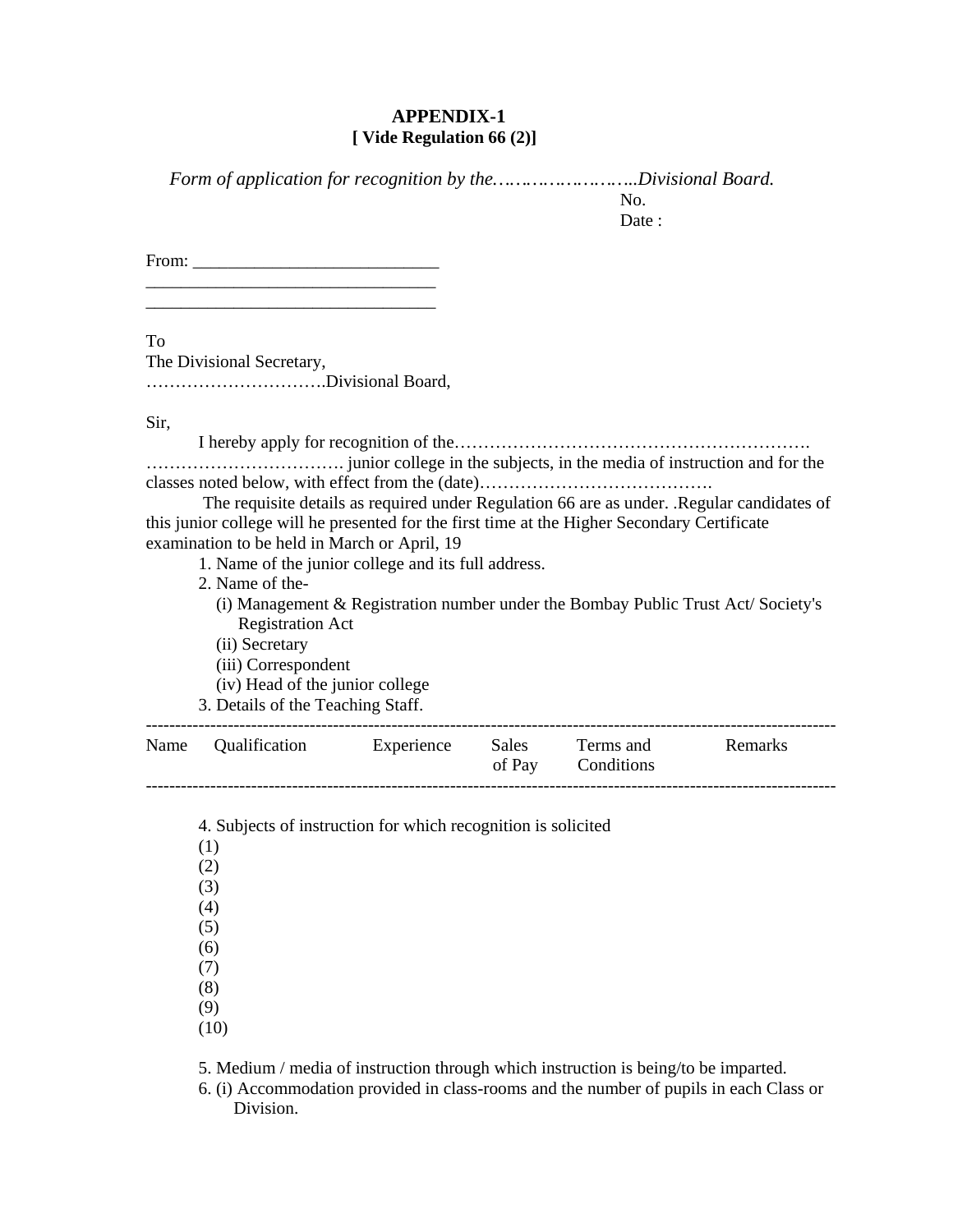|                                                                                                                                                                                   | Class Division (s) Number Dimensions of                                             |  | of Pupils the rooms         | Remarks                            |  |
|-----------------------------------------------------------------------------------------------------------------------------------------------------------------------------------|-------------------------------------------------------------------------------------|--|-----------------------------|------------------------------------|--|
|                                                                                                                                                                                   | (ii) Laboratory provided                                                            |  |                             |                                    |  |
|                                                                                                                                                                                   | (iii) Equipment and teaching aids provided                                          |  |                             |                                    |  |
|                                                                                                                                                                                   | (iv) Playground with carpet area and other facilities provided for Gymkhana         |  |                             |                                    |  |
|                                                                                                                                                                                   | (v) The maximum number of pupils assigned to a teacher in practical work. at a time |  |                             |                                    |  |
| 7. The provision made for health, recreation and discipline of pupils.<br>8. The financial position of the junior college and the sources and amount of income for the<br>year 19 |                                                                                     |  |                             |                                    |  |
|                                                                                                                                                                                   | Income                                                                              |  |                             | Expenditure                        |  |
|                                                                                                                                                                                   | <b>Tuition Fee</b><br>$\dots$ Rs.                                                   |  |                             | Teaching Staff Rs.                 |  |
|                                                                                                                                                                                   | Other Sources Rs.                                                                   |  | Non-teaching staff Rs.      |                                    |  |
|                                                                                                                                                                                   |                                                                                     |  |                             | Contingencies Rs.                  |  |
|                                                                                                                                                                                   |                                                                                     |  |                             | Equipment Rs.                      |  |
|                                                                                                                                                                                   | 9. The rate of fees charged and the                                                 |  | (i) Rate of fee for Classes |                                    |  |
|                                                                                                                                                                                   | provision, if any, for grant of educational                                         |  | Rs.                         |                                    |  |
|                                                                                                                                                                                   | concessions to poor pupils                                                          |  | . Rs.                       |                                    |  |
|                                                                                                                                                                                   |                                                                                     |  |                             | (ii) Pupils to be benefitted under |  |
|                                                                                                                                                                                   |                                                                                     |  |                             | educational concessions to poor    |  |

 (b) amount I hereby promise to abide by all the conditions of recognition as laid down in the Maharashtra Secondary and Higher Secondary Education Boards Regulations (Part 111), 1977

> Yours faithfully, Manager/Secretary/Headmaster/Headmistress/Principal.

(a) Pupils

pupils J from Institution's Fund-

Enclosures :—(1) An attested copy of the resolution of the managing body appointing a person as Secretary or Correspondent for the purpose of communicating with the Board.

- (2) An attested copy of the constitution of the Memorandum, Rules and Regulations etc. of the Society or Trust.
- (3) An attested copy of the certificate of registration of the Society or Trust.
- (4) A plan of the junior college building if the application is for recognition for the first time.
- (5) Names of Trustees/Executive Body of the Management.
- (6) Financial Statement of the preceding year along with the balance sheet.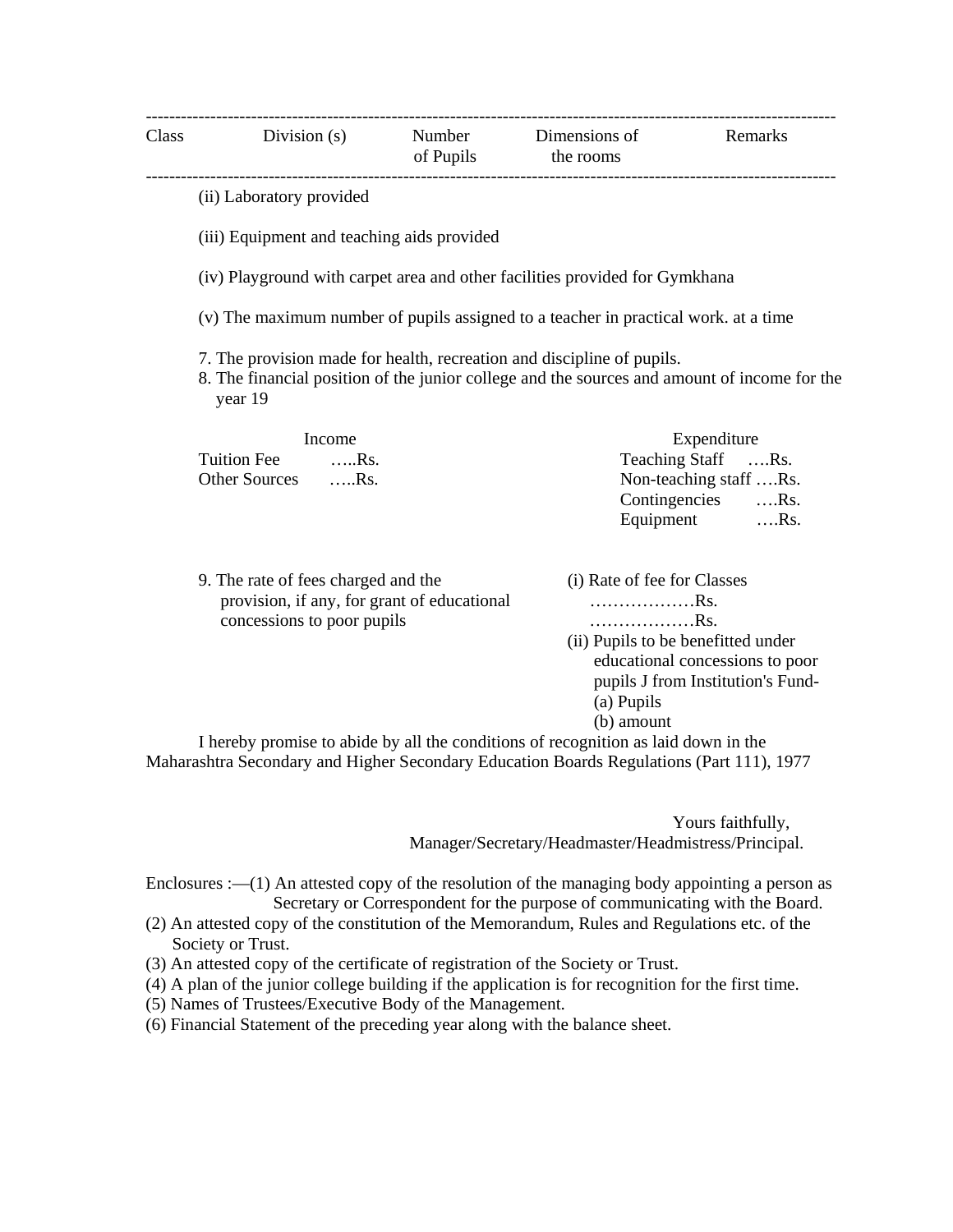## **APPENDIX II [ Vide Regulation (66) ]**

*Form of Application for recognition in additional subjects or medium* 

- 1. Name of the junior college
- 2. Number and date of the letter communicating previous recognition :
- 3. Subject in which recognition has already been granted :
- 4. Additional subject or subjects in which recognition is desired and the medium or media of instruction proposed for the subject or subjects
- 5. List of teaching staff with qualifications, scales of pay, present pay and subjects taught :
- 6. Equipment provided for teaching additional subjects :
- 7. Accommodation ( including laboratory accommodation ) provided for the additional classes
- 8. Remarks

## **CERTIFICATE**

I certify that the arrangements for teaching the additional subjects detailed above are adequate and I promise that the conditions of recognition mentioned in my previous application shall continue to be observed.

Signature of the Manager/Secretary/Principal

Recommendations of the Inspecting Officer. Recommendations of the Regional Deputy Director. Recommendations of the Examination Committee, Decision of the Standing Committee.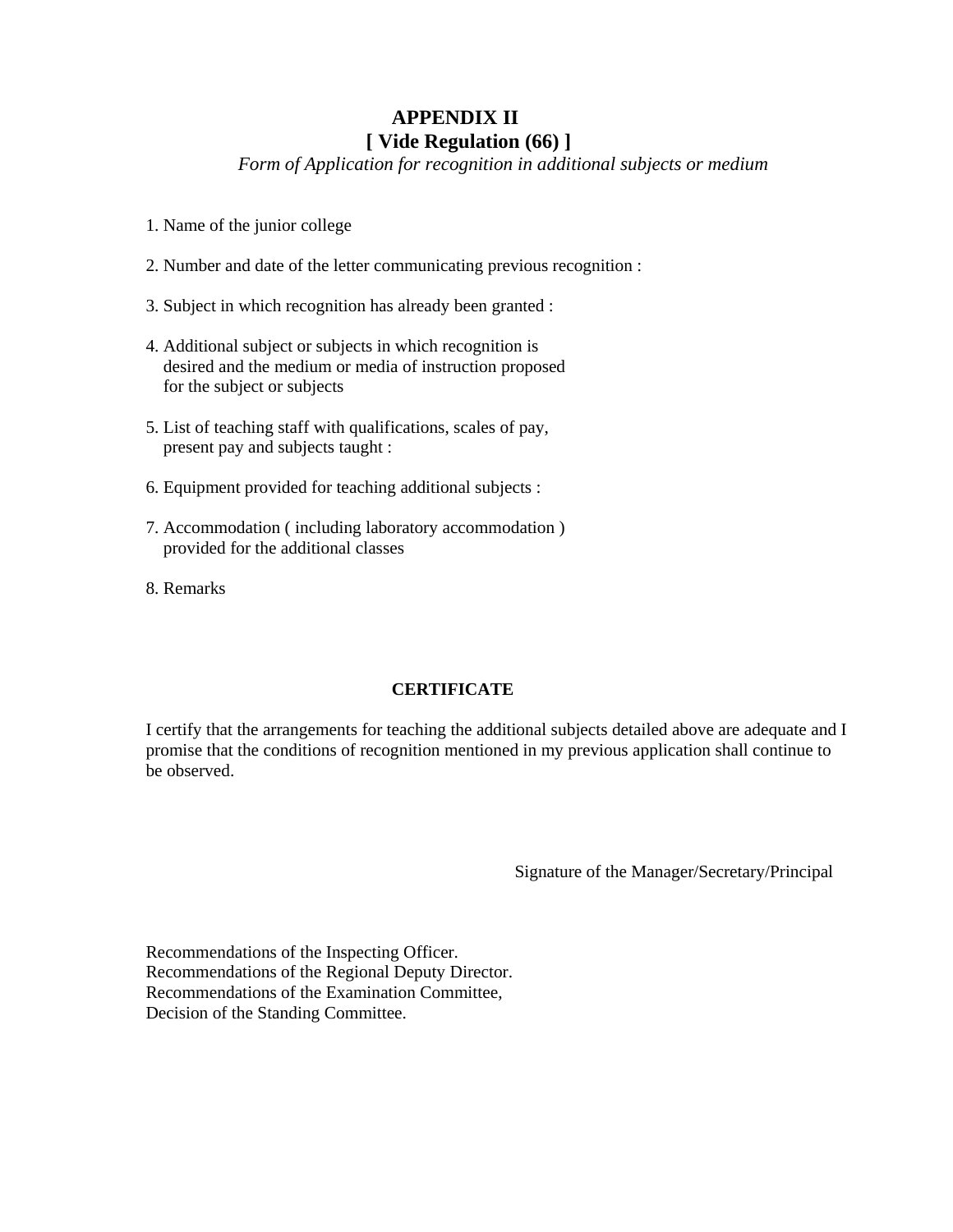#### **CERTIFICATE SUBJECT**

#### **Physical Education-**

(The subject will not be the subject for Higher Secondary Certificate Examination. But the candidate will not be held eligible to appear for the Higher Secondary Certificate Examination unless he produces a Certificate of having satisfactorily completed the course in this subject.)

- Notes: (1) Students in 2nd Year of Junior College (Standard XII) will have to offer two languages as Compulsory Subjects.
	- (2)The cases arising out of the offering of wrong combinations of the subjects shall be decided by the State Board on the merits of each case.
	- (3)The students selecting Agriculture or Technical streams may offer Agriculture or Biology as one more fifth additional subject respectively under optional subjects, provided that :
		- (i) Such students selecting Agriculture or Technical streams will be required to pass in two compulsory Languages and four out of the five optional subjects.
		- (ii) However, the percentage of marks obtained by them will be circulated on the total Marks allotted for seven subjects offered at the Higher Secondary Certificate Examination.
	- (4) A bonafide foreign national residing in India for a temporary period not exceeding two academic years and seeking admission in EY.J.C. or S.Y.J.C. shall be permitted to offer Arabic or Persian under optional group, as Modern Foreign Language, under compulsory group. Such permission shall be given after scrutiny of each case on its merits by the concerned Divisional Board.
	- (5)In the case of a physically disabled candidate or a candidate who, on the advice of the registered medical practitioner, is unable to complete the course in the satisfactorily Physical Education" the Divisional Chairman, on the merits of each case, shall condone the requirement of producing a certificate of having completed satisfactorily the course in the subject "Physical Education" by the candidate: Provided such a request shall be made by the candidate to the concerned Divisional Board through the Head of the concerned Junior College, along with a medical certificate to that effect issued by the registered medical practitioner.
	- (6) A candidate appearing under Vocational Group shall offer English or any one of the Modern Indian Languages or the Modern Foreign Languages or the classical languages under "'A' Compulsory subjects", any three of the Optional Subjects under" 'B' Optional subjects" and any one of the following Vocational subjects :

#### **(I) Technical Group**

- (i) Electrical Maintenance
- (ii) Mechanical Maintenance
- (iii) Scooter and Motor-Cycle Servicing
- (iv) General Civil Engineering
- (v) Electronics
- (vi) Chemical Plant Operations
- (vii) Computer Science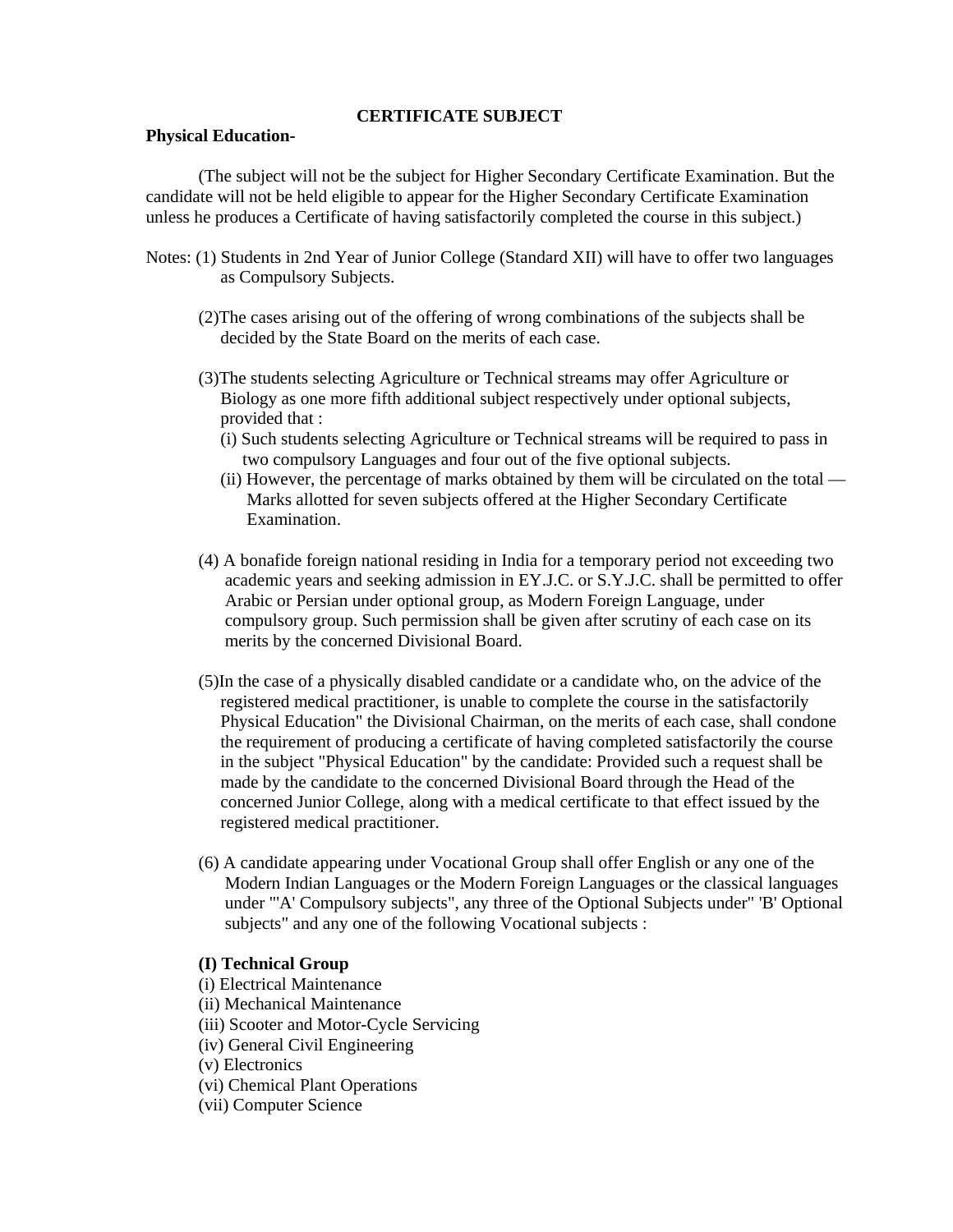#### **(II) Commercial Group**

- (i) Banking
- (ii) Insurance
- (iii) Office Management
- (iv) Marketing & Salesmanship
- (v) Small Industries and Self-Employment
- (vi) Elementary Industrial Management

#### **(III) Agricultural Group**

- (i) Animal Science & Dairying
- (ii) Farm Mechanics
- (iii) Crop Science
- (iv) Horticulture

#### **(IV) Food Technology Group**

(i) Cookery (ii) Bakery & Confectionary (iii) Food Preservation

#### **(V) Fisheries Group**

(i) Fish Processing Technology

(ii) Fresh Water Fish Culture

#### **(IV) Para-Medical Group**

- (i) Multipurpose Health Worker
- (ii) Elementary Laboratory Technology

(7) Concessions to Blind, Deaf-Dumb, Physically disabled and Spastic candidates :-

- (1) Deaf-Dumb, Blind and Physically disabled candidates shall be given extra 30 minutes to solve the question paper and if found necessary they will be provided a writer at the time of the examination. The supervision charges for such arrangements will however be borne by the Board. Seating arrangement in such cases shall be made in a separate room.
- (2) Spastic candidates shall be given extra 2 hours to solve the question paper. These candidates shall be permitted to type or write the answer scripts or they shall be permitted to take help of a writer for full paper or for part of the paper in case the candidate feels tired or exhausted while typing or writing the paper. The writer will be provided in consultation with ale head of the institution concerned.

The writers shall be persons not directly concerned with teaching the candidates but able to understand the candidate's speech. They shall be chosen very carefully and instructed to write down exactly what the spastic candidate says to them.

Before the examination commences, an undertaking shall be taken from the writer, to the effect that there will be no misuse of the concession.

The institution shall arrange to provide typewriters, tables, Chairs (Specially made for such students), etc. if necessary, without any charge to the Board. However, the supervision charges at the time of examination will be borne by the Board.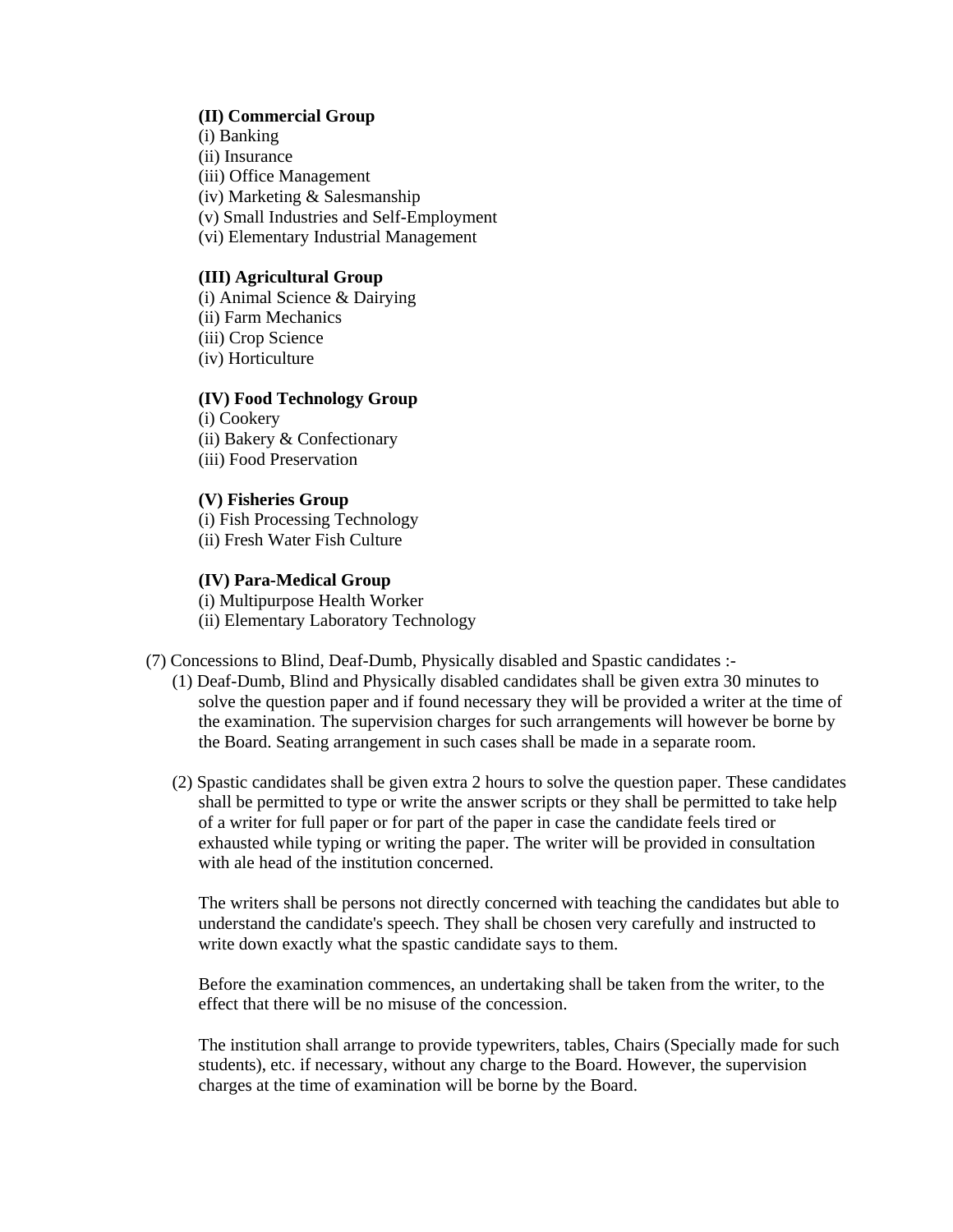- (3) These candidates will be given nearest examination centre of their choice and further seating arrangement of these candidates shall be made in a separate room.
- (4) In the case of Deaf and Dumb candidates teachers from the Junior College concerned may be permitted for a period of maximum 15 minutes to explain the question paper to the concerned candidates in the examination hall.
- (5) Deaf Dumb & Spastic candidates shall be permitted to offer one language only instead of two languages. Candidates appearing under Vocational group shall be permitted to offer only one permissible language.
- (6) Deaf-Dumb and Spastic candidates selecting Arts or Commerce or Science stream, shall be permitted to offer one language and five more subjects from optional group, instead of the two languages and four optional subjects.
- (7) In the case of Blind, Deaf-Dumb, Physically disabled and Spastic candidates selecting Vocational Course, a certificate of having completed the course satisfactorily issued by the Head of the Institution specially recognised for imparting education to such students shall be considered valid for H.S.C. Examination.
- (8) Blind, Spastic and Physically disabled candidates shall be exempted from drawing figures, maps and graphs etc. and the marks for these shall be proportionately increased.
- (9) Blind, Deaf-Dumb, Physically disabled and Spastic candidates, who on the advice of the Orthopaedic Surgeon are unable to complete the course in the subjects Physical Education and Work Experience, the Divisional Chairman on the merits of each case, shall condone the requirement of appearing for School Certificate subjects.

 Provided that the candidate makes such a request to the concerned Divisional Board through the Head of the institution concerned along with a medical certificate to that effect issued by the Orthopaedic Surgeon.

Definition of the Physically handicapped Candidates:

 For the purpose of allowing the candidates to avail of the concessions including the Scheme of subjects, the definition of the term Blind, Deaf, the Physically (Orthopedically) handicapped and Spastic shall be as under :-

- **A. Blind :-** The blind are those who suffer from either of the following conditions viz : a) Total absence of sight;
	- b) Visual acuity not exceeding 6/60 or 20/200 (Snellon) in the better eye with correcting lenses;
	- c) Limitation of the field of Vision subtending an angle of 20 degrees or worse.
- **B. Deaf :-** The deaf are those in whom, the sense of hearing is non-functional for ordinary purposes of life. Generally a loss of hearing at 60 decibels of above 500, 1000 or 2000 frequencies will make hearing non-functional.

## **C. Orthopedically Handicapped :**

The orthopedically handicapped are those who have a physical defect or deformity (as certified by the Orthopaedic Surgeon is more than 25 percent)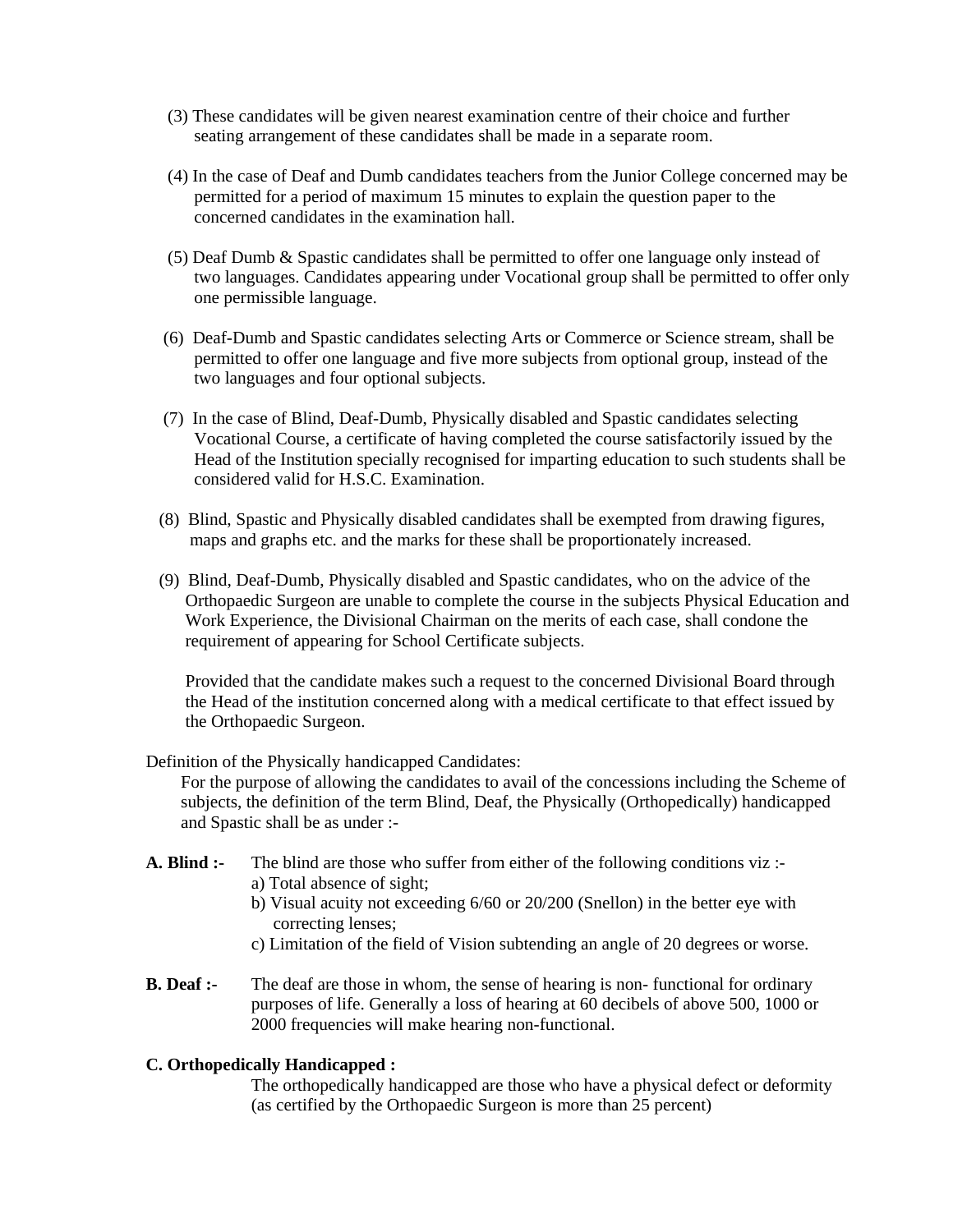which causes an interference with the normal functioning of the bones, muscles and joints.

**D Spastic :** The spastics are those who are suffering from cerebral palsy. This is a disorder of movement and posture appearing in the early years of life due to damage to that part of the brain which controls his or her motor or physical functions or the failure to develop normally in a small part of brain controlling movement which causes an interference with the normal functioning of bones, muscles and joints, thereby affecting communication.

> These candidates shall have to apply through the concerned head of the Junior College along with a certificate of Ophthalmologist, or Ear, Nose and Throat Specialist or Orthopaedic Surgeon, in the prescribed forms appended to Appendix-III to Part II of these regulations, as the case may be to the Divisional Chairman.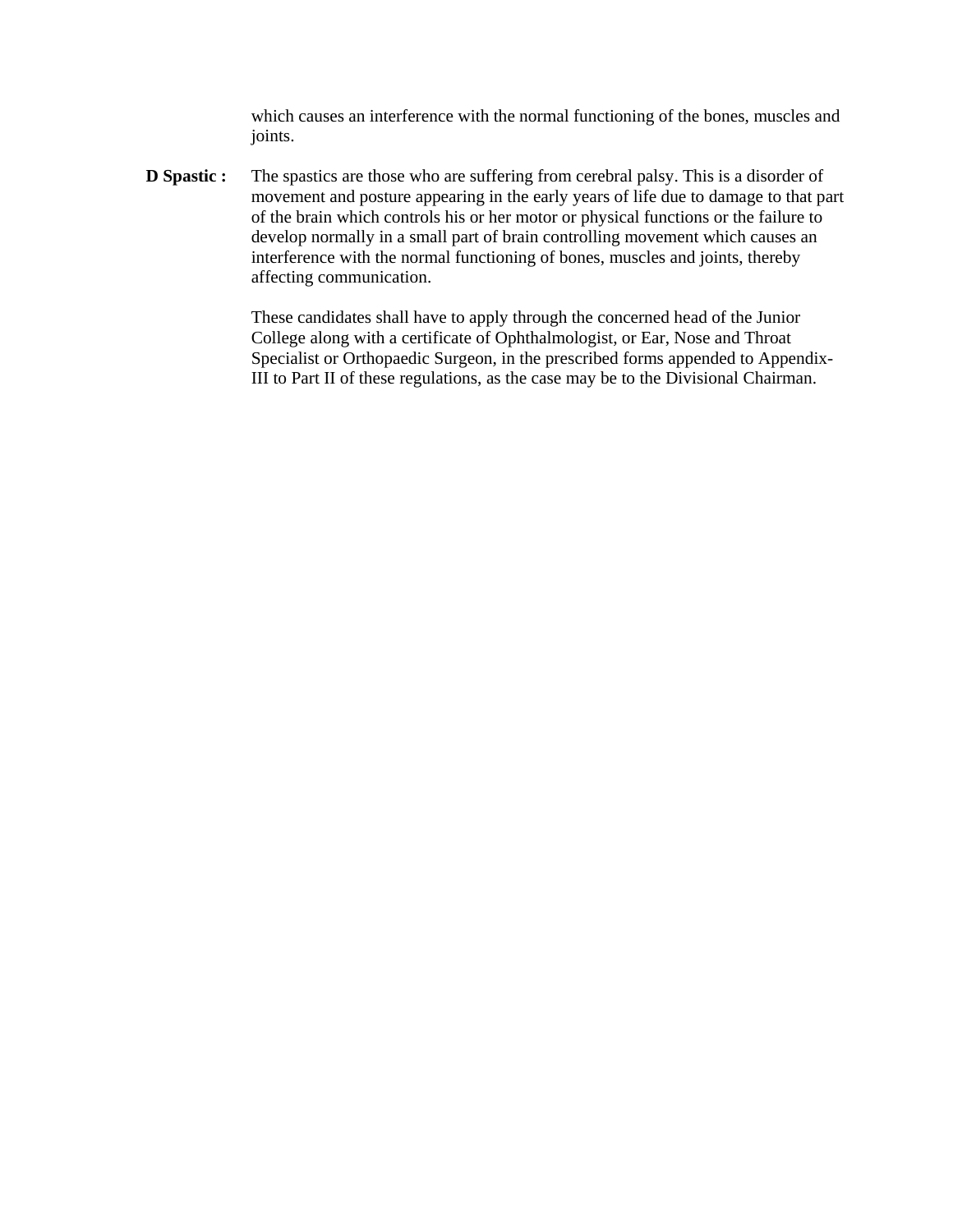## **APPENDIX IV**

Classification of Subjects under Arts, Commerce and Science Streams

## **ARTS**

(1) A Modern Indian Language,

(2) A Modern Foreign Language,

(3) Sanskrit,

(4) Prakrit,

(5) Pali,

(6) Arabic,

(7) Persian,

(8) Avestsa-Pahlavi,

(9) History,

(10) Geography,

(11) Mathematics. and Statistics,

(12) Political Science,

(13) Home Management (for Std. XI only),

(14) Food Science (for Std. XI only),

(15) Child development (for Std. XII only),

(16) Textile, Laundry and Clothing (for Std. XI1 only),

(17) Sociology,

(18) Philosophy,

(19) Logic,

(20) Psychology,

(21) Economics,

(22) Defence Studies,

(23) Drawing,

(24) Design and Colour,

(25) Composition,

(26) History of Art and Appreciation,

(27) History and Development of Indian Music,

(28) Vocal Light Music (Practical I),

(29) Vocal Classical Music (Practical II),

(30) Instrumental Music (Practical III), OR

(31) Indian Music (Percussion),

(32) Practical I,

(33) Practical II,

(34) Practical III,

(35) European Music,

(36) Dancing,

(37) Book-keeping and Accountancy,

(38) Cooperation,

(39) Occupational Orientation.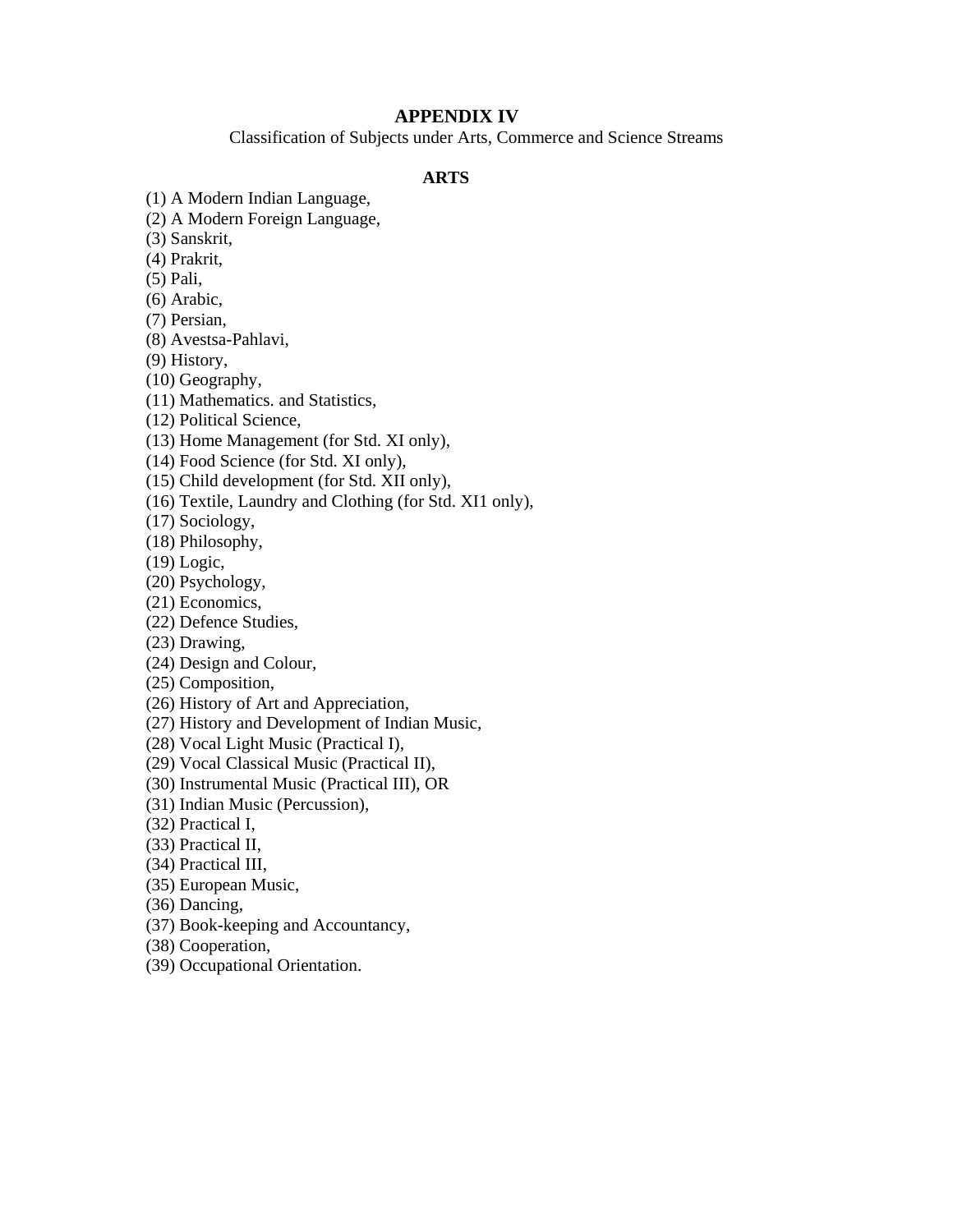#### **COMMERCE**

(1) Mathematics and Statistics,

(2) Economics,

(3) Geography,

(4) Book-keeping and Accountancy,

(5) Organisation of Commerce,

(6) Secretarial Practice,

(7) Co-operation,

(8) Occupational Orientation.

#### **SCIENCE**

(1) Mathematics and Statistics,

(2) Geology,

(3) Home Management (for Standard XI only),

(4) Food Science (for Std. XI only),

(5) Child Development (for Standard XII only),

(6) Textile, Laundry and Clothing (for Standard XII only),

(7) Psychology,

(8) Economics,

(9) Geography,

(10) Defence Studies,

(11) Physics,

(12) Chemistry,

(13) Biology (Botany and Zoology),

(14) Crop Production I (for Standard XI only), OR

(15) Animal Science (for Standard XI only),

(16) Crop Production 11 (for Standard XII only), OR

(17) Animal Science II (for Standard XII only),

(18) Sociology,

(19) Sanskrit.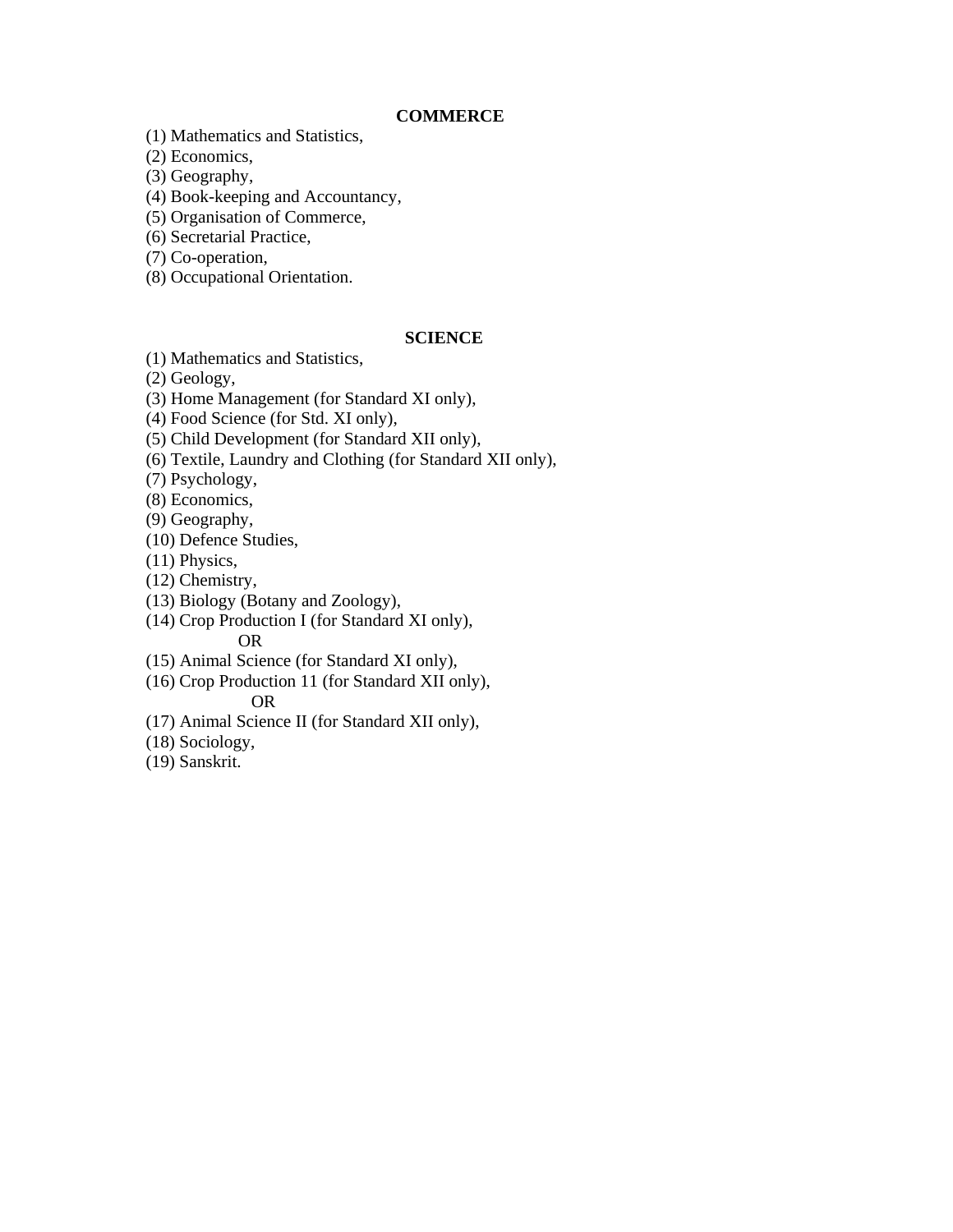## **II. COMMERCE GROUP**

- 1. Banking
- 2. Insurance
- 3. Office Management
- 4. Marketing & Salesmanship
- 5. Small Industries and Self-Employment
- 6. Elementary Industrial Management.

#### **Paper I**

Written Examination of 75 Marks. 3 Hrs. duration.

This will consist of two sections.

Section A -Theory carrying 50 Marks.

Section B - Questions on Practical Portion carrying 25 Marks.

Practical Examination of 25 marks 2 Hrs. duration.

A batch of 20 students will be examined by a pair of Internal and External examiners. They will interview each student to ascertain how far he has done the work himself or copied down from some ether candidate's journal. The items of assessment which are to be completed by the student during the year are as follows:

The pair of examiners will assess these as per scheme of marks shown against each item :

| 1. Assignment Projects or |       | $\ldots$ 15 Marks |
|---------------------------|-------|-------------------|
| Visit reports             |       |                   |
| 2. Tutorial               |       | 10 Marks.         |
|                           | Total | 25 Marks          |

#### **Paper 1I**

Written and Practical Examination same as Paper I.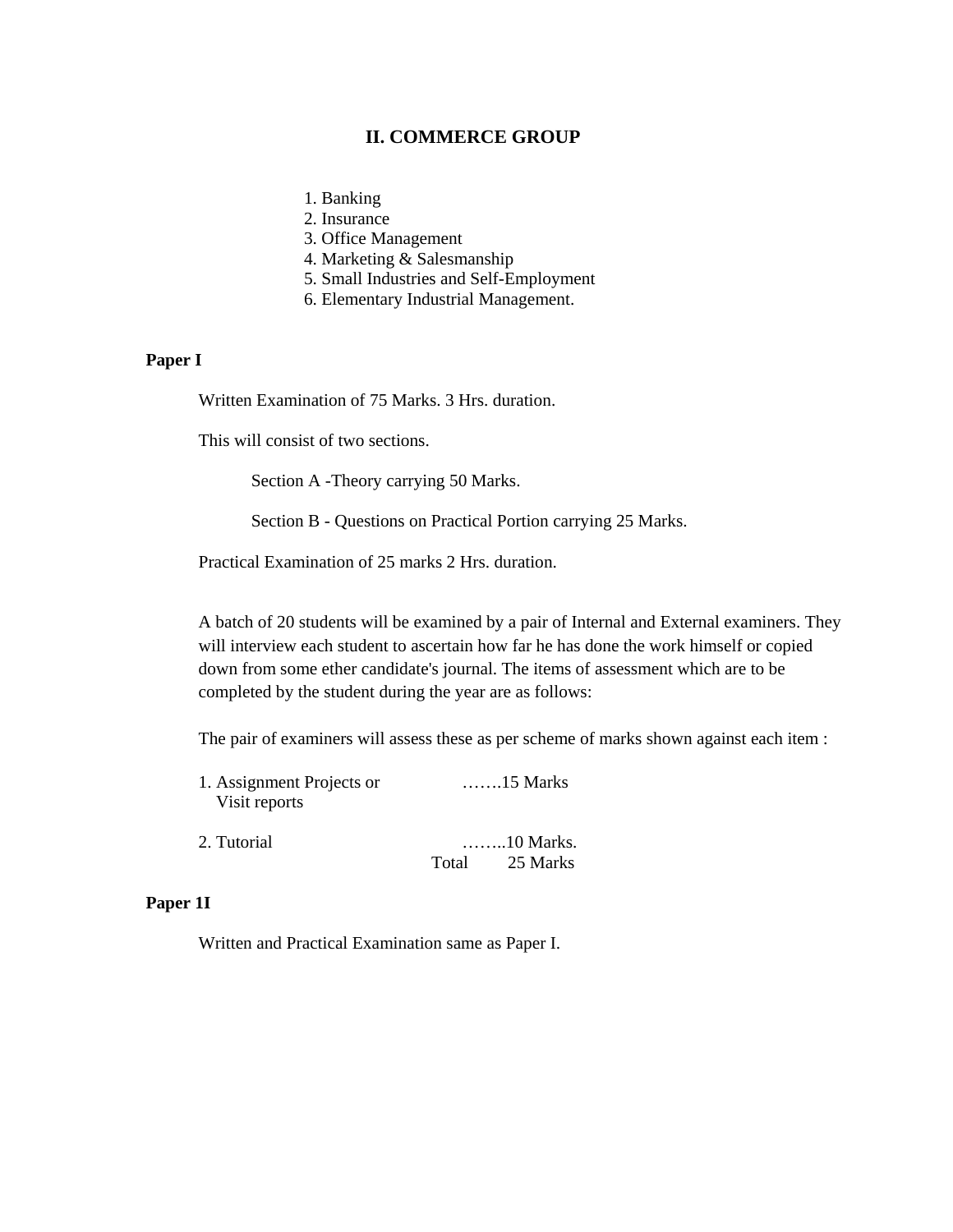#### **IV. CATERING & FOOD TECHNOLOGY GROUP**

1. Cookery

2. Bakery & Confectionery

3. Food Preservation

#### **Paper I**

Theory : 50 Marks. Duration : 3 Hrs.

#### **Paper II**

This paper is common for all the three courses under this group. Theory : 50 Marks. Duration : 3 Hrs.

#### **Practical:**

(For Paper I & II combined). Marks :  $100 (75 + 25)^*$ . Duration : 6 Hrs.

 \* 75 Marks for actual performance of a student at the practical examination and 25 marks for the Training Report submitted by the student at the time of practical examination which should be assessed by the pair of examiners.

## **V. FISHERY GROUP**

1. Fish Processing Technology

2. Fresh Water Fish Culture

#### **Paper I :**

Theory : 50 Marks. Duration : 3 Hrs.

#### Practical:

50\* Marks. Duration 3 Hrs.

\*10 Marks should he allotted to the Journal to submitted by the student at the time of the practical examination.

#### **Paper II**

Theory : 50 Marks. Duration : 3 Hrs.

### **Paper II**

50\* Marks. Duration : 3 Hrs.

\*10 Marks should be allotted to the Journal to be submitted by the student at the time of the practical examination.